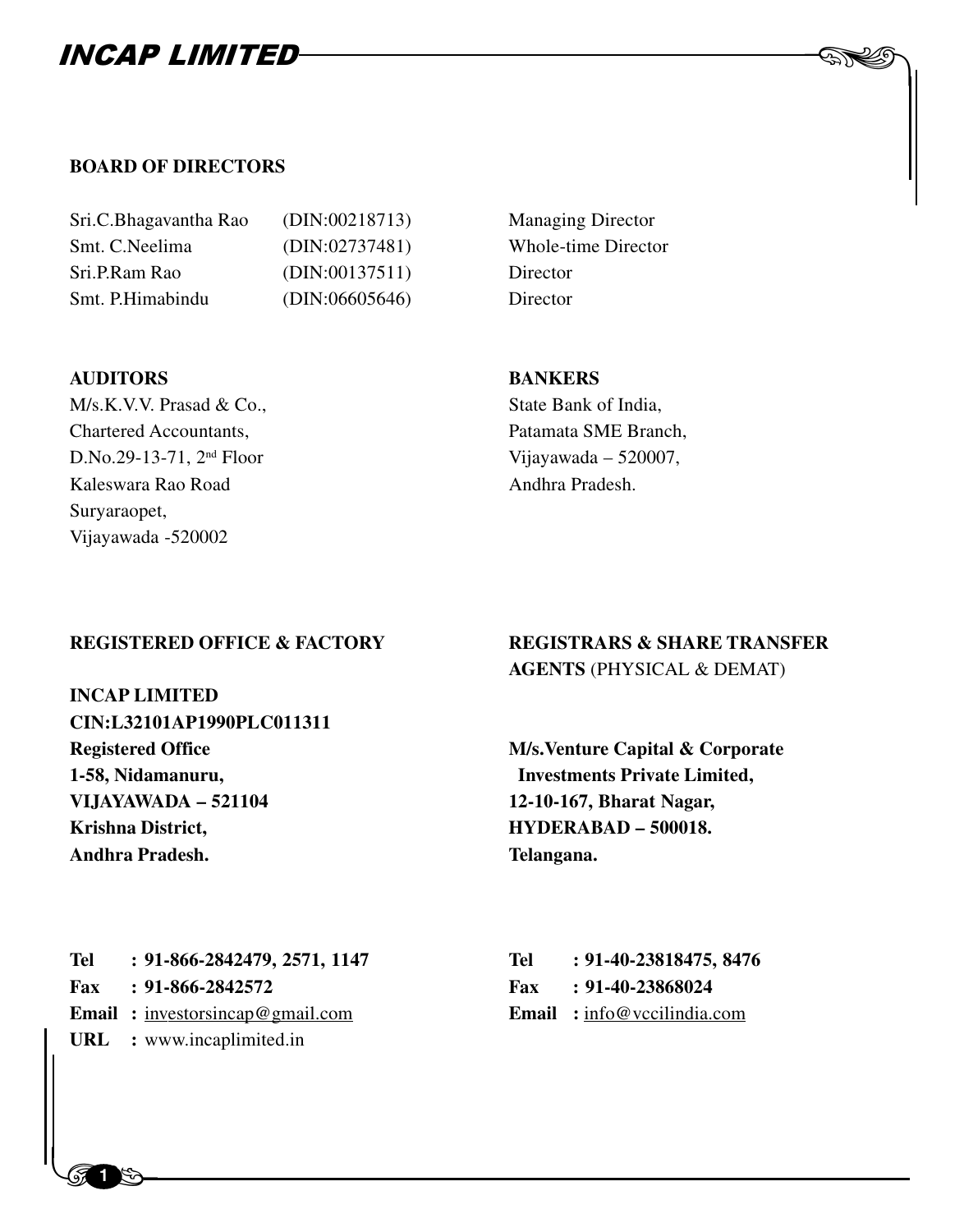#### **NOTICE**

### Notice is hereby given that the **TWENTY EIGHTH ANNUAL GENERAL MEETING** of **M/s. INCAP LIMITED**

(CIN:L32101AP1990 PLC011311) will be held on Saturday, the 29<sup>th</sup>September, 2018 at 12.00 Noon at the Registered Office of the company at 1-58, Nidamanuru, Vijayawada – 521104, Krishna District, Andhra Pradesh to transact the following business :

#### **ORDINARY BUSINESS:**

- 1. To consider and adopt the Audited Financial Statements of the Company for the financial year ended 31st March, 2018 and the Reports of the Board of Directors and Auditors thereon.
- 2. To appoint a Director in place of Sri P.Ram Rao (DIN:00137511) who retires at this meeting and being eligible offers himself for re-appointment.
- 3. To declare dividend for the year 2017-2018.

#### **SPECIAL BUSINESS:**

4. **Appointment of Statutory Auditor to fill casual vacancy**:

*To consider and if thought fit, to pass, with or without modification(s), the following Resolution as an Ordinary Resolution:*

Section<br>
with the<br>
2014 a<br>
(include) **"RESOLVED** that pursuant to the provisions of Section 139(8) of the Companies Act, 2013 read with the Companies (Audit and Auditors) Rules, 2014 and other applicable provisions, if any, (including any statutory modification(s), clarifications, exemptions or re-enactments

 $\begin{picture}(120,140) \put(0,0){\line(1,0){150}} \put(15,0){\line(1,0){150}} \put(15,0){\line(1,0){150}} \put(15,0){\line(1,0){150}} \put(15,0){\line(1,0){150}} \put(15,0){\line(1,0){150}} \put(15,0){\line(1,0){150}} \put(15,0){\line(1,0){150}} \put(15,0){\line(1,0){150}} \put(15,0){\line(1,0){150}} \put(15,0){\line(1,0){150$ thereof for the time being in force) M/s. K. Anuradha & Associates, Chartered Accountants, (Firms Registration No. 017328S), be and are hereby appointed as Statutory Auditors of the Company to fill the casual vacancy caused by the resignation of M/s. K.V.V. Prasad & Co., Chartered Accountants, (Firm Registration No: 002758S).

"RESOLVED FURTHER that M/s. K. Anuradha & Associates, Chartered Accountants, (Firms Registration No. 017328S), be and are hereby appointed as Statutory Auditors of the Company to hold the office from  $25<sup>th</sup>$  August, 2018, until the conclusion of this Annual General Meeting  $(28<sup>th</sup>)$  of the Company, at such remuneration plus applicable taxes, and out of pocket expenses, as may be determined and recommended by the Audit Committee in consultation with the Auditors and duly approved by the Managing Director of the Company."

5. Appointment of Statutory Auditors:

### *To consider and if thought fit, to pass, with or without modification(s), the following Resolution as an Ordinary Resolution:*

 "RESOLVED that pursuant to Section 139 of the Companies Act, 2013 read with the Companies (Audit and Auditors) Rules, 2014 and other applicable provisions, if any, (including any statutory modification(s), clarifications, exemptions or re-enactments thereof for the time being in force) M/s. K. Anuradha & Associates, Chartered Accountants, (Firms Registration No. 017328S), be and are hereby appointed as Statutory Auditors of the Company to hold office for a period of three years, from the conclusion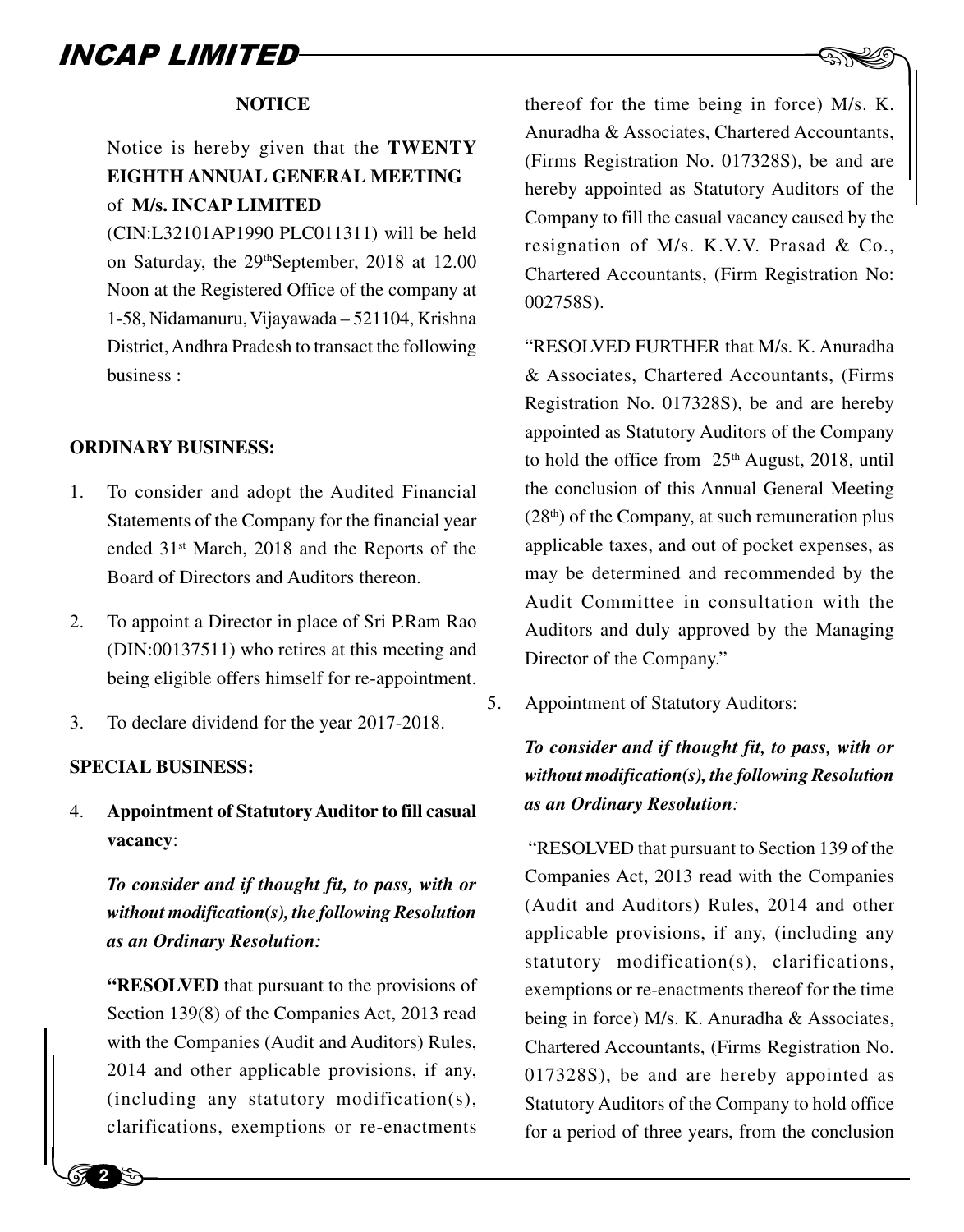of the 28th Annual General Meeting till the conclusion of the 31<sup>st</sup> Annual General Meeting of the Company, at such remuneration plus applicable taxes and out of pocket expenses, as may be determined and recommended by the Audit Committee in consultation with the Auditors and duly approved by the Managing Director of the Company.

#### **For INCAP LIMITED**

 $\begin{picture}(20,20) \put(0,0){\line(1,0){10}} \put(15,0){\line(1,0){10}} \put(15,0){\line(1,0){10}} \put(15,0){\line(1,0){10}} \put(15,0){\line(1,0){10}} \put(15,0){\line(1,0){10}} \put(15,0){\line(1,0){10}} \put(15,0){\line(1,0){10}} \put(15,0){\line(1,0){10}} \put(15,0){\line(1,0){10}} \put(15,0){\line(1,0){10}} \put(15,0){\line(1$ 

#### **C.BHAGAVANTHA RAO MANAGING DIRECTOR** DIN: 00218713

VIJAYAWADA 25th August, 2018

 $\begin{bmatrix} 1 & 1 \\ 1 & 1 \end{bmatrix}$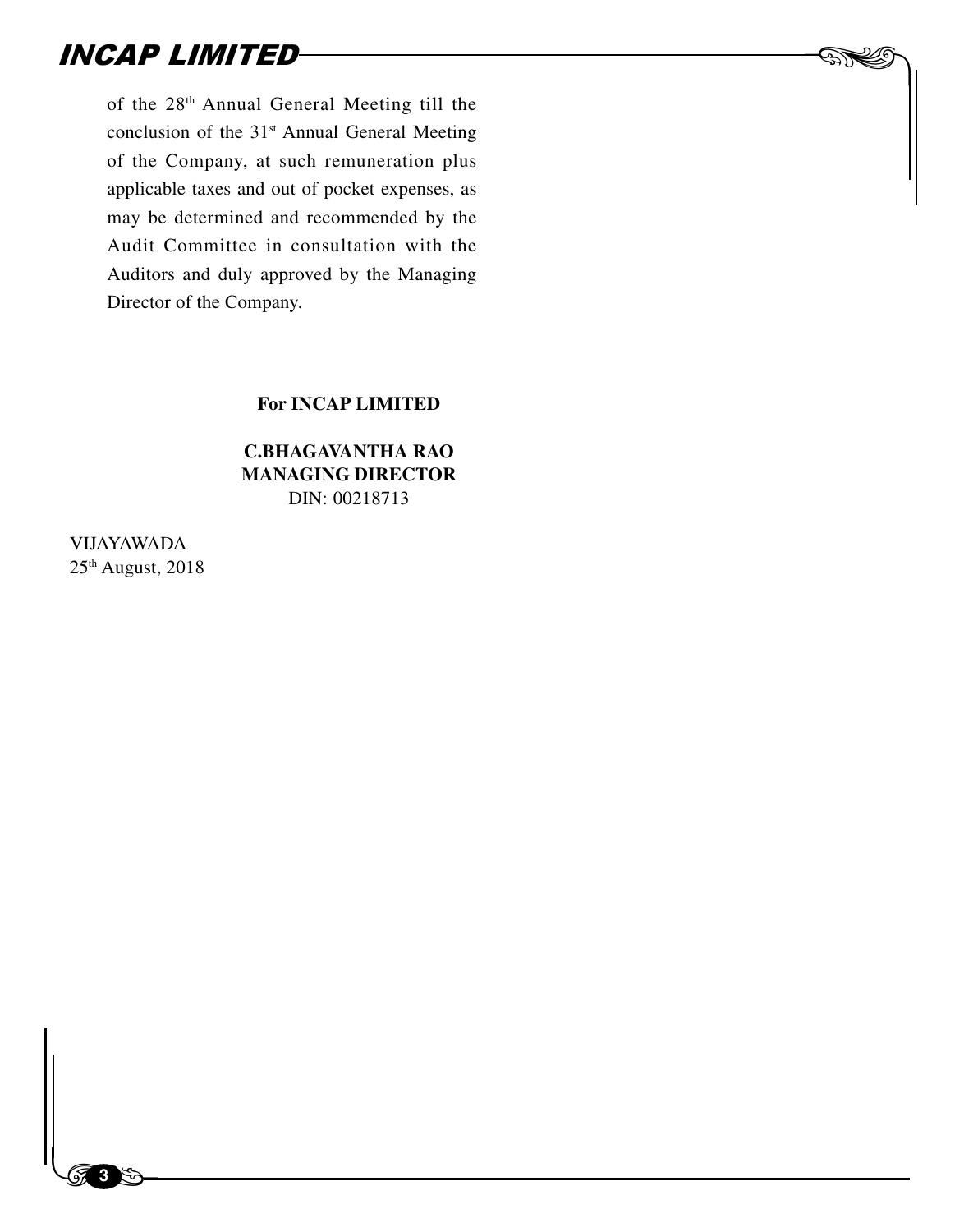NOTES :

- 1. A MEMBER ENTITLED TO ATTEND AND VOTE IS ENTITLED TO APPOINT A 7. PROXY TO ATTEND AND VOTE INSTEAD OF HIM/HERSELF AND A PROXY NEED NOT BE A MEMBER.
- 2. The proxy form duly completed must reach the Registered Office of the Company not later than forty-eight hours before the time appointed for holding the meeting.
- 3. Pursuant to the provision of section 105 of the Companies Act, 2013, a person can act as a proxy on behalf of not more than fifty members and holding in aggregate not more than ten percent of the total share capital of the company. Members holding more than ten percent of the total share capital of the company may appoint a single person as 8. proxy, who shall not act as a proxy for any other Member. Proxies submitted on behalf of limited companies, societies, etc., must be supported by an appropriate resolution/ authority, as applicable.
- 4. The Register of Members and Share Transfer books of the company will remain closed from 22nd September, 2018 to  $25<sup>th</sup>$ September, 2018 (Both days inclusive) for the purpose of Annual General Body meeting for the year ended 31st March, 2018.
- 5. The dividend if any declared at this meeting will be paid to those members, whose names appear in the Register of Members of the company as on 21<sup>st</sup>September, 2018.
- 6. Unclin<br>
and un<br>
to the<br>
Fund. 1<br>
who ha 6. Unclimed Dividend : Dividends unclaimed and unpaid over 7 years will be transferred 11. Members / proxies should bring the to the investor Education and Protection Fund. Further, Shares of Such shareholders. who have not encashed any dividend warrant/ instrument during the last 7 years, will be <sup>12</sup>. Voting Through Electronic Means:-

EXTRED transferred to the Investor Education and protection fund.

- The Notice of the AGM along with the Annual Report 2017-2018 is being sent by electronic mode to those Members whose e-mail addresses are registered with the Company / Depositories, unless any Member has requested for a physical copy of the same. For members who have not registered their e-mail addresses, physical copies are being sent by the permitted mode. A copy of the notice of the AGM along with the Annual Report is also available for download on the website of the company www.incaplimited.in. To support the 'Green Initiative' Members who have not registered their e-mail addresses are requested to register the same with link in time/Depositories.
- Relevant documents/agreements referred to in the accompanying Notice and the Explanatory Statement are open for inspection by the members at the Registered Office of the Company on all working days, except Saturdays, during the business hours upto the date of the meeting.
- 9. In case of Joint Holders attending the meeting, the member whose name appears as the first holder in the order of names as per Register of members will be entitled to vote.
- 10. Corporate members intending to send their authorized representative to attend the Meeting are requested to send to the company a certified copy of the Board resolution authorizing their representative to attend and vote on their behalf at the Meeting.
- attendance slips duly filled in for attending the meeting.
-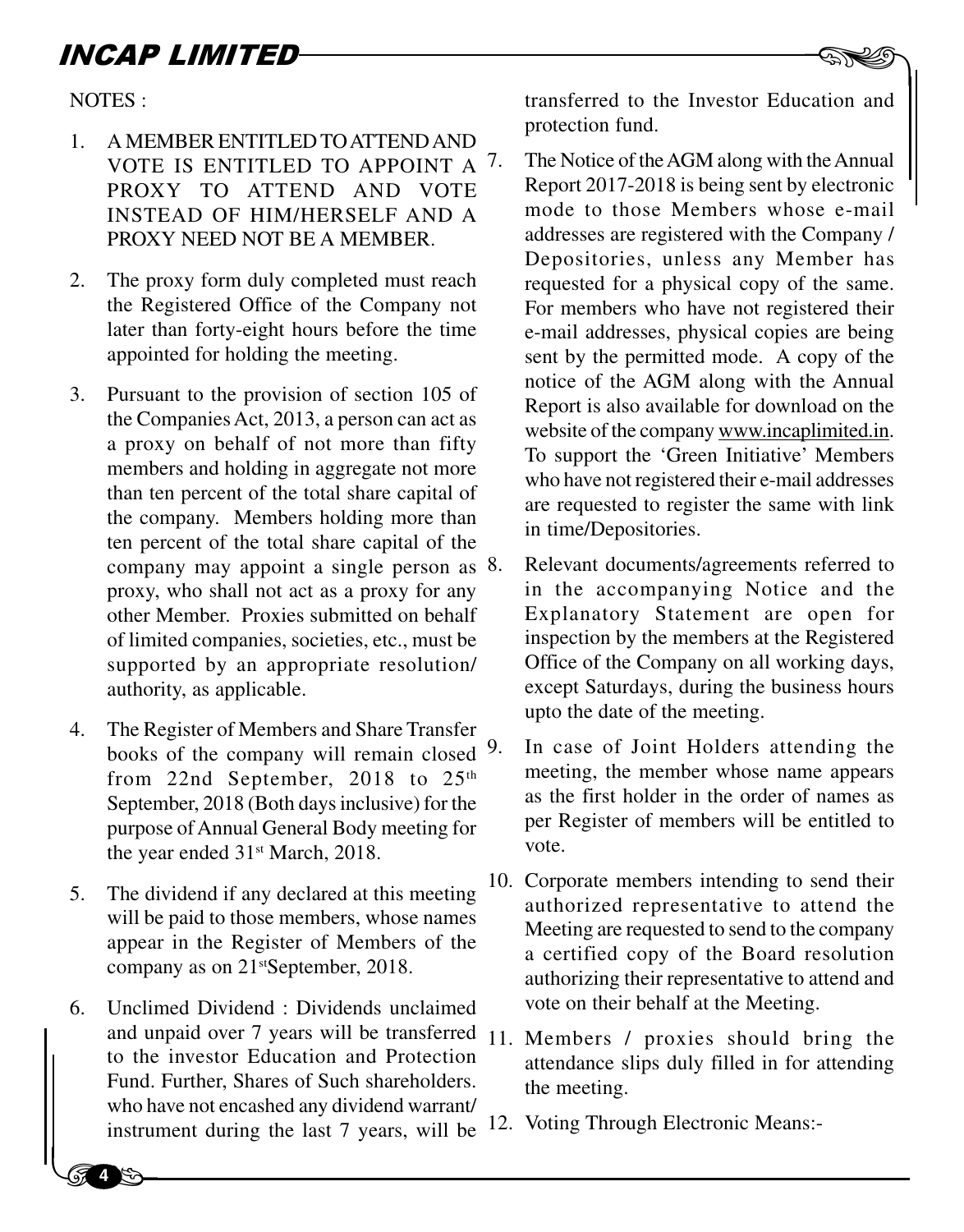- (i) In accordance with applicable provisions of the Listing Agreement and Companies Act, 2013, read with Companies (Management and Administration) Rules, 2014 (the Rules), the company is pleased to provide facility to its members, to cast their vote electronically for all the resolutions proposed at the  $28<sup>th</sup>$ Annual General Meeting of the company the company has appointed Central Depository Services (India) Ltd. (CDSL) to provide evoting facility to its members.
- (ii) The voting right of shareholders shall be in proportion to one vote per full paid equity share of the company held by them as on the cutoff date 21<sup>st</sup>September, 2018.
- (iii)The remote e-voting period beings on
	- Wednesday, September 26, 2018 at 09:00 hours (IST) and ends at on Friday, September 28, 2018 at 17:00 hours (IST). During this period share holders' of the Company, holding share either in physical form or in dematerialized form, as on the cut-off date of September 21, 2018, may cast their vote electronically. The remove e-voting module shall be disabled by CDSL for voting thereafter.
- (iv) The facility for voting by ballot or polling paper shall also be made available at the meeting and Members of the Company as of cutoff date, attending the meeting who have not already cast their vote by remove e-voting shall be able to exercise their right at the meeting. The Members who have cast their vote by remote e-voting prior to the meeting may also attend the meeting but shall not be entitled to cast their vote again.
- (v) M/s. B.<br>Practic<br>ppoin<br>compa (v) M/s. B.L.Chandrasekhar Sarma & Associates, Practicing Company Secretaries has been appointed by the Board of Directors of the company, as the Scrutinizer to scrutinize the

e-voting process in a fair and transparent manner.

- (vi) The procedure and instructions for e-voting are as under
	- a) The shareholders should log on to the e-voting website www.evotingindia.com.
	- b) Click on Shareholders.
	- c) Now enter your User ID
	- d) For CDSL 16 digits beneficiary ID.
	- e) Members holding shares in physical form should enter Folio Number registered with the company.
	- f) Next enter the image verification as displayed and click on Login.
	- g) If you are holding shares in demat form and had logged on to www.evotingindia.com and voted on an earlier voting of any company, then your existing password is to be used.
	- h) If you are a first time user following the steps given below:

For Members holding share in Physical Form For Members holding share sin Demat Form

PAN \*Enter your 10 digit alpha-numeric \*PAN issued by Income Tax Department (Applicable for both demat shareholders as well as physical share holders)

- Members who have not updated their PAN with the Company / Depository participant are requested to use the first two letters of their name and the 8 digits of the sequence number in the PAN field.
- In case the sequence number is less than 8 digits enter the applicable number of 0's before the number after the first two characters of the name in CAPITAL letters. Eg. If your name is Ramesh Kumar with sequence number 1 then enter RA00000001 in the PAN field.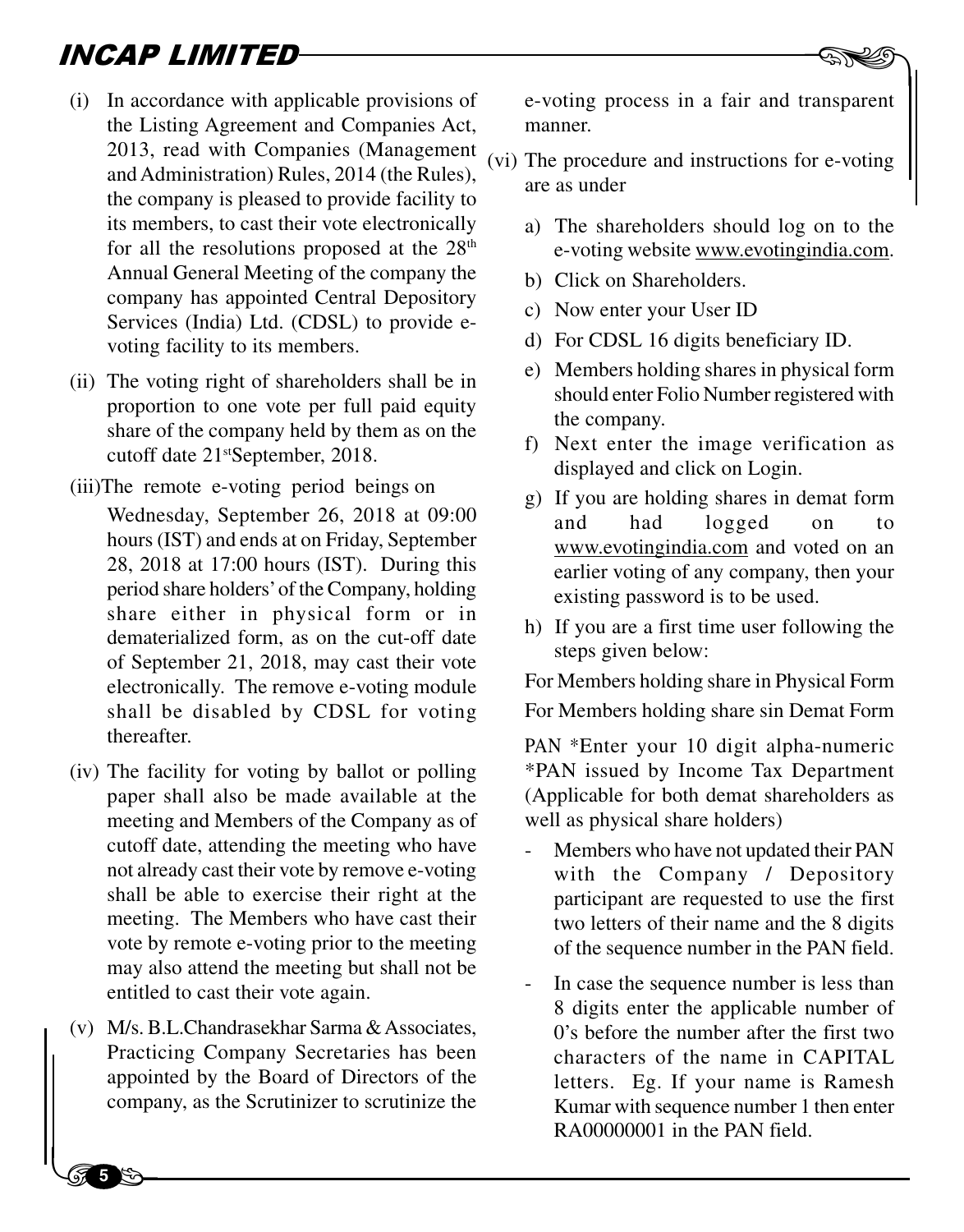- **NCAP LIMITED**<br>DOB # Enter the date of birth as recorded in your vii. After selection the resolution you have demat account or in the company records for the said demat account or folio in dd/mm/ yyyy format.
- Dividend Bank Details # Enter the Dividend bank details as recorded in your demat account bank or in the company records for the said demat account or folio.
- i. After entering these details appropriately, click on "SUBMIT" tab.
- ii. Members holding shares in physical form will then directly reach the company selection screen. However, members holding shares in demat form will now reach 'Password Creation' menu wherein they are required to mandatorily enter their login password in the new password field. Kindly note that this password is to be also used by the demat holders for voting for resolutions of any other xi. company on which they are eligible to vote, provided that company opts for e-voting through CDSL platform. It is strongly recommended not to share your password with any other person and take utmost care to keep your password confidential.
- iii. For Members holding shares in physical form, the details can be used only for e-voting on the resolutions contained in this Notice.
- iv. Click on the EVSN for the relevant <INCAP LIMITED> to vote.
- v. On the voting page, you will see "RESOLUTION DESCRIPTION" and against the same the option "YES / NO" for voting. Select the option YES or NO as desired. The option YES implies that you assent to the resolution and option NO implies that you dissent to the resolution.
- assent that you<br>that you<br>vi. Click c<br>if you vi. Click on the "RESOLUTIONS FILE LINK" if you wish to view the entire resolution details.

**6**

- decided to vote on, click on "SUBMIT". A confirmation box will be displayed. If you wish to confirm your vote, click on "OK", else to change your vote, click on "CANCEL" and accordingly modify your vote.
- viii. Once you "CONFIRM" you vote on the resolution, you will not be allowed to modify your vote.
- ix. You can also take out print of the voting done by you by clicking on "Click here to print" option on the voting page.
- x. If demat account holder has forgotten the same password then Enter the User ID and the image verification code and click on Forgot password & enter the details as prompted by the system.

Note for Non-Individual shareholders and custodians.

Non-individual shareholders (i.e. other than individuals, HUF, NRI etc.) and custodian are required to log on to www.evotingindia.com and register themselves as Corprates.

A scanned copy of the registration form bearing the stamp and sign of the entity should be emailed to helpdesk.evoting@cdslindia.com.

After receiving the login details a compliance user should be created using the admin login and password. The compliance user would be able to link the account(s) for which they wise to vote on.

The list of accounts should be mailed to helpdesk.evoting@cdslindia.com and on approval of the accounts they would be able to cast their vote.

A scanned copy of the Board resolution and power of attorney (POA) which they have issued in favour of the custodian, if any,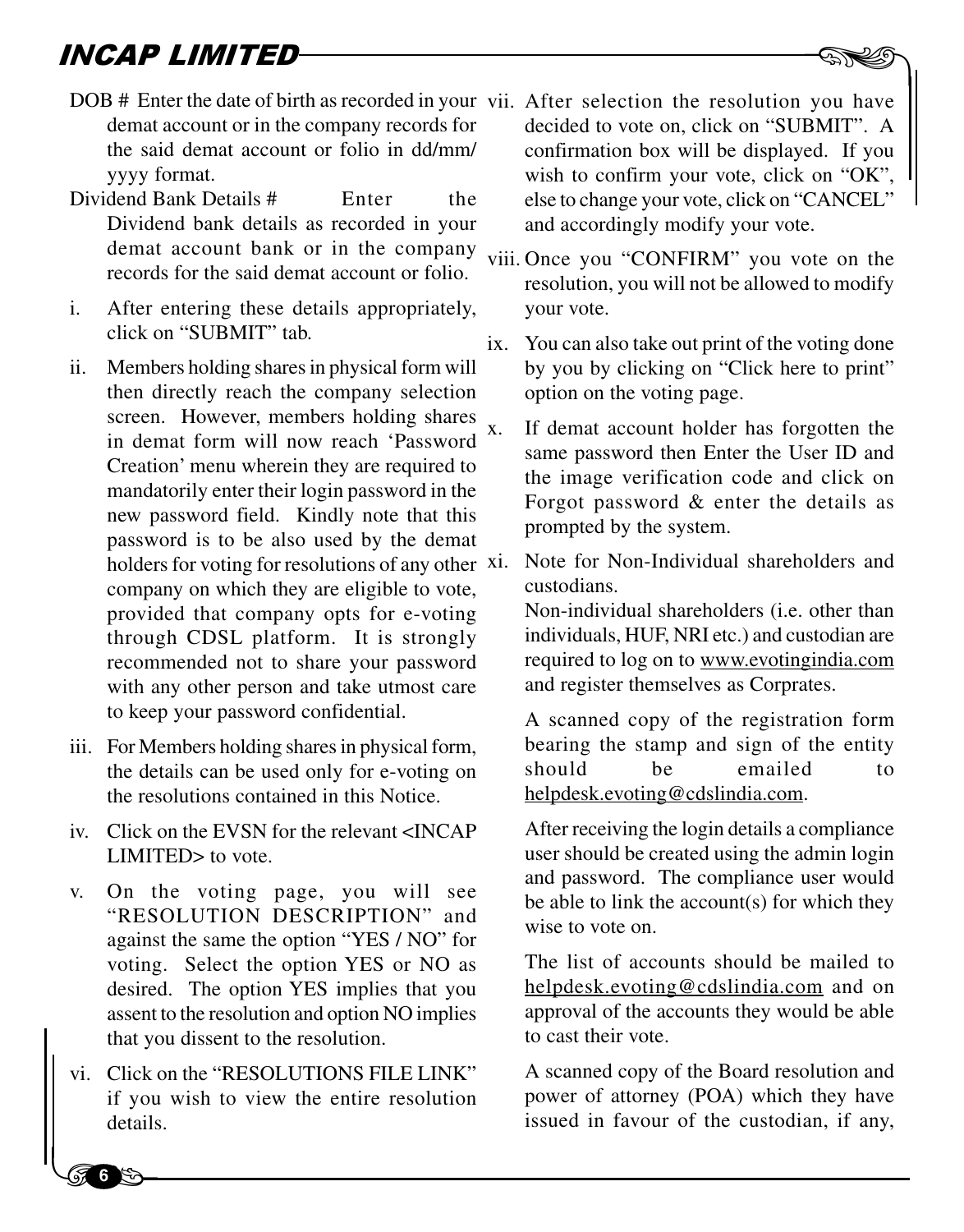$\begin{bmatrix} 1 & 1 \\ 1 & 1 \end{bmatrix}$ 

**7**

should be uploaded in PDF format in the system for the scrutinizer to verify the same.

- xii. In case you have any queries or issued xiv. The results declared along with the regarding e-voting, you may refer the frequently asked questions ("FAQs") and evoting manual available at www.evotingindia.com, under help section or write an email to helpdesk.evoting @cdslindia.com
- xiii. The Scrutinizer shall, immediately after the conclusion of voting at the general meeting, would count the votes cast at the meeting, thereafter unblock the votes cast through remote e-voting in the presence of at least two witness not in the employment of the company and make, not later than three days of conclusion of the meeting, a consolidated scrutinizer's report of the total votes cast in favour or against, if any to the chairman or a

**EXPERTHERE**<br>Berson authorized by him in writing who shall countersign the same.

scrutinizer's report shall be placed on the company's website www.incaplimited.ins and on the website of CDSL www.evotingindia.com. Immediately after the result is declared. The company shall simultaneously forward the results to BSE Limited ("BSE") where the shares of the company are listed.

> By order of the Board For INCAP LIMITED

VIJAYAWADA 26th May, 2018

C.BHAGAVANTHA RAO MANAGING DIRECTOR DIN: 00218713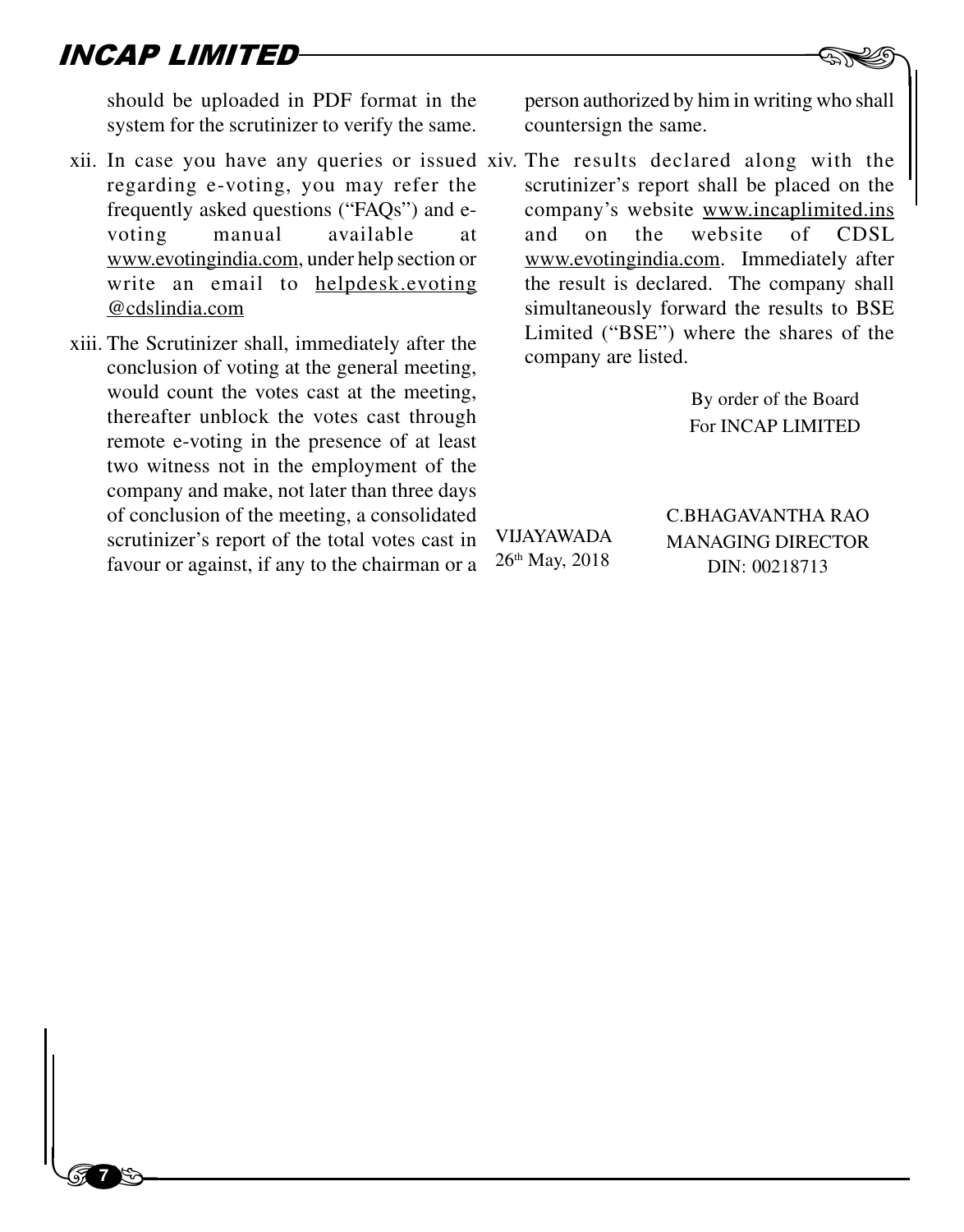Details of Directors seeking appointment/ re-appointment at the AGM [Pursuant to Regulations 26(4) and 36(3) of the Listing Regulations and Secretarial Standards - 2 on General Meetings

4 (F

| Particulars                                                                                                     | P. Ram Rao                                                          |  |
|-----------------------------------------------------------------------------------------------------------------|---------------------------------------------------------------------|--|
| Director Identification Number (DIN)                                                                            | 00137511                                                            |  |
| Date of Birth                                                                                                   | 28-06-1948                                                          |  |
| Date of first appointment                                                                                       | 16-12-1991                                                          |  |
| Qualification                                                                                                   | B.E.(Hons)                                                          |  |
| Expertise in specific functional areas                                                                          | Electrical, Electronic Industry<br>and Administration               |  |
| Terms and conditions of appointment/<br>re-appointment                                                          | Appointed as Non-Executive<br>Director liable to retire by rotation |  |
| No. of Board Meetings attended during the year                                                                  | 3                                                                   |  |
| Details of remuneration last drawn (2017-18)                                                                    | <b>Nil</b>                                                          |  |
| No. of shares held in the Company:<br>$(a)$ Own<br>(b) For other persons on a beneficial basis                  | 510933 Equity Shares                                                |  |
| Directorships held in other public<br>companies (excluding foreign and<br>private companies)                    | $-Nil$ -                                                            |  |
| Memberships/Chairmanships of Audit<br>Committees and Investors' Grievance<br>Committees across public companies | - Nil -                                                             |  |
| Shareholding                                                                                                    | 9.95% (5,10,933 Equity shares)                                      |  |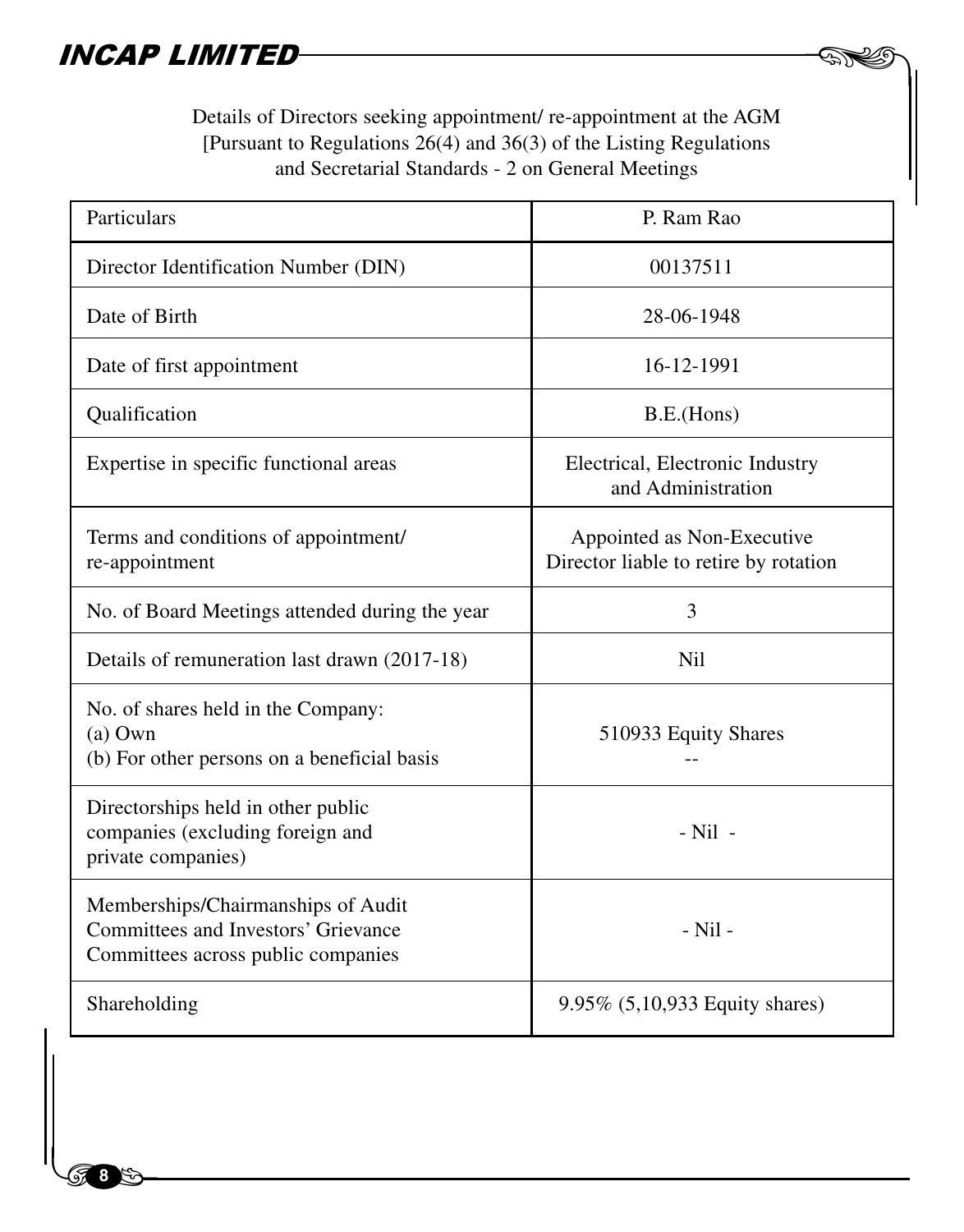### **EXPLANATORY STATEMENT FOR THE PROPOSED RESOLUTION PURSUANT TO SECTION 102 OF THE COMPANIES ACT, 2013**

#### **Item No.4 &5:**

M/s. K.V.V. Prasad & Co., Chartered Accountants, (Firm Registration No: 002758S), the previous Statutory Auditors has tendered their resignation mentioning pre – occupancy with other professional assignments, on  $25<sup>th</sup>$  August, 2018. In order to fill up such casual vacancy, the Board has proposed to appoint M/s. K. Anuradha & Associates, Chartered Accountants, (Firms Registration No. 017328S)., Chartered Accountants in their place. In pursuance to the provisions of Section 139(8) of the Companies Act, 2013, the company needs to approve the appointment of /s. K. Anuradha & Associates, Chartered Accountants, (Firms Registration No. 017328S), in the General Meeting of the Company within 3 (three) months from the date of appointment by the Board. Hence, the Board has proposed to seek the members in this annual general meeting.

Your directors recommend the resolution for approval of the shareholders by way of Ordinary Resolution.

None of the other Directors or Key Managerial Personnel of the Company and their respective relatives is, in any way, concerned or interested, financially or otherwise, in the proposed resolution.

> **By order of the Board For INCAP LIMITED**

 $\begin{picture}(20,20) \put(0,0){\line(1,0){10}} \put(15,0){\line(1,0){10}} \put(15,0){\line(1,0){10}} \put(15,0){\line(1,0){10}} \put(15,0){\line(1,0){10}} \put(15,0){\line(1,0){10}} \put(15,0){\line(1,0){10}} \put(15,0){\line(1,0){10}} \put(15,0){\line(1,0){10}} \put(15,0){\line(1,0){10}} \put(15,0){\line(1,0){10}} \put(15,0){\line(1$ 

**C.BHAGAVANTHA RAO MANAGING DIRECTOR** DIN: 00218713

VIJAYAWADA  $25<sup>th</sup>$  August,  $2018$ 

 $\begin{bmatrix} 1 & 1 \\ 1 & 1 \end{bmatrix}$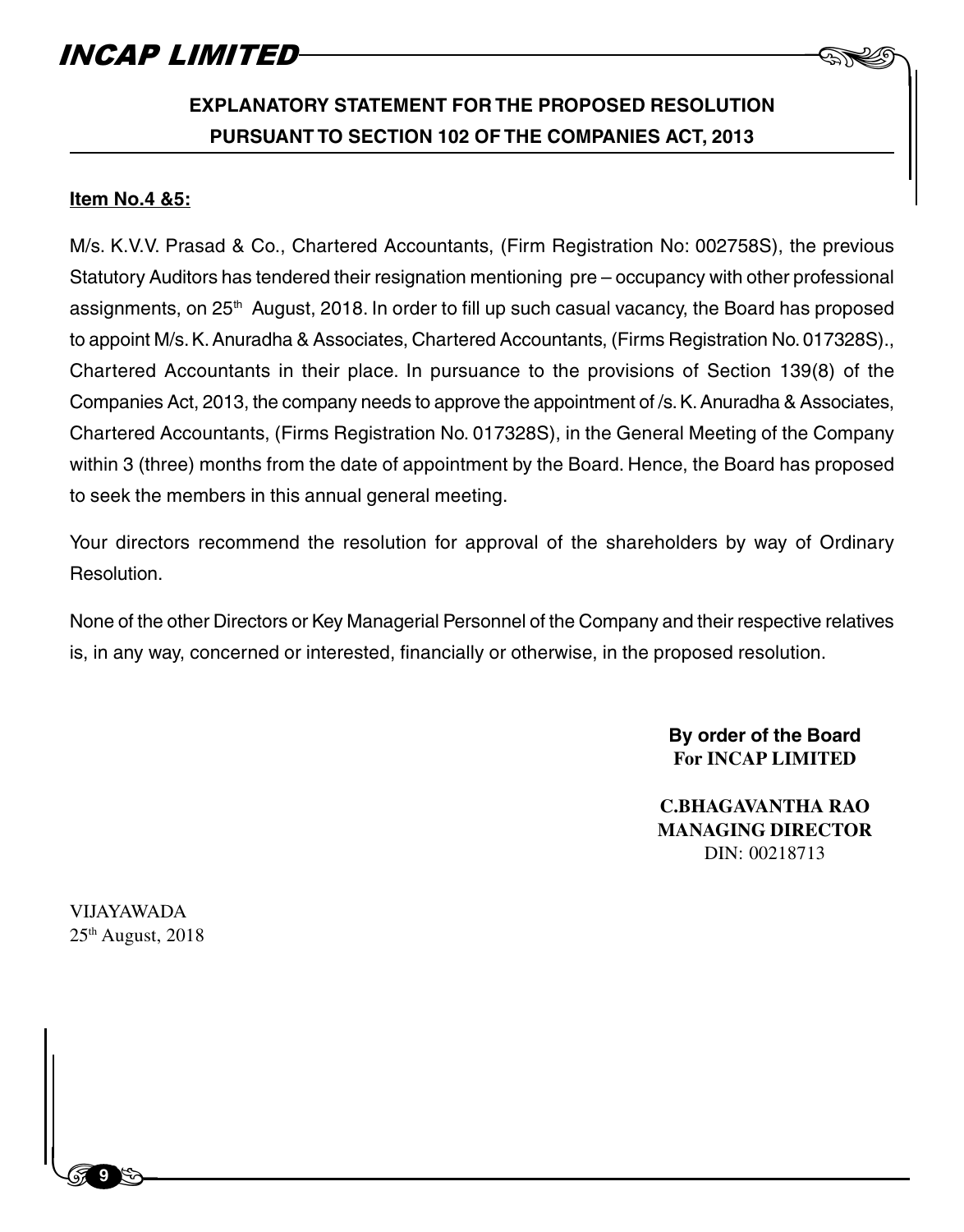

**ROUTE MAP**

**913**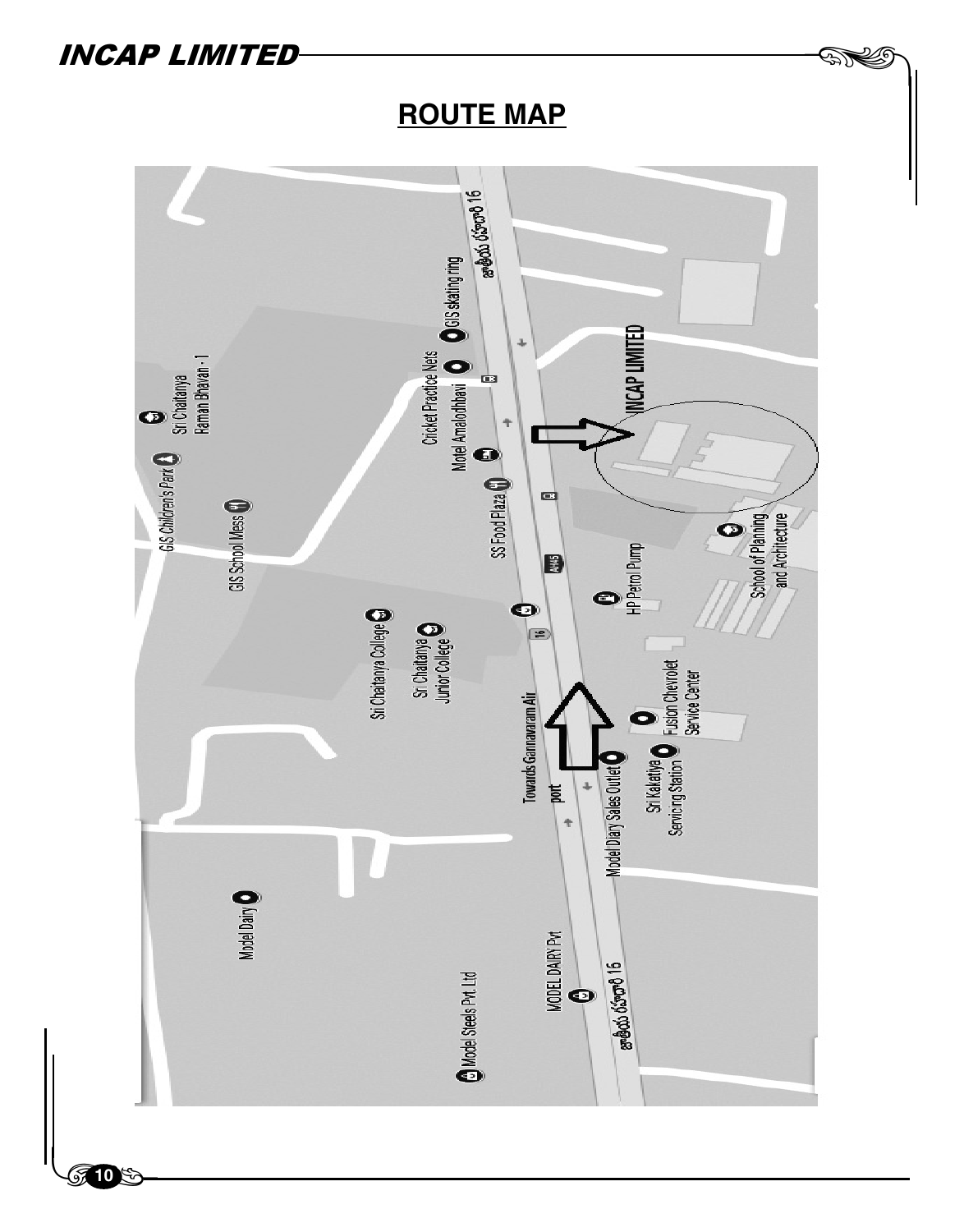### **DIRECTORS' REPORT**

 $\begin{picture}(20,20) \put(0,0){\line(1,0){10}} \put(15,0){\line(1,0){10}} \put(15,0){\line(1,0){10}} \put(15,0){\line(1,0){10}} \put(15,0){\line(1,0){10}} \put(15,0){\line(1,0){10}} \put(15,0){\line(1,0){10}} \put(15,0){\line(1,0){10}} \put(15,0){\line(1,0){10}} \put(15,0){\line(1,0){10}} \put(15,0){\line(1,0){10}} \put(15,0){\line(1$ 

### To The Members, **Incap Limited CIN:L32101AP1990PLC011311**

Your Directors have pleasure in presenting the Twenty Eighth Annual Report on the business and operations of the company and the Audited Financial Accounts for the year ended 31st March, 2018 together with Auditors' Report thereon.

#### **1. FINANCIAL RESULTS :**

The financial results for the year ended 31<sup>st</sup> March, 2018 are summarized below:

| <b>PARTICULARS</b>                       | 2017 - 2018 | 2016 - 2017 |
|------------------------------------------|-------------|-------------|
| <b>Revenue from Operations</b>           | 2836.79     | 2857.04     |
| Other Income                             | 105.09      | 38.29       |
| <b>Total Income</b>                      | 2941.88     | 2895.33     |
| Total Expenditure                        | 2502.17     | 2468.99     |
| Profit before Interest, Depn. & Tax      | 439.71      | 426.34      |
| Interest                                 | 13.43       | 41.44       |
| Profit before Depn. & Tax                | 426.28      | 384.90      |
| Depreciation                             | 36.93       | 29.74       |
| Profit before Tax                        | 389.35      | 355.16      |
| Add: Deferred Tax Liability (Net)        | 4.02        | $-7.47$     |
| Provision for Tax                        | 108.50      | 111.98      |
| Profit after Tax                         | 284.87      | 235.71      |
| Add : Brought forward from previous year | 531.07      | 357.14      |
|                                          | 815.94      | 592.85      |
| Appropriations                           |             |             |
| <b>Provision for Dividend</b>            | 51.33       | 51.33       |
| Tax on Dividend                          | 10.45       | 10.45       |
| Surplus carried to Balance Sheet         | 754.16      | 531.07      |
|                                          |             |             |

### **2. STATE OF COMPANY AFFAIRS :**

During the year 2017-2018 your company achieved a turnover or Rs.2836.79 Lakhs against Rs.2857.04 Lakhs for the year 2016-2017 your company made a net profit of Rs.284.87 Lakhs during the year.

# RS.28.<br>during<br>**3. EVEN**<br>There<br>bottues **3. EVENTS SUBSEQUENT TO THE DATE OF FINANICAL STATEMENTS :**

There are no material changes and commitments affecting financial position of the company between 31<sup>st</sup> March, 2018 and the date of Board's Report.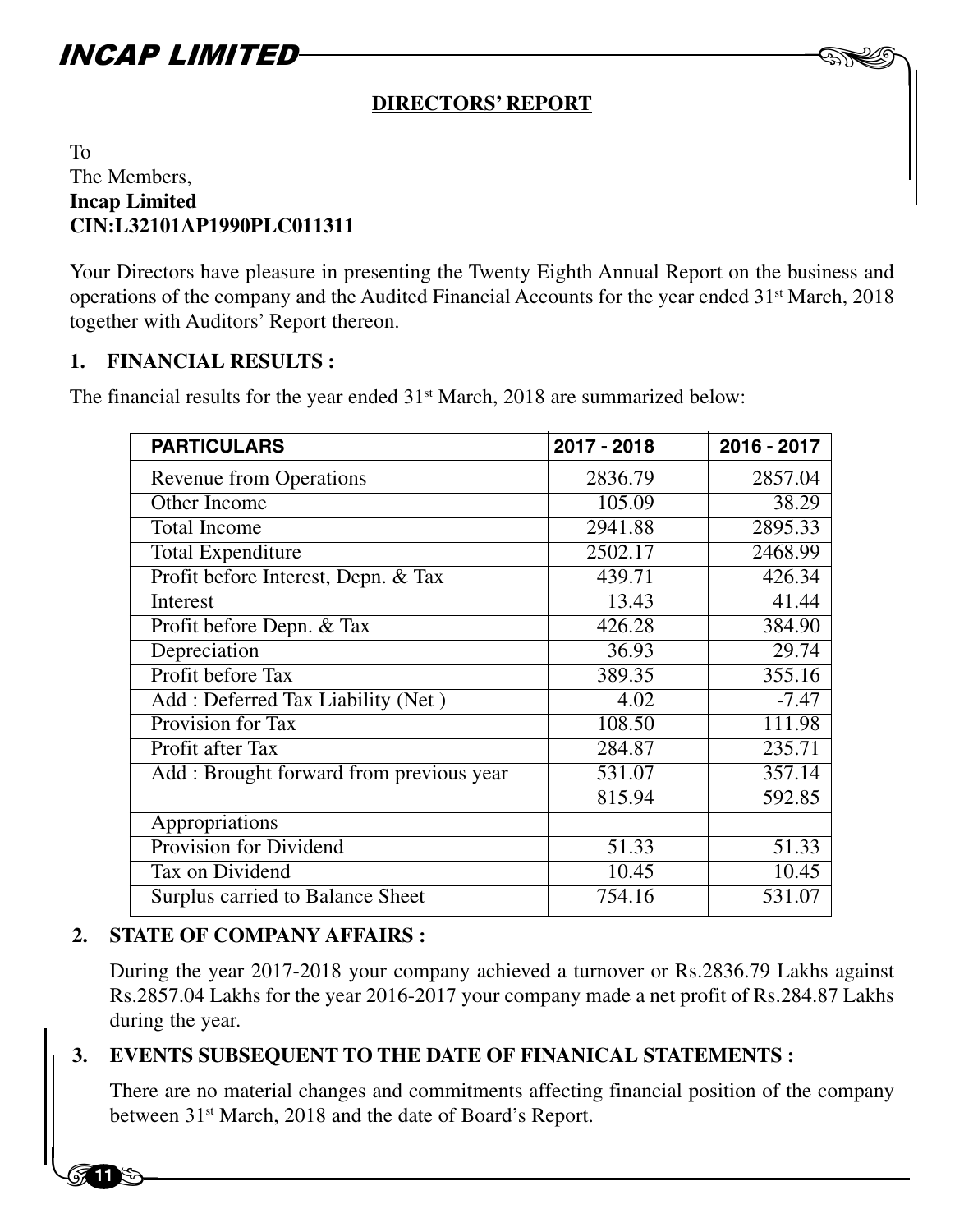

### **4. EXTRACT OF ANNUAL RETURN :**

As required pursuant to section 92(3) of the Companies Act, 2013 and rule 12(1) of the companies (Management and Administration) Rules, 2014, an extract of annual return in MGT9 is enclosed as **Annexure "A"** to this report.

### **5. INFORMATION ABOUT THE FINANCIAL PERFORMANCE / FINANCIAL POSITION OF THE SUBSIDIARIES / ASSOCIATES / JV :**

The company does not have any subsidiary, joint venture or associates company.

### **6. DIVIDEND :**

The Board of Directors recommended for your consideration a dividend on equity share at 10%  $(Re.1.00 \text{ per equity share})$  for the year ended  $31$ <sup>st</sup>March, 2018. The total amounts of outgo on account of these will Rs.51.33 Lakhs towards dividend and Rs.10.45 Lakhs towards tax on dividend.

### **7. DIRECTORS :**

**12 4** 

Sri.P.Ram Rao having DIN : 00137511, retires by rotation at the ensuring Annual General Meeting and being eligible offers himself for re-appointment.

Attention of the members is invited to the relevant items in the Notice of the Annual General meeting and the Explanatory statement thereto.

### **8. DECLARATION FROM INDEPENDENT DIRECTORS ON ANNUAL BASIS :**

The company has not appointed Independent Directors and receiving declaration from Independent Directors won't arise. The company is taking necessary steps to appoint Independent **Directors** 

### **9. POLICY ON DIRECTORS APPOINTMENT AND REMUNERATION :**

For the purpose of selection of any Director, the Nomination & Remuneration Committee identifies persons of integrity who possess relevant expertise, experience and leadership qualities required for the position and also takes into consideration recommendation, if any, received from any member of the Board. The committee also ensures that the incumbent fulfills such other criteria with regard to age and other qualifications as laid down under the Companies Act, 2013 or other applicable laws. The Board has, on the recommendation of the Nomination  $\&$ Remuneration committee framed a policy for selection, appointment and remuneration of Directors & Senior Management.

### **10. EVALUATION OF PERFORMANCE OF THE BOARD, ITS COMMITTEES AND INDIVIDUAL DIRECTORS :**

The Board of Directors have carried out an annual evaluation of its own performance, its various committees and individual directors pursuant to the provisions of the Act and the Corporate Governance requirements as prescribed under the Securities and Exchange Board of India (Listing Obligations and Disclosure Requirements) Regulations, 2015 ( Listing Regulations).

(Listin)<br>The pe<br>directo<br>of delit<br>review The performance of the Board was evaluated by the Board after seeking inputs from all the directors on the basis of various criteria such as Board composition, process, dynamics, quality of deliberations, strategic discussions, and effective reviews, committee participation, governance reviews etc.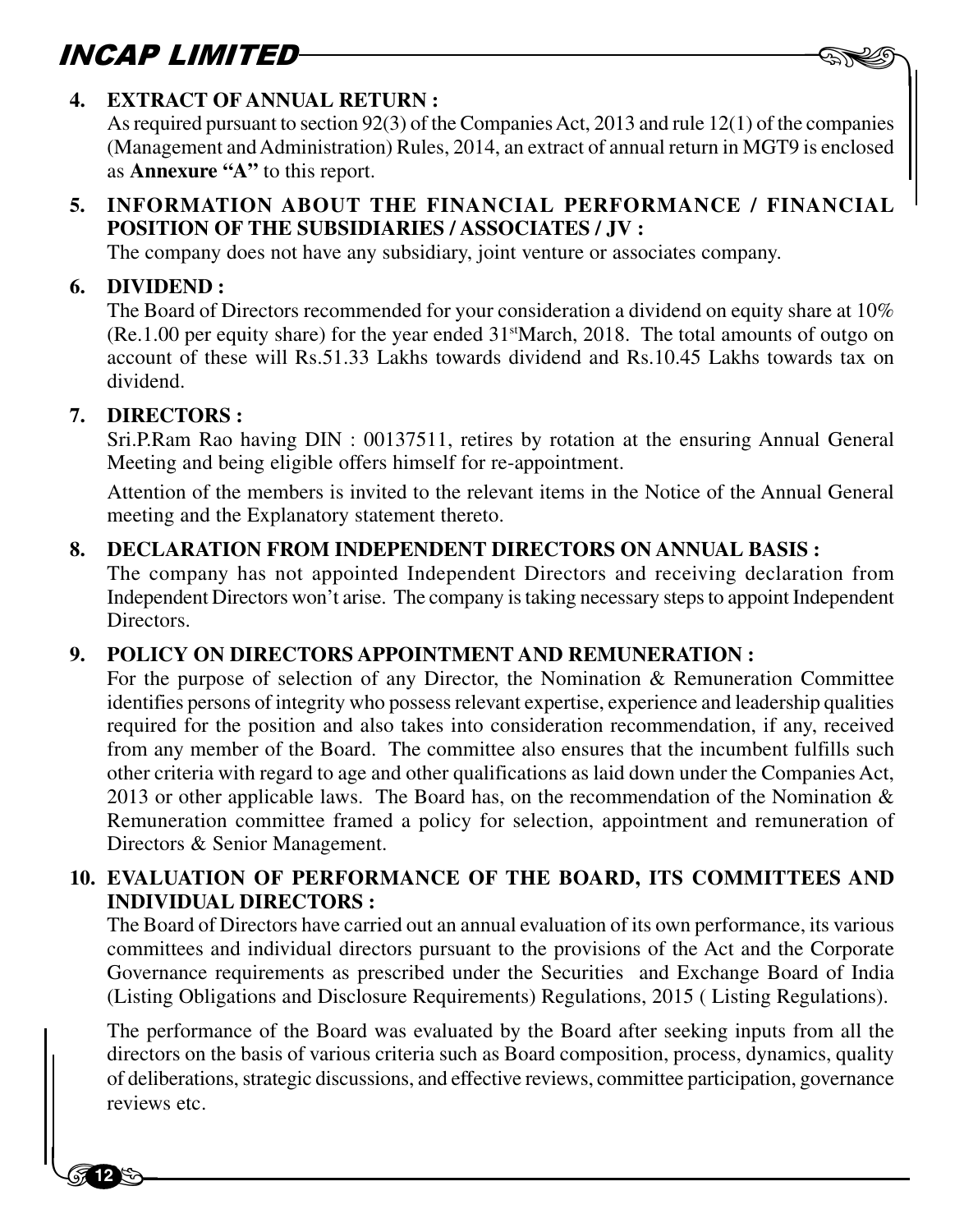$\mathbf{SAP}$  **LIMITED**<br>The Board and the Nomination and Remuneration committee reviewed the performance of the individual directors on the basis of the criteria such as Transparency, Analytical Capabilities, Performance, Leadership, Ethics and ability to take balanced decisions regarding stakeholders.

#### **11. TRANSFER TO RESERVES :**

No amount was transferred to the reserves during the financial year ended  $31<sup>st</sup>$  March, 2018.

### **12. NUMBER OF MEETINGS OF THE BOARD :**

The Board of Directors met  $4$ (Four) times on  $29<sup>th</sup>$ May,  $2017$ ,  $27th$  July,  $2017$ ,  $31<sup>st</sup>$ October,  $2017$ and 9th February, 2018 dates during the financial year.

| Name of the Director  | Number of meetings attended / total meeting held<br>during the Financial Year 2017-2018 |
|-----------------------|-----------------------------------------------------------------------------------------|
| Sri C.Bhagavantha Rao | 4/4                                                                                     |
| Sri P.Ram Rao         | 3/4                                                                                     |
| Smt. C. Neelima       | 4/4                                                                                     |
| Smt. P.Himabindu      | 3/4                                                                                     |

### **13. DISCLOSURE UNDER THE SEXUAL HARASSMENT OF WOMEN AT WORK PLACE (PREVENTION, PROHIBITION AND REDRESSAL) ACT, 2013**

Your company strongly believes in providing a safe and harassment free workplace for each and every individual working for the company through various interventions and practices. It is the continuous endeavor of the management of the company to create and provide an environment to all its employees that is free from discrimination and harassment including sexual harassment. During the year ended  $31<sup>st</sup>$  March, 2018, no complaints pertaining to sexual harassment was received by the Company.

### **14. STATUTORY AUDITORS :**

M/s. K.V.V. Prasad & Co., Chartered Accountants, (Firm Registration No: 002758S), previous Statutory Auditors, has submitted their resignation mentioning health issues and pre-occupations, Your Board of Directors propose to appoint M/s. K. Anuradha & Associates, Chartered Accountants, (Firms Registration No. 017328S) as statutory auditors of the Company for a period of 3 Years.

### **15. SECRETARIAL AUDITORS :**

**13 a** 

M/s.A.<br>for the<br>**Annex**<br>have be<br>Compa Pursuant to the provisions of Section 204 of the Act and the Companies (Appointment and Remuneration of Managerial Personnel) Rules, 2014, the Board of Directors has appointed M/s.A.N.Sarma & Co., Company Secretaries for conducting secretarial audit of the Company for the financial year 2017-2018. The Secretarial Audit Report (Form MR-3) is enclosed **Annexure "C"**to this report. The remarks, qualification and reservation of Secretarial Auditor have been mentioned in the report and the reasons for not appointing Independent Directors and Company Secretary of the company is explained as follows.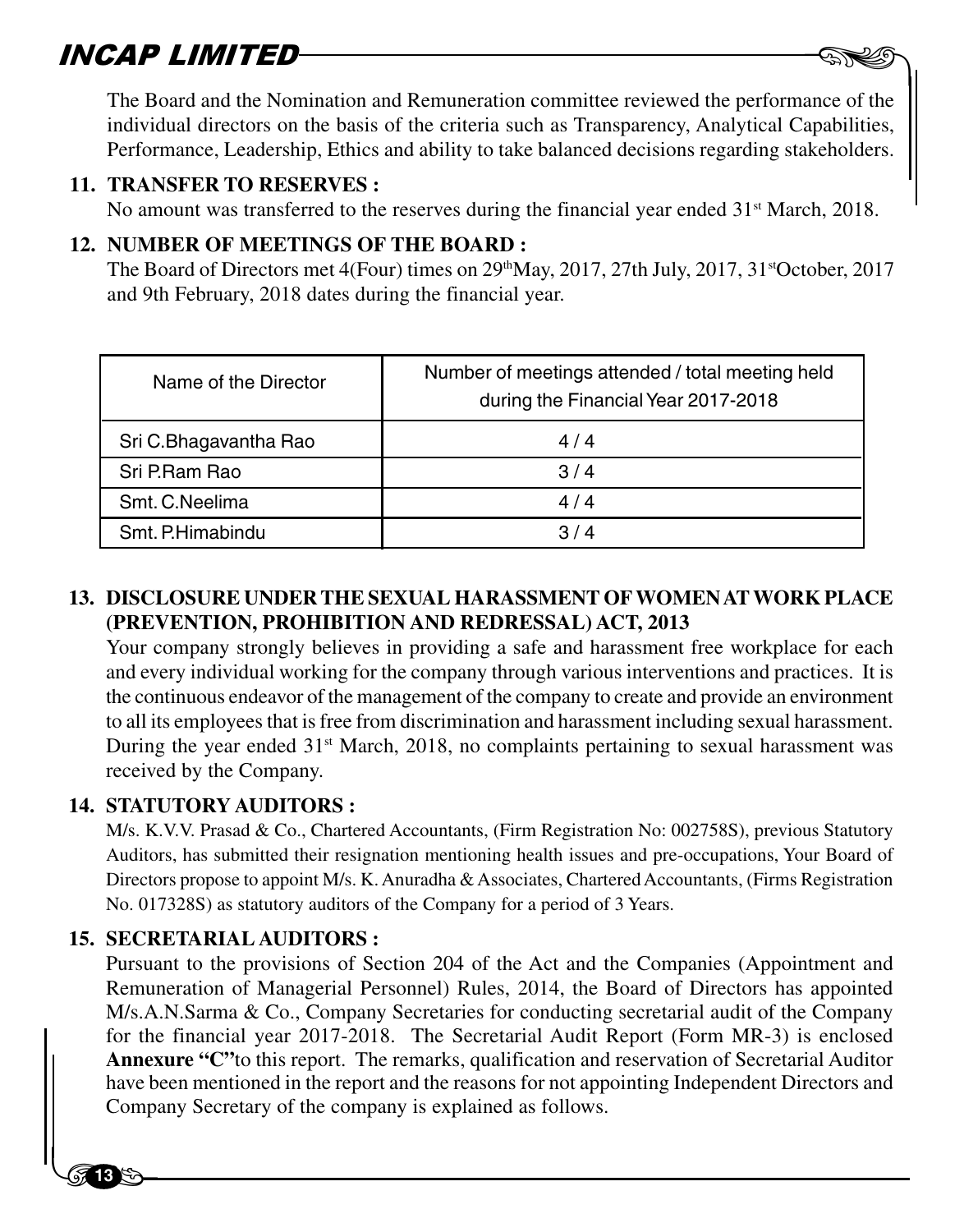- **SAP LIMITED**<br>a. Company is engaged in a business where it finds difficult to find Independent Directors who can understand and provide value addition to the Company. And also, the company's registered office and factory is located in a rural area of new capital of Andhra Pradesh and it is finding difficult not only to appoint Independent directors and Company Secretary but also other resources.
- b. Company undertakes to appoint Independent Directors and Company Secretary of the Company to comply with all provisions of the Companies Act, 2013 and Listing Agreement.

### **16. LOANS, GUARANTEES & INVESTMENTS :**

The Company has not given loans, guarantees, securities and made investments during the year under review, under the provisions of the Companies Act, 2013 as the rules framed thereunder.

### **17. RELATED PARTY TRANSACTIONS :**

There are no related party transactions made by the company with its promoters, directors or the management, their relative conflicting with company's interest during the year under review, under the provision of the Companies Act, 2013 and the rules framed thereunder.

### **18. COMPOSITION OF AUIDT COMMITTEE :**

The details pertaining to composition of Audit Committee are included in the Corporate Governance Report which forms a part of this report.

### **19. RISK MANAGEMENT POLICY :**

The company has developed and implemented a risk management policy which identifies major risks which may threaten the existence of the company. The same has also been adopted by your Board and is also subject to its review from time to time.

### **20. INTERNAL FINANCIAL CONTROLS :**

The Company has an Internal Control System, commensurate with the size, scale and complexity of its operations. The scope and authority of the Internal Audit function is defined in the Internal AuditManual. To maintain its objectivity and independence, the Internal Audit function reports to the Chairman of the Audit Committee of the Board and to the Managing Director.

The Internal Audit Department monitors and evaluates the efficacy and adequacy of internal control system in the Company, its compliance with operating systems, accounting procedures and policies at all locations of the Company.

Based on the report of internal audit function, process owners undertake corrective action in their respective areas and thereby strengthen the controls. Significant audit observations and recommendations along with corrective actions thereon are presented to the Audit Committee of the Board.

# recomm<br>of the 1<br>21. CORP<br>The proposition **21. CORPORATE SOCIAL RESPONSIBILITY :**

**14** 

The provisions of Corporate Social Responsibility are not applicable to the Company under the provisions of the Companies Act, 2013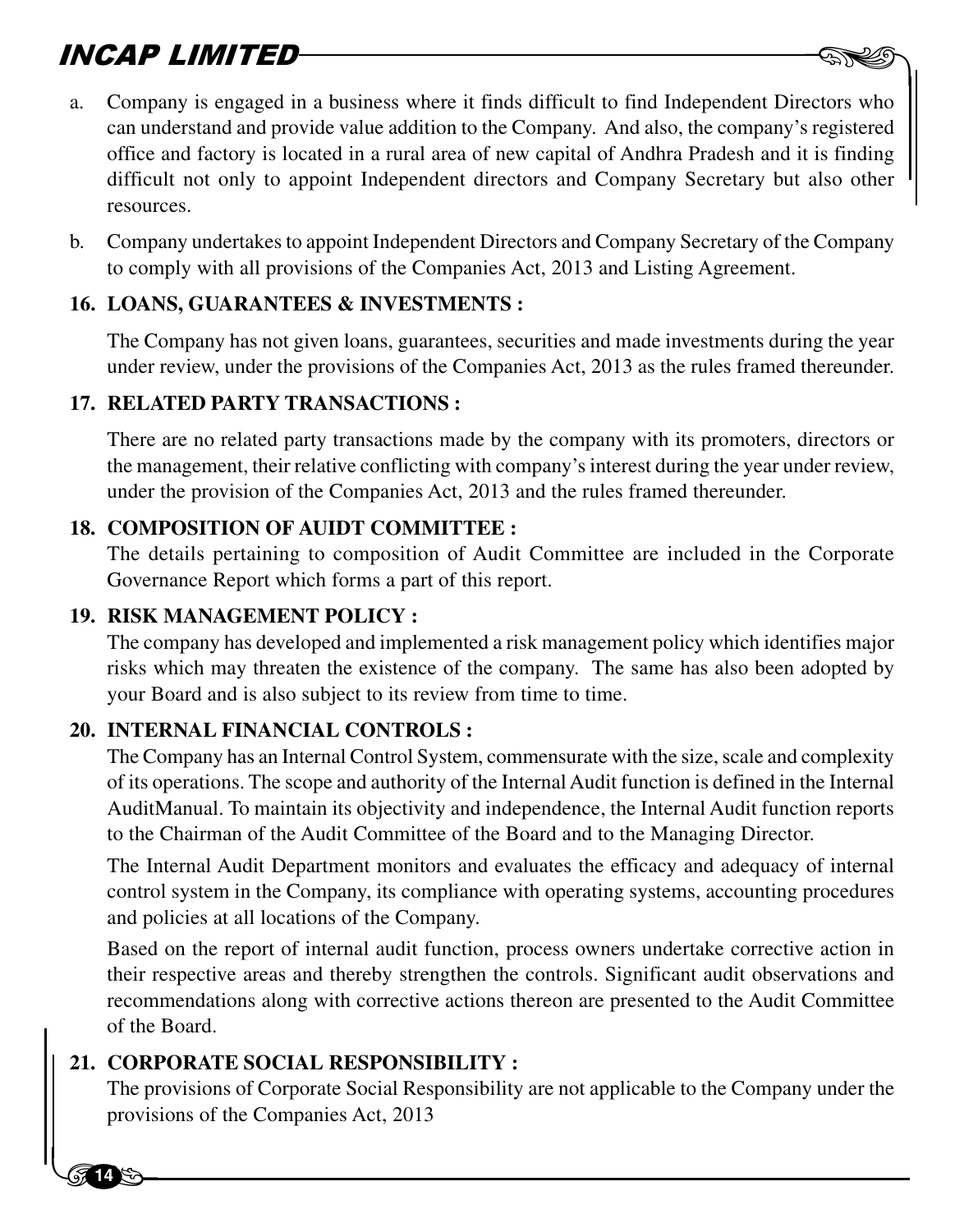### **22. PUBLIC DEPOSITS :**

The Company has not accepted any deposit from the Public during the year under review, under the provisions of the Companies Act, 2013 and the rules framed thereunder.

 $-$  AND

#### **23. VIGIL MECHANISM :**

**15**

Pursuant to the provisions of section 177(9)  $\&$  (10) of the Companies Act, 2013 and as per the Securities and Exchange Board of India (Listing Obligations and Disclosure requirements) Regulations, 2015 (Listing Regulations), the Company has vigilance Mechanism comprising of Executive and Non Executive Promoter Directors.

### **24. CORPORATE GOVERNANCE REPORT :**

Your company has taken adequate steps to adhere to all the stipulations laid down in Listing Regulations. Report on Corporate Governance is enclosed as **Annexure "D"**to this Report. Certificate from the Statutory Auditors of the company confirming the compliance with the conditions of Corporate Governance as stipulated under the Securities and Exchange Board of India (Listing Obligations and Disclosure requirements) Regulations, 2015 (' Listing Regulations) is enclosed as **Annexure "E"**to this report.

### **25. MANAGEMENT DISCUSSIONS ANALYSIS :**

The management discussion and analysis on the operation of the Company as prescribed under Securities and Exchange Board of India (Listing Obligations and Disclosure Requirements) Regulations, 2015 (Listing Regulations) is enclosed as **Annexure "F"** to this report.

### **26. DIRECTORS' RESPONSIBILTY STATEMENT :**

Pursuant to section 134 of the Act, the Directors, based on the representation received from the Directory hereby confirm that:-

a) In the preparation of the annual accounts, the applicable accounting standards have been followed and that there are no material departures;

b) They have, in the selection of the accounting policies, consulted the statutory auditors and have applied them consistently and made judgments and estimates that are reasonable and prudent so as to give a true and fair view of the state of affairs of the company at the end of the financial year and of the profit of the company for that period;

c) They have taken proper and sufficient care, to the best of their knowledge and ability, for the maintenance of adequate accounting records in accordance with the provisions of the Act, for safeguarding the assets of the company and for preventing and detecting fraud and other regulations.

d) They have prepared the annual accounts on a going concern basis.

e) The directors had laid down internal financial controls to be followed by the company and that such internal financial controls are adequate and were operating effectively.

 $\begin{array}{c}\n\text{d)} \text{ The} \\
\text{e)} \text{ The} \\
\text{that} \text{ such} \\
\text{f)} \text{ The} \text{ dir} \\
\end{array}$ f) The directors had devised proper systems to ensure compliance with the provision of all applicable laws and that such systems were adequate and operating effectively.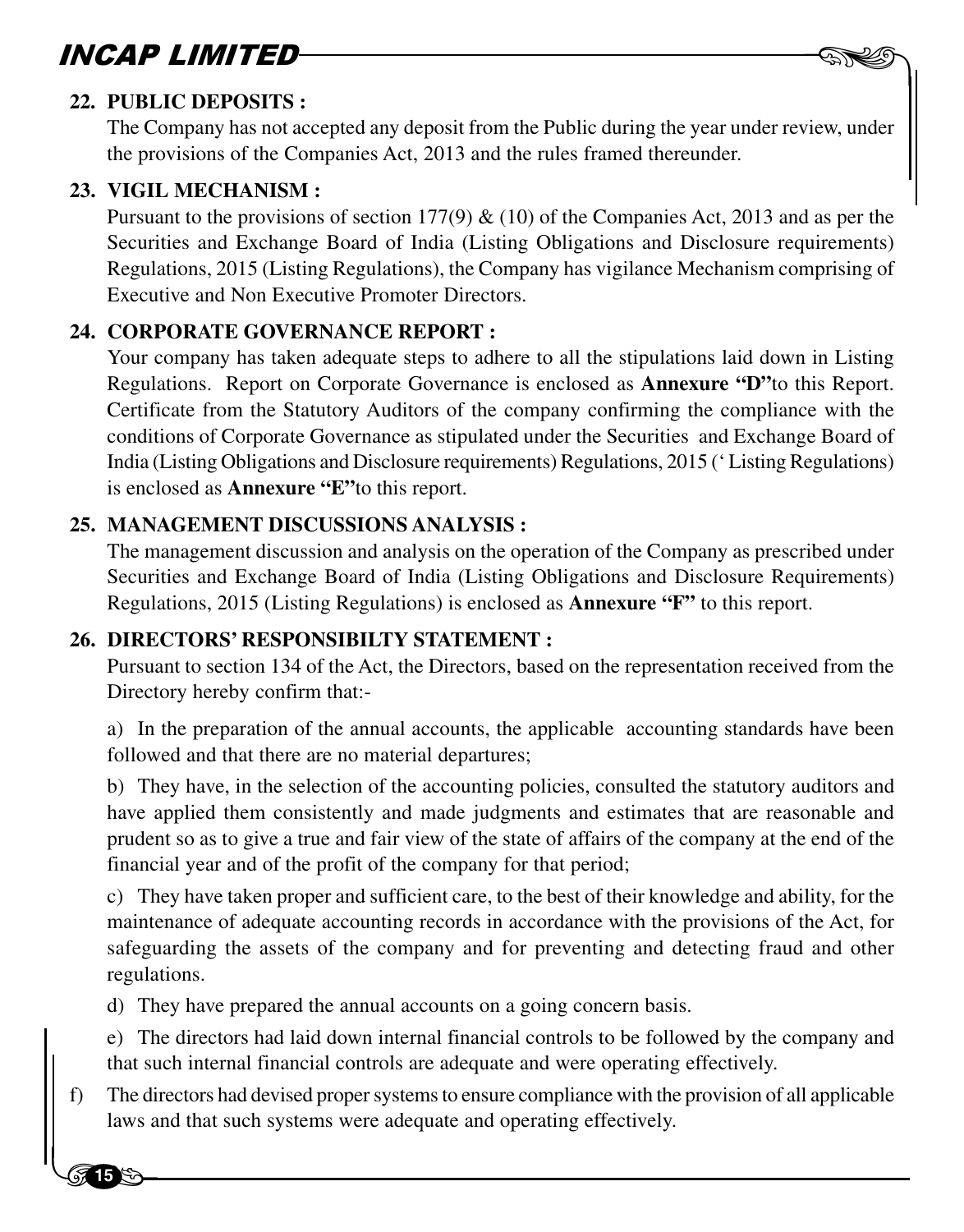### $\begin{picture}(120,115) \put(0,0){\line(1,0){150}} \put(15,0){\line(1,0){150}} \put(15,0){\line(1,0){150}} \put(15,0){\line(1,0){150}} \put(15,0){\line(1,0){150}} \put(15,0){\line(1,0){150}} \put(15,0){\line(1,0){150}} \put(15,0){\line(1,0){150}} \put(15,0){\line(1,0){150}} \put(15,0){\line(1,0){150}} \put(15,0){\line(1,0){150$ **27. CONSERVATION OF ENERGY, TECHNOLOGY ABSORPTION AND FOREIGN EXCHANGE OUTGO :**

### **a. Conversation of Energy :**

| (i)<br>(ii) | The steps taken or impact on<br>The steps taken by the<br>company for utilizing alternate                                              | The Company does not belong to the category<br>conservation of energy of power intensive<br>industries and hence consumption of power is<br>not significant. However the management is<br>aware of importance of conservation of energy<br>and also reviews from time to time the measures<br>taken/ to be taken for reduction of consumption<br>of energy. Your company continues its efforts<br>to conserve energy wherever practicable by<br>economizing on the use of power through better<br>utilization of equipment and proper production<br>planning.<br><b>NIL</b> |
|-------------|----------------------------------------------------------------------------------------------------------------------------------------|-----------------------------------------------------------------------------------------------------------------------------------------------------------------------------------------------------------------------------------------------------------------------------------------------------------------------------------------------------------------------------------------------------------------------------------------------------------------------------------------------------------------------------------------------------------------------------|
|             | sources of energy                                                                                                                      |                                                                                                                                                                                                                                                                                                                                                                                                                                                                                                                                                                             |
| (iii)       | The capital investment<br>on energy conservation equipment's                                                                           | <b>NIL</b>                                                                                                                                                                                                                                                                                                                                                                                                                                                                                                                                                                  |
| b.          | <b>Technology Absorption:</b>                                                                                                          |                                                                                                                                                                                                                                                                                                                                                                                                                                                                                                                                                                             |
| (i)         | The efforts made towards technology<br>absorption                                                                                      | Company is not based on any technology,<br>hence technological absorption don't arise.                                                                                                                                                                                                                                                                                                                                                                                                                                                                                      |
| (ii)        | The benefits derived like product<br>improvement, cost reduction, product<br>development or import substitution                        | <b>NIL</b>                                                                                                                                                                                                                                                                                                                                                                                                                                                                                                                                                                  |
|             | (iii) In case of imported technology<br>(imported during the last three years<br>reckoned from the beginning of the<br>financial year) | Company has not imported Foreign<br>Technology                                                                                                                                                                                                                                                                                                                                                                                                                                                                                                                              |
|             | (a) The details of technology imported                                                                                                 | <b>NIL</b>                                                                                                                                                                                                                                                                                                                                                                                                                                                                                                                                                                  |
|             | (b) The year of import                                                                                                                 | <b>NIL</b>                                                                                                                                                                                                                                                                                                                                                                                                                                                                                                                                                                  |
|             | (c) whether the technology been                                                                                                        |                                                                                                                                                                                                                                                                                                                                                                                                                                                                                                                                                                             |

 $\begin{bmatrix} 1 \\ 2 \\ 3 \\ 4 \end{bmatrix}$ <br>(c) v<br>f<br>(d) i<br>al (c) whether the technology been fully absorbed NIL (d) if not fully absorbed, areas where  $\parallel$  NIL absorption has not taken place, and the reasons thereof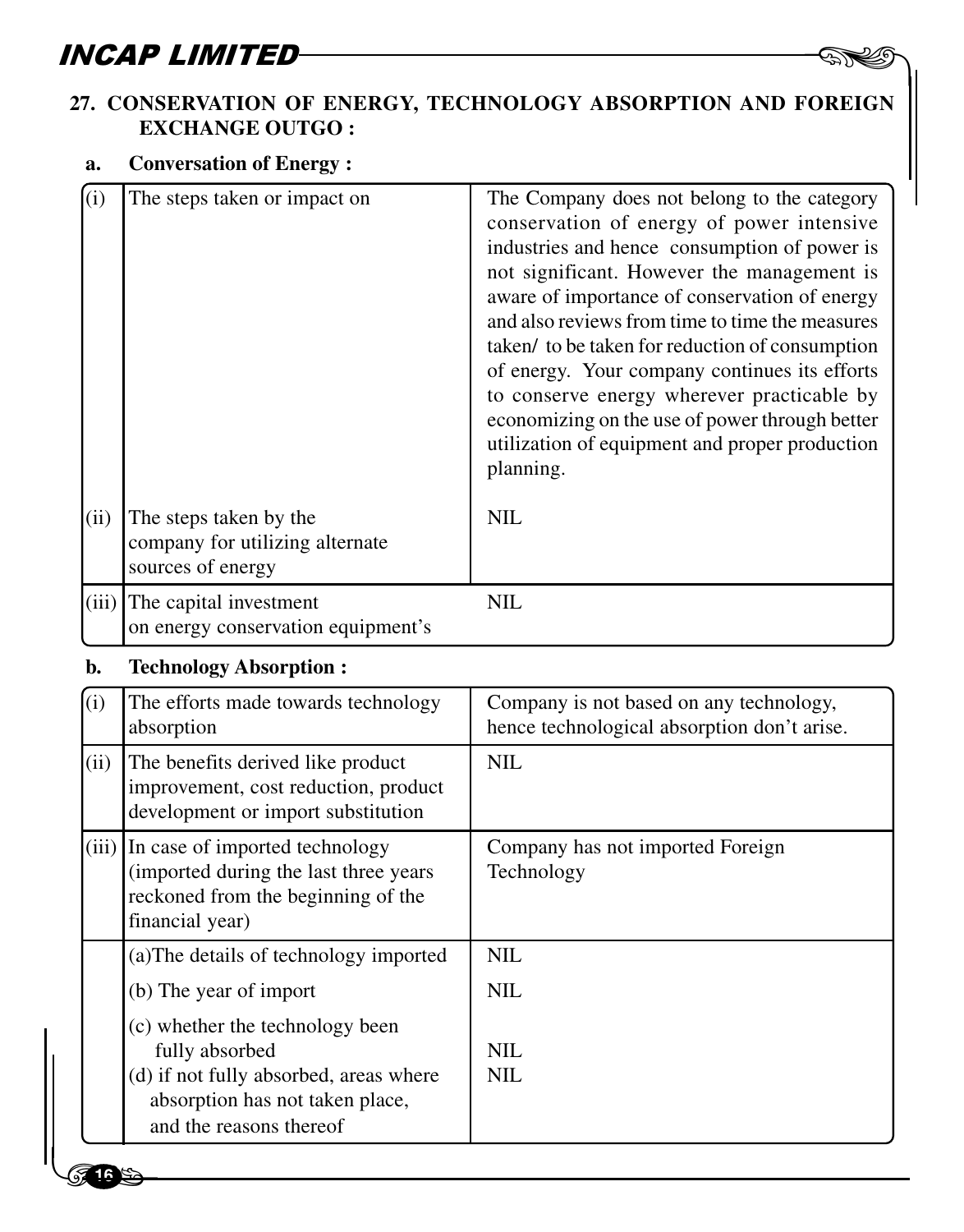| NCAP LIMITED- |                                                              |  |
|---------------|--------------------------------------------------------------|--|
|               | (iv) The expenditure incurred on<br>research and development |  |

### c. Foreign exchange earnings and outgo :

**(Rs. in Lakhs)**

|           | <b>Particulars</b>                                      | <b>Current Year</b> | <b>Previous Year</b> |
|-----------|---------------------------------------------------------|---------------------|----------------------|
| a)        | Foreign exchange earnings on Exports                    | NIL                 | NIL                  |
| b)        | Foreign exchange used on account of<br>value of imports |                     |                      |
| 1)        | Raw Materials & Stores                                  | 1529.99             | 1302.45              |
| $\rm ii)$ | Capital Goods                                           | 6.83                | 24.88                |
| iii)      | Foreign Travel                                          | 5.30                | 14.36                |

### **28. SIGINIFICANT & MATERIAL ORDERS PASSED BY THE REGULATIONS :**

No significant and material orders passed by the regulators or Courts or Tribunals impacting the going concern status and the company's operations in future.

### **29. RATIOS OF REMUNERATION TO EACH DIRECTOR :**

Details / Disclosures of Ratio of Remuneration to each Director to the median employee's remuneration to this Annual Report :–

| Name                  | Designation                   | <b>Remuneration Paid</b> |         |               |               | Increase in<br>Remuneration from | Ratio/Times per<br>Median of Emp. |
|-----------------------|-------------------------------|--------------------------|---------|---------------|---------------|----------------------------------|-----------------------------------|
|                       |                               | 2017-18                  | 2016-17 | previous year | Remuneration  |                                  |                                   |
| Sri C.Bhagavantha Rao | Managing<br><b>Director</b>   | 24.00                    | 14.00   | Yes           | 28.33 Times   |                                  |                                   |
| Smt C.Neelima         | Whole time<br><b>Director</b> | 16.00                    | 9.60    | Yes           | $21.25$ Times |                                  |                                   |

### **30. QUALITY SYSTEM :**

Your company's certificate for quality systems under ISO 9001:2015 from APTS Quality Certification, Hyderabad continues to be valid.

# 31. DISCI<br>Clause<br>The ca **31. DISCLOSURE AS PER LISTING AGREEMENT :**

### **Clause 32 :**

**17**

The cash flow statement in accordance with Accounting Standard and Cash Flow Statement (AS3) issued by ICAI is appended to this Annual Report.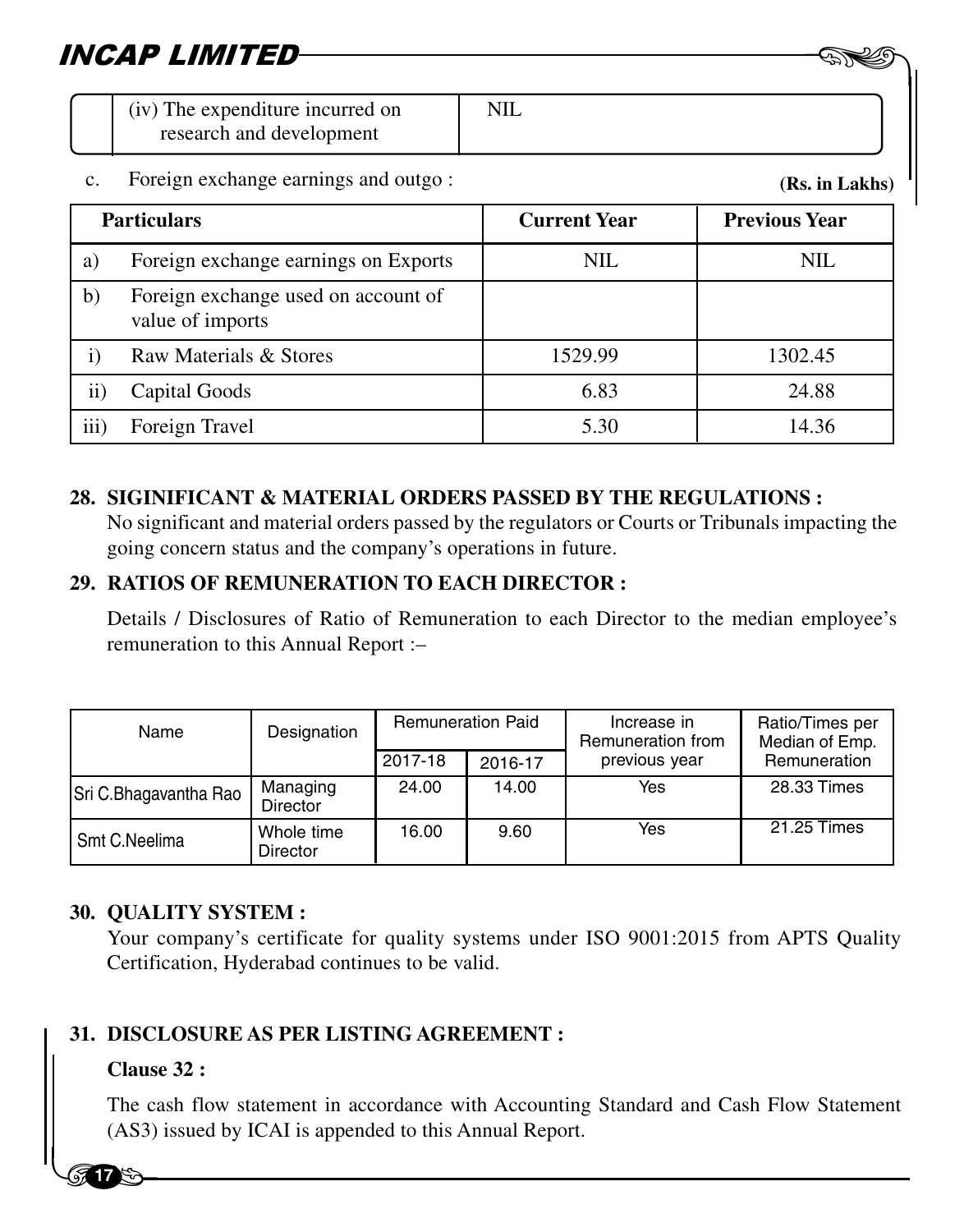

#### **Clause 43A :**

The company's shares are listed on Bombay Stock Exchange Limited, Floor 25, P.J. Towers, Dalal Street, Mumbai – 400001. The annual listing fee to BSE Limited for the year 2017-2018 has been paid.

### **32. PARTICUALRS OF EMPLOYEES :**

Information as per section 197 (12) of the companies Act, 2013, read with rule 5 of the companies (Appointment and Remuneration of Managerial Personnel) Rules 2014 is provided in separate annexure forming part of this report. Further, pursuant to the provision to section 136 (1) of the companies Act, 2013, the report and the accounts are being sent to the members excluding the aforesaid annexure. In terms of section 136 of the Act, the said annexure is open for inspection at the Registered Office of the company. Any shareholder interested in obtaining a copy of the same may write to the registered office address of the company.

There are no employees drawing remuneration as prescribed in companies (Appointment and Remuneration of Managerial Personnel) Rules, 2014.

#### **33. ACKNOWLEDGEMENTS :**

Your Directors wish to express their grateful appreciation for the assistance and cooperation received from State Bank of India, Customers and Suppliers. Cordial relations prevailed during the year with all the employees. Your Directors wish to place on record their deep sense of appreciation of the valuable work done and cooperation extended by them at all levels.

Yours directors also wish to express their gratitude to investors for the continued faith reposed by them in the company.

> By order of the Board For INCAP LIMITED

VIJAYAWADA 26th May, 2018

 $\begin{bmatrix} 1 & 1 \\ 1 & 1 \end{bmatrix}$ 

**18**

C.BHAGAVANTHA RAO MANAGING DIRECTOR DIN: 00218713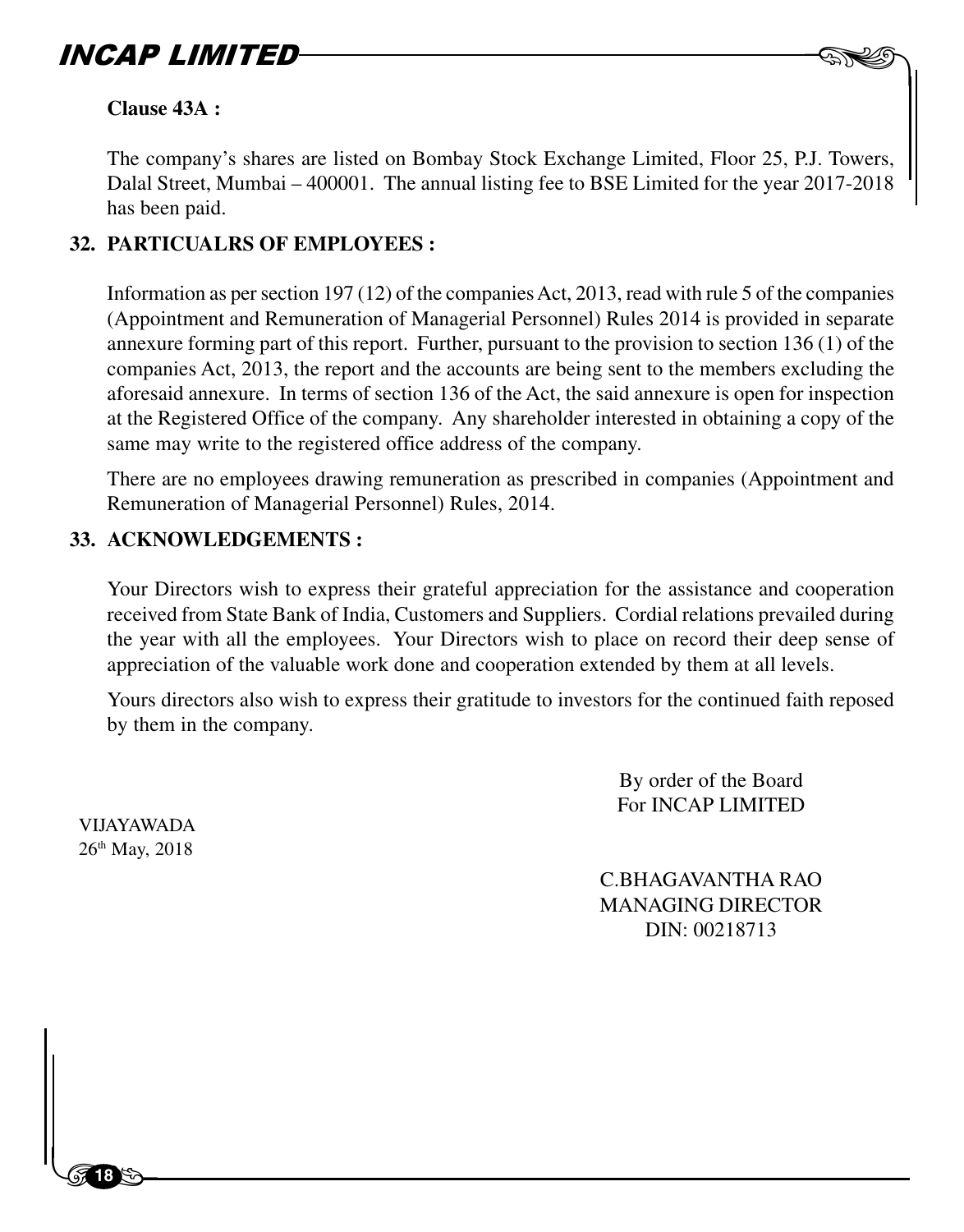INCAP LIMITED

### **ANNEXURE – A**

**19**

### FORM NO. MGT 9 **EXTRACT OF ANNUAL RETURN**

 $-$  AND

As on financial year ended on 31.03.2018

Pursuant to Section 92 (3) of the Companies Act, 2013 and rule 12(1) of the Company (Management & Administration) Rules, 2014.

### **I. REGISTRATION & OTHER DETAILS:**

|                | <b>CIN</b>                                               | L32101AP1990PLC011311                                   |
|----------------|----------------------------------------------------------|---------------------------------------------------------|
| $\mathfrak{D}$ | <b>Registration Date</b><br>٠                            | 21/05/1990                                              |
| 3              | Name of the Company<br>٠                                 | <b>INCAP LIMITED</b>                                    |
| 4              | Category/Sub-category of the<br>$\ddot{\phantom{a}}$     | PUBLIC COMPANY                                          |
|                | Company                                                  |                                                         |
| 5              | Address of the Registered office<br>$\ddot{\phantom{a}}$ | 1-58, Nidamanuru, Vijayawada - 521104.                  |
|                | & contact details                                        | Email: investorsincap@gmail.com;                        |
|                |                                                          | Tel: 0866-2842479; 2842571                              |
| 6              | Whether listed company<br>$\ddot{\phantom{a}}$           | Yes                                                     |
| 7              | Name, Address & contact details of the:                  | M/s. Venture Capital & Corporate Investments Private    |
|                | Registrar & Transfer Agent, if any.                      | Limited, 12-10-167, Bharat Nagar, Hyderabad - 500018    |
|                |                                                          | Email: info@vccilindia.com; Tel: 040-23818475; 23818476 |

#### **II. PRINCIPAL BUSINESS ACTIVITIES OF THE COMPANY:**

(All the business activities contributing 10% or more of the total turnover of the company shall be stated)

| S.No. | Name and description of the main<br>products / services              | NIC code of the<br>Product/service | % to total turnover of<br>company |
|-------|----------------------------------------------------------------------|------------------------------------|-----------------------------------|
|       | Aluminium Electrolytic Capacitors                                    | 26101                              | 67.57%                            |
|       | Other - (Inland transportation and<br>port clearance for power grid) |                                    | 32.43%                            |

### **III. PARTICULARS OF HOLDING, SUBSIDIARY AND ASSOCIATES COMPANIES:**

| SN | Name and address of the<br>Company |            | CIN/GLN   Holding/ Subsidiary/<br>Associate | $\%$ of<br><b>Shares</b><br>held | Applicable<br>Section |
|----|------------------------------------|------------|---------------------------------------------|----------------------------------|-----------------------|
|    | NIL                                | <b>NIL</b> | <b>NIL</b>                                  | <b>NIL</b>                       | NIL                   |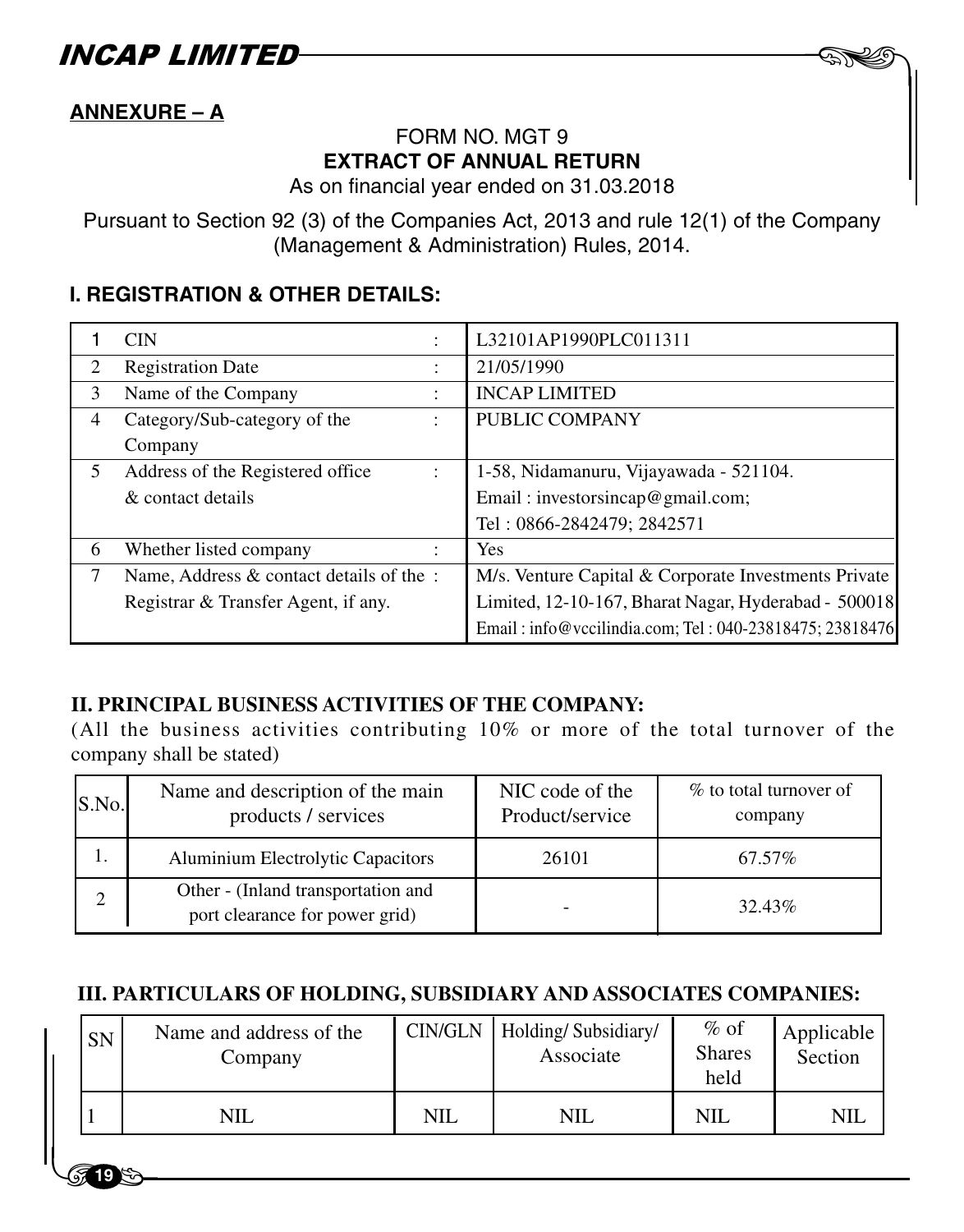**20** 

### **IV. SHARE HOLDING PATTERN :** (Equity share capital breakup as percentage of Total Equity)

**(i) Category-wise shareholding :**

**DA** 

|                                     |           | No. of shares held at the begining |                               |            | No. of shares held at the end |                               |           |               |           |
|-------------------------------------|-----------|------------------------------------|-------------------------------|------------|-------------------------------|-------------------------------|-----------|---------------|-----------|
| Category of                         |           |                                    |                               |            |                               |                               |           |               | %Change   |
| Shareholders                        |           |                                    | of the year(As on 31-03-2017) |            |                               | of the year(As on 31-03-2018) |           |               | during    |
|                                     | Demat     | Physical                           | Total                         | % of Total | Demat                         | Physical                      | Total     | %of Total     | the year  |
|                                     |           |                                    |                               | Shares     |                               |                               |           | <b>Shares</b> |           |
|                                     |           |                                    |                               |            |                               |                               |           |               |           |
| A. Promoter                         |           |                                    |                               |            |                               |                               |           |               |           |
| Indian<br>1)                        |           |                                    |                               |            |                               |                               |           |               |           |
| Individual/HUF<br>a)                | 32,82,491 | 4,80,000                           | 37,62,491                     | 73,30%     | 32,82,491                     | 4,80,000                      | 37,62,491 | 73,30%        |           |
| Central Govt<br>b)                  |           |                                    |                               | 0.00%      |                               |                               |           |               | $0.00\%$  |
| State $Govt(s)$<br>c)               |           |                                    |                               | 0.00%      |                               |                               |           |               | 0.00%     |
| <b>Bodies Corp</b><br>d)            |           |                                    |                               | $0.00\%$   |                               |                               |           |               | $0.00\%$  |
| Banks / FI<br>e)                    |           |                                    |                               | 0.00%      |                               |                               |           |               | $0.00\%$  |
| Any Other<br>f)                     |           |                                    |                               | 0.00%      |                               |                               |           |               | 0.00%     |
| $Sub-total(A)(1)$ :-                | 32,82,491 | 4,80,000                           | 37,62,491                     | 73,30%     | 32,82,491                     | 4,80,000                      | 37,62,491 | 73,30%        | $0.00\%$  |
| 2) Foreign                          |           |                                    |                               |            |                               |                               |           |               |           |
| <b>NRI</b> Individuals<br>a)        |           |                                    |                               | 0.00%      |                               |                               |           |               | 0.00%     |
| Other-Individuals<br>b)             |           |                                    |                               | 0.00%      |                               |                               |           |               | $0.00\%$  |
| Bodies Corp.<br>c)                  |           |                                    |                               | $0.00\%$   |                               |                               |           |               | $0.00\%$  |
| Any Other<br>d)                     |           |                                    |                               | 0.00%      |                               |                               |           |               | $0.00\%$  |
| $Sub-total(A)(2)$ :-                |           |                                    |                               | $0.00\%$   |                               |                               |           |               | $0.00\%$  |
| Total $(A)$                         | 32,82,491 | 4,80,000                           | 37,62,491                     | 73,30%     | 32,82,491                     | 4,80,000                      | 37,62,491 | 73,30%        | $0.00\%$  |
|                                     |           |                                    |                               |            |                               |                               |           |               |           |
| <b>B.</b> Public Shareholding       |           |                                    |                               |            |                               |                               |           |               |           |
| <b>Institutions</b><br>1.           |           |                                    |                               |            |                               |                               |           |               |           |
| <b>Mutual Funds</b><br>a)           | 100       |                                    | 100                           | 0.00%      | 100                           |                               | 100       | 0.00          | $0.00\%$  |
| Banks / FI<br>b)                    |           |                                    |                               | 0.00%      |                               |                               |           |               | $0.00\%$  |
| Central Govt<br>c)                  |           |                                    |                               | $0.00\%$   |                               |                               |           |               | $0.00\%$  |
| State $Govt(s)$<br>d)               |           |                                    |                               | $0.00\%$   |                               |                               |           |               | $0.00\%$  |
| Venture Capital Funds<br>e)         |           |                                    |                               | 0.00%      |                               |                               |           |               | 0.00%     |
| <b>Insurance Companies</b><br>f)    |           |                                    |                               | $0.00\%$   |                               |                               |           |               | 0.00%     |
| <b>FIIs</b><br>g)                   |           |                                    |                               | $0.00\%$   |                               |                               |           |               | $0.00\%$  |
| Foreign Venture Capital Funds<br>h) |           |                                    |                               | 0.00%      |                               |                               |           |               | $0.00\%$  |
| Others (specify)<br>$\mathbf{i}$    |           |                                    |                               | 0.00%      |                               |                               |           |               | $0.00\%$  |
| Sub-total $(B)(1)$                  | 100       |                                    | <b>100</b>                    | $0.00\%$   | 100                           |                               | 100       |               | $0.00\%$  |
|                                     |           |                                    |                               |            |                               |                               |           |               |           |
| 2. Non Institutions                 |           |                                    |                               |            |                               |                               |           |               |           |
| a) Bodies Corp.                     |           |                                    |                               |            |                               |                               |           |               |           |
| (i) Indian                          | 39,519    | 6000                               | 45,519                        | $0.89\%$   | 41,613                        |                               | 41,613    | 0.81%         | $-8.58\%$ |
| (ii) Overseas                       |           |                                    | 0.00%                         |            |                               |                               |           |               | $0.00\%$  |
| b) Individuals                      |           |                                    |                               |            |                               |                               |           |               |           |
| (i) Individual shareholders         |           |                                    |                               |            |                               |                               |           |               |           |
| holding nominal share               | 7,58,509  | 2,73,940                           | 10,32,449                     | 20.11%     | 7,29,730                      | 1,58,540                      | 8,88,270  | 17,30%        | $-13.96%$ |
| capital upto Rs. 1 lakh             |           |                                    |                               |            |                               |                               |           |               |           |
| (ii) Individual shareholders        |           |                                    |                               |            |                               |                               |           |               |           |
| holding nominal share               | 68,828    | 24,600                             | 93,428                        | $1.82\%$   | 1,11,146                      | 24,600                        | 1,35,746  | 2.64%         | 45.29%    |
| capital in excess of Rs 1 lakh      |           |                                    |                               |            |                               |                               |           |               |           |
| c) Other (specify)                  |           |                                    |                               |            |                               |                               |           |               |           |
| Non Resident Indians                | 1,91,382  |                                    | 1,91,382                      | 3.73%      | 1,93,765                      |                               | 1,93,765  | 3.77%         | 1.25%     |
| <b>Overseas Corporate Bodies</b>    |           |                                    |                               | $0.00\%$   |                               |                               |           |               | $0.00\%$  |
| Foreign Nationals                   |           |                                    |                               | $0.00\%$   |                               |                               |           |               | $0.00\%$  |
| <b>Clearing Members</b>             | 7,731     |                                    | 7,731                         | 0.15%      | 3,173                         |                               | 3,173     | 0.06%         | 257.26%   |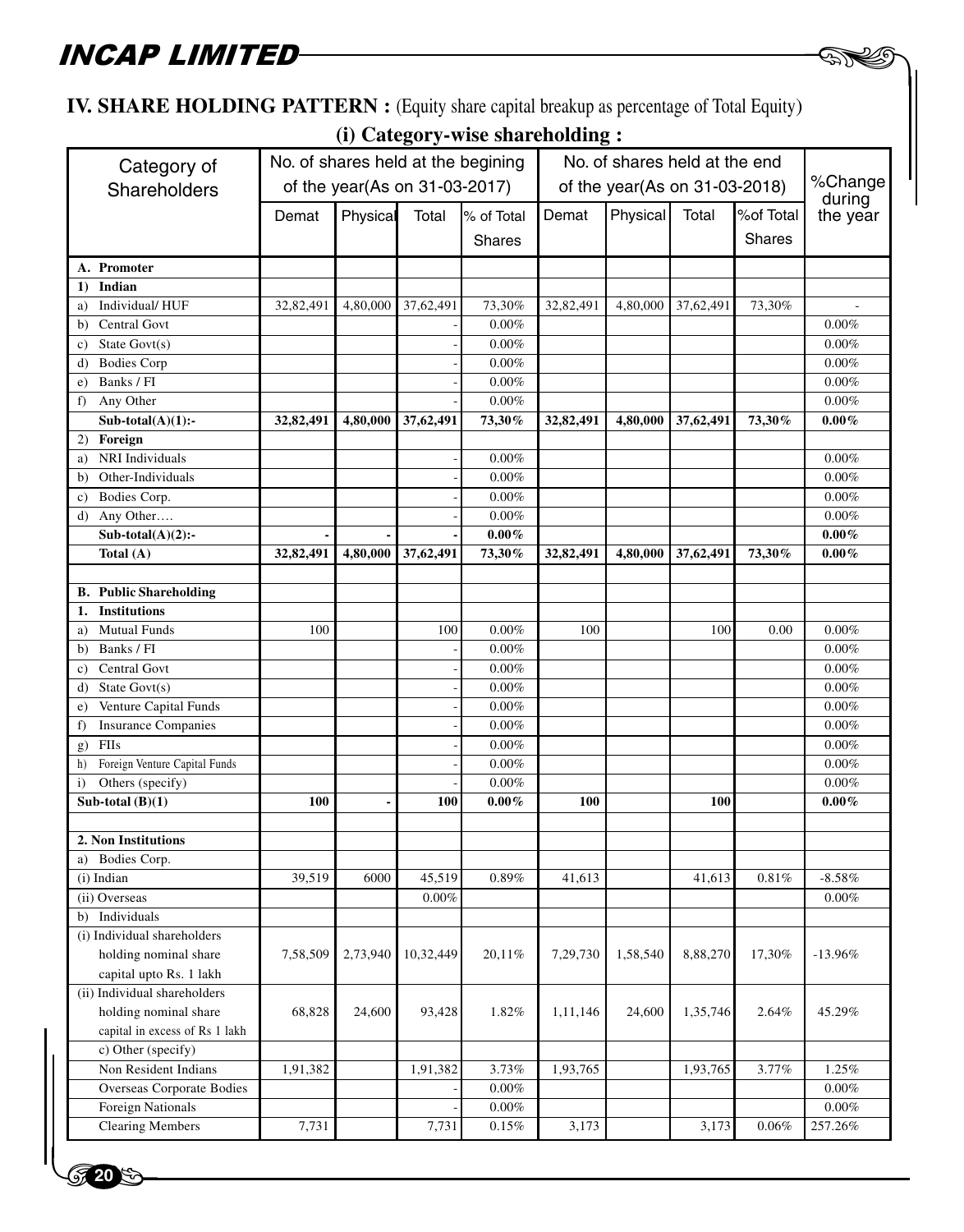| <i>NCAP LIMITED</i>                                      |                                                                        |          |           |                                                                   |           |          |           |                                   |          |
|----------------------------------------------------------|------------------------------------------------------------------------|----------|-----------|-------------------------------------------------------------------|-----------|----------|-----------|-----------------------------------|----------|
| Category of<br><b>Shareholders</b>                       | No. of shares held at the begining<br>of the year(As on $31-03-2016$ ) |          |           | No. of shares held at the end<br>of the year(As on $31-03-2017$ ) |           |          |           | $\%$ Change<br>during<br>the year |          |
|                                                          | Demat                                                                  | Physical | Total     | % of Total                                                        | Demat     | Physical | Total     | %of Total                         |          |
|                                                          |                                                                        |          |           | <b>Shares</b>                                                     |           |          |           | <b>Shares</b>                     |          |
| Trusts                                                   | 100                                                                    |          | 100       | $0.00\%$                                                          | 100       |          | 100       | $0.00\%$                          | $0.00\%$ |
| <b>IEPF</b>                                              |                                                                        |          |           | $0.00\%$                                                          | 1,07,942  |          | 1.07942   | 2.10%                             | $0.00\%$ |
| $Sub-total(B)(2)$                                        | 10,66,069                                                              | 3,04,540 | 13,70,609 | 26.70%                                                            | 11,87,469 | 1,83,140 | 13,70,609 | 26.70%                            | $0.00\%$ |
| <b>Total Public</b>                                      | 10.66.169                                                              | 3.04.540 | 13,70,709 | 26.70%                                                            | 11,87,569 | 1,83,140 | 13,70,709 | 26.70%                            | $0.00\%$ |
| C. Shares held by<br>Custodian for GDRs &<br><b>ADRs</b> |                                                                        |          |           | $0.00\%$                                                          |           |          |           |                                   | $0.00\%$ |
| $GrandTotal (A+B+C)$                                     | 43,48,660                                                              | 7,84,540 | 51,33,200 | 100.00%                                                           | 44,70,060 | 6,63,140 | 51,33,200 | 100.00%                           | $0.00\%$ |

### **ii.) Shareholding of promoters :**

| S.No. | Shareholding at the<br>beginning of the year<br>% of Shares Pledged/<br>encumbered to total shares |                         | Shareholding at the beginning<br>of the year |                                                            | Shareholding at the end<br>of the year |                                          |                                                           | $%$ change in<br>shareholding |
|-------|----------------------------------------------------------------------------------------------------|-------------------------|----------------------------------------------|------------------------------------------------------------|----------------------------------------|------------------------------------------|-----------------------------------------------------------|-------------------------------|
|       |                                                                                                    | No. of<br><b>Shares</b> | $%$ of total<br>shares of the<br>company     | $%$ of shares<br>pledged/<br>encumbered to<br>total shares | No. of<br><b>Shares</b>                | $%$ of total<br>shares of the<br>company | % of shares<br>pledged/<br>en-cumbered to<br>total shares | during the year               |
| 1.    | Sri C.Bhagavantha Rao                                                                              | 10.23.707               | 19.94%                                       | ٠                                                          | 10.23.707                              | 19.94%                                   |                                                           | $0.00\%$                      |
| 2.    | Smt. C. Neelima                                                                                    | 12, 11, 407             | 23.60%                                       | ٠                                                          | 12, 11, 407                            | 23.60%                                   |                                                           | $0.00\%$                      |
| 3.    | Sri P.Ram Rao                                                                                      | 5,10,933                | 9.95%                                        | $\overline{\phantom{a}}$                                   | 5,10,933                               | 9.95%                                    |                                                           | $0.00\%$                      |
| 4.    | Smt. P.Himabindu                                                                                   | 6,48,399                | 12.63%                                       | $\overline{\phantom{a}}$                                   | 6,48,399                               | 12.63%                                   |                                                           | $0.00\%$                      |
| 5.    | Smt. C. Lalitha Kumari                                                                             | 3,68,045                | 7.17%                                        | $\overline{\phantom{a}}$                                   | 3.68.045                               | 7.17%                                    |                                                           | $0.00\%$                      |
|       | Total                                                                                              | 37,62,491               | 73.30%                                       |                                                            | 37,62,491                              | 73.30%                                   |                                                           | $0.00\%$                      |

#### **iii.) Change in promoters' Shareholding (please specify, if there is no change)**

| <b>SN</b> | Particulars                  | Date       | Reason | Shareholding at the<br>beginning of the year |                        | Cumulative Shareholding<br>during the year |                        |
|-----------|------------------------------|------------|--------|----------------------------------------------|------------------------|--------------------------------------------|------------------------|
|           |                              |            |        | No. of Shares                                | $%$ of total<br>shares | No. of Shares                              | $%$ of total<br>shares |
|           | At The beginning of the year | 01/04/2017 |        | 37,62,491                                    | 73.30%                 | 37.62.491                                  | 73.30%                 |
|           | Changes during year          |            |        |                                              |                        |                                            |                        |
|           | At the end of the year       | 31/03/2018 |        | 37,62,491                                    | 73.30%                 | 37.62,491                                  | 73.30%                 |

### **(iv) Shareholding Pattern of top ten Shareholders**

**21**

 *(Other than Directors, Promoters and Holders of GDRs and ADRs):*

| <b>SN</b> | For each of the 10<br>shareholders | Date | Reas<br>$_{\rm on}$ |               | Cumulative Shareholding<br>Shareholding at the<br>beginning of the year<br>during the year |               |                        |
|-----------|------------------------------------|------|---------------------|---------------|--------------------------------------------------------------------------------------------|---------------|------------------------|
|           |                                    |      |                     | No. of Shares | $%$ of total<br>shares                                                                     | No. of Shares | $%$ of total<br>shares |
| Ι.        | Name                               |      |                     |               |                                                                                            |               |                        |
|           | At The beginning of the year       |      |                     |               | $0.00\%$                                                                                   |               | $0.00\%$               |
|           | Changes during year                |      |                     |               | $0.00\%$                                                                                   |               | $0.00\%$               |
|           | At the end of the year             |      |                     |               | $0.00\%$                                                                                   |               | $0.00\%$               |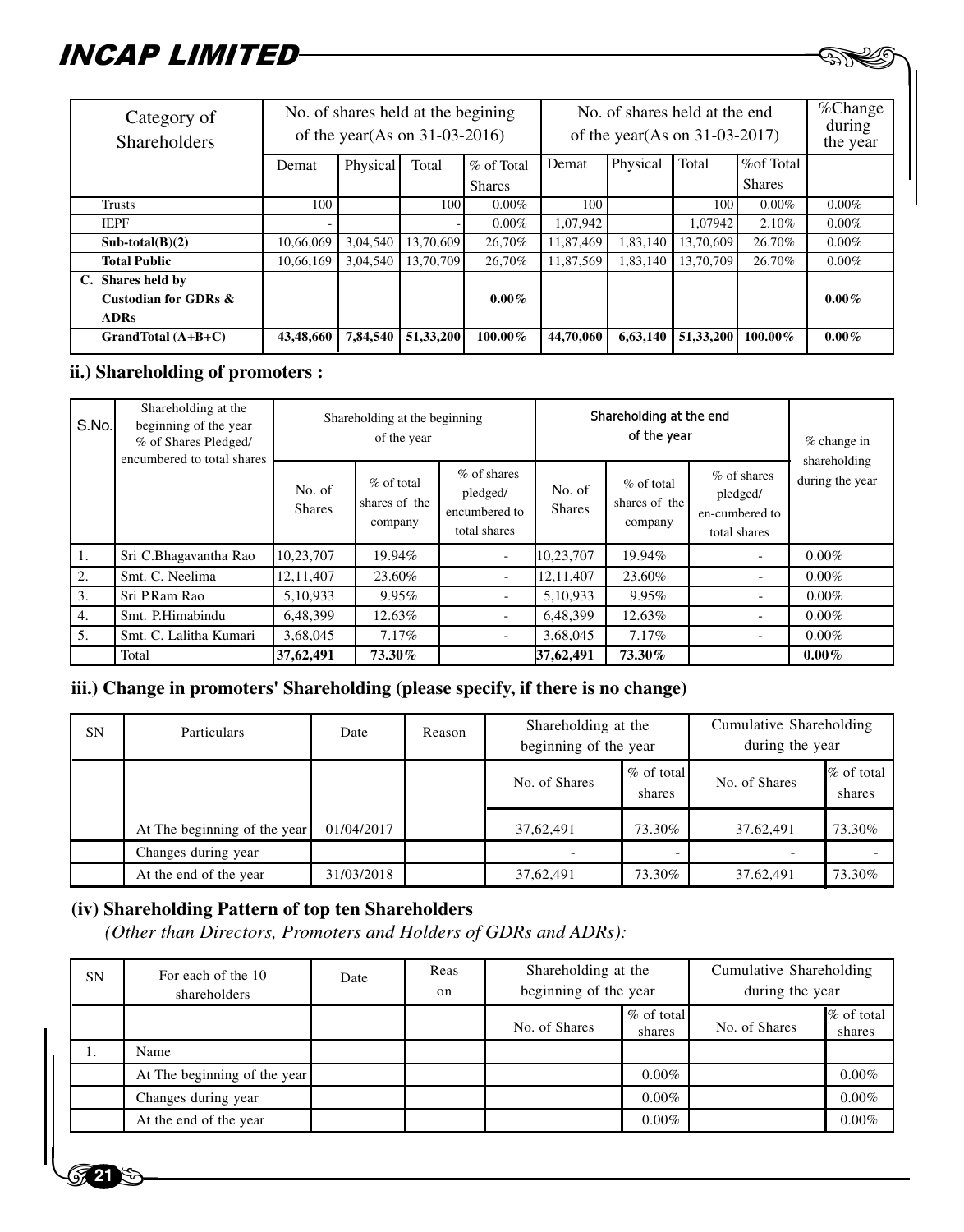#### **(V) Shareholding of Directors and Key Managerial Personnel:**

| <b>SN</b> | Shareholding of each<br>Directors and each Key | Date       | Reason |               | Shareholding at the<br>beginning of the year |               | Cumulative Shareholding<br>during the year |
|-----------|------------------------------------------------|------------|--------|---------------|----------------------------------------------|---------------|--------------------------------------------|
|           | Managerial Personnel                           |            |        | No. of Shares | $\%$ of total<br>shares                      | No. of Shares | % of total<br>shares                       |
| .,        | Name                                           |            |        |               |                                              |               |                                            |
|           | At The beginning of the year                   | 01/04/2017 |        | 37,62,491     | 73.30%                                       | 37.62.491     | 73.30%                                     |
|           | Changes during year                            |            |        |               |                                              |               |                                            |
|           | At the end of the year                         | 31/03/2018 |        | 37,62,491     | 73.30%                                       | 37.62.491     | 73.30%                                     |

 $-$  AND

### **(V) INDEBTEDNESS**

 $\begin{bmatrix} 1 & 1 \\ 1 & 1 \end{bmatrix}$ 

**22**

Indebtedness of the Company including interest outstanding/accrued but not due for payment.

|                                                     |                                     |                    |          | (Rs. in Lakhs)     |
|-----------------------------------------------------|-------------------------------------|--------------------|----------|--------------------|
| Particulars                                         | Secured loans<br>excluding depsoits | Unsecured<br>Loans | Deposits | Total indebtedness |
| Indebtedness at the beginning of the Financial Year |                                     |                    |          |                    |
| i) Principal Amount                                 | 6.91                                |                    |          | 6.91               |
| ii) Interest due but not paid                       |                                     |                    |          |                    |
| iii) Interest accrued but not due                   |                                     |                    |          |                    |
| Total (i+ii+iii)                                    | 6.91                                |                    |          | 6.91               |
| Change in indebtedness during the financial year    |                                     |                    |          |                    |
| * Addition                                          | 21.91                               |                    |          | 21.91              |
| * Reduction                                         |                                     |                    |          |                    |
| <b>Net Change</b>                                   | 21.91                               |                    |          | 21.91              |
| Indebtedness at the end of the financial year       |                                     |                    |          |                    |
| i) Principal Amount                                 | 28.82                               |                    |          | 28.82              |
| ii) Interest due but not paid                       |                                     |                    |          |                    |
| iii) Interest accrued but not due                   |                                     |                    |          |                    |
| Total (i+ii+iii)                                    | 28.82                               |                    |          | 28.82              |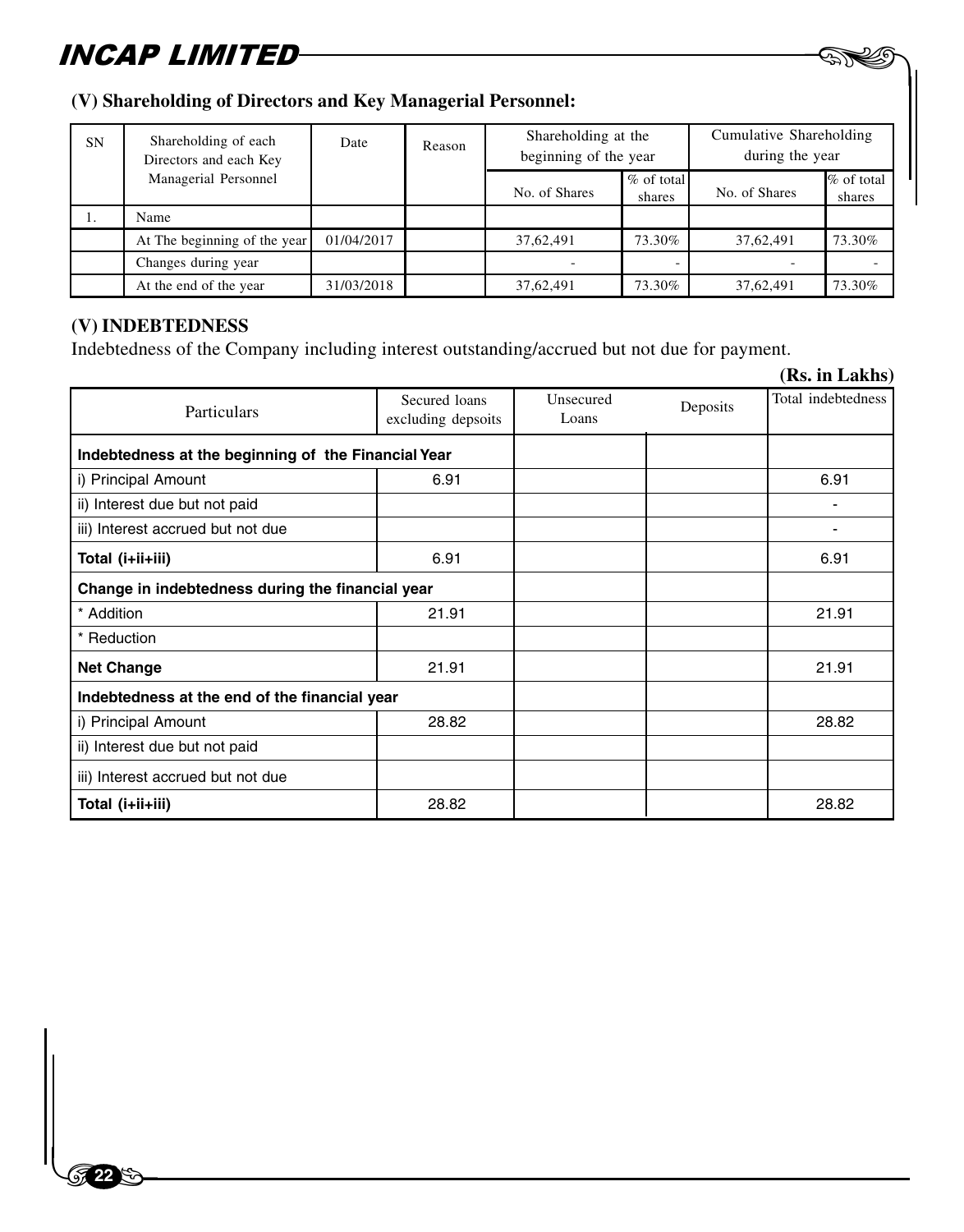### **VI. REMUNERATION OF DIRECTORS AND KEY MANAGERIAL PERSONNEL**

A**.** Remuneration to Managing Director, Whole-time Directors and/or Manager:

| Sl.No.           | Particulars of Remuneration                 | Name of MD/WTD/Manager |                      | <b>Total Amount</b> |
|------------------|---------------------------------------------|------------------------|----------------------|---------------------|
|                  | Name                                        | C.Bhagavantha Rao      | C.Neelima            | (Rs/Lac)            |
|                  | Designation                                 | Managing Director      | Whole time Directore |                     |
| $\mathbf{1}$ .   | Gross Salary                                |                        |                      |                     |
|                  | a) Salary as per provisions contained in    |                        |                      |                     |
|                  | section $17(1)$ of the Income Tax Act, 1961 | 15,77,400.00           | 9,68,000.00          | 25,45,400.00        |
|                  | b) Value of perquisites $u/s$ 17(2)         |                        |                      |                     |
|                  | Income Tax Act, 1961                        | 8,22,600.00            | 6,92.000.00          | 15,14,600.00        |
|                  | c) Profits in lieu of salary unders section |                        |                      |                     |
|                  | 17(3) Income Tax Act, 1961                  |                        |                      |                     |
| 2.               | <b>Stock Option</b>                         |                        |                      |                     |
| 3.               | <b>Sweat Equity</b>                         |                        |                      |                     |
| $\overline{4}$ . | Commission                                  |                        |                      |                     |
|                  | - as % of profit                            |                        |                      |                     |
|                  | - other, specify                            |                        |                      |                     |
| 5.               | Others, please specify                      |                        |                      |                     |
|                  | Total $(A)$                                 | 24,00.000.00           | 16,60.000.00         | 40.60.000.00        |
|                  | Ceiling as per the Act                      |                        |                      |                     |

 $-$  AND

### B. Remuneration to other Directors :

| <b>SN</b>      | Particulars of Remuneration          |              | Name of Directors |   | Total<br>Amount |
|----------------|--------------------------------------|--------------|-------------------|---|-----------------|
|                |                                      | P. Himabindu | P. Ram Rao        |   | (Rs/Lac)        |
|                | <b>Independent Directors</b>         |              |                   |   |                 |
|                | - Fee for attending Board            |              |                   |   |                 |
|                | Committee meetings                   |              |                   |   |                 |
|                | - Commission                         |              |                   |   |                 |
|                | - Others, please specify             |              |                   |   |                 |
|                | Total (1)                            |              |                   |   |                 |
| $\overline{2}$ | <b>Other Non-Executive Directors</b> |              |                   |   |                 |
|                | - Fee for attending Board            |              |                   |   |                 |
|                | Committee meetings                   | 2,000.00     | 2,000.00          |   | 4,000.00        |
|                | - Commission                         |              |                   |   |                 |
|                | - Others, please specify             |              |                   |   |                 |
|                | Total (2)                            | 2,000.00     | 2,000.00          | ۰ | 4,000.00        |
|                | Total $B = (1+2)$                    | 2,000.00     | 2,000.00          | ۰ | 4,000.00        |
|                | <b>Total Managerial Remuneration</b> |              |                   |   |                 |
|                | Overall Ceiling as per the Act       |              |                   |   | 40,64,000.00    |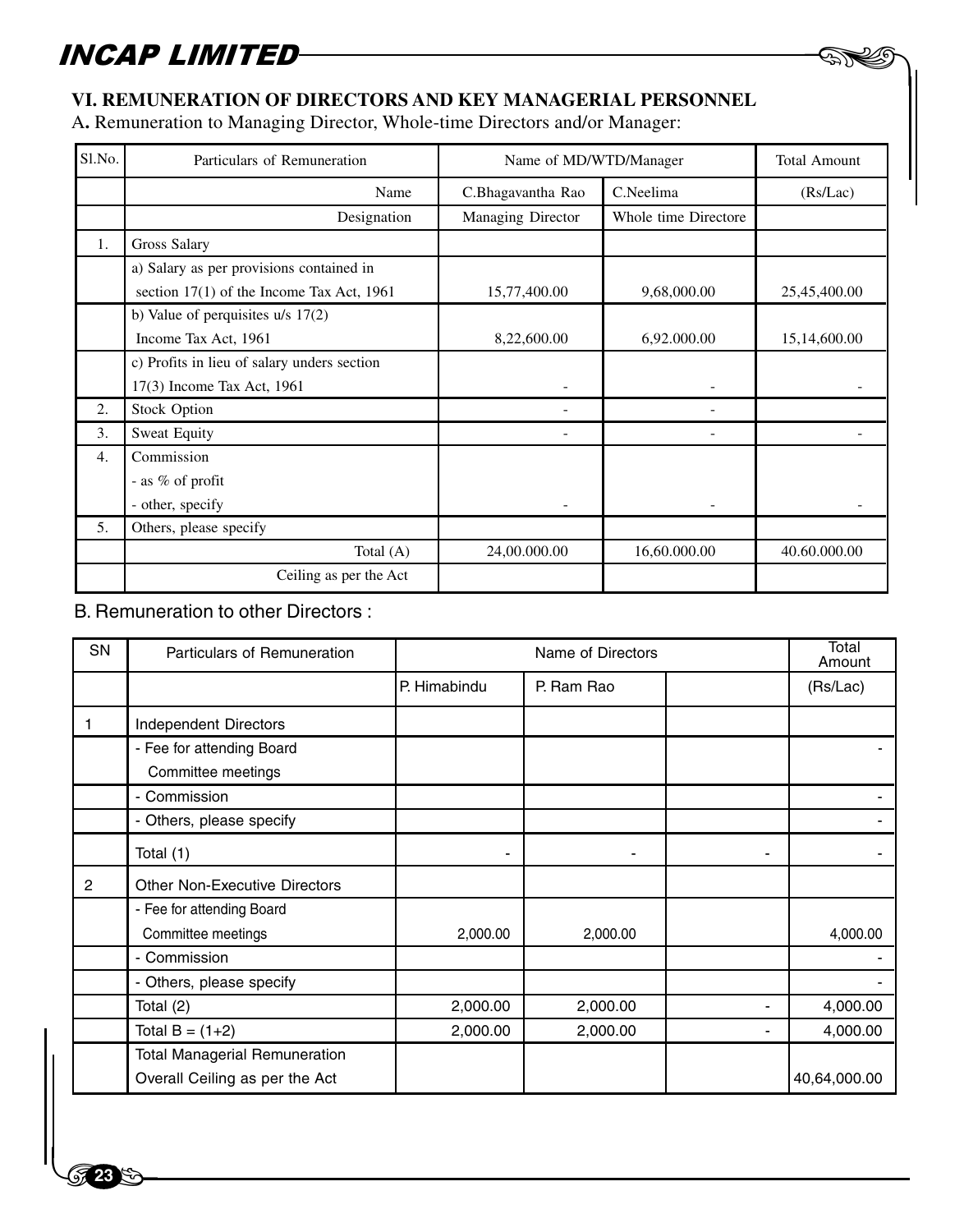| S.No. | Particulars of Remuneration               | Name of Key Managerial Personnel |     |     | Total<br>Amount |
|-------|-------------------------------------------|----------------------------------|-----|-----|-----------------|
|       | Name                                      |                                  |     |     | (Rs/Lac)        |
|       | Designation                               | <b>CEO</b>                       | CFO | CS. |                 |
| 1.    | Gross Salary                              |                                  |     |     |                 |
|       | a) Salary as per provisions contained in  |                                  |     |     |                 |
|       | section 17(1) of the Income Tax Act, 1961 |                                  |     |     |                 |
|       | b) Value of perquisites u/s 17(2)         |                                  |     |     |                 |
|       | Income Tax Act, 1961                      |                                  |     |     |                 |
|       | c) Profits in lieu of salary unders       |                                  |     |     |                 |
|       | section 17(3) Income Tax Act, 1961        |                                  |     |     |                 |
| 2.    | <b>Stock Option</b>                       |                                  |     |     |                 |
| 3.    | <b>Sweat Equity</b>                       |                                  |     |     |                 |
| 4.    | Commission                                |                                  |     |     |                 |
|       | - as % of profit                          |                                  |     |     |                 |
|       | - other, specify                          |                                  |     |     |                 |
| 5.    | Others, please specify                    |                                  |     |     |                 |
| 6.    | Total                                     |                                  |     |     |                 |

 $-$  AND

### C. Remuneration to Key Managerial Personnel other than MD/Manager/WTD

### **VII. PENALTIES / PUNISHMENT / COMPOUNDING OF OFFENCES :**

| Type                       | Section of the<br>Companies<br>Act | <b>Brief Description</b> | Details of Penalty/<br>Punishment/<br>Compounding fees<br>imposed | Authority (RD/<br>NGLT/COURT) | Appeal made, if any<br>(give Details) |
|----------------------------|------------------------------------|--------------------------|-------------------------------------------------------------------|-------------------------------|---------------------------------------|
| <b>A. COMPANY</b>          |                                    |                          |                                                                   |                               |                                       |
| Penalty                    |                                    | $\overline{\phantom{a}}$ | ۰                                                                 | ٠                             | -                                     |
| Punishment                 |                                    | ۰                        | ٠                                                                 | ٠                             |                                       |
| Compounding                | ٠                                  | ٠                        | ٠                                                                 | ٠                             |                                       |
| <b>B. DIRECTORS</b>        |                                    |                          |                                                                   |                               |                                       |
| Penalty                    |                                    |                          | ٠                                                                 | ٠                             | ۰                                     |
| Punishment                 |                                    | ٠                        | ٠                                                                 | $\sim$                        | ۰                                     |
| Compounding                | ٠                                  | $\overline{\phantom{a}}$ | $\overline{\phantom{a}}$                                          | $\overline{\phantom{a}}$      | $\overline{\phantom{0}}$              |
| C.Other Officer in Default |                                    |                          |                                                                   |                               |                                       |
| Penalty                    |                                    | ٠                        | ÷                                                                 | ٠                             |                                       |
| Punishment                 |                                    |                          | ۰                                                                 | ۰.                            |                                       |
| Compounding                |                                    |                          |                                                                   | ٠                             |                                       |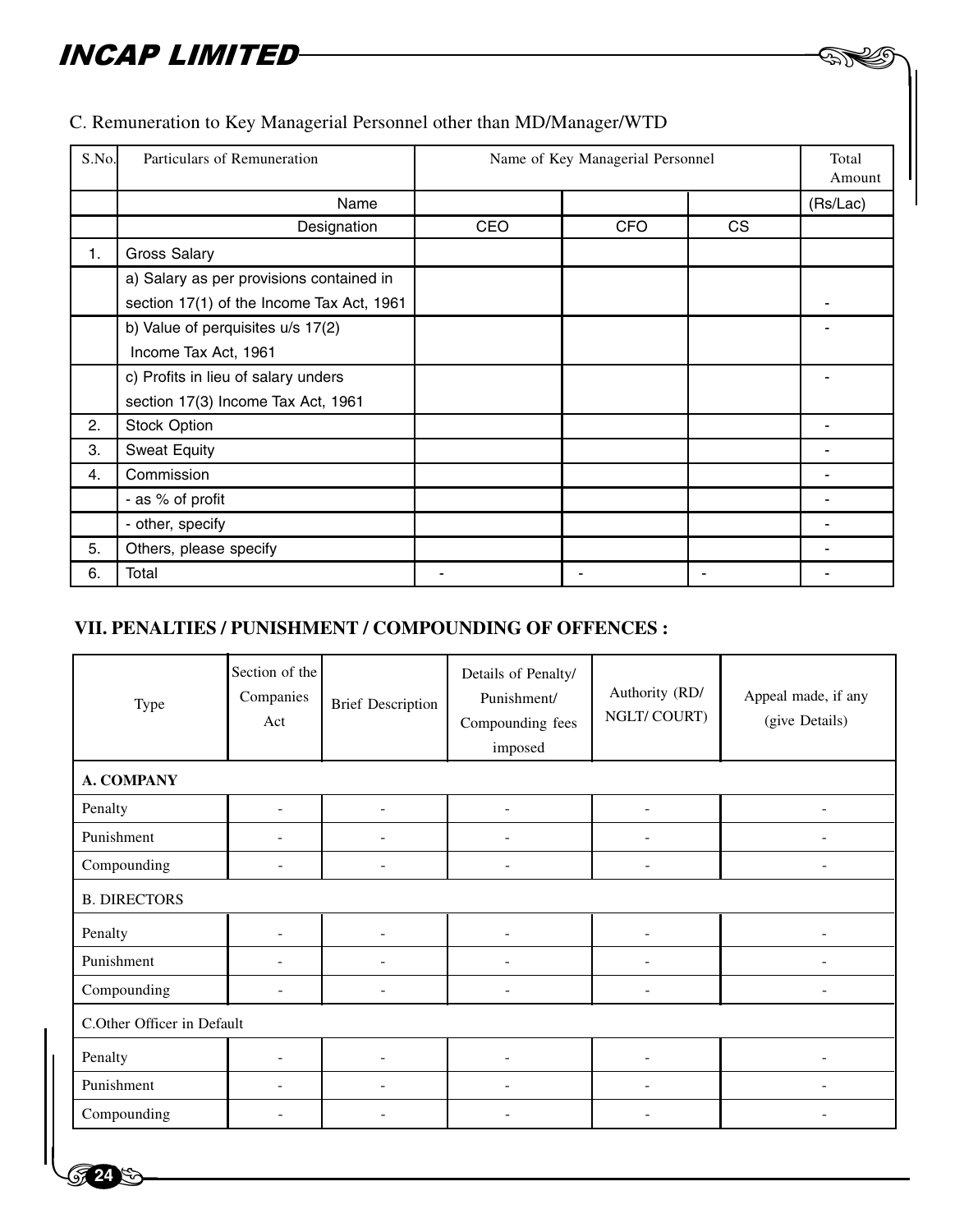

#### **INDEPENDENT AUDITOR'S REPORT**

 $-$  AND

#### To the Members of **INCAP Ltd, Nidamanuru**

#### **Report on the Standalone Financial Statements**

We have audited the accompanying standalone Ind AS financial statements of **INCAP Ltd.**, which comprise the Balance sheet as at  $31<sup>st</sup>$  March, 2018, the Statement of Profit and Loss (including other comprehensive income), the statement of Cash Flows and the statement of changes in equity for the year then ended, and a summary of significant accounting policies and other explanatory information (herein after referred to as "standalone Ind AS financial statements").

#### **Management's Responsibility for the Standalone Financial Statements**

The Company's Board of Directors is responsible for the matters stated in Section 134(5) of the Companies Act, 2013 ("the Act") with respect to the preparation of these standalone Ind.AS financial statements that give a true and fair view of the financial position,, financial performance including other comprehensive income, cash flows and changes in equity of the Company in accordance with the Indian Accounting Standards (IND AS) prescribed under Section 133 of the Companies Act, 2013 read with relevant rules issued there under and other accounting principles generally accepted in India. This responsibility also includes maintenance of adequate accounting records in accordance with the provisions of the Act for safeguarding of the assets of the company and for preventing and detecting the frauds and other irregularities; selection and application of appropriate accounting policies; making judgments and estimates that are reasonable and prudent; and design, implementation and maintenance of adequate internal financial controls, that were operating effectively for ensuring the accuracy and completeness of the accounting records, relevant to the preparation and presentation of standalone Ind. AS financial statements that give a true and fair view and are free from material misstatement, whether due to fraud or error.

#### **Auditor's Responsibility**

**25**

Our responsibility is to express an opinion on these standalone Ind AS financial statements based on our audit.

We have taken into account the provisions of the Act, the accounting and auditing standards and matters which are required to be included in the audit report under the provisions of the Act and the Rules made thereunder.

and pe<br>
financi<br>
An aud<br>
disclos We conducted our audit in accordance with the Standards on Auditing specified under Section 143(10) of the Act. Those standards require that we comply with ethical requirements and plan and perform the audit to obtain reasonable assurance about whether the Standalone Ind AS financial statements are free from material misstatement.

An audit involves performing procedures to obtain audit evidence about the amounts and the disclosures in the standalone Ind AS financial statements. The procedures selected depend on the auditor's judgment, including the assessment of the risks of material misstatement of the standalone Ind AS financial statements, whether due to fraud or error. In making those risk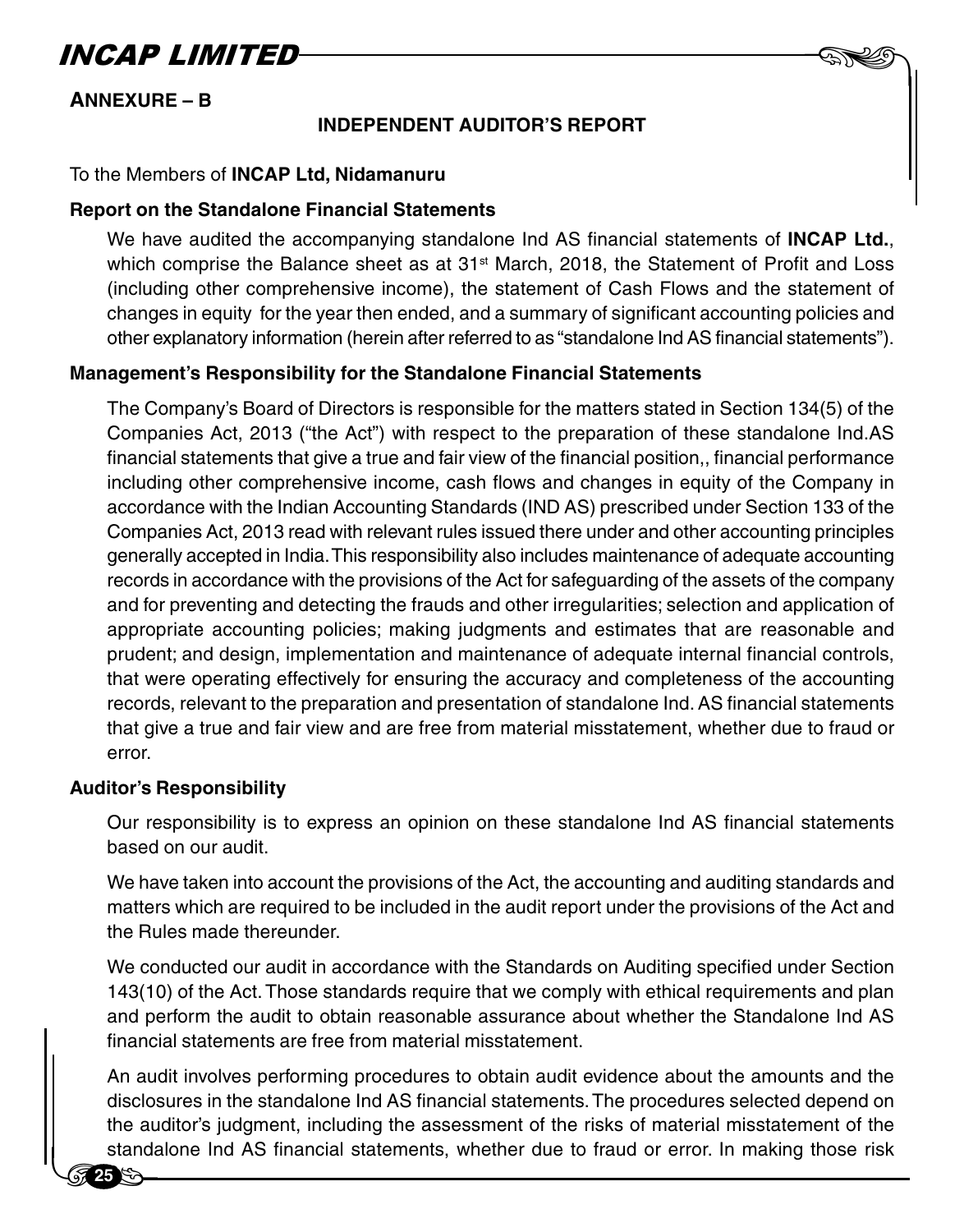8assessments, the auditor considers internal financial control relevant to the Company's preparation of standalone Ind AS financial statements that give a true and fair view in order to design audit procedures that are appropriate in the circumstances. An audit also includes evaluating the appropriateness of the accounting policies used and the reasonableness of the accounting estimates made by the Company's Directors, as well as evaluating the overall presentation of the standalone Ind AS financial statements.

We believe that the audit evidence we have obtained is sufficient and appropriate to provide a basis for our audit opinion on the standaloneInd AS financial statements.

#### **Opinion**

In our opinion and to the best of our information and according to the explanations given to us, the aforesaid standalone Ind AS financial statements give the information required by the Act in the manner so required and give a true and fair view in conformity with the accounting principles generally accepted in India including the Ind AS, of the financial position of the Company as at 31st March, 2018, and its financial performance including other comprehensive income, its cash flows and changes in equity for the year ended on that date.

#### **Other Matter**

**26**

The comparative financial information of the Company for the year ended  $31<sup>st</sup>$  March, 2017 prepared in accordance with Ind AS included in these standalone Ind AS financial statements have been audited by the predecessor auditor. The report of the predecessor auditor on the comparative financial information expressed an unmodified opinion.

Our opinion on the standalone financial statements and our report on Other Legal and Regulatory Requirements below is not modified in respect of this matter.

### **Report on Other Legal and Regulatory Requirements**

- 1) As required by the Companies (Auditor's Report) Order,2016("the Order") issued by the Central Government of India in terms of sub-section (11) of section 143 of the Act, we give in the Annexure A, a statement on the matters specified in the paragraph 3 and 4 of the Order, to the extent applicable.
- 2) As required by Section 143(3) of the Companies Act,2013 we report that:
- a) We have sought and obtained all the information and explanations which to the best of our knowledge and belief were necessary for the purposes of our audit.
- b) In our opinion, proper books of account as required by law have been kept by the Company so far as it appears from our examination of those books.
- c) The Balance Sheet, the Statement of Profit and Loss, the Cash Flow Statement and the changes in equity dealt with by this Report are in agreement with the books of account.
- c) The Ba<br>
in equi<br>
d) In our o<br>
(IND A d) In our opinion, the aforesaid financial statements comply with the Indian Accounting Standards (IND AS) prescribed under Section 133 of the Companies Act, 2013 read with relevant rules issued there under and other accounting principles generally accepted in India.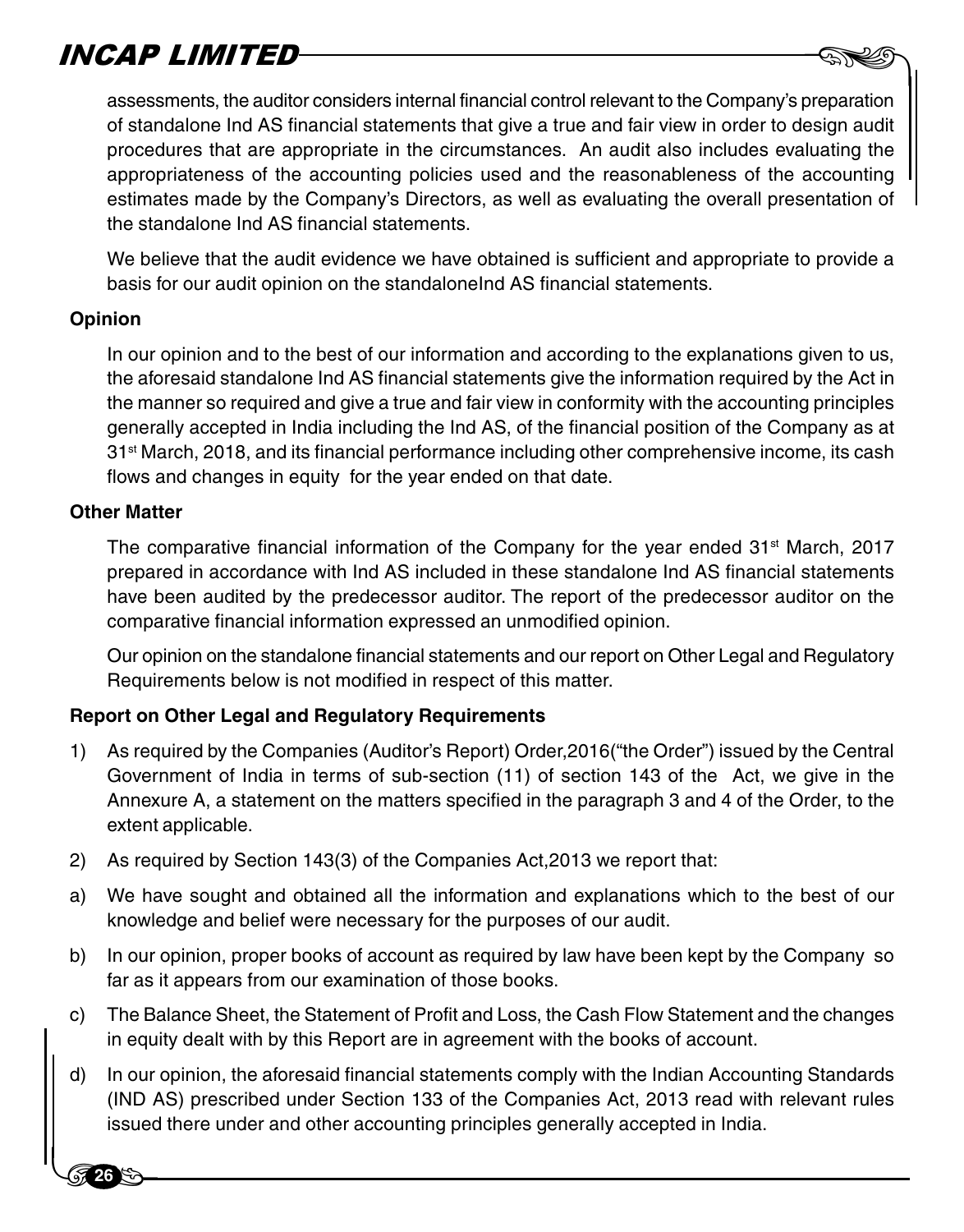- **NCAP LIMITED**<br>e) On the basis of written representations received from the directors as on 31st March, 2018 taken on record by the Board of Directors, none of the directors is disqualified as on 31<sup>st</sup> March, 2018 from being appointed as a director in terms of Section 164(2) of the Act.
- f) With respect to the adequacy of internal financial controls over financial reporting of the Company and the operating effectiveness of such controls, refer to our separate report in "Annexure B", and
- g) With respect to the other matters to be included in the Auditor's report in accordance with Rule 11 of the Companies (Audit and Auditors) Rules, 2014, in our opinion and to the best of our information and according to the explanations given to us:
- i. The Company has disclosed the impact of pending litigations on its financial position in its standalone Ind AS financial statements - Refer Note 31 to the standalone Ind AS financial statements;
- ii. The Company did not have any long term contracts including derivative contracts for which there were any material foreseeable losses; and
- iii. There has been no delay in transferring amounts, required to be transferred, to the Investor Education and Protection Fund by the Company.<br>For K.V.V.PRASAD & Co.,

VIJAYAWADA 26th May, 2018

 $\begin{bmatrix} 1 & 1 \\ 1 & 1 \end{bmatrix}$ 

**27**

 Chartered Accountants Firm Registration No. 002758S

 (K.V.V.PRASAD) PROPRIETOR (ICAI Membership. No. 026708)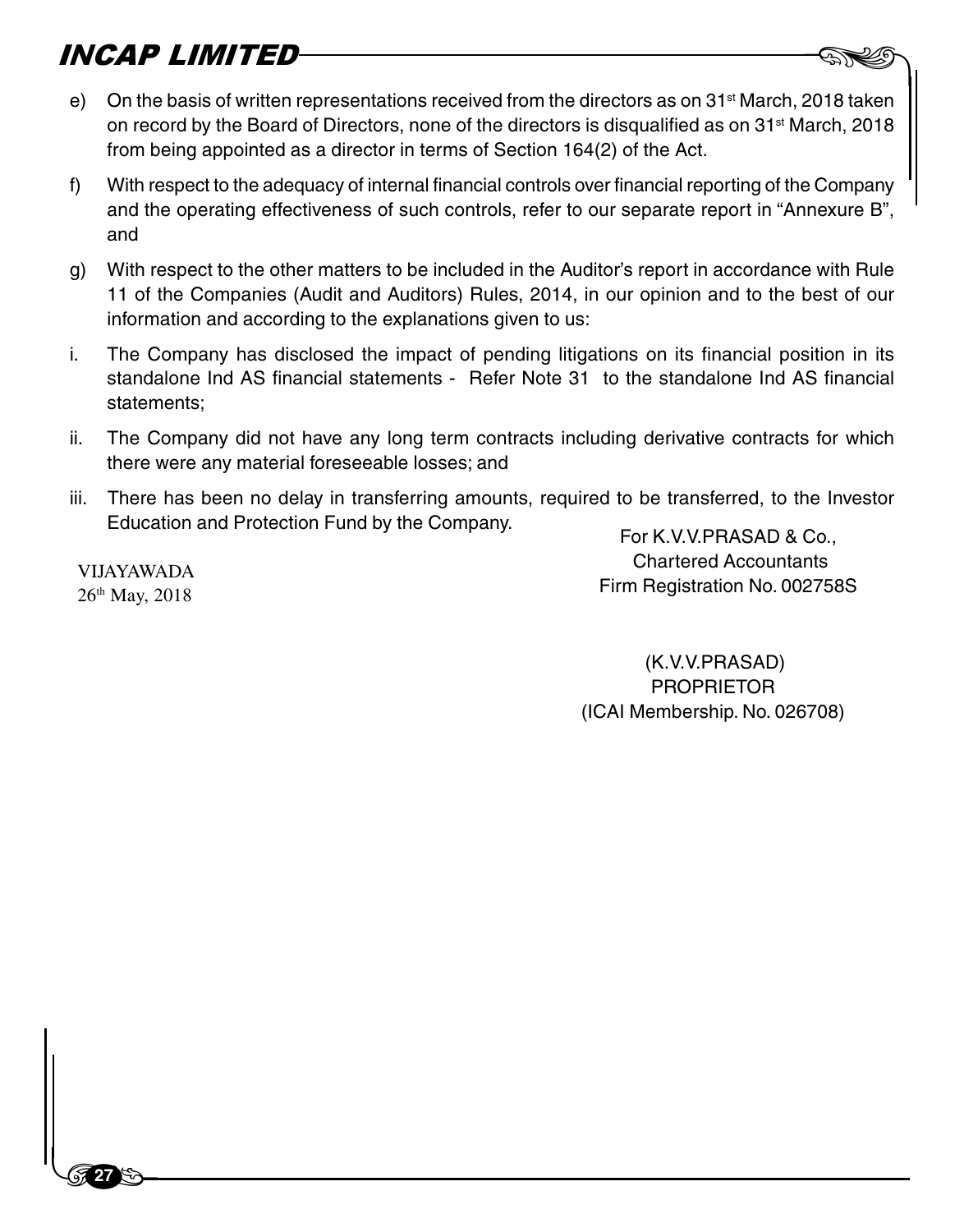

### **ANNEXURE – 'I'**

**28** 

#### **ANNEXURE - A TO THE INDEPENDENT AUDITOR'S REPORT**

The Annexure referred to in Paragraph 1 under the heading of "Report on other Legal and Regulatory Requirements" of our report of even date, to the members of INCAP LIMITED, NIDAMANURU for the year ended 31st March 2018. We report that:

- (i). (a) The company has maintained proper records showing full particulars including quantitative details and situation of fixed assets.
- (b) The Fixed Assets are physically verified by the management according to a phased program designed to cover all the items over a period of three years which, in our opinion, is reasonable having regard to the size of the company and the nature of its assets. No material discrepancies were noticed on such physical verification.
- (c) According to the information and explanations furnished to us, the title deeds of immovable properties are held in the name of the company.
- (ii). According to the information and explanation given to us, the inventory has been physically verified by the management at reasonable intervals and the discrepancies noticed during such physical verification of inventories as compared to books have been properly dealt with in the books of account.
- (iii). The company has not granted any loans, secured or unsecured to companies, firms and other parties covered in the register maintained under section 189 of the Companies Act 2013.
- (iv). The Company has granted an amount of Rs 6,90,000 as advance to its Director Ms. C. Neelima during the year and the same has been recovered before  $31<sup>st</sup>$  March' 2018, which is not in compliance with the provisions of section 185 of the Companies Act 2013.
- (v). During the year under report the company has temporarily advanced an amount of Rs. 14.14 crores to 11 parties and the same were recovered during the year, which is not in compliance with the provisions of Section 186 of the Companies Act, 2013. Out of the above loans Rs.4.43 crores are interest free loans.
- (vi). The Company has not accepted any deposits from the public within the meaning of sections 73 to 76 and other applicable provisions of the Companies Act, 2013 and Companies (Acceptance of Deposits) Rules, 2014 with regard to the deposits accepted from the public.
- under<br>Electi<br>the pi<br>made<br> $(xiiii)$  (a) (vii). We have broadly reviewed the books of account and records maintained by the company pursuant to the Rules made by the Central Government for the maintenance of Cost Records under section 148 (1) of the Companies Act, 2013 relating to the manufacture of Aluminium Electrolytic Capacitors and Silicon Rubber Insulators and are of the opinion that prima facie the prescribed accounts and records have been made and maintained. However we have not made a detailed examination of the same.
	- (viii).(a) According to the information and explanations given to us and on the basis of our examination of the records of the company, in our opinion, the company is regular in depositing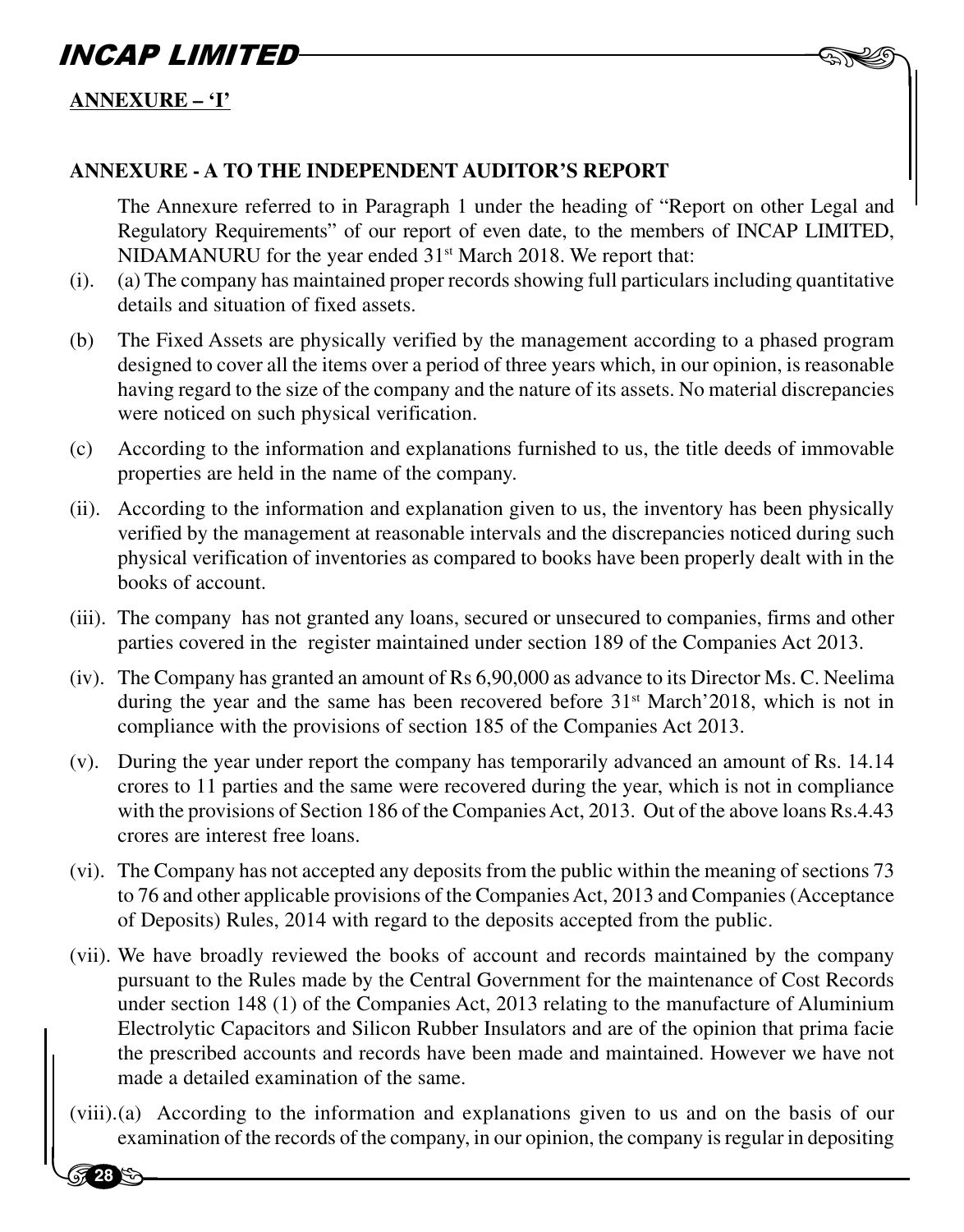**29**

**AP LIMITED**<br>with the appropriate authorities, the undisputed statutory dues including Provident Fund, Employees' State Insurance, Income Tax, Sales Tax, Service Tax, Duty of Customs, Duty of Excise, Value Added Tax, Cess and other material statutory dues applicable to it.

(b) According to the information and explanations given to us, there were no amounts of Sales Tax, Customs Duty, Excise Duty, Cess, Income Tax, Service Tax that have been disputed by the company, and hence, were not remitted to the concerned authorities at the date of the balance sheet under report, except the following

| <b>SL</b><br>No. | Name of the Statute                   | <b>Period</b>             | Amount                                        | 'Rs. | Remarks                          |                   |
|------------------|---------------------------------------|---------------------------|-----------------------------------------------|------|----------------------------------|-------------------|
|                  | Service Tax - The Finance Act<br>1994 | 2012-13<br>and<br>2013-14 | Demand<br>Rs. 149.58<br>Penalty<br>Rs. 159.05 |      | Pending<br>Regional<br>Hyderabad | CESTAT.<br>Bench, |

- (ix). According to the records of the company examined by us, and the information and explanations given to us, there were no defaults in repayment of loans or borrowings to banks and Government during the year under report.
- (x). The company did not raise any money by way of initial public offer or further public offer (including debt instruments) except term loans from banks during the year under report and the same were applied for the purposes for which those were raised.
- (xi). During the course of our examination of the books and records of the company, carried out in accordance with the Generally Accepted Audited Practices in India, and according to the information and explanations given to us, we have neither come across any instances of material fraud by the company or any fraud on the company by its officers or employees, noticed or reported during the year, nor have we been informed of any such case by the management.
- (xii). According to the information and explanations given to us and based on our examination of the records of the Company, the Company has paid/provided for managerial remuneration in accordance with the requisite approvals mandated by the provisions of section 197 read with Schedule V to the Companies Act.
- (xiii). In our opinion and according to the information and explanations furnished to us, the company is not a Nidhi and hence, the requirement of clause  $3(xii)$  of the Order is not applicable to the company during the year under report.
- the red<br>the red<br>177 as<br>in the (xiv). According to the information and explanations given to us and based on our examination of the records of the Company, transactions with the related parties are in compliance with sections 177 and 188 of the Act where applicable and details of such transactions have been disclosed in the standalone Ind AS financial statements as required by the applicable accounting standards.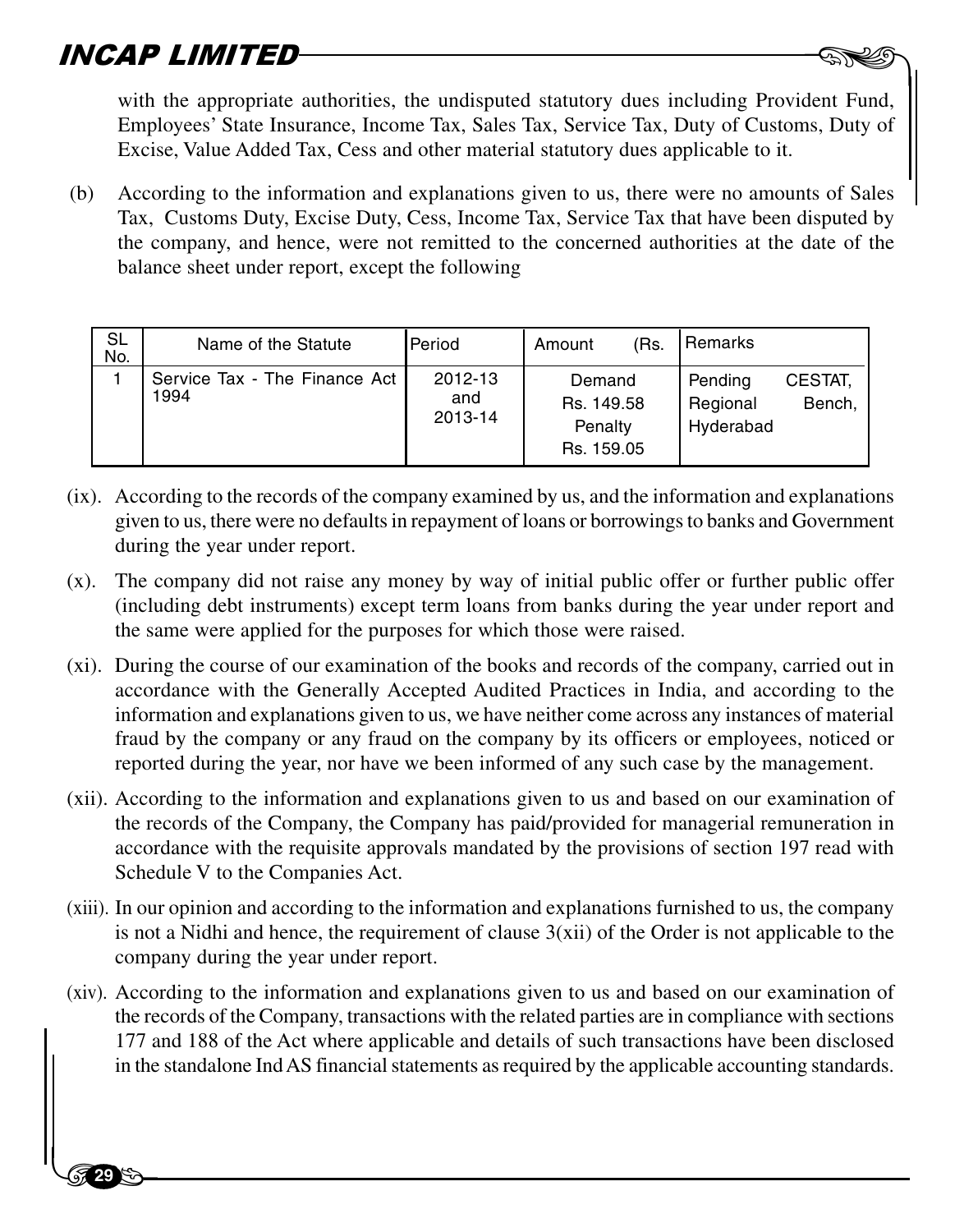- $\text{NCAP}$  *LIMITED*<br>(xv). According to the information and explanations given to us and based on our examination of the records of the Company, the Company has not made any preferential allotment or private placement of shares or fully or partly convertible debentures during the year.
- (xvi) According to the information and explanations given to us and based on our examination of the records of the Company, the Company has not entered into non-cash transactions with directors or persons connected with him under the provisions of Section 192 of Companies Act, 2013. Therefore the provisions of clause  $3(xy)$  of the Order are not applicable.
- (xvii)The Company is not required to be registered under section 45-IA of the Reserve Bank of India Act 1934.

For K.V.V.PRASAD & Co., Chartered Accountants Firm Registration No. 002758S

 (K.V.V.PRASAD) PROPRIETOR (ICAI Membership. No. 026708)

VIJAYAWADA 26<sup>th</sup> May, 2018

 $\begin{bmatrix} 1 & 1 \\ 1 & 1 \end{bmatrix}$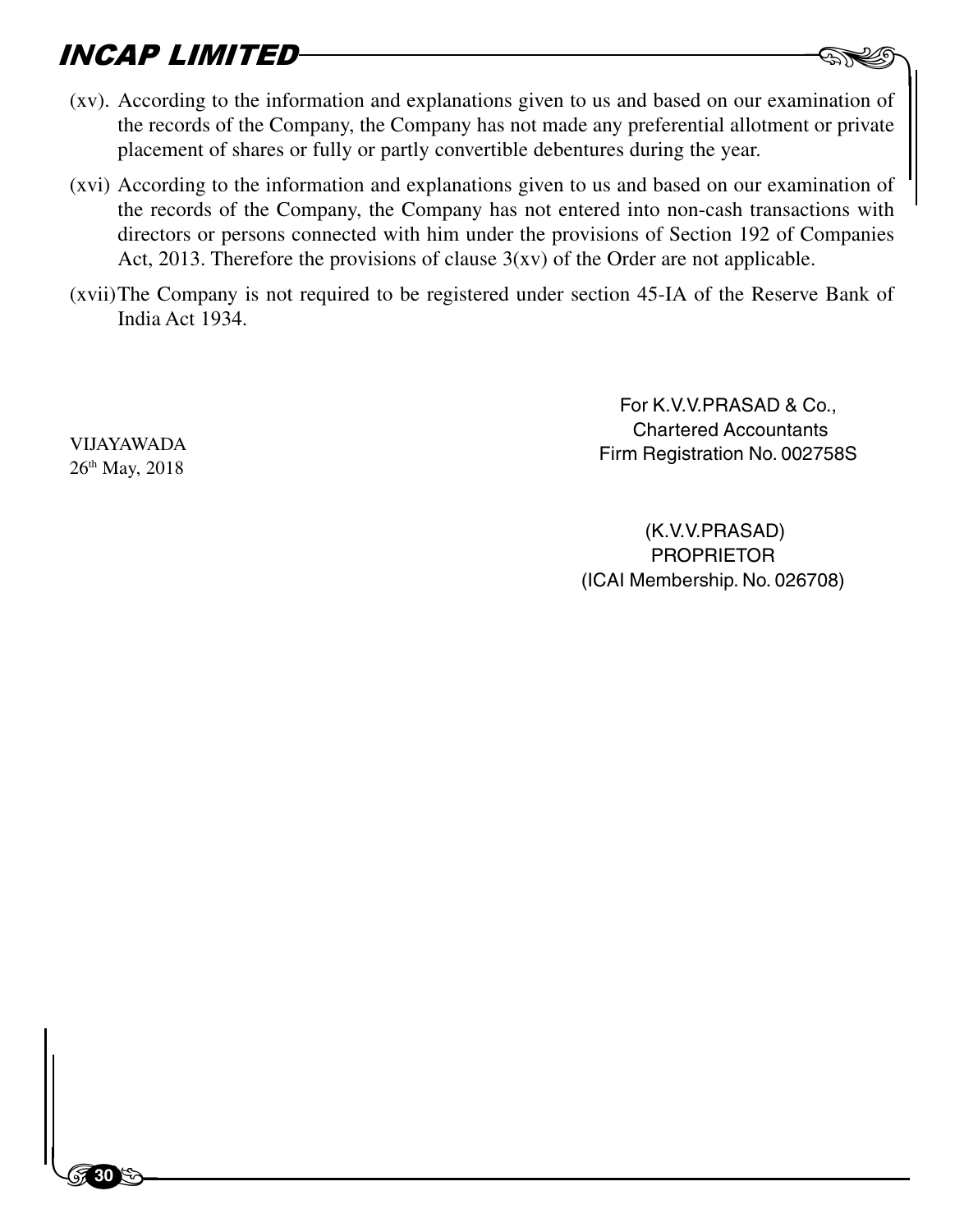#### **ANNEXURE II**

#### **ANNEXURE - B TO THE INDEPENDENT AUDITORS' REPORT**

### **Report on the Internal Financial Controls under Clause (i) of Sub-section 3 of Section 143 of the Companies Act, 2013 ("the Act")**

 $-$  AND

We have audited the internal financial controls over financial reporting of INCAP LIMITED ("the Company") as of 31 March 2018 in conjunction with our audit of the standalone Ind AS financial statements of the Company for the year ended on that date.

#### **Management's Responsibility for Internal Financial Controls**

The Company's management is responsible for establishing and maintaining internal financial controls based on the internal control over financial reporting criteria established by the Company considering the essential components of internal control stated in the Guidance Note on Audit of Internal Financial Controls over Financial Reporting issued by the Institute of Chartered Accountants of India ('ICAI'). These responsibilities include the design, implementation and maintenance of adequate internal financial controls that were operating effectively for ensuring the orderly and efficient conduct of its business, including adherence to company's policies, the safeguarding of its assets, the prevention and detection of frauds and errors, the accuracy and completeness of the accounting records, and the timely preparation of reliable financial information, as required under the Companies Act, 2013.

#### **Auditors' Responsibility**

Our responsibility is to express an opinion on the Company's internal financial controls over financial reporting based on our audit. We conducted our audit in accordance with the Guidance Note on Audit of Internal Financial Controls over Financial Reporting (the "Guidance Note") and the Standards on Auditing, issued by ICAI and deemed to be prescribed under section 143(10) of the Companies Act, 2013, to the extent applicable to an audit of internal financial controls, both applicable to an audit of Internal Financial Controls and, both issued by the Institute of Chartered Accountants of India. Those Standards and the Guidance Note require that we comply with ethical requirements and plan and perform the audit to obtain reasonable assurance about whether adequate internal financial controls over financial reporting was established and maintained and if such controls operated effectively in all material respects.

design a<br>depend<br>financia<br>We belie Our audit involves performing procedures to obtain audit evidence about the adequacy of the internal financial controls system over financial reporting and their operating effectiveness. Our audit of internal financial controls over financial reporting included obtaining an understanding of internal financial controls over financial reporting, assessing the risk that a material weakness exists, and testing and evaluating the design and operating effectiveness of internal control based on the assessed risk. The procedures selected depend on the auditor's judgment, including the assessment of the risks of material misstatement of the financial statements, whether due to fraud or error.

We believe that the audit evidence we have obtained is sufficient and appropriate to provide a basis for our audit opinion on the Company's internal financial controls system over financial reporting.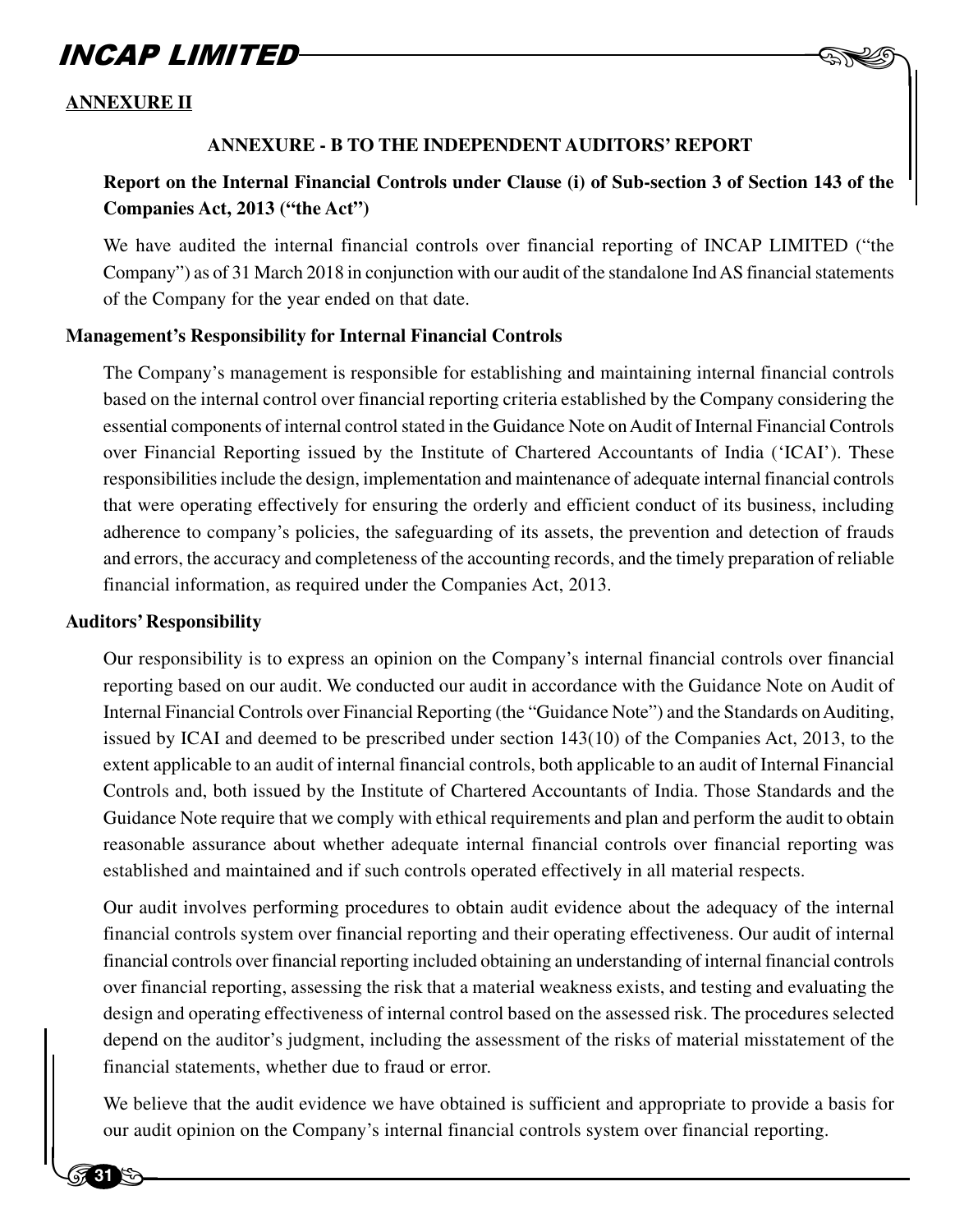

A company's internal financial control over financial reporting is a process designed to provide reasonable assurance regarding the reliability of financial reporting and the preparation of financial statements for external purposes in accordance with generally accepted accounting principles. A company's internal financial control over financial reporting includes those policies and procedures that

- (1) pertain to the maintenance of records that, in reasonable detail, accurately and fairly reflect the transactions and dispositions of the assets of the company;
- (2) provide reasonable assurance that transactions are recorded as necessary to permit preparation of financial statements in accordance with generally accepted accounting principles, and that receipts and expenditures of the company are being made only in accordance with authorizations of management and directors of the company; and
- (3) provide reasonable assurance regarding prevention or timely detection of unauthorized acquisition, use, or disposition of the company's assets that could have a material effect on the financial statements.

#### **Inherent Limitations of Internal Financial Controls over Financial Reporting**

Because of the inherent limitations of internal financial controls over financial reporting, including the possibility of collusion or improper management override of controls, material misstatements due to error or fraud may occur and not be detected. Also, projections of any evaluation of the internal financial controls over financial reporting to future periods are subject to the risk that the internal financial control over financial reporting may become inadequate because of changes in conditions, or that the degree of compliance with the policies or procedures may deteriorate.

#### **Opinion**

In our opinion, the Company has, in all material respects, an adequate internal financial controls system over financial reporting and such internal financial controls over financial reporting were operating effectively as at 31 March 2018, based on the internal control over financial reporting criteria established by the Company considering the essential components of internal control stated in the Guidance Note on Audit of Internal Financial Controls Over Financial Reporting issued by the Institute of Chartered Accountants of India.

> For K.V.V.PRASAD & Co., Chartered Accountants Firm Registration No. 002758S

 $-$  AND

 (K.V.V.PRASAD) PROPRIETOR (ICAI Membership. No. 026708)

VIJAYAWA<br>26<sup>th</sup> May, 20 VIJAYAWADA 26<sup>th</sup> May, 2018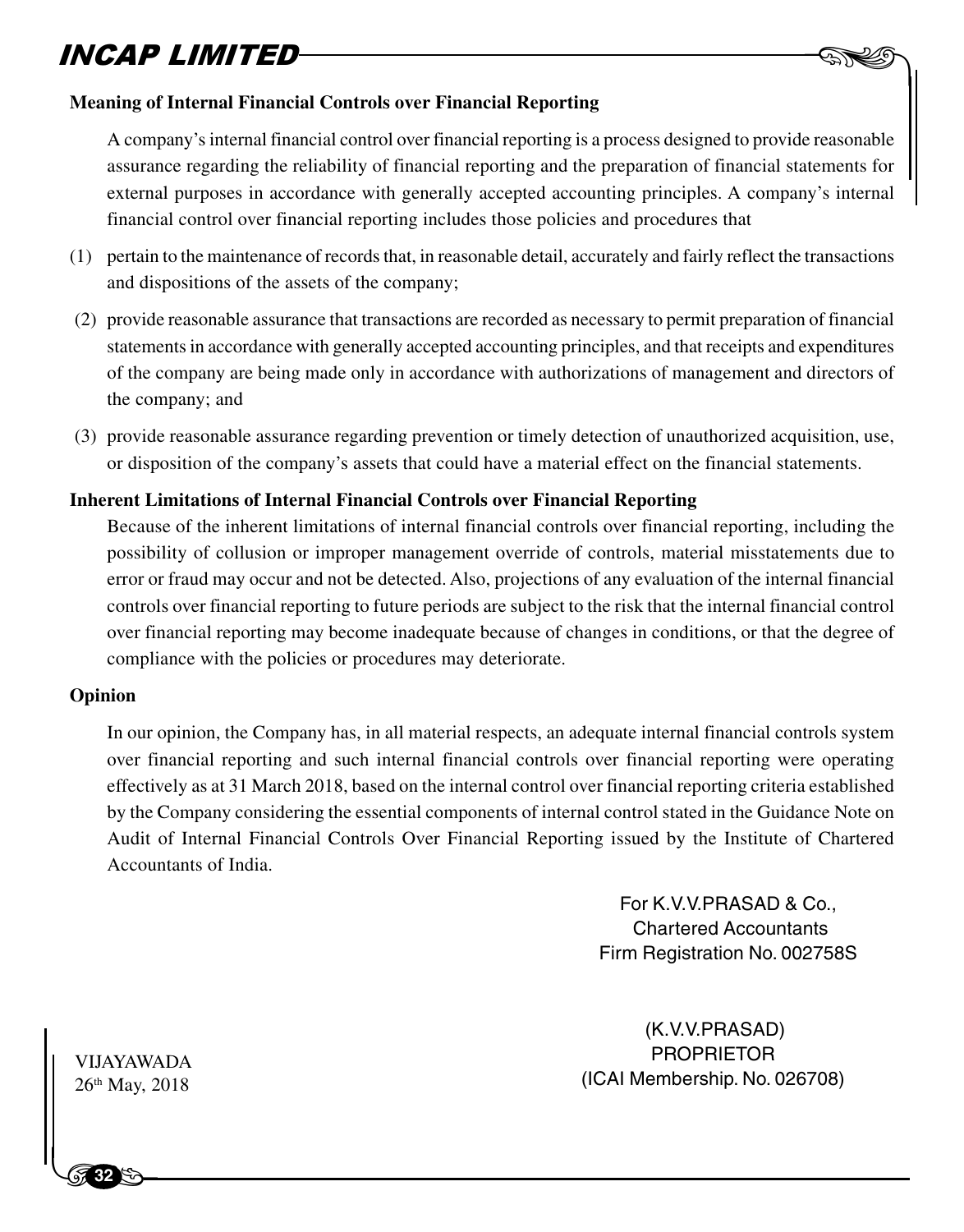1-58, Nidamanuru, Vijayawada - 521104.

|     | Balance Sheet as at 31st March, 2018<br>Amount in Rs       |                     |                                 |                         |                           |  |
|-----|------------------------------------------------------------|---------------------|---------------------------------|-------------------------|---------------------------|--|
|     | <b>Particulars</b>                                         | <b>Note</b><br>No.  | 31st March 2018 31st March 2017 |                         | 1st April 2016            |  |
|     | <b>Assets</b>                                              |                     |                                 |                         |                           |  |
| (1) | <b>Non Current Assets</b>                                  |                     |                                 |                         |                           |  |
|     | (a) Property, Plant and Machinery                          | $\overline{c}$      | 4,47,36,826                     | 4,27,63,166             | 5,49,06,361               |  |
|     | (b) Financial Assets                                       |                     |                                 |                         |                           |  |
|     | $(1)$ Loans                                                | 3                   | 79,38,475                       | 72,48,126               | 43, 15, 871               |  |
|     | (c) Other Non Current Assets                               | 4                   | 52,46,574                       | 56,92,858               | 56,08,447                 |  |
| (2) | <b>Current Assets</b>                                      |                     |                                 |                         |                           |  |
|     | (a) Inventories                                            | 5                   | 2,64,39,438                     | 3,01,70,078             | 4,61,49,240               |  |
|     | (b) Financial Assets                                       |                     |                                 |                         |                           |  |
|     | (i) Trade Receivables                                      | 6<br>$\overline{7}$ | 6,25,21,809                     | 6,25,96,777             | 8,77,23,622               |  |
|     | (ii) Cash and Cash Equivalents<br>(c) Other Current Assets | 8                   | 7,50,33,452                     | 4,29,12,877<br>8,68,506 | 13,42,524                 |  |
|     | <b>TOTAL ASSETS</b>                                        |                     | 19,53,581<br>22,38,70,155       | 19,22,52,388            | 12,13,980<br>20,12,60,044 |  |
|     |                                                            |                     |                                 |                         |                           |  |
|     | <b>EQUITY AND LIABILITIES</b>                              |                     |                                 |                         |                           |  |
|     |                                                            |                     |                                 |                         |                           |  |
|     | <b>Equity</b>                                              |                     |                                 |                         |                           |  |
|     | (a) Equity Share Capital                                   | 9                   | 5,13,32,000                     | 5,13,32,000             | 5,13,32,000               |  |
|     | (b) Other Equity<br><b>TOTAL EQUITY</b>                    | 10                  | 9,64,68,992<br>14,78,00,992     | 7,41,60,299             | 5,67,67,126               |  |
|     | <b>LIABILITIES</b>                                         |                     |                                 | 12,54,92,299            | 10,80,99,126              |  |
| (1) | <b>Non-Current Liabilities</b>                             |                     |                                 |                         |                           |  |
|     | (a) Financial Liabilities                                  |                     |                                 |                         |                           |  |
|     | (i) Borrowings                                             | 11                  | 28,82,099                       | 5,11,850                | 1,43,07,989               |  |
|     | (b) Deferred Tax Liabilities (Net)                         | 12                  | 28,77,431                       | 32,79,456               | 25,32,918                 |  |
|     | <b>Total Non Current Liabilities</b>                       |                     | 57,59,530                       | 37,91,306               | 1,68,40,907               |  |
| (2) | <b>Current Liabilities</b>                                 |                     |                                 |                         |                           |  |
|     | (a) Financial Liabilities                                  |                     |                                 |                         |                           |  |
|     | (i) Borrowings                                             | 13                  | 12,28,086                       | 10,37,359               | 9,86,210                  |  |
|     | (ii) Trade Payable                                         | 14                  | 5,35,98,418                     | 4,46,40,707             | 5,82,93,126               |  |
|     | (b) Other Current Liabilities                              | 15                  | 1,33,45,071                     | 1,48,78,999             | 1,59,00,786               |  |
|     | (c) Provisions                                             | 16                  | 3,19,543                        | 3,47,398                | 3,53,575                  |  |
|     | (d) Current Tax Liabilities (Net)                          | 17                  | 18,18,515                       | 20,64,320               | 7,86,315                  |  |
|     | <b>Total Current Liabilities</b>                           |                     | 7,03,09,633                     | 6,29,68,783             | 7,63,20,012               |  |
|     | <b>TOTAL EQUITY AND LIABILITIES</b>                        |                     | 22,38,70,155                    | 19,22,52,387            | 20.12.60.044              |  |

Summary of Significant Accounting Policies 1

For and on behalf of the Board

 $-$  AND

For **K.V.V.PRASAD & CO.,** CHARTERED ACCOUNTANTS, Firm Regn.No.002758S

**C.BHAGAVANTHA RAO**

MANAGING DIRECTOR

|<br>|<br>| VIJAYAWADA 26th May, 2018

**33**

### **(CA. K.V.V.PRASAD)**

Proprietor M. No.026708

**Ms.C.Neelima Director**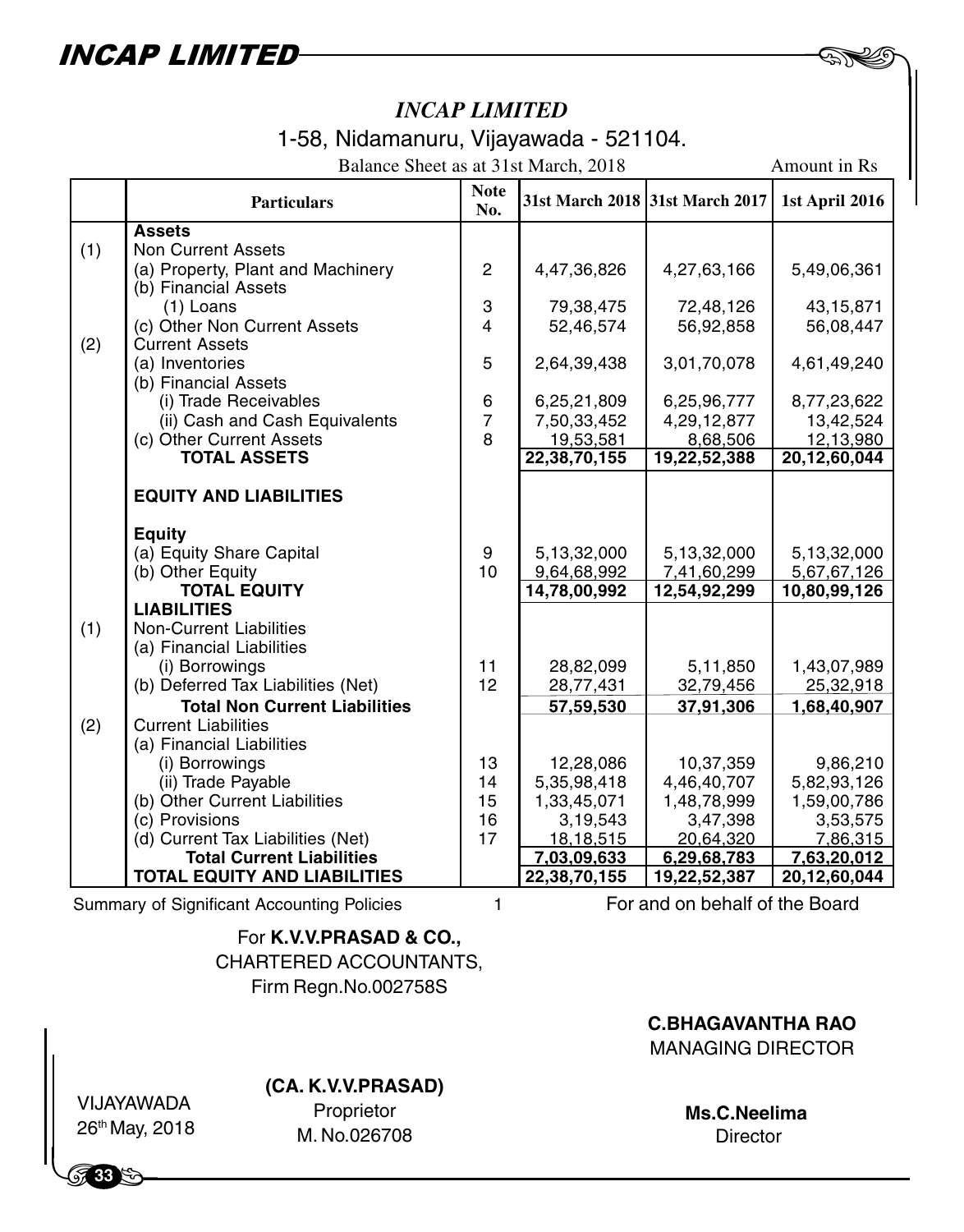### **INCAP LIMITED**

### **PROFIT AND LOSS STATEMENT FOR THE YEAR ENDED ON 31ST MARCH, 2018**

|              | <b>Particulars</b>                                             | <b>Note</b><br>No. | 31st March 2018 | 31st March 2017 |
|--------------|----------------------------------------------------------------|--------------------|-----------------|-----------------|
| $\mathbf{I}$ | Sales                                                          | 18                 | 28,36,78,805    | 28,57,03,969    |
|              | <b>Revenue from operations</b>                                 |                    | 28,36,78,805    | 28,57,03,969    |
| $\mathbf{H}$ | Other Income                                                   | 19                 | 1,05,09,361     | 38,29,037       |
| III          | Total Income (I+II)                                            |                    | 29,41,88,166    | 28,95,33,005    |
| IV           | <b>Expenses</b>                                                |                    |                 |                 |
|              | Cost of Material Consumed                                      | 20                 | 14,30,40,204    | 14,04,67,960    |
|              | Changes in inventories of finished goods,                      |                    |                 |                 |
|              | Stock-in-trade and Work-in-Progress                            | 21                 | 79,68,644       | 1,34,98,233     |
|              | <b>Employee Benefit Expenses</b>                               | 22                 | 1,72,90,930     | 1,54,01,326     |
|              | <b>Finance Costs</b>                                           | 23                 | 13,42,640       | 41,44,414       |
|              | Depriciation and Amortizational Expense                        | 24                 | 36,92,744       | 29,74,117       |
|              | <b>Other Expenses</b>                                          | 25                 | 8,19,18,205     | 7,75,31,486     |
|              | Total Expenses (IV)                                            |                    | 25,52,53,367    | 25,40,17,536    |
| V            | Profit/(Loss) before exceptional items and Tax (I-IV)          |                    | 3,89,34,799     | 3,55,15,470     |
| VI           | <b>Exceptional Items</b>                                       |                    |                 |                 |
| VII          | Profit/(Loss) before Tax (V-VI)                                |                    | 3,89,34,799     | 3,55,15,470     |
| VIII         | Tax Expense                                                    |                    |                 |                 |
|              | (1) Current Tax                                                | 26                 | 1,08,49,932     | 1,11,97,559     |
|              | (2) Deferred Tax                                               |                    | (4,02,025)      | 7,46,538        |
| IX           | Profit/(Loss) for the period from Continuing Operations        |                    |                 |                 |
|              | $(VII-VIII)$                                                   |                    | 2,84,86,892     | 2,35,71,373     |
| X            | Profit/(Loss) for the Discontinued Operations                  |                    |                 |                 |
| XI           | Tax Expense of Discontinued Operations                         |                    |                 |                 |
| XII          | Profit/(Loss) for the Discontinued Operations after Tax (X-XI) |                    |                 |                 |
| XIII         | Profit/(Loss) for the period (IX+XII)                          |                    | 2,84,86,892     | 2,35,71,373     |
| XIV          | Earnings per eauity share (for continuing operation)           |                    |                 |                 |
|              | (1) Basis                                                      |                    | 5.55            | 4.59            |
|              | (2) Diluted                                                    |                    | 5.55            | 4.59            |

Summary of Significant Accounting Policies 1

For **K.V.V.PRASAD & CO.,** CHARTERED ACCOUNTANTS, Firm Regn. No.002758S

**C.BHAGAVANTHA RAO** MANAGING DIRECTOR

|<br>| VIJAYAWADA<br>| 26<sup>th</sup>May, 2018 VIJAYAWADA

**34**

### **(CA. K.V.V.PRASAD)**

Proprietor M. No.026708

**Ms.C.Neelima Director** 

 $-$  AND

For and on behalf of the Board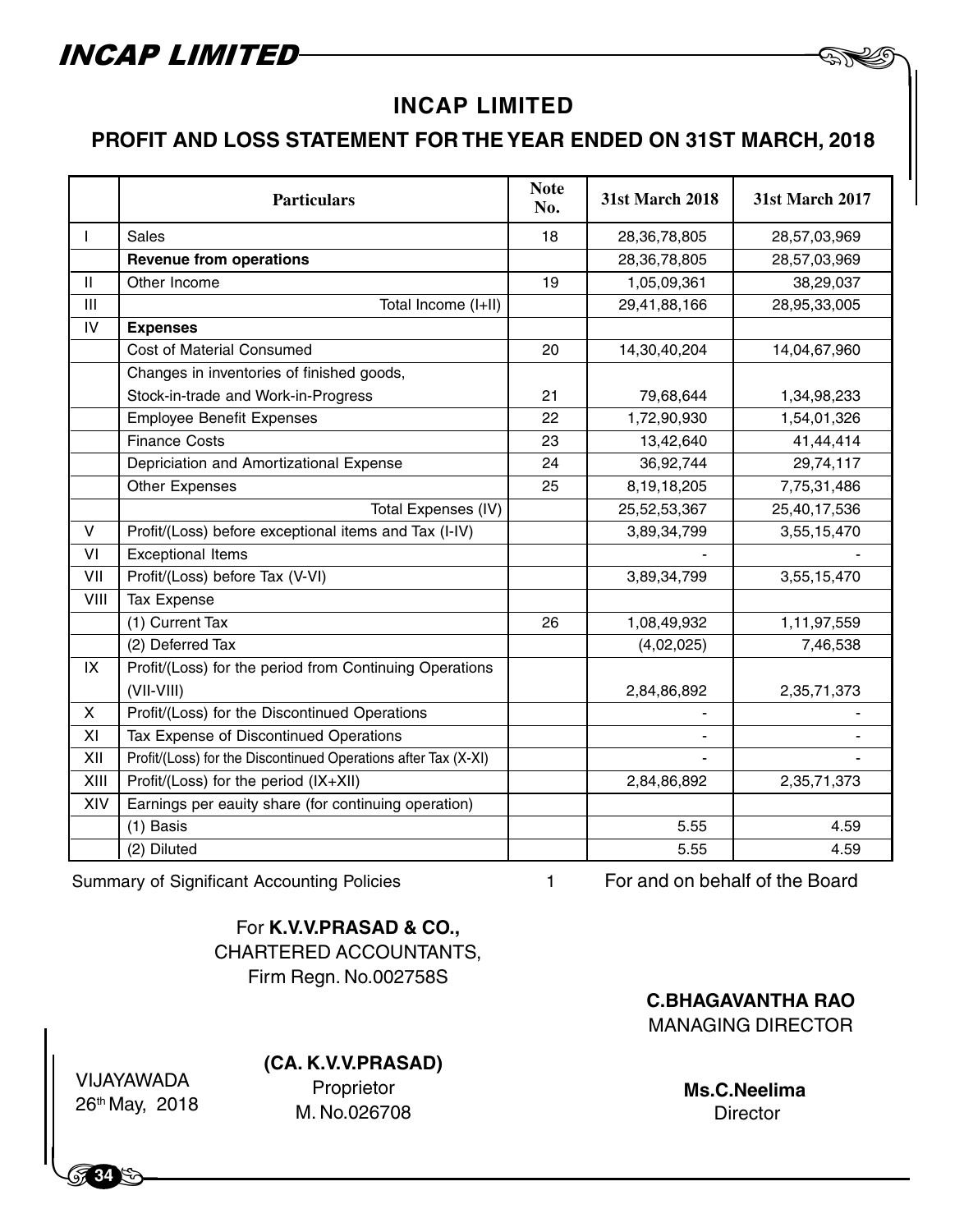**8735** 

### **INCAP LIMITED**

**162** 

### **1-58 Nidamanuru, Vijayawada - 521 104 CASH FLOW STATEMENT FOR THE YEAR ENDED 31ST MARCH, 2018**

| <b>PARTICULARS</b> |                                                        | For the year ending     |                         |  |
|--------------------|--------------------------------------------------------|-------------------------|-------------------------|--|
|                    |                                                        | 31st March, 2018<br>Rs. | 31st March, 2017<br>Rs. |  |
|                    | A CASH FLOW FROM OPERATING ACTIVITIES:                 |                         |                         |  |
|                    | <b>Net Profit After Tax and Extraordinary items</b>    | 2,84,86,892             | 2,35,71,373             |  |
|                    | Adjustments :-                                         |                         |                         |  |
|                    | Tax expenses                                           | 1,04,47,907             | 1,19,44,097             |  |
|                    | Depreciation and Amortisation                          | 36,92,744               | 29,74,117               |  |
|                    | (Profit)/Loss on sale of Proparty, Plant and Equipment | 39,473                  | (9,81,635)              |  |
|                    | Finance costs                                          | 13,42,640               | 41,44,414               |  |
|                    | Interest Received                                      | (66, 29, 386)           | (24, 57, 653)           |  |
|                    | Unrealised foreign exchange (gain) / loss              | (22,09,720)             |                         |  |
|                    | <b>Operating Profit Before Working Capital Changes</b> | 3,51,70,550             | 3,91,94,713             |  |
|                    | <b>Adjustments for Working Capital Changes:</b>        |                         |                         |  |
|                    | Decrease/(Increase) in Inventories                     | 37,30,640               | 1,59,79,161             |  |
|                    | Decrease/(Increase) in Trade Receivables               | 74,968                  | 2,51,26,845             |  |
|                    | Decrease/(Increase) in Loans and Advances              | (6,90,349)              | (29, 32, 255)           |  |
|                    | Decrease/(Increase) in Other Non-Current Assets        | 4,46,284                | (84, 411)               |  |
|                    | Decrease/(Increase) in Other Current Assets            | (10, 85, 074)           | 3,45,474                |  |
|                    | Increase /(Decrease) in Trade payables                 | 1,11,67,431             | (1,36,52,419)           |  |
|                    | Increase /(Decrease) in Provisions (Current)           | (27, 855)               | (6, 177)                |  |
|                    | Increase /(Decrease) in Current Liabilities            | (15, 33, 928)           | (10, 21, 787)           |  |
|                    | <b>ADJUSTMENTS IN WORKING CAPITAL</b>                  | 1,20,82,117             | 2,37,54,431             |  |
|                    |                                                        |                         |                         |  |
|                    | <b>Cash Generated from Operations</b>                  | 4,72,52,665             | 6,29,49,144             |  |
|                    | Income Tax Paid/Provided                               | (1, 10, 95, 737)        | (99, 19, 554)           |  |
|                    | Net Cash From Operating Activities<br>${A}$            | 3,61,56,928             | 5,30,29,590             |  |
|                    | <b>B CASH FLOW FROM INVESTING ACTIVITIES:</b>          |                         |                         |  |
|                    | Purchase of Fixed assets                               | (57, 39, 503)           | (38, 92, 922)           |  |
|                    | Sale of Fixed Assets                                   | 33,625                  | 1,40,43,635             |  |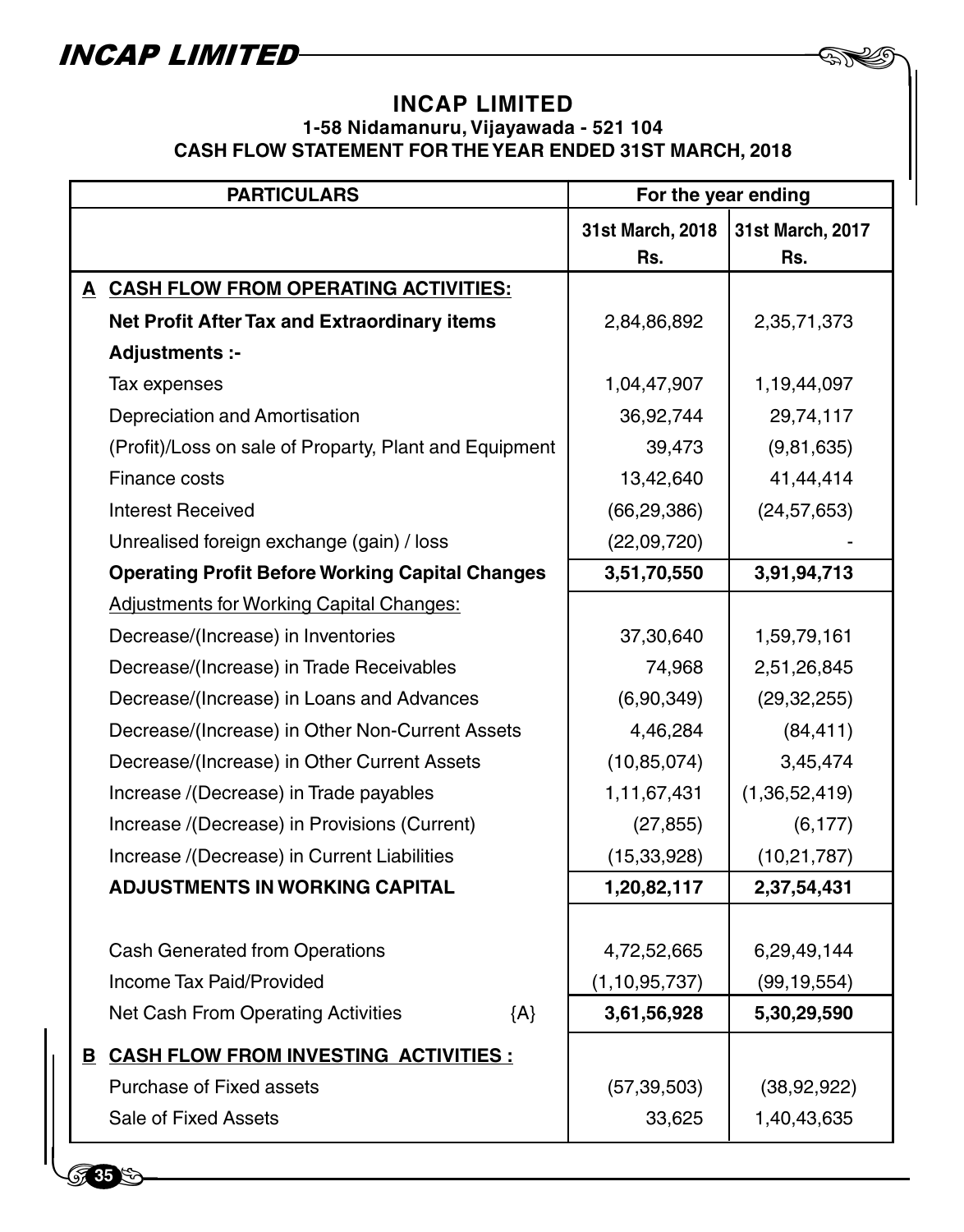| <b>PARTICULARS</b>                                   |                                                          | For the year ending     |                         |  |
|------------------------------------------------------|----------------------------------------------------------|-------------------------|-------------------------|--|
|                                                      |                                                          | 31st March, 2018<br>Rs. | 31st March, 2017<br>Rs. |  |
|                                                      |                                                          |                         |                         |  |
|                                                      | Interese Received                                        | 66,29,386               | 24,57,653               |  |
|                                                      | <b>Net Cash Used In Investing Activities:</b><br>$\{B\}$ | 9,23,508                | 1,26,08,366             |  |
|                                                      | C CASH FLOW FROM FINANCING ACTIVITIES:                   |                         |                         |  |
|                                                      | Increase in Share Capital                                |                         |                         |  |
|                                                      | Availment / (Repayment) of Borrowings                    | 25,60,977               | (1, 37, 44, 990)        |  |
|                                                      | Proposed Dividend                                        | (51, 33, 200)           | (51, 33, 200)           |  |
|                                                      | Tax on Dividend                                          | (10, 44, 999)           | (10, 44, 999)           |  |
|                                                      | Interest paid on Borrowings                              | (13, 42, 640)           | (41, 44, 414)           |  |
|                                                      | <b>Net Cash Used in Financing Activities</b><br>${C}$    | (49, 59, 862)           | (2,40,67,603)           |  |
| D                                                    | NET INCREASE/(DECREASE) IN CASH AND CASH EQUIVALENTS     | 3,21,20,574             | 4, 15, 70, 353          |  |
|                                                      | Cash and Cash Equivalents at the beginning of the period | 4,29,12,877             | 13,42,524               |  |
|                                                      | Cash and Cash Equivalents at the end of the period       | 7,50,33,452             | 4,29,12,877             |  |
| NET INCREASE/(DECREASE) IN CASH AND CASH EQUIVALENTS |                                                          | 3,21,20,575             | 4, 15, 70, 353          |  |
|                                                      | Cash on hand                                             | 17,453                  | 88,781                  |  |
| Balances held with banks                             |                                                          | 7,50,15,999             | 4,28,24,096             |  |
| Cash and cash equivalents as restated                |                                                          | 7,50,33,452             | 4,29,12,877             |  |

This is the Cash Flow Statement referred to in our report of even date

For and on behalf of the Board

 $-$  AND

For **K.V.V.PRASAD & CO.,** CHARTERED ACCOUNTANTS, Firm Regn. No.002758S

**C.BHAGAVANTHA RAO** MANAGING DIRECTOR

VIJAYAWA<br>| 26<sup>th</sup>May, 2<br>| VIJAYAWADA 26th May, 2018

**36**

**(CA. K.V.V.PRASAD)**

Proprietor M. No.026708

**Ms.C.Neelima Director**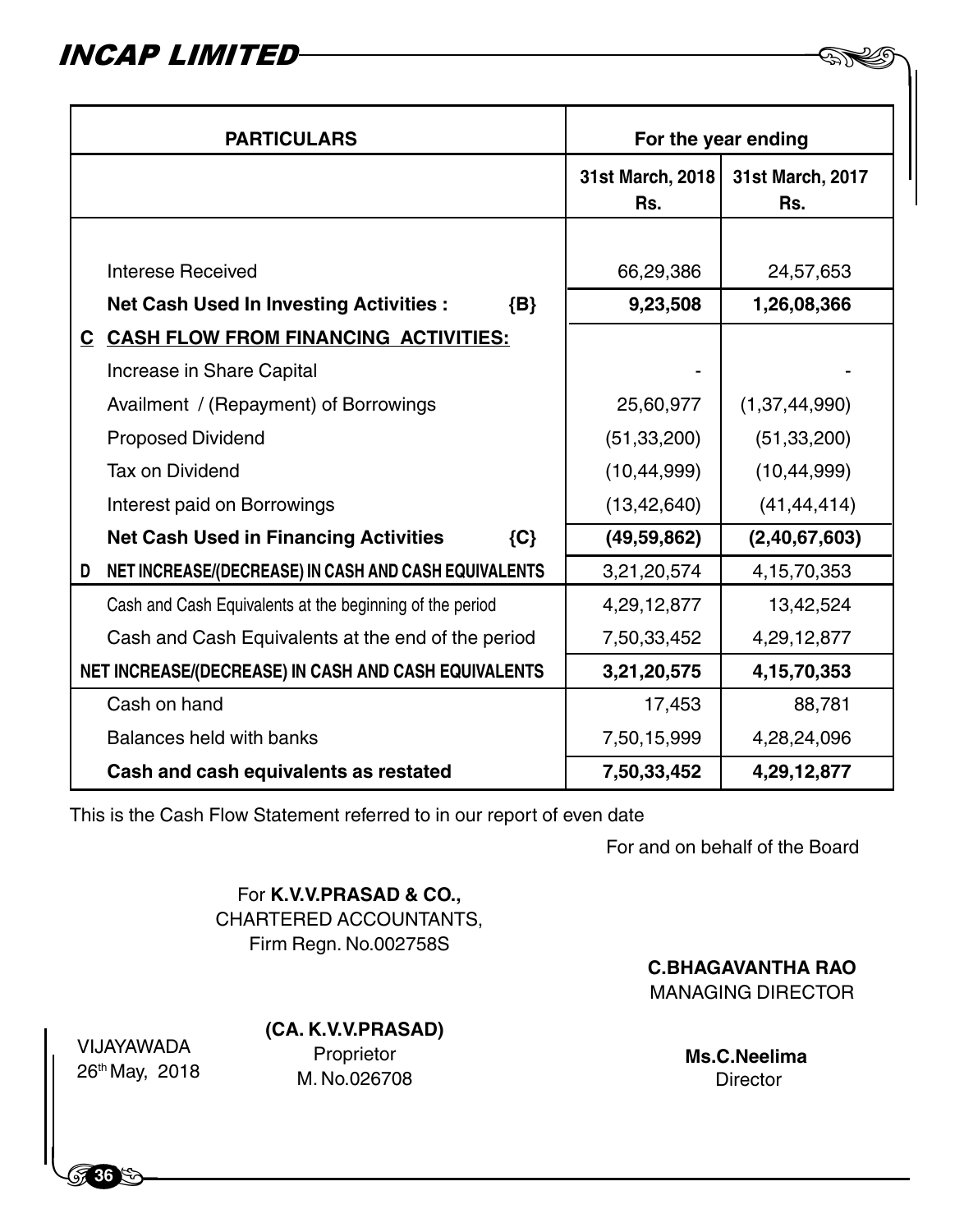Statement of Changes in Equity for the year ended 31st March 2018<br>A. Equity share capital

**37**

E

| <b>Particulars</b>                             | No of Shares | Amount (Rs.) |
|------------------------------------------------|--------------|--------------|
| Balance as at 1st April, 2016                  | 5000000      | 60,000,000   |
| Changes in equity share capital during 2016-17 |              |              |
| Balance as at 31st March, 2017                 | 5000000      | 60,000,000   |
| Changes in equity share capital during 2017-18 |              |              |
| Balance as at 31st March, 2018                 | 6000000      | 60,000,000   |
|                                                |              |              |

Other Equity <u>ය</u>

|                                                           |                |               | Reserves and Surplus  |                 | Other Comprehensive Income |                 |               |
|-----------------------------------------------------------|----------------|---------------|-----------------------|-----------------|----------------------------|-----------------|---------------|
|                                                           |                |               |                       |                 | Equity                     |                 |               |
| Particulars                                               | Capital        |               | <b>Other Reserves</b> | <b>Retained</b> | instruments                | <b>Acturial</b> | Total         |
|                                                           | <b>Reserve</b> | Share Premium | (General              | <b>Earnings</b> | through Other              | Gains/losses    |               |
|                                                           |                |               | reserve)              |                 | Comprehensive              | reserve         |               |
|                                                           |                |               |                       |                 | Income                     |                 |               |
| Balance at the beginning of reporting period - 01-04-2016 | 3,382,000      | 2,240,000     | 15,431,042            | 35,714,084      |                            |                 | 56,767,126    |
| Profit for the period                                     |                |               |                       | 23,571,372      |                            |                 | 23,571,372    |
| Other Comprehensive Income                                |                |               |                       |                 |                            |                 |               |
| Total Comprehensive Income for the year                   |                |               |                       | 23,571,372      |                            |                 | 23,571,372    |
| Transfer from/to General Reserve                          |                |               |                       |                 |                            |                 |               |
| Final Dividends                                           |                |               |                       | (5, 133, 200)   |                            |                 | (5, 133, 200) |
| Dividend Distribution tax                                 |                |               |                       | (1,044,999)     |                            |                 | (1,044,999)   |
| Balance at the end of reporting period - 31-03-2017       | 3,382,000      |               | 15,431,042            | 53,107,257      |                            |                 | 74,160,299    |
| Profit for the period                                     |                |               |                       | 28,486,892      |                            |                 | 28,486,892    |
| Other Comprehensive Income                                |                |               |                       |                 |                            |                 |               |
| Total Comprehensive Income for the year                   |                |               |                       | 28,486,892      |                            |                 | 28,486,892    |
| Transfer from/to General Reserve                          |                |               |                       |                 |                            |                 |               |
| Final Dividends                                           |                |               |                       | (5, 133, 200)   |                            |                 | (5, 133, 200) |
| Dividend Distribution tax                                 |                |               |                       | (1,044,999)     |                            |                 | (1,044,999)   |
| Balance at the end of reporting period - 31-03-2018       | 3,382,000      |               | 15,431,042            | 75,415,950      |                            |                 | 96,468,992    |

**ENS** 

### INCAP LIMITED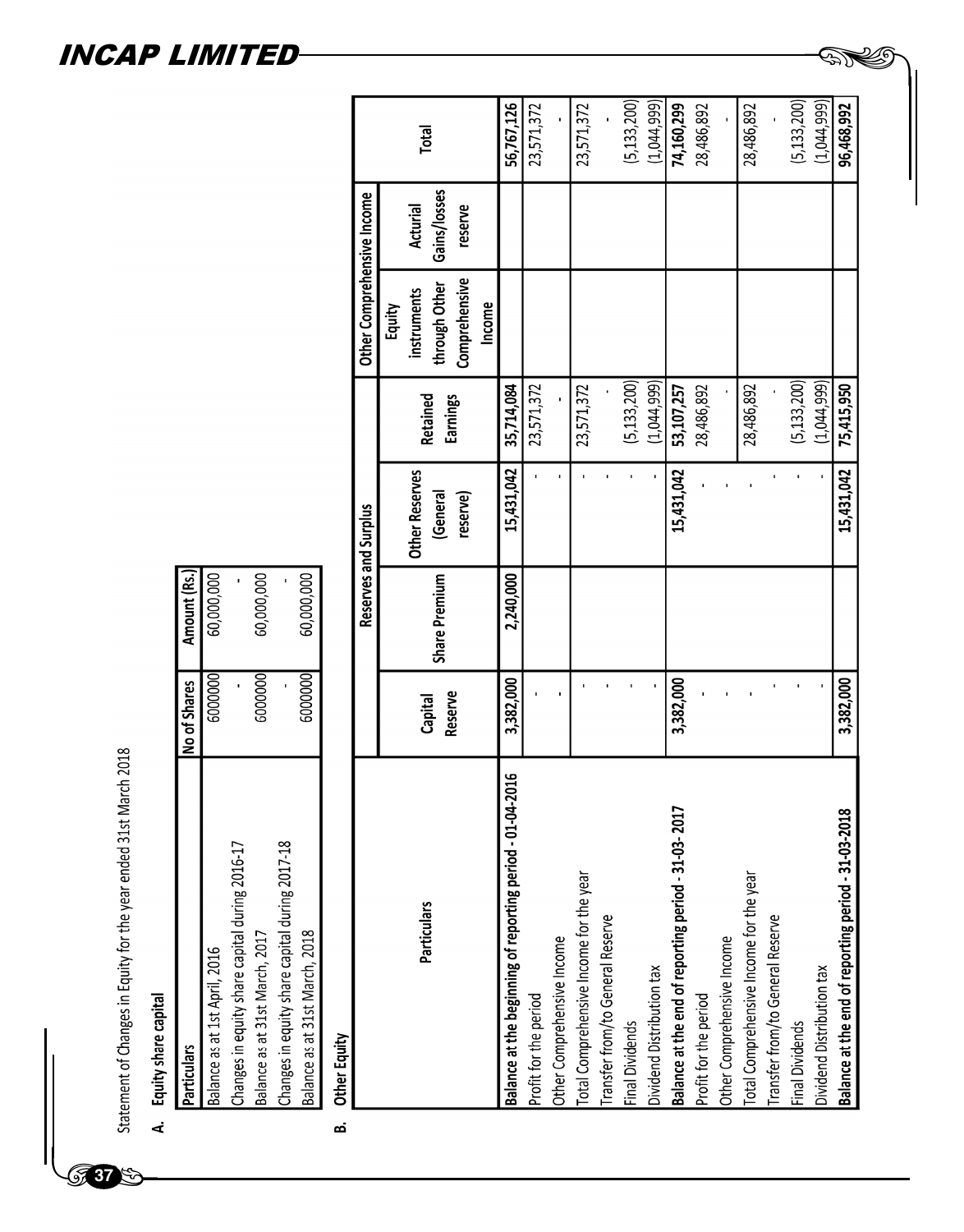

#### Financial Instruments

#### a) Management of market risk

i) Commercial risk, ii) Fair value risk, iii) Interest rate risk, iii) Foreign exchange risk

The above risks may affect income and expenses, or the value of its financial instruments of the Company. The objective of the Management of the Company for market risk is to maintain this risk within accepatable parameters, while optimising returns. The Company exposure to, and the Management of, these risks is explained below:

Commercial risk Sale price risk

| <b>PAID PILES INCH</b>        |                |                |                  |                |
|-------------------------------|----------------|----------------|------------------|----------------|
| <b>Particulars</b>            |                |                | Impact on profit |                |
|                               | 2017-18        |                |                  | 2016-17        |
|                               | increase by 5% | decrease by 5% | increase by 5%   | decrease by 5% |
| <b>Product name</b>           |                |                |                  |                |
| Capacitors                    | 9,292,998      | $-9,292,998$   | 8,478,152        | $-8,478,152$   |
| <b>Diodes</b>                 | 2.223          | 2,223          | 1.836            | $-1,836$       |
| <b>Other Operating Income</b> | 4,599,802      | $-4,599,802$   | 4,742,435        | $-4,742,435$   |

#### Raw material price risk

| <b>Particulars</b>       |                |                | Impact on profit |                |
|--------------------------|----------------|----------------|------------------|----------------|
|                          | 2017-18        |                |                  | 2016-17        |
|                          | increase by 5% | decrease by 5% | increase by 5%   | decrease by 5% |
| <b>Product name</b>      |                |                |                  |                |
| Semi Finished Capacitors | (5,574,769)    | 5,574,769      | $-5,387,378$     | 5387378        |
| Anode Foil               | (678, 899)     | 678,899        | $-710,366$       | 710366         |
| Cathode Foil             | (99, 932)      | 99,932         | $-103,845$       | 103845         |
| <b>Tissue Paper</b>      | (120, 867)     | 120,867        | $-118,170$       | 118170         |
| Others                   | (677, 543)     | 677,543        | $-703,638$       | 703638         |

#### Foreign exchange risk

\* Foreign exchange risks arises from future commercial import transactions and recognised financial liabilities denominated in currency that is not the functional currency (INR) of the Company.

\* The company has exposure arising out of import transactions other than functional risks.

\* Tabular form showing foreign exchange risk exposure item wise (if any)

\* The company has exposure arising out of export and import transactions other than functional risks.

| <b>Particulars</b>                             | As at<br>31.03.2018 | As at<br>31.03.2017 |
|------------------------------------------------|---------------------|---------------------|
| <b>Financial liabilities</b><br>Trade payables | 30,954,180          | 21.998.100          |

#### Sensitivity analysis

| <b>Particulars</b>     |                  |                  | Impact in Profit and loss statement |                  |
|------------------------|------------------|------------------|-------------------------------------|------------------|
|                        | 2017-18          |                  |                                     | 2016-17          |
| Liabilities            | Increase by Rs.1 | Decrease by Rs.1 | Increase by Rs.1                    | Decrease by Rs.1 |
| <b>USD sensitivity</b> | 475,706          | 475,706          | 318,813                             | 318,813          |
| Total                  | 475,706          | 475.706          | 318,813                             | 318,813          |

**Loan Details:** 

| <b>Particulars</b>                   | <b>Purchase of BMW Car</b> | <b>Purchase of Creta car</b> | Purchase of Innova car |
|--------------------------------------|----------------------------|------------------------------|------------------------|
| Loan Amount Sanctioned:              | <b>Rs 33.50 Lakhs</b>      | <b>Rs 12.96 Lakhs</b>        | <b>Rs 22.72 Lakhs</b>  |
| <b>Terms and Conditions:</b>         |                            |                              |                        |
| Repayment commencing from            | February'2014              | December '2017               | <b>April'2018</b>      |
| Repayable No. of Instalments         | 60                         | 60                           | 60                     |
| <b>EMI</b>                           | 71.590.00                  | 26,527.00                    | 46,723.00              |
| Rate of Interest                     | 10.25%                     | 8.40%                        | 8.60%                  |
| Balance Outstanding as on 31.03.2018 | 617,630                    | 1,222,355                    | 2,270,200              |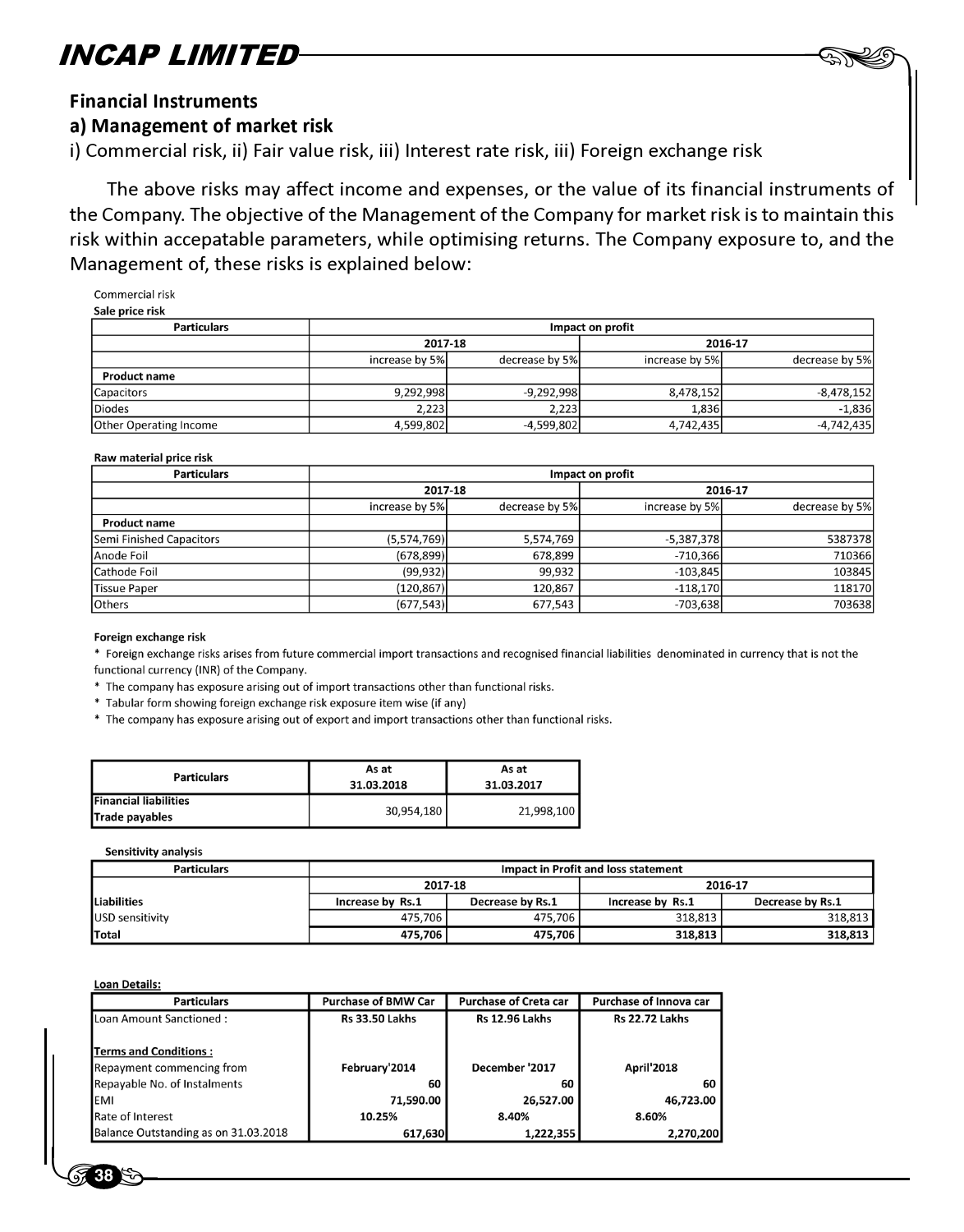

- 1. Company overview and significant accounting policies
- 1.1. Company overview

The INCAP Limited ("the company") a public limited company incorporated and domiciled in India and has its registered office at Vijayawada. The securities of the company were listed in Bombay Stock Exchange Limited.

The Company is engaged in the business of manufacture and sale of aluminium electrolytic capacitors. The financial statements for the year ended March 31, 2018 were approved by the Board of Directors and authorize for issue on  $26<sup>th</sup>$  May,  $2018$ .

1.2. Basis for preparation of financial statements

These financial statements are prepared in accordance with Indian Accounting Standards (IND AS) notified under section 133 of the Companies Act, 2013 (the Act) read with Rule 3 of the Companies (Indian Accounting Standards ) Rules, 2015 and Companies (Indian Accounting Standards ) Amendment Rules, 2016 and guidelines issued by the Securities and Exchange Board of India (SEBI).

Up to the year ended March 31, 2017, the Company prepared its financial statements in accordance with the requirements of previous GAAP, which includes Standards notified under the Companies (Accounting Standards) Rules, 2006, Companies (Accounting Standards) Amendment Rules, 2016 and the relevant provisions of Companies Act,2013. These are the Company's first Ind AS financial statements. The date of transition to Ind AS is April 1, 2016. The company has adopted all the Ind AS standards and the adoption was carried out in accordance with Ind AS 101 'First time adoption of Indian Accounting Standards'. The transition was carried out from Indian Accounting principles generally accepted in India, as prescribed under section 133 of the Act, read with Rule 7 of the Companies (Accounts) Rules, 2014 (IGAAP), which was the previous GAAP. Reconciliations and descriptions of the effect of the transition has been summarized.

The financial statement has been prepared on the historical cost convention under accrual basis of accounting Historical cost is generally based on the fair value of the consideration given in exchange for goods and services.

### I. USE OF ESTIMATES

**87** 39 G

assum<br>
• Def<br>
• Est<br>
• Est The preparation of financial statements in conformity with the IND AS requires management to make certain estimates and assumptions that affect the amounts reported in the financial statements and notes thereto. The management believes that these estimates and assumptions are reasonable and prudent. However, actual results could differ from these estimates. Any revision to accounting estimates is recognized prospectively in the current and future period. The application of Accounting policies that require critical accounting estimates involving complex and subjective judgments and the use of assumptions in these financial statements have been disclosed below.

- Defined benefit obligation.
- Estimation of useful life of Property, Plant and Equipment.
- Estimation and evaluation of provisions and contingencies relating to tax litigations.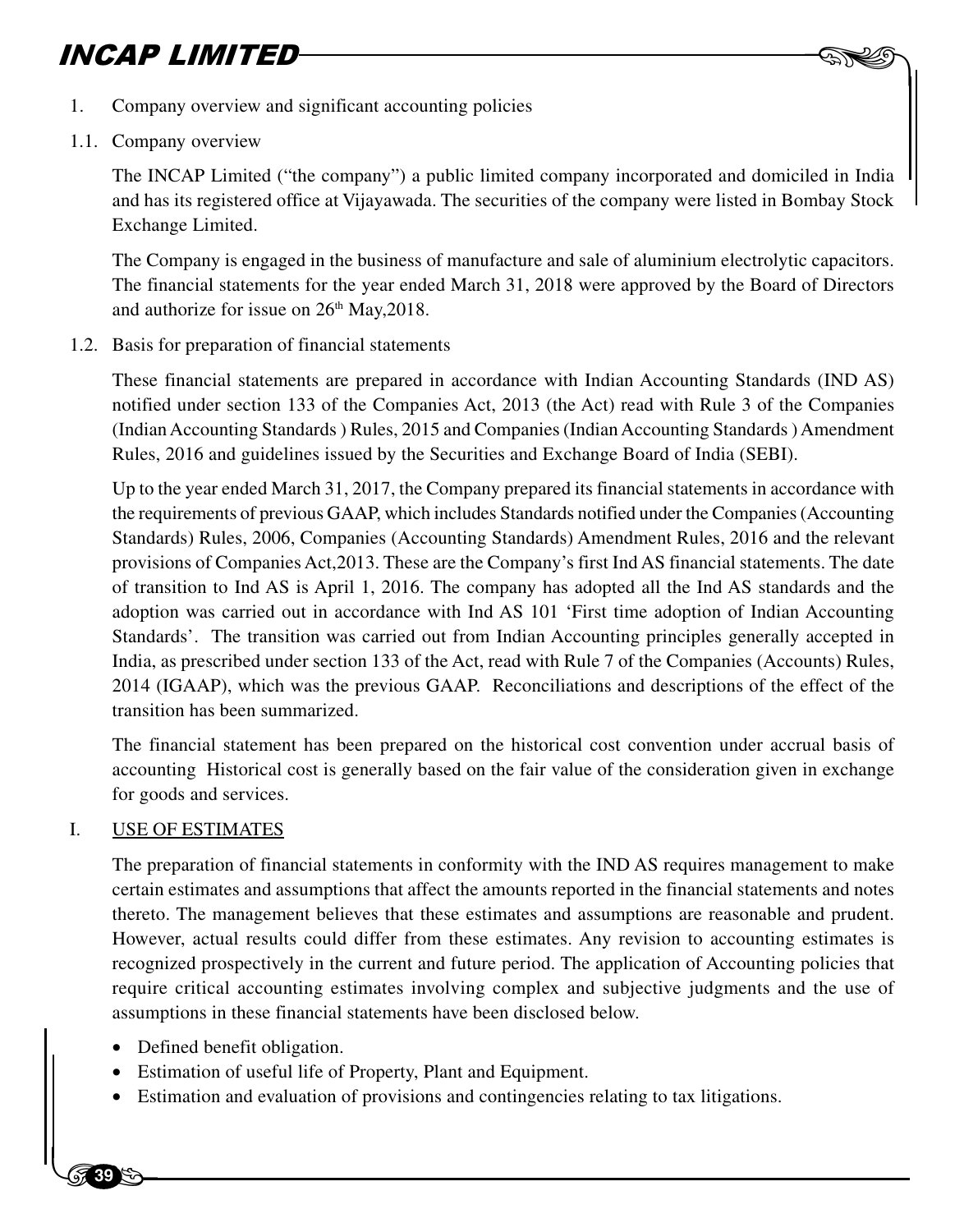### II. REVENUE RECOGNITION

Revenue is measured at the fair value of the consideration received or receivable and net of returns, trade allowances rebates and amounts collected on behalf of third parties. It includes Excise Duty but excludes Value Added Tax, Sales Tax, Service tax and Goods and Services Tax (GST).

 $-$  AND

- a) Sales and service earnings are inclusive of excise duty, service tax, freight, insurance etc. recovered thereon.
- b) Other Income: Revenue in respect of other income are recognised when there is a reasonable certainty as to its realisation.

#### III. BORROWING COST

Borrowing costs that are directly attributable to the acquisition, construction or production of qualifying assets are capitalised as part of the cost of that asset. Qualifying asset is an asset that necessarily takes a substantial period of time to get ready for its intended use. Interest income earned on the temporary investment of specific borrowings pending their expenditure on qualifying assets is deducted from the borrowing cost eligible for capitalization. Borrowing costs also includes exchange differences to the extent regarded as an adjustment to the borrowing costs.

Borrowing costs also includes exchange differences to the extent regarded as an adjustment to the borrowing costs.

All other borrowing costs are charged to revenue in the period in which they are incurred.

### IV. EMPLOYEE BENEFITS

Employee benefits include provident fund, employee state insurance scheme, and gratuity fund.

### **a) Defined Contribution Plans:**

The Company's contribution to provident fund and employee state insurance scheme are considered as defined contribution plans and are charged as an expense based on the amount of contribution required to be made and when services are rendered by the employees.

### **b) Defined Benefit Plans:**

For defined benefit retirement benefit plans, the cost of providing benefits is determined using the projected unit credit method, with actuarial valuations being carried out at the end of each annual reporting period.

Past service cost is recognised in profit or loss in the period of a plan amendment. Net interest is calculated by applying the discount rate at the beginning of the period to the net defined benefit liability or asset. Defined benefit costs are categorised as follows:

- Ser<br>cur<br>• Net<br>• Re-• Service cost (including current service cost, past service cost, as well as gains and losses on curtailments and settlements);
	- Net interest expense or income and
	- Re-measurement.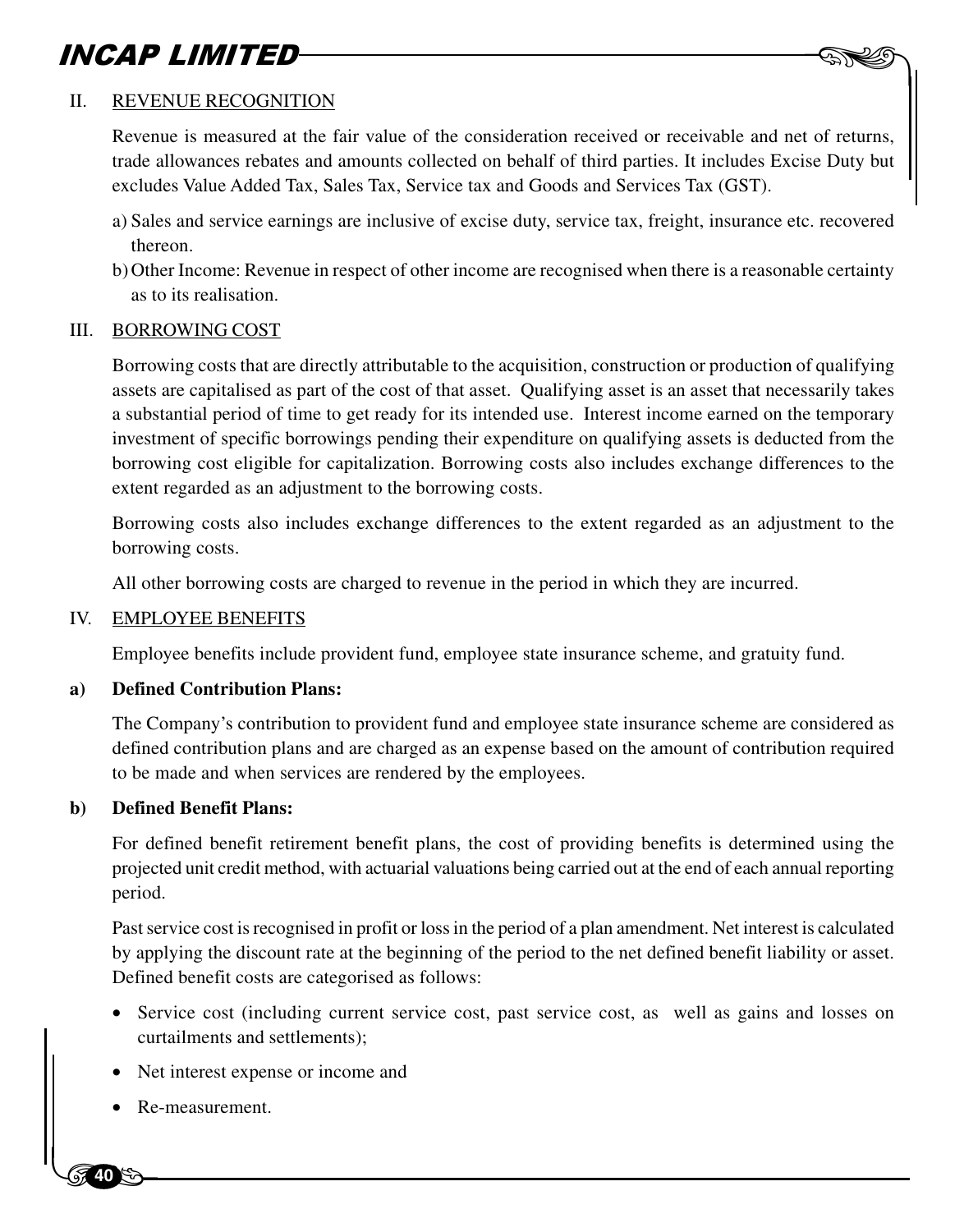

### **c) Provident fund and Employees' state insurance scheme:**

Eligible employees of the INCAP Limited receive benefits from a provident fund and employees' state insurance scheme which is a defined benefit plan. Both the eligible employee and the company make monthly contributions to the provident fund and employees' state insurance equal to a specified percentage of the covered employee's salary.

### V. PROPERTY, PLANT AND EQUIPMENT

### TANGIBLE FIXED ASSETS

a) Property, plant and equipment are stated at cost less accumulated depreciation and impairment losses, if any. The cost of property, plant and equipment comprises its purchase price net of any trade discounts and rebates, any import duties and other taxes (other than those subsequently recoverable from the tax authorities), any directly attributable expenditure on making the asset ready for its intended use, other incidental expenses and borrowings costs attributable to acquisition of qualifying property, plant and equipment up to the date the asset is ready for its intended use and initial estimate of cost of decommissioning, dismantling and removing the item & restoring the site on which it is located . Freehold land is not depreciated.

b) Construction Period Expenses on Projects: All identifiable revenue expenses including interest on term loans incurred in respect of various projects/ expansions are allocated to capital cost of respective assets/ capital work in progress.

c) An item of property, plant and equipment is derecognised upon disposal or when no future economic benefits are expected to arise from the continued use of the asset. Any gain or loss arising on the disposal or retirement of an item of property, plant and equipment is determined as the difference between the sales proceeds and the carrying amount of the asset and is recognised in profit or loss.

d) Depreciation is recognised so as to write off the cost of assets (other than freehold land and properties under construction) less their residual values over their useful lives.

e) The estimated useful lives, residual values and depreciation method are reviewed at the end of each reporting period, with the effect of any changes in estimate accounted for on a prospective basis.

f) Fixed assets retired from active use and held for disposal are stated at the lower of their net book value and net realisable value and are disclosed separately under "Other Current Assets".

g) Tangible assets not ready for the intended use on the date of Balance Sheet are disclosed as "Capital work-in-progress". Advances given towards acquisition / construction of fixed assets outstanding at each Balance Sheet date are disclosed as Capital Advances under "Other Non-Current Assets".

### DEPRECIATION

**541**%

Depreces<br>the Co<br>In resp Depreciation is provided in accordance with the useful life asprescribed under Part C of Schedule II to the Companies Act, 2013 as follows:-

In respect of all the assets, the company is following straight line method of depreciation.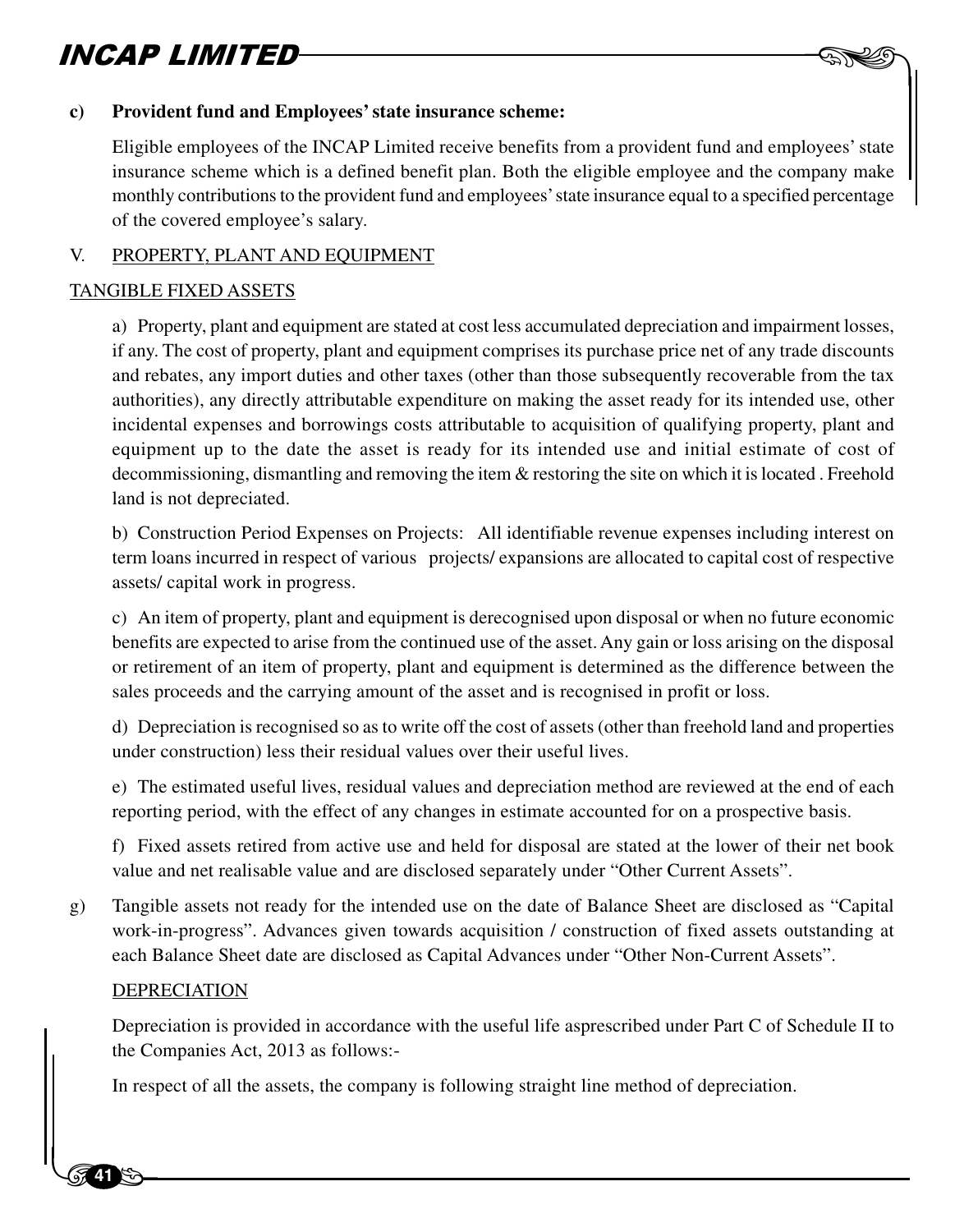

### VI. IMPAIRMENT

a. Non-financial assets i.e. Property, plant & equipment:

Assets are tested for impairment whenever events or changes in circumstances indicate that the carrying amount may not be recoverable. An impairment loss is recognized for the amount by which the asset's carrying amount exceeds its recoverable amount in the statement of Profit and loss. The recoverable amount is the higher of an asset's fair value less costs of disposal and value in use. An impairment loss is reversed in the Statement of Profit and loss if there has been a change in the estimates used to determine the recoverable amount. Non-Financial assets other than goodwill that suffered impairment are reviewed for possible reversal of the impairment at the end of the each reporting period.

### VII. FINANCIAL INSTRUMENTS

### **a. Initial Recognition:**

The company recognises financial assets and financial liabilities when it becomes a party to the contractual provisions of the instruments. All financial assets and liabilities are recognised at fair value on initial recognition, except for trade receivables which are directly measured at transaction price. Transaction costs that are directly attributable to the acquisition or issue of financial assets and liabilities that are not at fair value through profit or loss, are added to the fair value on initial recognition.

### **b. Subsequent Recognition:**

### *Financial assets carried at amortized cost*

A financial asset is subsequently measured at amortized cost if it is held within a business model whose objective is to hold the asset in order to collect contractual cash flows, and the contractual terms of the financial asset gives rise on specified dates to cash flow that are solely payments of principal and interest on the principal amount outstanding.

### *Financial assets at fair value through other comprehensive income*

A financial asset is subsequently measured at fair value through other comprehensive income if it is held within a business model whose objective is achieved by both collecting contractual cash flows and selling financial asset and contractual terms of the financial asset give rise on specified dates to cash flows that solely payments of principal and interest on the principal amount outstanding.

### *Financial assets at fair value through profit or loss*

A financial asset which is not classified in any of the above categories is subsequently fair valued through profit or loss.

### Financial liabilities:

For comingent consideration recognised in a<br>fair value through profit and loss. For trade<br>Balance Sheet date, the carrying amounts ap<br>instrumentsm.<br>**De-recognition of financial assets and liabilities:** Financial liabilities are subsequently carried at amortised cost using the effective interest method, except for contingent consideration recognised in a business combination which is subsequently measured at fair value through profit and loss. For trade and other payables measuring within one year from the Balance Sheet date, the carrying amounts approximate fair value due to the short maturity of these instrumentsm.

Financial assets: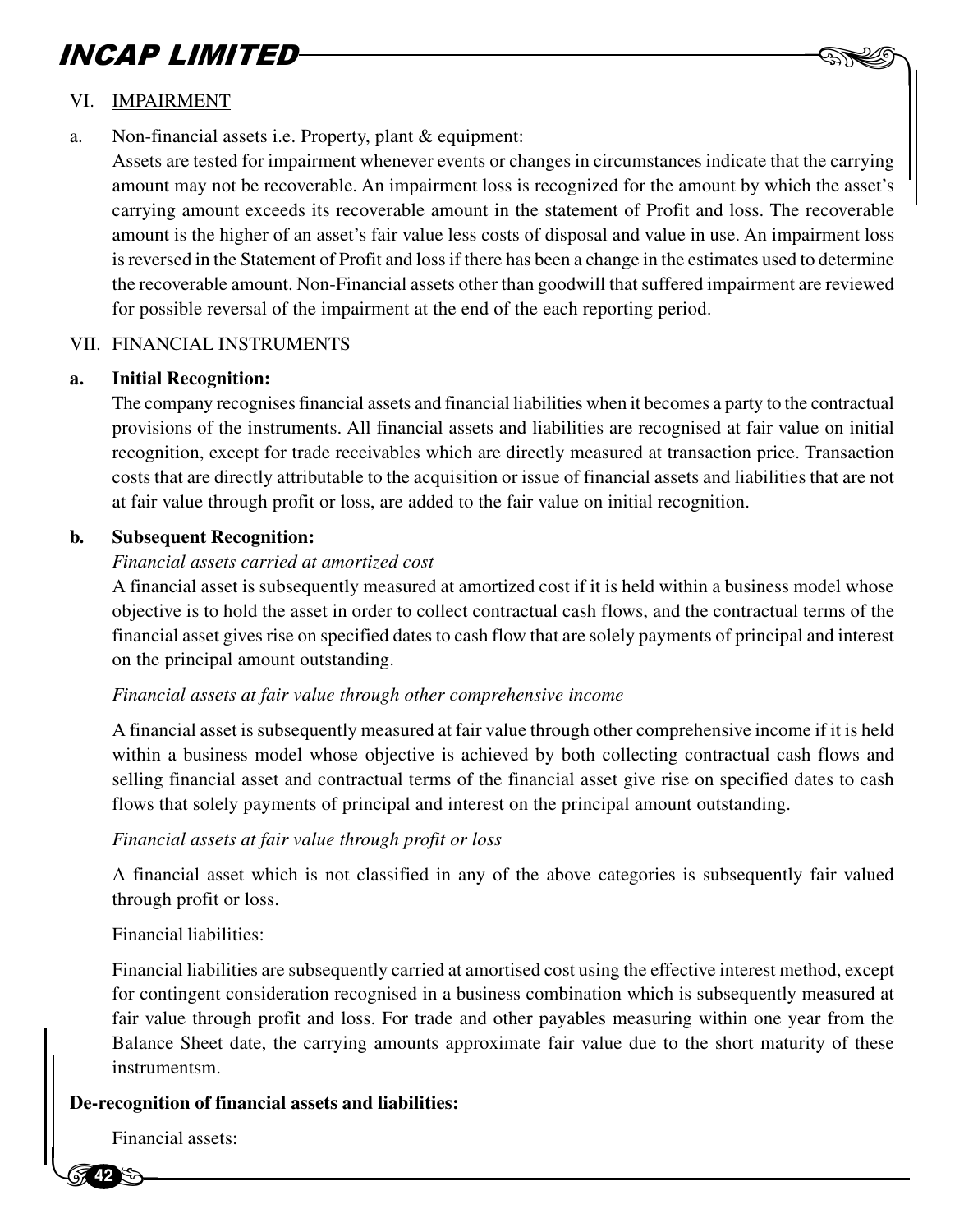

- the contractual rights to the cash flows from the financial asset expire, or
- it transfer the financial asset and the transfer qualifies for de-recognition.

On de-recognition of a financial asset in it's entirely, the difference between the carrying amount and the consideration received shall be recognised in profit or loss.

 $-$  AND

#### Financial Liabilities:

A financial liability shall be derecognised when, and only when, obligation specified in the contract is discharged or cancelled or expires. The difference between the carrying amount of a financial liability extinguished or transferred and consideration paid should be recognised in profit or loss.

#### VIII. INVENTORIES

**13 4** 

Inventories are valued at the lower of cost and estimated net realisable value (net of allowances) after providing for obsolescence and other losses, where considered necessary. The cost comprises cost of purchase, cost of conversion and other costs including appropriate production overheads in the case of finished goods and work-in-progress, incurred in bringing such inventories to their present location and condition. Trade discounts or rebates are deducted in determining the costs of purchase. Net realisable value represents the estimated selling price for inventories less all estimated costs of completion and costs necessary to make the sale. The cost (net of taxes subsequently recoverable from tax authorities) of raw materials, stores & spares and traded goods is determined on first in first out method.

### IX. CURRENT AND NON-CURRENT CLASSIFICATION

The Company presents assets and liabilities in the balance sheet based on current / non-current classification. Cash or cash equivalent is treated as current, unless restricted from being exchanged or used to settle a liability for at least twelve months after the reporting period. In respect of other assets, it is treated as current when it is: expected to be realized or intended to be sold or consumed in the normal operating cycle held primarily for the purpose of trading and

- expected to be realized within twelve months after the reporting period.
- a) All other assets are classified as non-current.
- b) A liability is treated as current when:
	- it is expected to be settled in the normal operating cycle it is held primarily for the purpose of trading
	- it is due to be settled within twelve months after the reporting period, or
	- there is no unconditional right to defer the settlement of the liability for at least twelve months after the reporting period.
- c) All other liabilities are classified as non-current.
- d) Deferred tax assets and liabilities are classified as non-current assets and liabilities.

c) All<br>d) Def<br>The op<br>cash at The operating cycle is the time between the acquisition of assets for processing and their realization in cash and cash equivalents. The Company has identified twelve months as its operating cycle.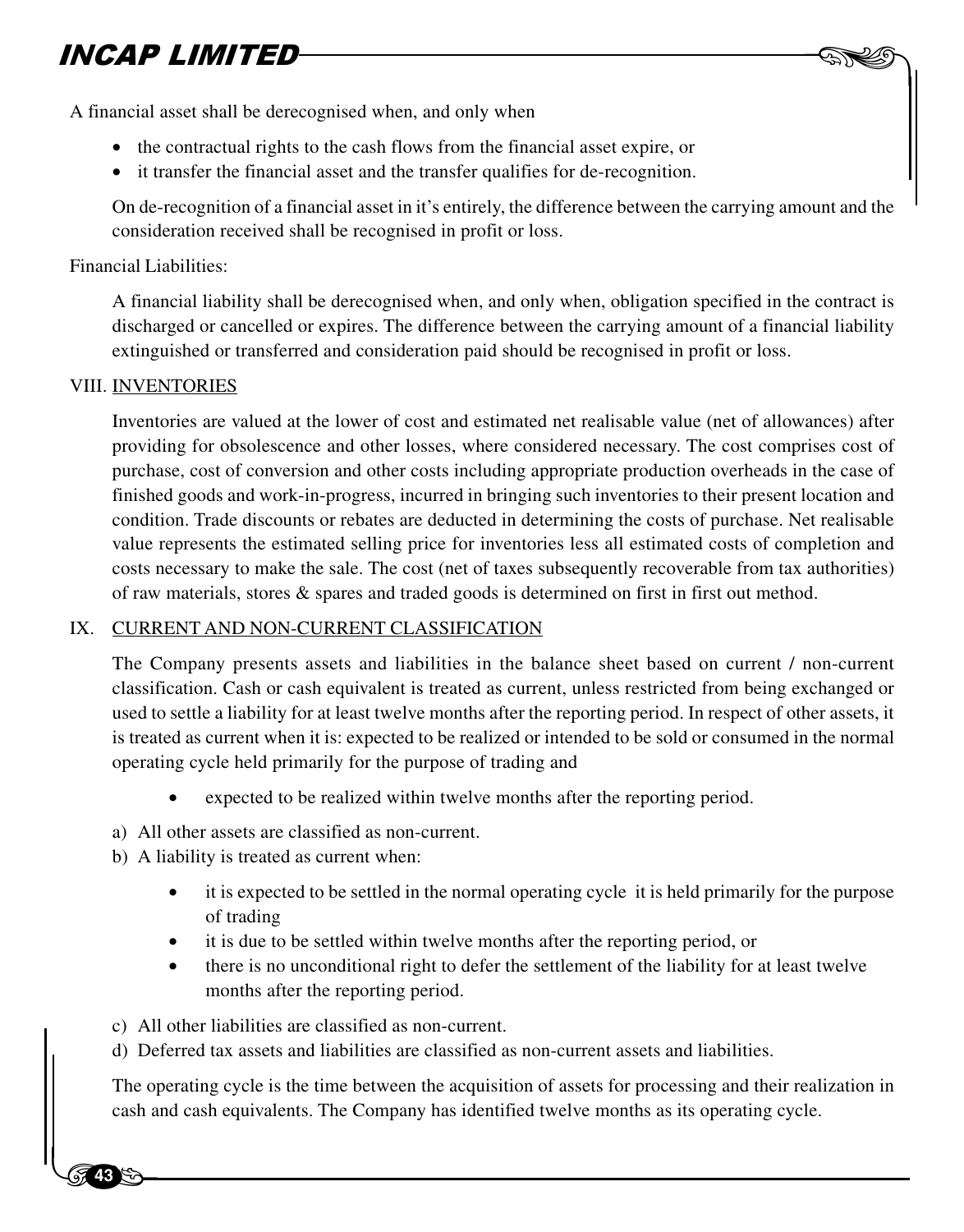

### X. CASH AND CASH EQUIVALENTS

For the purpose of presentation in the statement of cash flows, cash and cash equivalents include cash on hand, deposits held at call with financial institutions/banks, other short-term, highly liquid investments with original maturities of three months or less that are readily convertible to known amounts of cash and which are subject to an insignificant risk of changes in value, and bank overdrafts. Bank overdrafts are shown within borrowings in current liabilities in the balance sheet.

### XI. CASH FLOW STATEMENT

Cash flows are reported using the indirect method, whereby the profit for the period is adjusted for the effects of transactions of non-cash nature, any deferrals or accruals of past or future operating cash receipts or payments and item of income or expenses associated with investing or financing cash flows. The cash flows from operating, investing and financing activities of the company are segregated.

#### XII. FOREIGN EXCHANGE TRANSACTIONS

Functional Currency of the company is Indian Rupee. These financial statements are presented in Indian Rupees.

#### **Transactions and translations:**

Transactions in foreign currency are initially accounted at the exchange rate prevailing on the date of the transaction and adjusted appropriately with the difference in the rate of exchange arising on actual receipt/payment during the year in determining net profit for the period.

- Foreign currency denominated monetary assets/ liabilities- are translated into the relevant functional currency at exchange rates in effect at the balance sheet date. The gains or losses resulting from such translations are included in net profit in the statement of profit and loss.
- Foreign currency denominated non-monetary assets/ non-liabilities are translated at the exchange rate prevalent at the date of the transaction.
- Exchange differences arising on settlement of transactions and translation of monetary items are recognised as income or expense in the year in which they arise.

#### XIII. TAXES ON INCOME

**44**

Tax expense comprises of current and deferred taxes. The income tax expense (income) for the period is the tax payable on the current period's taxable income based on the applicable income tax rate for each jurisdiction adjusted by changes in deferred tax assets and liabilities attributable to temporary differences and to unused tax losses.

- for a point<br>
in which<br>
on the<br>
b) Deferro<br>
between a) The current income tax is the amount of income taxes payable in respect of the taxable profit (tax loss) for a period. Management periodically evaluates positions taken in tax returns with respect to situations in which applicable tax regulation is subject to interpretation. It establishes provisions where appropriate on the basis of amounts expected to be paid to the tax authorities
	- b) Deferred income tax is provided in full, using the liability method, on temporary differences arising between the tax bases of assets and liabilities and their carrying amounts in the financial statements.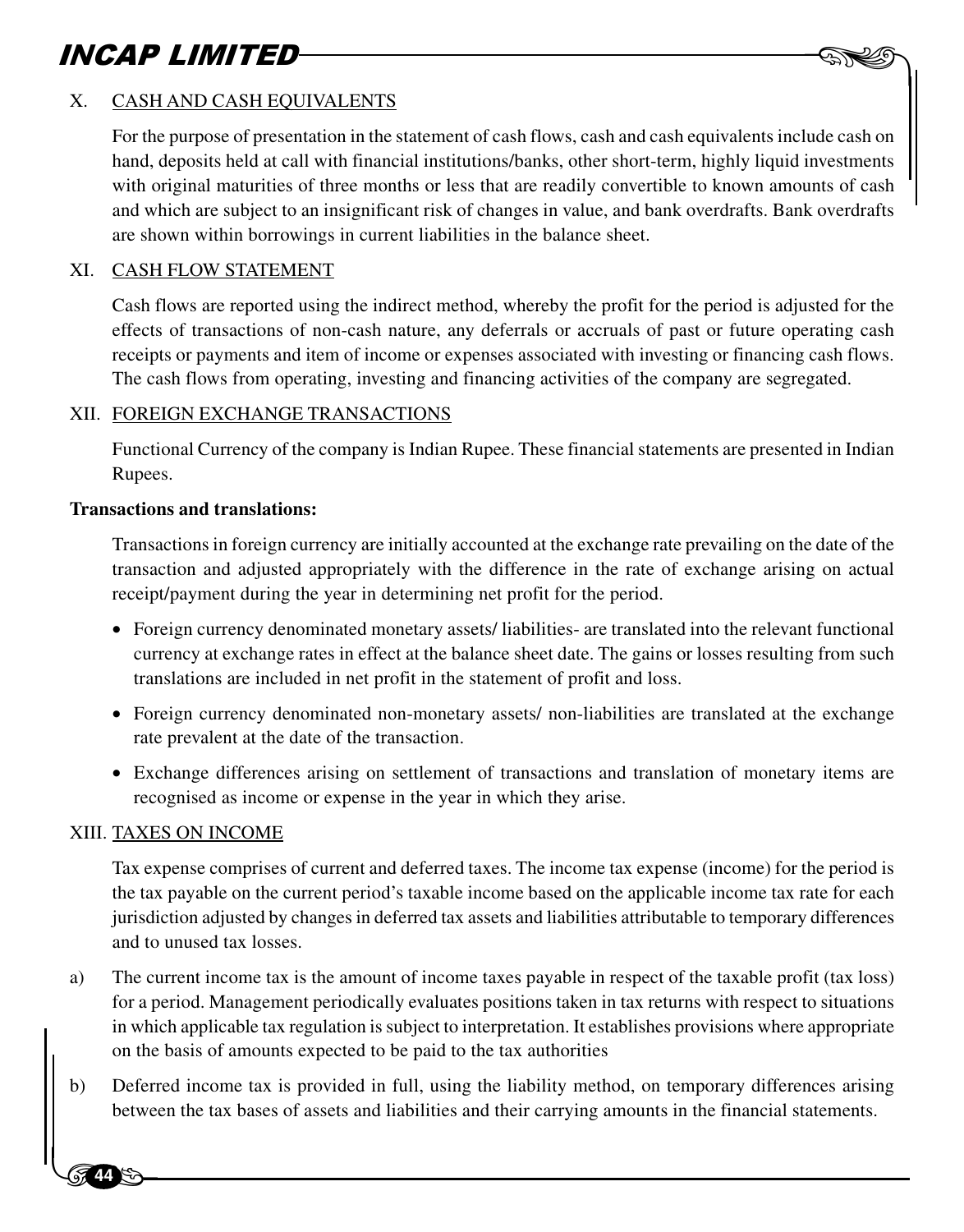**EXTED**<br>Bowever, deferred tax liabilities are not recognized if they arise from the initial recognition of goodwill. Deferred income tax is also not accounted for if it arises from initial recognition of an asset or liability in a transaction other than a business combination that at the time of the transaction affects neither accounting profit nor taxable profit or loss. Deferred income tax is determined using tax rates (and laws) that have been enacted or substantially enacted by the end of the reporting period and are expected to apply when the related deferred income tax asset is realised or the deferred income tax liability is settled.

Deferred tax assets are recognized only if it is probable that future taxable amounts will be available to utilise those temporary differences and losses.

Deferred tax assets and liabilities are offset when there is a legally enforceable right to offset current tax assets and liabilities and when the deferred tax balances relate to the same taxation authority. Current tax assets and tax liabilities are offset where the entity has a legally enforceable right to offset and intends either to settle on a net basis, or to realise the asset and settle the liability simultaneously.

Current and deferred tax is recognized in profit or loss, except to the extent that it relates to items recognized in other comprehensive income or directly in equity. In this case, the tax is also recognized in other comprehensive income or directly in equity, respectively.

### XIV. EARNING PER SHARE

The company's Basic EPS is calculated by dividing profit or loss from continuing operations attributable to ordinary equity holders by the weighted average number of ordinary shares outstanding during the period as per IND AS-33, Earnings per Share.

The diluted EPS of an entity is calculated on the same basis as basic EPS, after adjusting for the effects of dilutive potential ordinary shares unless the effect of the potential dilutive equity shares is antidilutive.

### XV. PROVISIONS/ CONTINGENT LIABILITIES AND ASSETS

Provision:

A provision is recorded when the Company has a present legal or constructive obligation as a result of past events, it is probable that an outflow of resources will be required to settle the obligation and the amount can be reasonably estimated. The estimated liability for product warranties is recorded when products are sold based on technical evaluation.

Provisions are measured at the present value of management's best estimate of the expenditure required to settle the present obligation at the end of the reporting period. Provisions are discounted when time value of money is material. The discount rate used to determine the present value is a pre-tax rate that reflects current market assessments of the time value of money and the risks specific to the liability. The increase in the provision due to the passage of time is recognized as interest expenses.

France<br>
increas<br>
Contingent l<br>
Where<br>
only by Contingent liabilities:

**45**

Wherever there is a possible obligation that arises from past events and whose existence will be confirmed only by the occurrence or non-occurrence of one or more uncertain future events not wholly within the control of the entity or a present obligation that arises from past events but is not recognized because (a)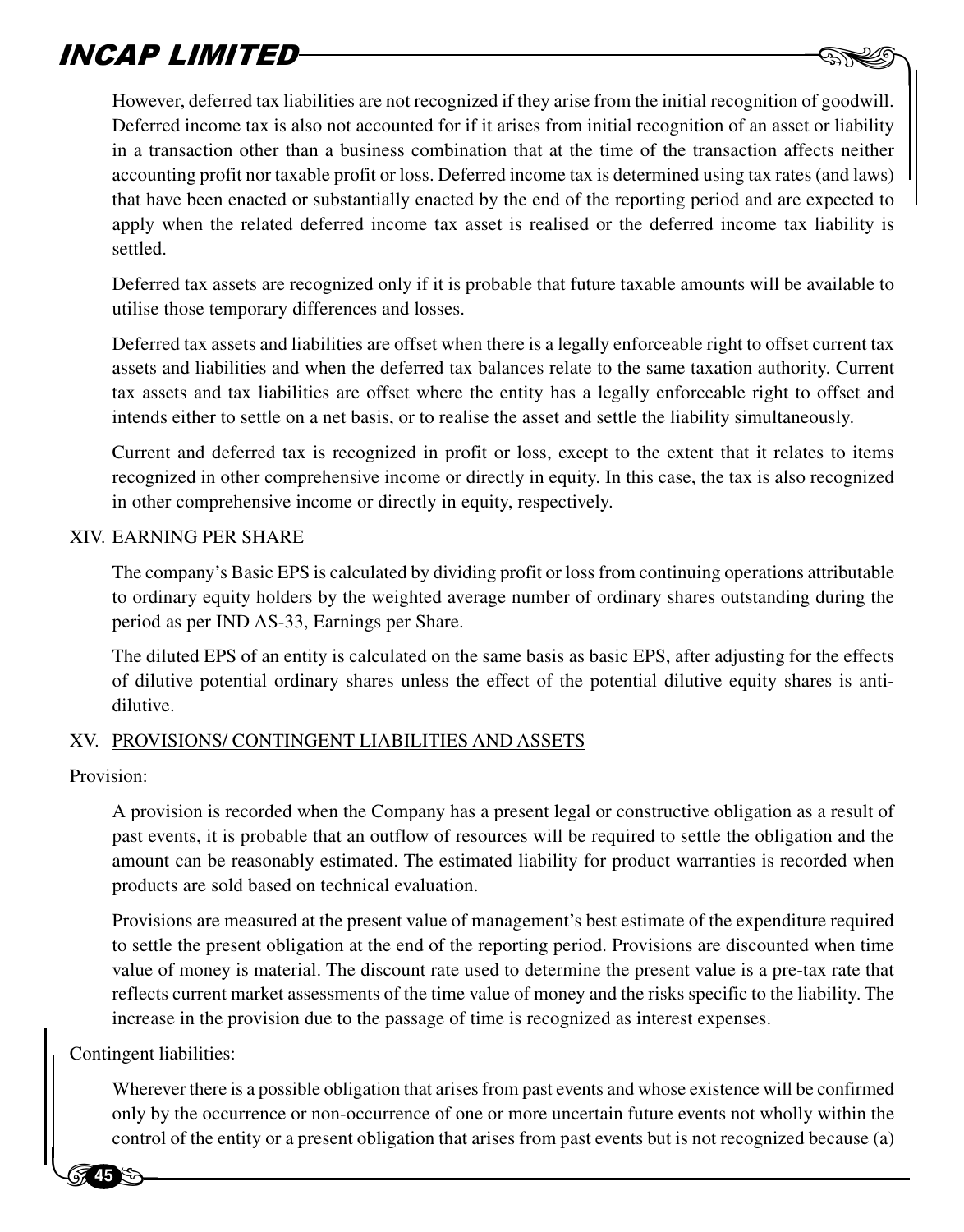**EIMITED**<br>it is not probable that an outflow of resources embodying economic benefits will be required to settle the obligation; or (b) the amount of the obligation cannot be measured with sufficient reliability. Show cause notices are not considered as Contingent Liabilities unless converted into demand.

### Contingent assets:

Wherever there is a possible asset that arises from past events and whose existence will be confirmed only by the occurrence or non-occurrence of one or more uncertain future events not wholly within the control of the entity. A contingent asset is disclosed when the inflow of economic benefit is probable.

### XVIII) SEGMENT REPORTING:

The Company is primarily engaged in the business of manufacturing aluminium electrolytic capacitors. Since, the nature of the activities is governed by the same nature of risks, these are grouped as single segment.

### 1.3 FIRST - TIME ADOPTION OF IND-AS

These standalone financial statements of The KCP Limited for the year ended 31st March 2018 have been prepared in accordance with Ind AS. For the purposes of transition to Ind As, the company has followed the guidance prescribed in Ind As 101-First Time adoption of Indian Accounting Standard, with April 1, 2016 as the transition date andIGAAP as the previous GAAP.

The transition to Ind As has resulted in changes in presentation of the financial statements, disclosures in the notes thereto and accounting policies and principles. The accounting policies set out in Note I have been applied in preparing standalone finacial statements for the year ended March 31,2018 and the comparative information. An explanation of how the transition from previous GAAP to Ind AS has affected the Company's Balance Sheets, Statements of Profit and Loss, is set out in note 1.5 and Exemptions on first time adoption of Ind AS availed in accordance with Ind AS 101 have been set out in note 1.4.

### 1.4. EXEMPTION AVAILED FIRST TIME ADOPTION OF IND A 101

### **a. Deemed Cost :**

 $\begin{bmatrix} 1 & 1 \\ 1 & 1 \end{bmatrix}$ 

**46**

For transition to Ind AS, the company has elected to continue with the carrying value of all its. property, plant and equipment, Investment property and intangible assets are recognised as of April 1,2016 (Transition date) measured as per the previous GAAP and use that carring value as its deemed cost as of the transition date, as there is no change in its functional currency.

### **b. Fair value measurement of financial or financial libilities at Initial recognition**

Company has applied the requirements in Ind AS 109 prospectively to transactions entered into on or after the date of transition to Ind AS.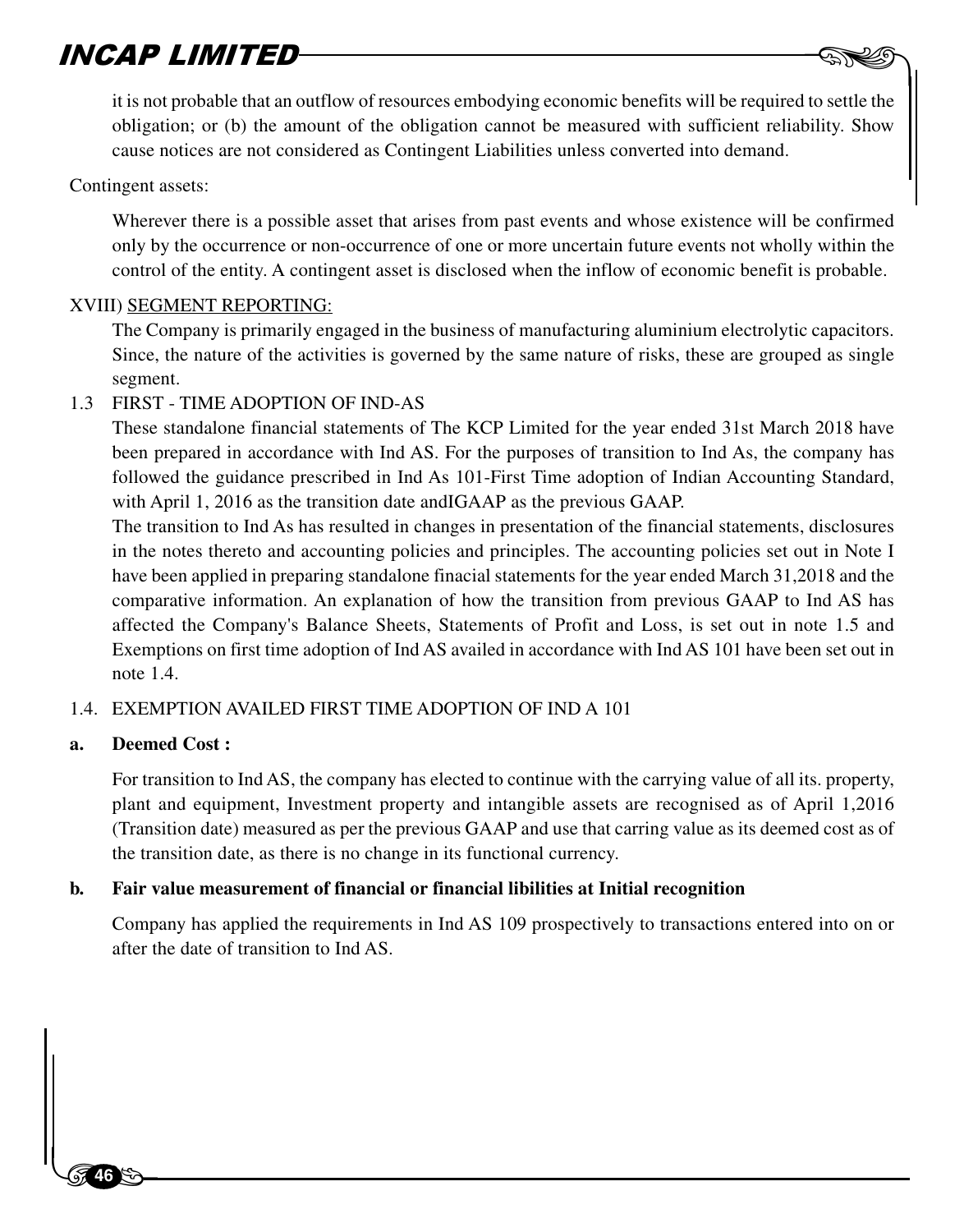Schedules Forming Integral Part of the Balance Sheet **Schedules Forming Integral Part of the Balance Sheet** Property, Plant and Machinery as at 3st March '2018 Note : 2 Property, Plant and Machinery as at 3st March '2018 $\begin{bmatrix} 1 & 1 \\ 1 & 1 \end{bmatrix}$ 

Note: 2

**47**

WDV as on<br>31-03-2017 6,31,347 1,32,111 **Particulars Gross Block Opening Addition Deduction Closing Accumulated Depreciation Opening Addition Deduction Closing Net Block WDV as on 31-03-2018 WDV as on 31-03-2017 (a) Trangible Assets** 85,82,672 9,67,076 39,70,436 62,18,014 39,23,300 Land 39,23,300 - - 39,23,300 - - - - 39,23,300 39,23,300 Road and Culverts - - - - - 13,97,283 | 7,65,936 | 7,65,936 | 7,65,936 | 7,68,936 | 7,680 5,51,880 | 6,31,680 6,31,680 | 6,31,680 | 6,31,680 | 6,31,680 | 6,31,680 | 6,31,680 | 6,31,680 | 6,31,680 | 6,31,680 | 6,31,680 | 6, 93,59,413 1,38,14,340 1,40,85,451 Plant and Mechinery 9,47,18,039 10,99,260 - 9,58,17,299 8,61,35,367 3,91,551 - 8,65,26,918 92,90,381 85,82,672 28,41,024 Electrical Installation 76.901,024 - - - - - - 76,90,458 48,49,434 3,51,922 - - - - - - - 52,01,956 24,031,024 28,41,024 28,41,024 8,27,850 Lab Equipment 22,49,097 - 22,49,097 14,21,247 14,21,247 14,21,247 | 12,3488 | 15,44,736 | 15,44,736 | 8,27,850 Office Equipment 22,14,586 1,68,541 89,960 22,93,167 12,47,510 1,12,092 48,528 13,11,075 9,82,092 9,67,076 Furnitures & Fixtures 57,45,500 2,55,360 - 60,00,860 17,75,064 5,06,485 - 22,81,549 37,19,311 39,70,436 Vehicles 91,67,505 41,79,562 56,272 1,32,90,795 29,49,491 12,16,179 24,606 41,41,064 91,49,731 62,18,014 Goodwill 99,95,830 - - 99,95,830 99,95,830 - - 99,95,830 - - 5,83,885 Computer Software 20,00,000 - - 20,00,000 14,16,115 5,83,885 - 20,00,000 - 5,83,885 4,27,63,165 Total 16,54,15,646 57,39,503 | 1,46,232 |17,10,08,917 |12,26,52,480 | 36,92,743 | 73,134 |12,62,72,091 | 4,47,36,826 | 4,27,63,165 Building 2,31,73,753 - - 2,31,73,753 90,88,302 2,71,111 - 93,59,413 1,38,14,340 1,40,85,451 Data Processing Equipment | 31,40,295 | 36,780 | 36,780 | 36,780 | 56,363 | 30,64,547 | 1,2,528 | 1,32,111 5,49,06,361 Net Block WDV as on<br>31-03-2018 39,23,300 5,51,680 24,89,102 7,04,361 4,47,36,826 4,27,63,166 92,90,381 37,19,311 91,49,731 1,12,528 9,82,092 8,45,603 8,65,26,918 52,01,356 15,44,736 13, 11, 075 22,81,549 41,41,064 12,62,72,091 12,26,52,480 30,64,547 99,95,830 20,00,000 Closing **Accumulated Depreciation Deduction** 48,528 24,606 73,134  $\overline{\phantom{a}}$ 78,19,064 Addition 79,667  $2,71,111$ 3,91,551 1,23,488 56,363 29,74,117 3,51,922 1,12,092 12, 16, 179 5,83,885 36,92,743 5,06,485 14, 16, 115 7,65,936 90,88,302  $12,47,510$ 29,49,491 16,54,15,646 12,74,97,247 Opening 9,58,17,299 8,61,35,367 48,49,434 14,21,247 17,75,064 30,08,184 99,95,830 17,10,08,917 12,26,52,480 76,90,458 22,49,097 22,93,167 13,97,283 2,31,73,753 60,00,860 1,32,90,795 31,77,075 99,95,830 20,00,000 Closing 39,23,300 **Deduction** 56,272 89,960 1,46,232 2,08,81,064 Gross Block **Addition** 38,92,922 36,780 9,47, 18, 039 10, 99, 260 1,68,541 2,55,360 91,67,505 41,79,562 57,39,503 22,14,586 57,45,500 16,54,15,646 18,24,03,788 13,97,283 2,31,73,753 76,90,458 22,49,097 31,40,295 99,95,830 20,00,000 39,23,300 Opening Data Processing Equipment **Particulars** (a) Trangible Assets Furnitures & Fixtures Plant and Mechinery Electrical Installation Computer Software Road and Culverts Office Equipment Lab Equipment Previoius Year Vehicles Goodwill Building Land Total

**GNS 5** 

Previoius Year 18,24,03,788 38,92,922 2,08,81,064 16,54,15,646 12,74,97,247 29,74,117 78,19,064 12,26,52,480 4,27,63,166 5,49,06,361

### INCAP LIMITED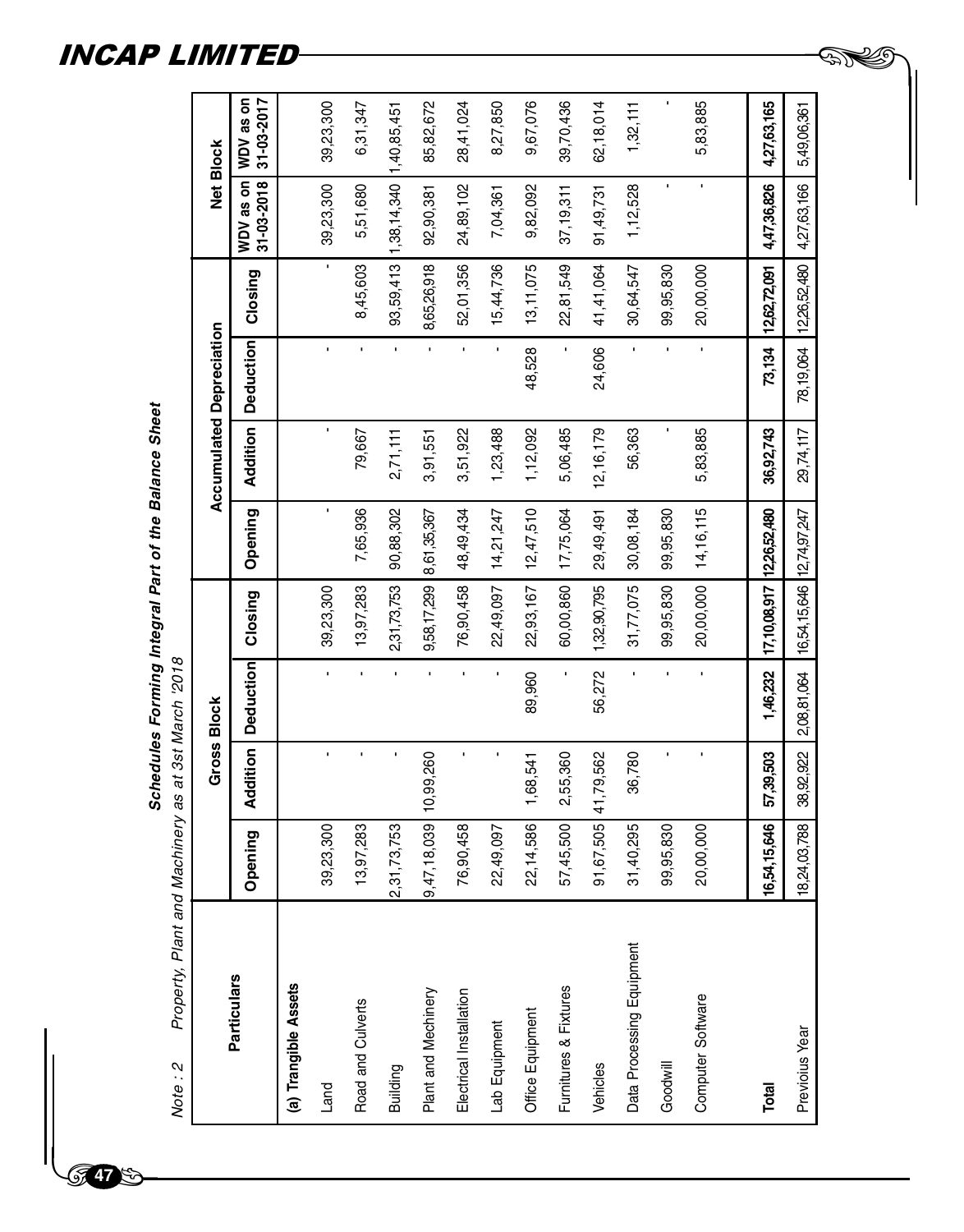### **Note : 3 Loans (Non-Current)**

| <b>Particulars</b> | As at $31st$ March 2018 | As at $31st$ March 2017 |
|--------------------|-------------------------|-------------------------|
| _oans              | 79,38,475               | 72.48.126               |
|                    | 79,38,475               | 72,48,126               |

 $-$  AND

### **Note : 4 Other Non current Assets**

| <b>Particulars</b>                 | As at 31 <sup>st</sup> March 2018 | As at 31 <sup>st</sup> March 2017 |
|------------------------------------|-----------------------------------|-----------------------------------|
| <b>IDBI Bank Dividend Accounts</b> | 9,53,605                          | 9,19,182                          |
| Margin Money Deposit               | 6,21,114                          | 5,34,245                          |
| <b>Stores and Spares</b>           | 57,592                            | 98,472                            |
| Service Tax Receivable             | 11,93,373                         | 11,93,373                         |
| <b>TDS Receivable</b>              | 24,20,890                         | 24,20,890                         |
| <b>MODVAT on Raw Materials</b>     |                                   | 2,96,907                          |
| other Capital Goods                | -                                 | 2,29,789                          |
|                                    | 52,46,574                         | 56,92,858                         |

### **Note : 5 Inventories**

| <b>Particulars</b>   | As at $31st$ March 2018 | As at $31st$ March 2017 |
|----------------------|-------------------------|-------------------------|
| <b>Raw Materials</b> | 1,27,39,189             | 85,01,186               |
| <b>Finished Good</b> | 1,15,02,497             | 1,85,92,534             |
| Work in Progress     | 21.97.752               | 30,76,358               |
|                      | 2,64,39,438             | 3,01,70,078             |

The cost of inventories is recognised as an expense during the year in respect of continuing operation was Rs. 15,15,14,748 for year ended 31-03-2018 (Rs. 15,45,42,031 for the year ended 31-03-2017)

The mode of valuation of Inventories has been stated in accounting Policy VIII of Note 1.2.

### **Note : 6 Trade Receivables**

**48**

| <b>Particulars</b>    | As at $31st$ March 2018 | As at $31st$ March 2017 |
|-----------------------|-------------------------|-------------------------|
| Trade Receivables     | 4,91,42,186             | 5,50,98,974             |
| Advances to suppliers | 1,33,79,623             | 74.97.803               |
|                       | 6,25,21,809             | 6,25,96,777             |

### **Note : 7 Cash and Cash Equivalents**

| <b>Particulars</b>      | As at $31st$ March 2018 | As at $31st$ March 2017 |
|-------------------------|-------------------------|-------------------------|
| Cash on hand            | 17.453                  | 88,781                  |
| <b>Term Deposits</b>    | 2,75,00,000             | 3,72,00,000             |
| <b>Other Deposits</b>   | 9,40,900                | 9,40,900                |
| Bank OD (Debit Balance) | 4,65,58,335             | 42,25,090               |
| <b>Bank Accounts</b>    | 16.764                  | 4,58,106                |
|                         | 7,50,33,452             | 4,29,12,877             |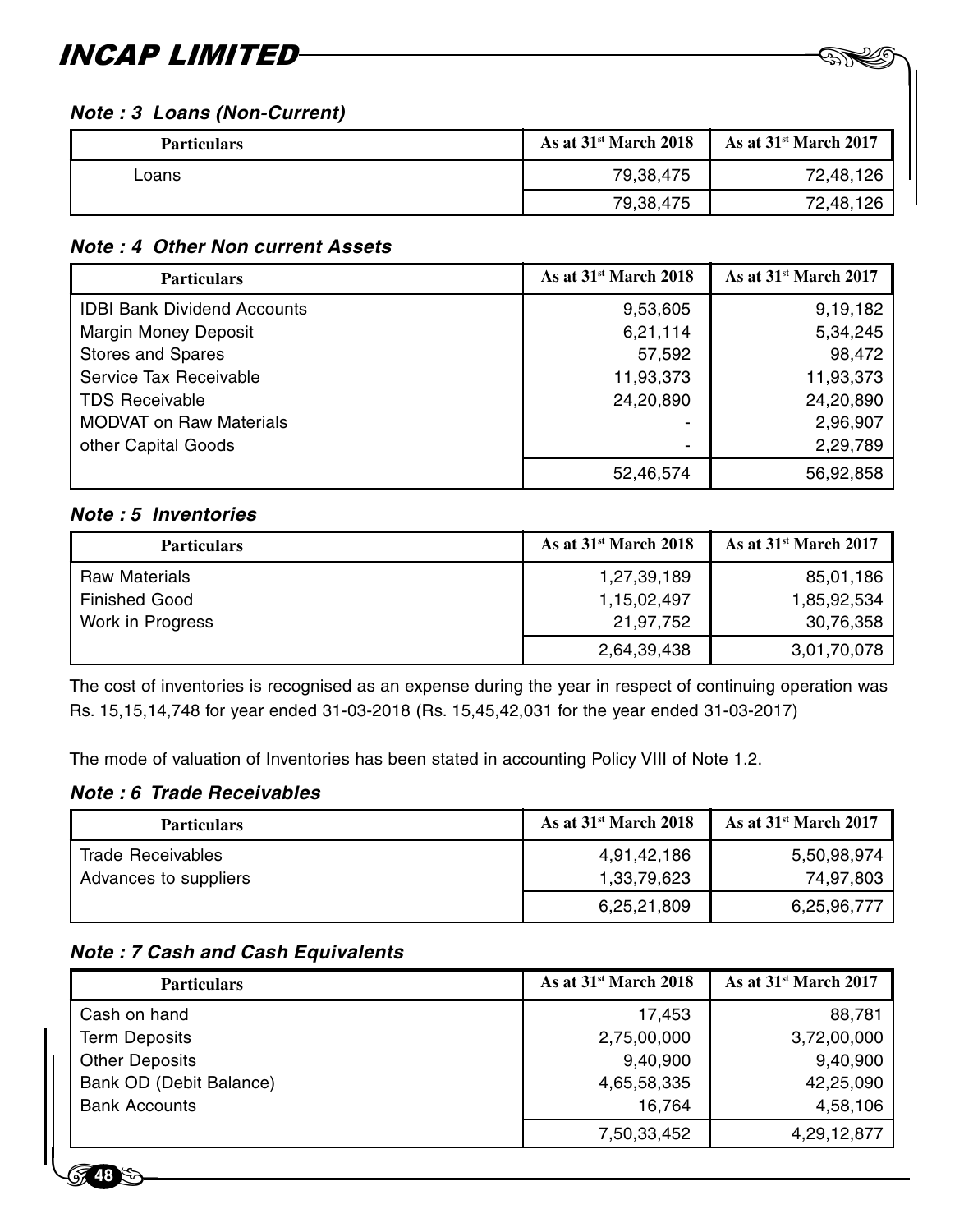### **Note : 8 Other Current Assets**

| <b>Particulars</b>     | As at $31st$ March 2018 | As at $31st$ March 2017 |
|------------------------|-------------------------|-------------------------|
| Customs Duty (Diodes)  | -                       | 11.448                  |
| Others                 | 17,44,506               | 7,75,978                |
| Advances (Receivables) | 2.09.075                | 81,080                  |
|                        | 19,53,581               | 8,68,506                |

 $-$  AND

### **Note : 9 Equity Share Capital**

| <b>Particulars</b>                     | As at $31st$ March 2018 | As at $31st$ March 2017 |
|----------------------------------------|-------------------------|-------------------------|
| <b>Authorised Capital</b>              |                         |                         |
| 60,00,000 Equity Shares of Rs.10/-each | 6,00,00,000             | 6,00,00,000             |
| <b>Issued Capital</b>                  |                         |                         |
| 60,00,000 Equity Shares of Rs.10/-each | 6,00,00,000             | 6,00,00,000             |
| <b>Subscribed Capital</b>              |                         |                         |
| 54,49,600 Equity Shares of Rs.10/-each | 5,64,96,000             | 5,64,96,000             |
| Paid up Capital                        |                         |                         |
| <b>Equity Shares Capital</b>           | 5,13,32,000             | 5,13,32,000             |
|                                        | 5,13,32,000             | 5,13,32,000             |

### **Details of Shareholders holding more than 5% share in the Company**

| Name of the Shareholder | $\%$  | <b>Shares</b> | $\%$  | <b>Shares</b> |
|-------------------------|-------|---------------|-------|---------------|
| Sri C. Bhagavantha Rao  | 19.94 | 1023707       | 19.94 | 1023707       |
| Smt. C. Neelima         | 23.60 | 1211407       | 23.60 | 1211407       |
| Smt. P. Himabindu       | 12.63 | 648399        | 12.63 | 648399        |
| Sri P. Ram Rao          | 09.95 | 510933        | 09.95 | 510933        |
| Smt. C.Lalitha Kumari   | 07.17 | 368045        | 07.17 | 368045        |

### **Note : 10 Other Equity**

| <b>Particulars</b>                         | As at $31st$ March 2018 | As at $31st$ March 2017 |
|--------------------------------------------|-------------------------|-------------------------|
| Capital Reserve                            | 33,82,000               | 33,82,000               |
| <b>General Reserve</b>                     | 1,54,31,042             | 1,54,31,042             |
| Share Premium                              | 22,40,000               | 22,40,000               |
| Surplus in Profit & Loss Account           |                         |                         |
| Balance brought forward from Previous year | 5,31,07,257             | 3,57,14,084             |
| Add. Profit for the period                 | 2,84,86,892             | 2,35,71,372             |
|                                            | 8,15,94,149             | 5,92,85,456             |
| Less: Proposed Dividend                    | 51,33,200               | 51,33,200               |
| Tax on Dividend                            | 10,44,999               | 10,44,999               |
|                                            | 7,54,15,950             | 5,31,07,257             |
|                                            | 9,64,68,992             | 7,41,60,299             |

### **Note : 11 Borrowings (Non-Current)**

|                                          | 9,64,68,992             | 7,41,60,299                       |
|------------------------------------------|-------------------------|-----------------------------------|
| <b>Note: 11 Borrowings (Non-Current)</b> |                         |                                   |
| <b>Particulars</b>                       | As at $31st$ March 2018 | As at $31^{\text{st}}$ March 2017 |
| Vehicle Loan from Banks                  | 28,82,099               | 5,11,850                          |
|                                          | 28,82,099               | 5,11,850                          |

**49**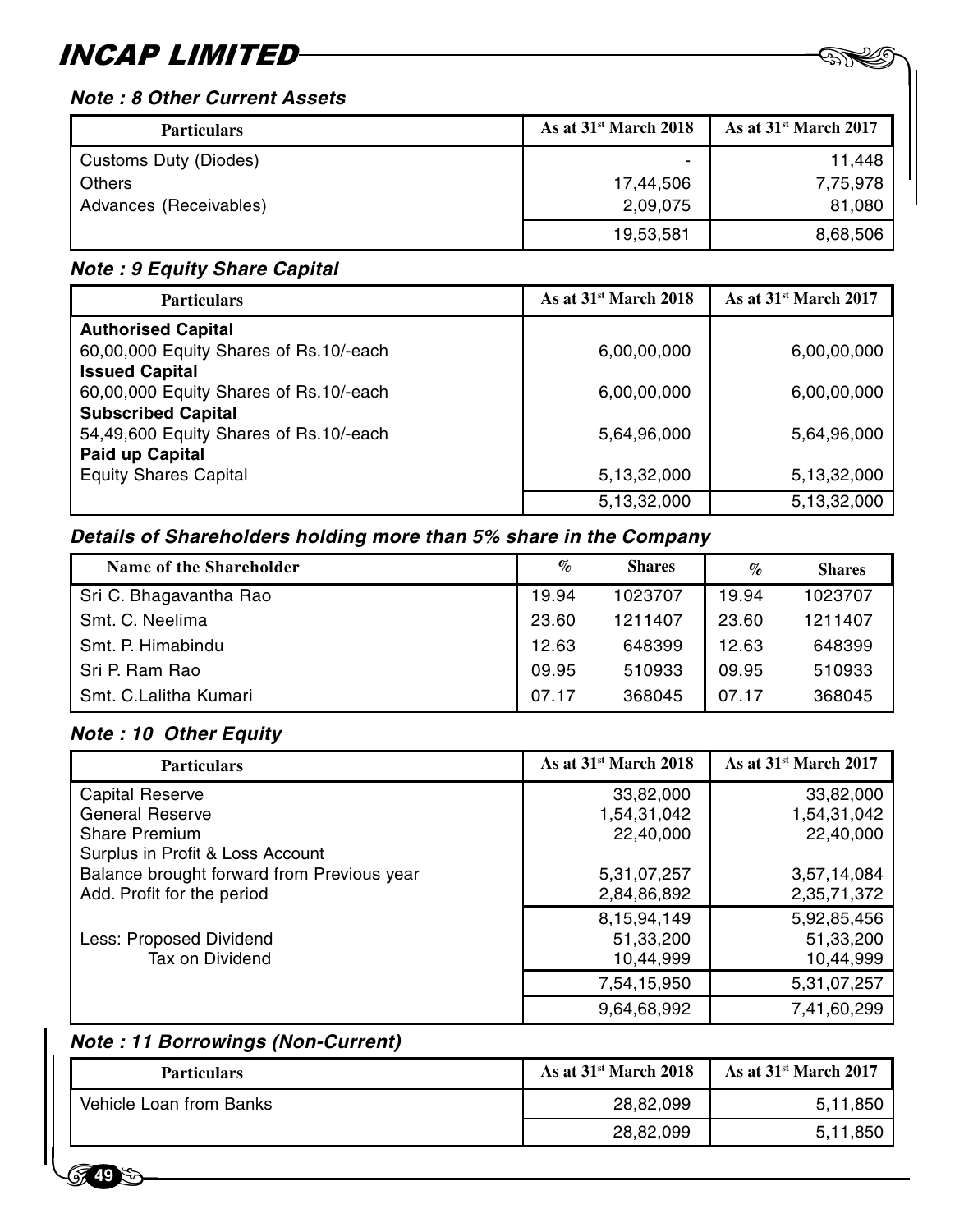### **Note : 12 Deferred Tax Liabilities**

| <b>Particulars</b>                 | As at $31st$ March 2018 | As at $31st$ March 2017 |
|------------------------------------|-------------------------|-------------------------|
| Fixed assets: Difference between   |                         |                         |
| tax depreciation and depreciation/ |                         |                         |
| amortisation charged for the       |                         |                         |
| financial reporting                | 28,77,431               | 32,79,456               |
|                                    | 28,77,431               | 32,79,456               |

### **Note : 13 Borrowings (Current)**

| <b>Particulars</b>         | As at $31st$ March 2018 | As at $31st$ March 2017 |
|----------------------------|-------------------------|-------------------------|
| Current Maturities of long |                         |                         |
| term liabilities           | 12.28.086               | 10,37,359               |
|                            | 12,28,086               | 10,37,359               |

### **Note : 14 Trade payables**

| <b>Particulars</b>                               | As at $31st$ March 2018 | As at $31st$ March 2017 |
|--------------------------------------------------|-------------------------|-------------------------|
| Trade Payables<br><b>Advances from Customers</b> | 5,31,53,621<br>4.44.797 | 4.42.75.470<br>3,65,237 |
|                                                  | 5,35,98,418             | 4,46,40,707             |

### **Note : 15 Other Current Liabilities**

| <b>Particulars</b>       | As at $31st$ March 2018 | As at $31st$ March 2017 |
|--------------------------|-------------------------|-------------------------|
| Liabilities for Expenses | 1,33,45,071             | 1,48,78,999             |
|                          | 1,33,45,071             | 1,48,78,999             |

### **Note : 16 Provisions**

**50**

| <b>Particulars</b>               | As at $31st$ March 2018 | As at $31st$ March 2017 |
|----------------------------------|-------------------------|-------------------------|
| VAT /GST Payble                  | 1,71,356                | 30.924                  |
| <b>CST Payble</b>                |                         | 3.16.474                |
| Income Tax payable (A.Y.2018-19) | 1.48.187                |                         |
|                                  | 3,19,543                | 3.47.398                |

### **Note : 17 Current Tax Liabilities**

| <b>Particulars</b>                                             | As at $31st$ March 2018 | As at $31st$ March 2017 |
|----------------------------------------------------------------|-------------------------|-------------------------|
| Advance tax<br>Advance payment of<br>Direct Taxes / TDS Credit | 90,31,417               | 91,33,239               |
| Provision for Tax<br>Provision for Income tax                  | 1.08.49.932             | 1,11,97,559             |
| Total                                                          | 18, 18, 515             | 20,64,320               |

 $-$  AND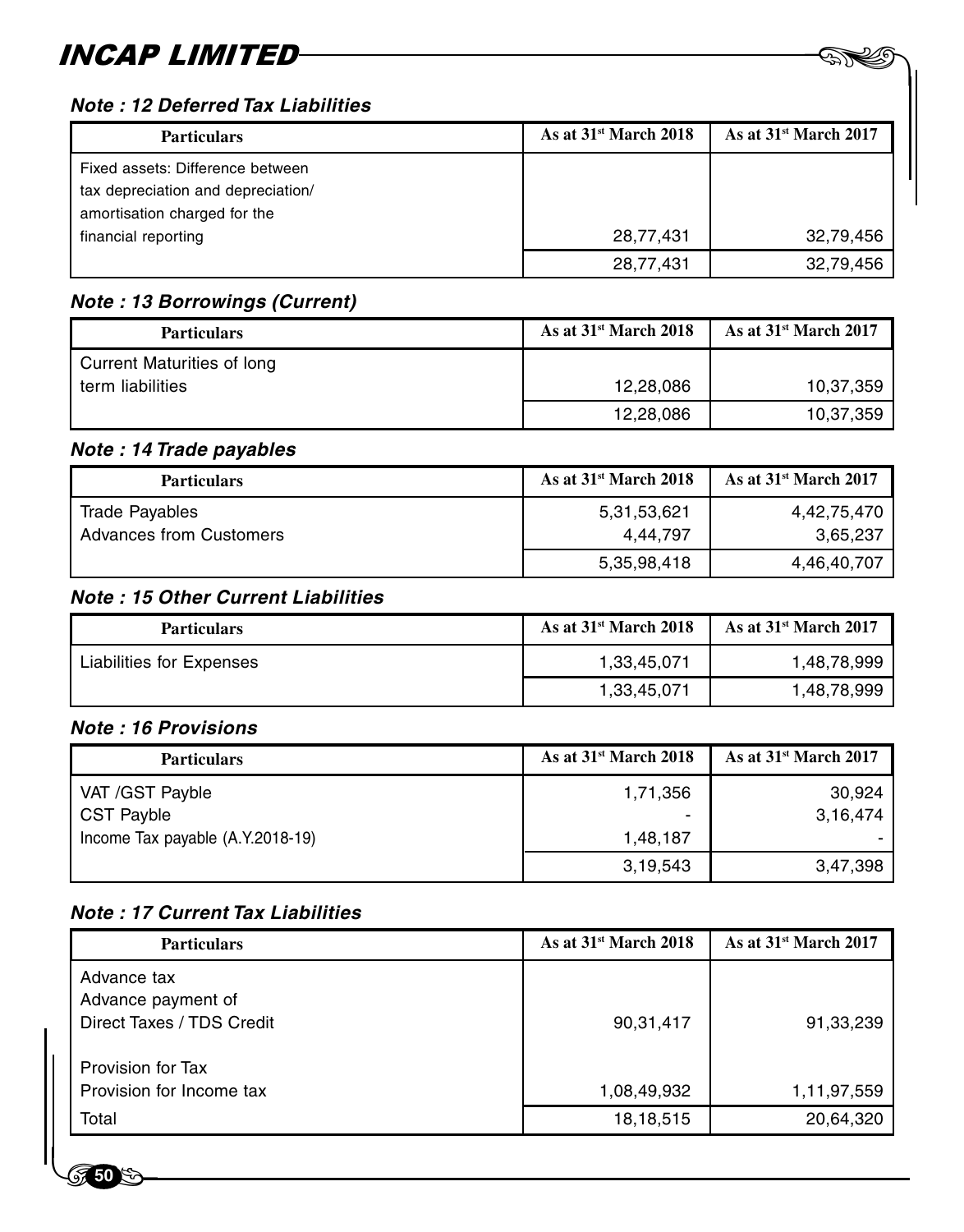### **Note : 18 Revenue from Operations**

| <b>Particulars</b>                        | $31st$ March 2018 | $31st$ March 2017 |
|-------------------------------------------|-------------------|-------------------|
| Sale of Products                          | 18,58,59,951      | 16,95,63,044      |
| <b>Excise Duty &amp; Cess Collections</b> | 57,78,363         | 2,12,55,496       |
|                                           | 19, 16, 38, 314   | 19,08,18,540      |
| <b>Traded Goods</b>                       | 44,450            | 36,720            |
| Other Operating Income                    | 9,19,96,041       | 9,48,48,709       |
| <b>Total</b>                              | 28,36,78,805      | 28,57,03,969      |

 $-$  AND

### **Note : 19 Other Income**

| <b>Particulars</b>       | $31st$ March 2018 | 31 <sup>st</sup> March 2017 |
|--------------------------|-------------------|-----------------------------|
| Interest Income          | 66,29,386         | 24,57,653                   |
| Profit on Sale of Assets |                   | 9,81,635                    |
| <b>Scrap Sales</b>       | 20,773            | 3,71,561                    |
| <b>Other Receipts</b>    | 16,49,482         | 18,188                      |
| Exchange Variance        | 22,09,720         |                             |
| <b>Total In</b>          | 1,05,09,361       | 38,29,037                   |

### **Note : 20 Cost of Material Consumed**

| <b>Particulars</b>           | $31st$ March 2018 | 31 <sup>st</sup> March 2017 |
|------------------------------|-------------------|-----------------------------|
| <b>Opening Stock</b>         | 83,98,539         | 1,08,93,822                 |
| Add. Purchases               | 14,51,06,488      | 13,79,72,677                |
|                              | 15,35,05,027      | 14,88,66,499                |
| Less: Closing Stock          | 1,04,64,823       | 83,98,539                   |
| <b>Raw Material Consumed</b> | 14,30,40,204      | 14,04,67,960                |

### **Details of Raw Material consumed**

| <b>Particulars</b>       | $31st$ March 2018 | 31 <sup>st</sup> March 2017 |
|--------------------------|-------------------|-----------------------------|
|                          |                   |                             |
| Simi finished capacitors | 11,14,95,376      | 10,77,47,565                |
| Anode Foil               | 1,35,77,989       | 1,42,07,328                 |
| Cathode Foil             | 19,98,640         | 20,76,894                   |
| <b>Tissue Paper</b>      | 24, 17, 344       | 23,63,403                   |
| Others                   | 1,35,50,855       | 1,40,72,770                 |
| Total                    | 14,30,40,204      | 14,04,67,960                |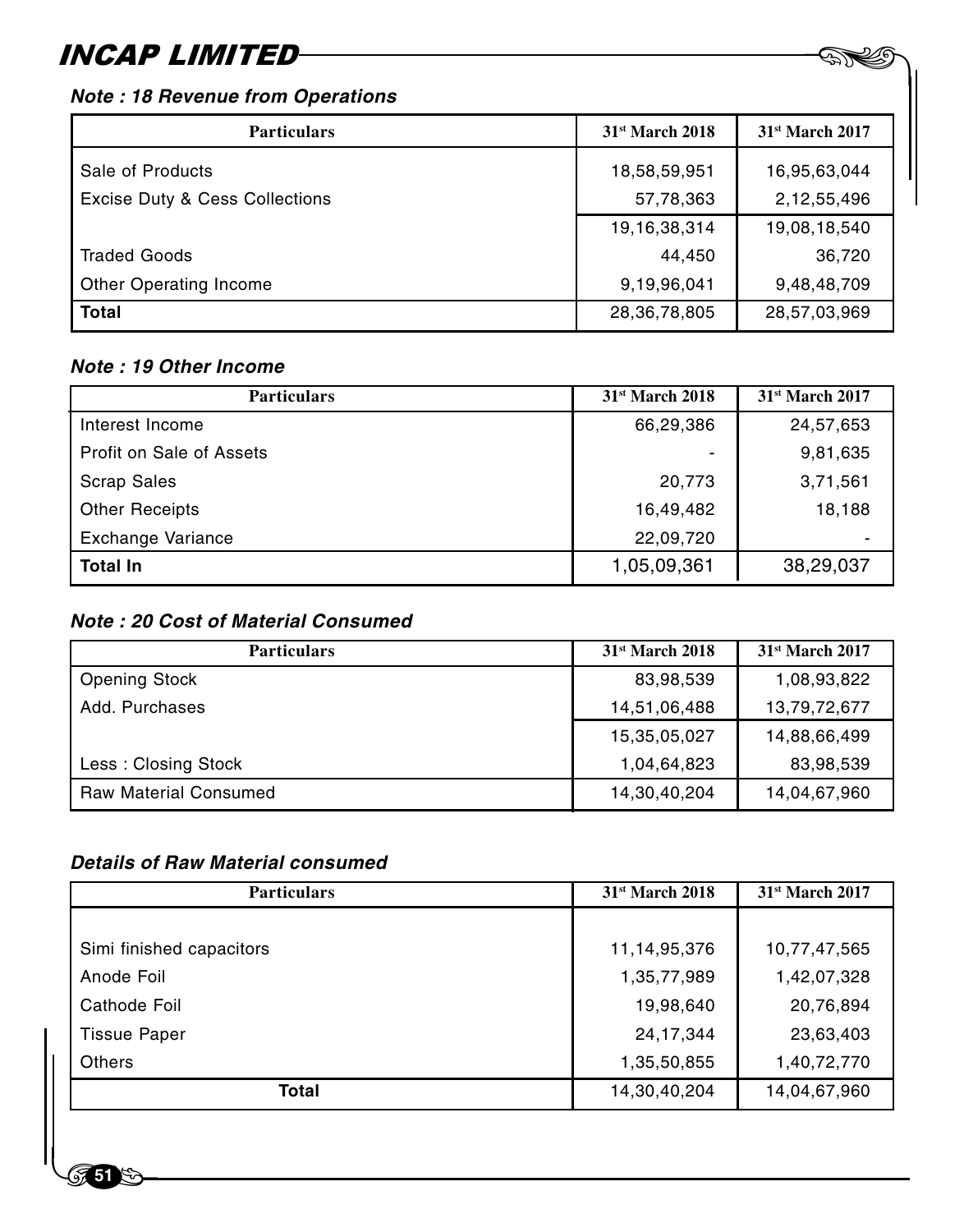| <b>Particulars</b>    | 31 <sup>st</sup> March 2018 | 31 <sup>st</sup> March 2017 |
|-----------------------|-----------------------------|-----------------------------|
| <b>Opening Stock</b>  |                             |                             |
| Stock-in-Trade        | 84,112                      | 1,29,782                    |
| <b>Finished Goods</b> | 1,85,08,422                 | 2,31,96,030                 |
| Work-in-Progress      | 30,76,359                   | 1,18,41,314                 |
|                       | 2,16,68,893                 | 3,51,67,126                 |
| <b>Closing Stock</b>  |                             |                             |
| Stock-in-Trade        | 32,076                      | 84,112                      |
| <b>Finished Goods</b> | 1,14,70,421                 | 1,85,08,422                 |
| Work-in-Progress      | 21,97,752                   | 30,76,359                   |
|                       | 1,37,00,249                 | 2,16,68,893                 |
| <b>Total</b>          | 79,68,644                   | 1,34,98,233                 |

 $-$  AND

### **Note : 21 Change in Inventories**

### **Note : 22 Employement Benefit Expenses**

| <b>Particulars</b>               | 31 <sup>st</sup> March 2018 | 31 <sup>st</sup> March 2017 |
|----------------------------------|-----------------------------|-----------------------------|
| Salaries                         | 1,30,23,956                 | 1,16,67,221                 |
| Bonus, PF & ESIC                 | 22,60,528                   | 19,25,680                   |
| Exgratia                         | 14,35,465                   | 11,95,042                   |
| Workmen & Staff Welfare Expenses | 5,70,981                    | 6,13,383                    |
| <b>Total</b>                     | 1,72,90,930                 | 1,54,01,326                 |

### **Note : 23 Financial Cost**

**52**

| <b>Particulars</b> | $31st$ March 2018 | $31st$ March 2017 |
|--------------------|-------------------|-------------------|
| Interest Expenses  | 13,42,640         | 41,44,414         |
| <b>Total</b>       | 13,42,640         | 41,44,414         |

### **Note : 24 Depreciation & Amortised Cost**

| <b>Particulars</b> | $31st$ March 2018 | $31st$ March 2017 |
|--------------------|-------------------|-------------------|
| Depreciation       | 36,92,744         | 29,74,117         |
| Total              | 36,92,744         | 29,74,117         |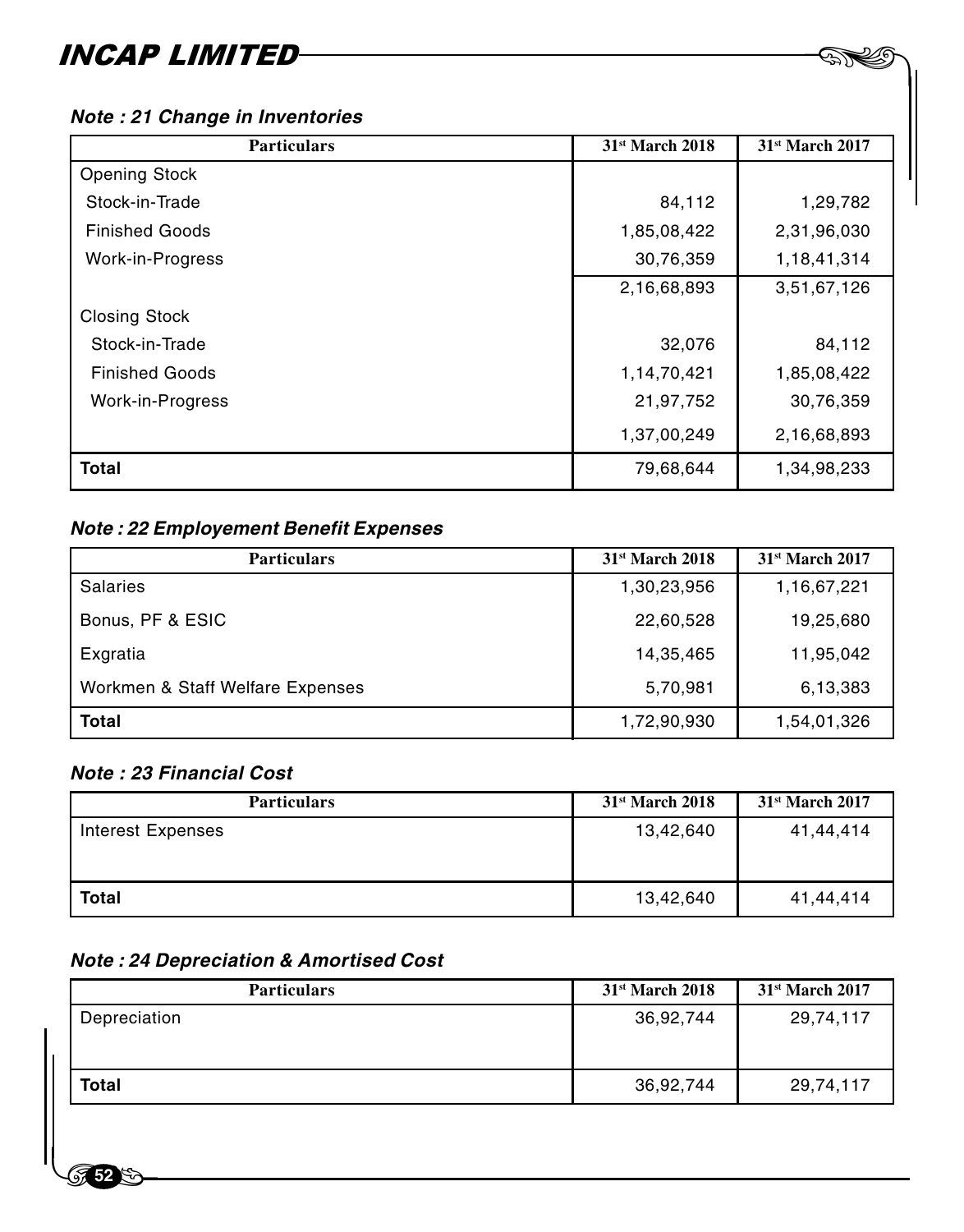### **Note : 25 Other Administrative Expenses**

| <b>Particulars</b>                   | 31st March 2018 | 31st March 2017 |
|--------------------------------------|-----------------|-----------------|
| <b>Bank Charges</b>                  | 1,23,707        | 2,69,034        |
| Insurance                            | 6,77,792        | 7,75,766        |
| Power and Fuel                       | 30,57,343       | 27,68,556       |
| Repairs and Maintenance              | 9,17,069        | 12,94,945       |
| Freight Inward                       | 57,907          | 1,73,605        |
| Taxes & Licences                     | 19,86,592       | 44,34,111       |
| Rent                                 | 12,93,000       | 9,62,500        |
| Telephone and Telex Charges          | 5,15,259        | 4,82,075        |
| <b>Directors Remuneration</b>        | 40,60,000       | 27,79,706       |
| <b>Auditors Fees</b>                 | 50,000          | 34,155          |
| <b>Directors Sitting Fees</b>        | 4,000           | 6.000           |
| <b>Directors Travelling Expenses</b> | 2,94,204        | 1,28,329        |
| <b>Travelling Expenses</b>           | 53,44,423       | 82,51,119       |
| Donations                            | 9,85,960        | 35,000          |
| Vehicle Maintenance                  | 12,09,255       | 14,43,537       |
| <b>Advertisement Charges</b>         | 1,05,132        | 1,13,410        |
| <b>Business Promotion Expenses</b>   | 5,63,333        | 7,70,313        |
| <b>Commission on Sales</b>           | 8,70,818        | 7,09,483        |
| Consumption of packing material      | 14,89,446       | 13,01,782       |
| <b>Freight Outward</b>               | 23,73,106       | 21,42,862       |
| <b>Other Selling Expenses</b>        | 1,42,607        | 6,52,278        |
| <b>Contract Work Expenses</b>        | 4,72,70,599     | 4,36,10,811     |
| <b>Other Expenses</b>                | 85,26,653       | 43,92,109       |
| <b>Total</b>                         | 8,19,18,205     | 7,75,31,486     |

29. S

### **Note : 26 Current Tax**

| <b>Particulars</b>                         | $31st$ March 2018 | 31 <sup>st</sup> March 2017 |
|--------------------------------------------|-------------------|-----------------------------|
| <b>Current Tax</b>                         | 1,08,49,932       | 1,11,97,559                 |
| Add: Excess / Short Provision earlier year | -                 |                             |
| Less: MAT Credit Entitlement               | ٠                 |                             |
| Total                                      | 1,08,49,932       | 1,11,97,559                 |
|                                            |                   |                             |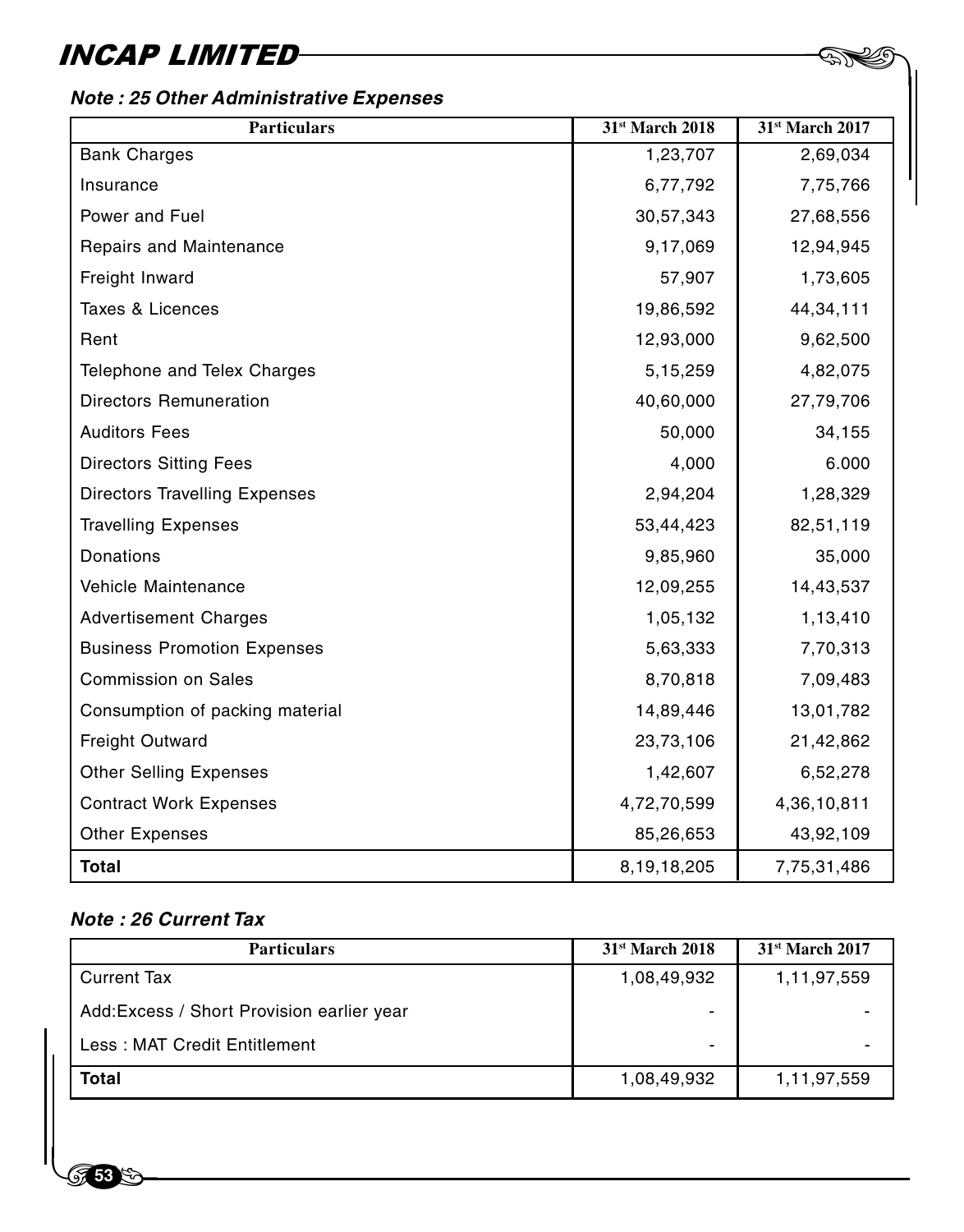ANNEXURE - C

### **Form No. MR-3 SECRETARIAL AUDIT REPORT FOR THE FINANCIAL YEAR ENDED MARCH 31, 2018**

 $-$  AND

[Pursuant to section 204(1) of the Companies Act, 2013 and rule No.9 of the Companies (Appointment and Remuneration Personnel) Rules, 2014]

To,

**54**

The Members **INCAP LIMITED Reg. Office: 1-58, Nidamanuru, Vijayawada Krishna, Andhra Pradesh – 521104. CIN: L32101AP1990PLC011311**

> I have conducted the secretarial audit of the compliance of applicable statutory provisions and the adherence to good corporate practices by M/s. **INCAP LIMITED** (hereinafter called the Company). Secretarial Audit was conducted in a manner that provided us a reasonable basis for evaluating the corporate conducts/statutory compliances and expressing my opinion thereon.

> Based on my verification of the books, papers, minute books, forms and returns filed and other records maintained by the Company and also the information provided by the Company, its officers, agents and authorized representatives during the conduct of secretarial audit, we hereby report that in our opinion, the Company has, during the **audit period commencing from 01st April, 2017 and ending on 31st March, 2018** complied with the statutory provisions listed hereunder and also that the Company has proper Board-processes and compliance-mechanism in place to the extent, in the manner and subject to the reporting made hereinafter:

> I have examined the books, papers, minute books, forms and returns filed and other records maintained for the period ended on **31st March, 2018** according to the provisions of:

- (i) The Companies Act, 2013 (**the Act**) and the Rules made thereunder;
- (ii) The Securities Contracts (Regulation) Act, 1956 (**'SCRA'**) and the Rules made thereunder;
- (iii) The Depositories Act, 1996 and the Regulations and Bye-laws framed thereunder;
- (iv) Foreign Exchange Management Act, 1999 and the Rules and Regulations made thereunder to the extent of Foreign Direct Investment, Overseas Direct Investment and External Commercial Borrowings;
- (v) The following Regulations and Guidelines prescribed under the Securities and Exchange Board of India Act, 1992 (**'SEBI Act')** to the extent applicable to the Company :-
- Inc<br>
a) Th<br>
Ta<br>
b) Th a) The Securities and Exchange Board of India (Substantial Acquisition of Shares and Takeovers)Regulations, 2011;
	- b) The Securities and Exchange Board of India (Prohibition of Insider Trading) Regulations, 1992;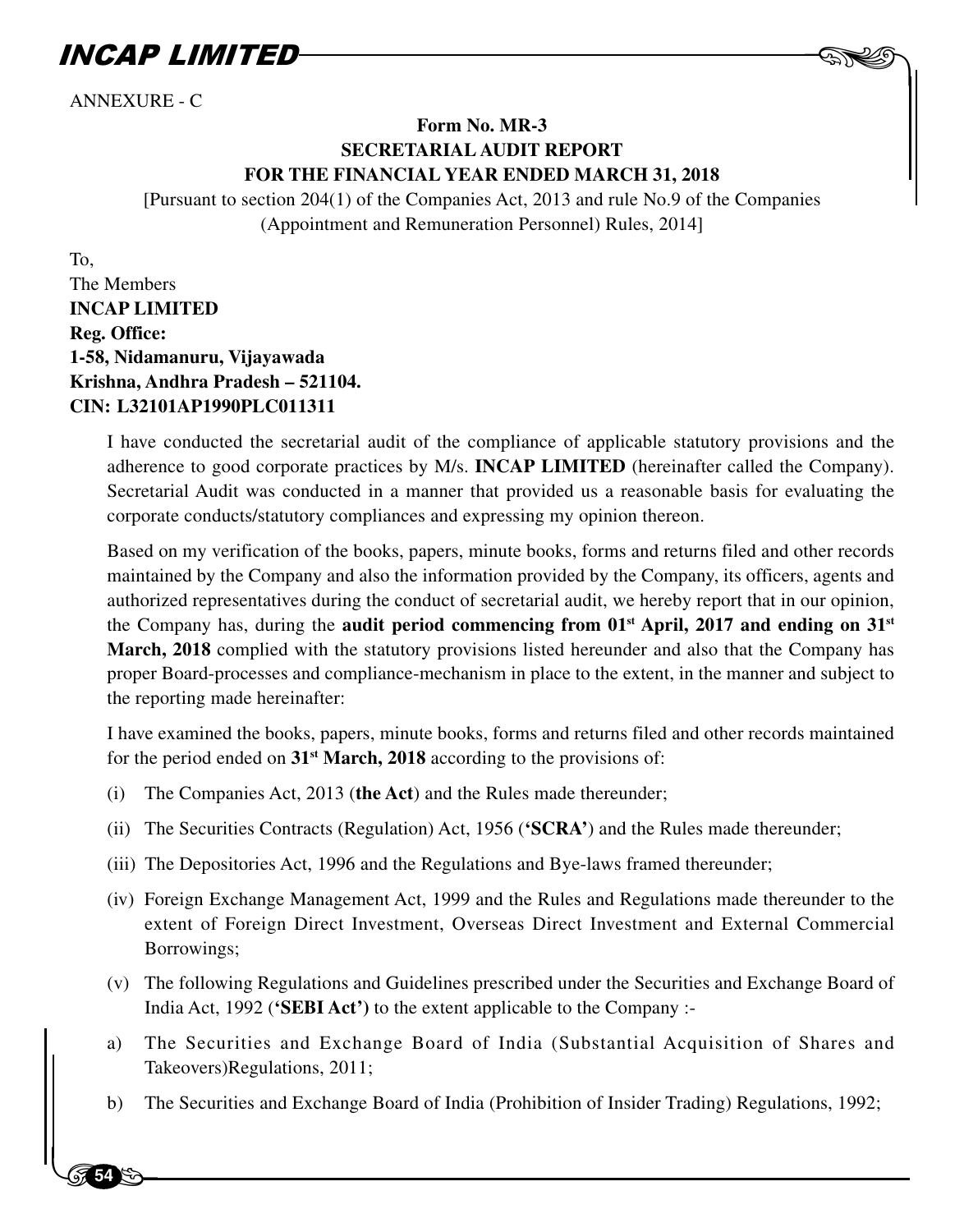- **EXTED**<br>
8 C) The Securities and Exchange Board of India (Issue of Capital and Disclosure Requirements) Regulations, 2009 - **Not applicable as the Company has not issued any new Securities during the period under review**.
- d) The Securities and Exchange Board of India (Employee Stock Option Scheme and Employee Stock Purchase Scheme) Guidelines, 1999 - **Not applicable as the Company has not issued any new Securities to its Employees during the period under review**.
- e) The Securities and Exchange Board of India (Registrars to an Issue and Share Transfer Agents) Regulations, 1993 regarding the Companies Act and dealing with client – **Not Applicable as the Company is not registered as Registrar to Issue and Share Transfer Agent during the Period under review.**
- f) The Securities and Exchange Board of India (Delisting of Equity Shares) Regulations, 2009 **Not applicable as the Company has not delisted/propose to delist its equity shares from stock exchange during the period under review.**
- g) The Securities and Exchange Board of India (Buyback of Securities) Regulations, 1998 **Not applicable as the Company has not bought back/propose to buyback any of its securities during the period under review.**
- h) The Company has identified the following laws as specifically applicable to the Company:
- 1. The Hazardous wastes( Management and Handling) Rules 1969
- 2. The Factories Act, 1956

**55**

3. The Legal Metrology Act, 2009

### **I have also examined compliance with the applicable clauses of the following:**

- (i) Secretarial Standards issued by The Institute of Company Secretaries of India (ICS) ICSI.
- (ii) The Listing Agreements entered into by the Company with the Bombay Stock Exchange of India Limited.

During the period under review the Company has complied with the provisions of the Act, Rules, Regulations, Guidelines, Standards, the Securities and Exchange Board of India (ListingObligations and Disclosure Requirements) Regulations, 2015 etc. mentioned above subject to the following observations:

- 1. The Company has not appointed Company Secretary as per the Provisions of Section 203 of the Companies Act, 2013. However, the company has availed the services of practicing company secretaries wherever applicable and complied with the provisions of the companies act and its rules, regulations to ensure that the filings with MCA and other statutory authorities are up to date.
- director<br>from a<br>large ci<br>3. The Co<br>only du 2. The Company has an Audit Committee; however the composition of the committee consists of promoter directors only. The company submitted that the company's registered office and works being carried out from a rural area, it is finding it difficult to appoint independent directors who are generally located in large cities. However, the company undertakes to appoint the independent directors.
	- 3. The Company has Remuneration Committee, the composition of which consists of promoter directors only due to absence of independent directors on Board. However there is no case where the remuneration has to be fixed by the remuneration committee during the financial year.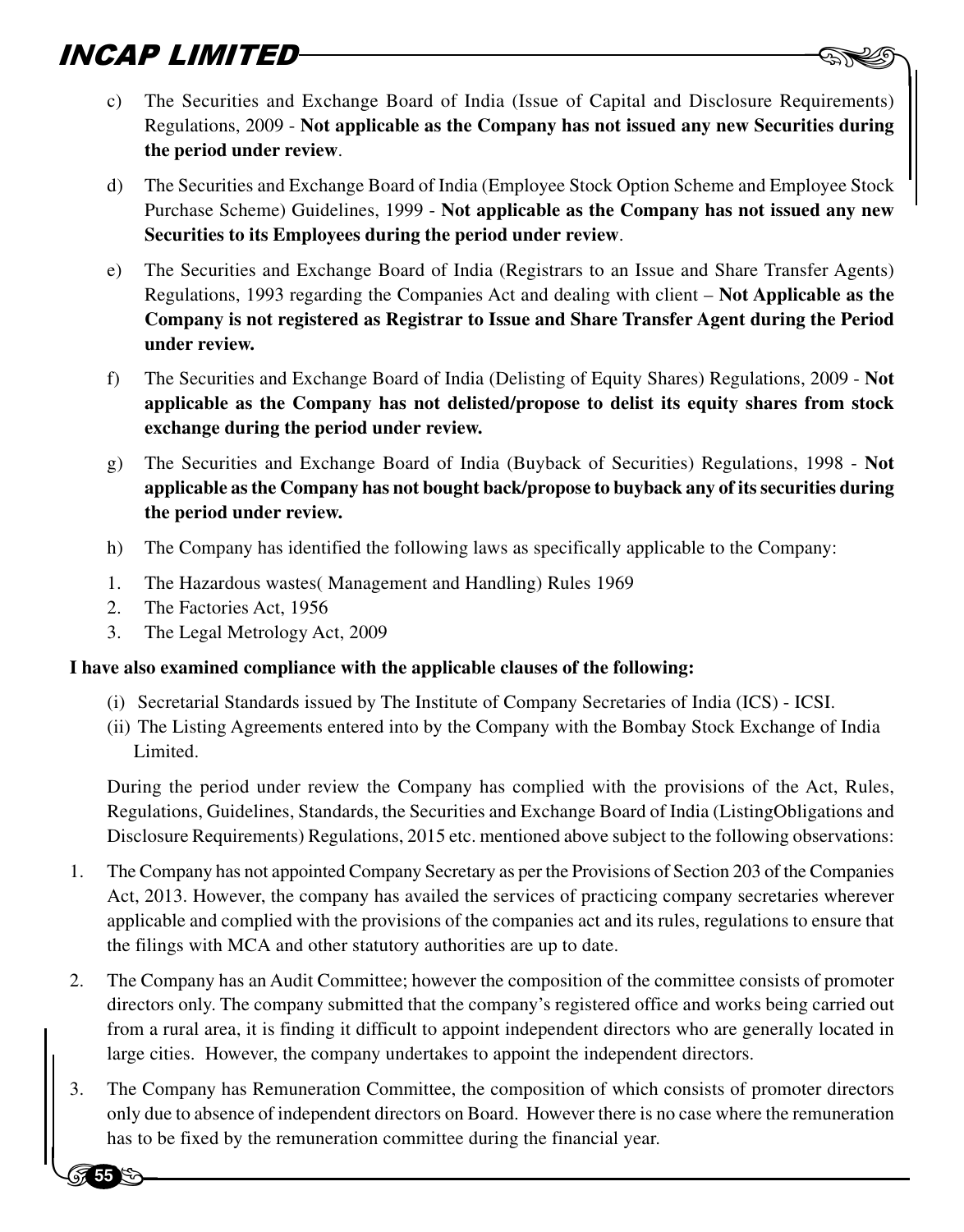**SIMITED**<br>4. The Company has constituted Vigil Mechanism and such other committees as per the Provisions of the Companies Act, 2013 subject to limitations stated above.

I further report that:

- 1. The Board of Directors of the Company is constituted with Executive Directors and Non-Executive Directors.
- 2. According to Sub Regulation (2) of Regulation 15 of the Securities and Exchange Board of India (ListingObligations and Disclosure Requirements) Regulations, 2015the compliance with the corporate governance provisions as specified in regulations 17, 18, 19, 20, 21,22, 23, 24, 25, 26, 27 and clauses (b) to (i) of sub-regulation (2) of regulation 46 and para C , D and E of Schedule V shall not apply to the Companies with Companies having paid up equity share capital not exceeding Rs.10 Crore and Net Worth not exceeding Rs.25 Crore, as on the last day of the previous financial year.
- 3. There are no changes in the composition of the Board of Directors during the period under review.
- 4. Adequate notice is given to all directors to schedule the Board Meetings, agenda and detailed notes on agenda were sent at least seven days in advance, and a system exists for seeking and obtaining further information and clarifications on the agenda items before the meeting and for meaningful participation at the meeting.
- 5. Majority decision is carried through while the dissenting members' views are captured and recorded as part of the minutes.

### **I further report that**:

- a. There are adequate systems and processes in the company commensurate with the size and operations of the company to monitor and ensure compliance with applicable laws, rules, regulations and guidelines.
- b. As informed, the Company has responded to Notices for demands, claims, penalties etc. levied by the statutory/regulatory authorities and initiated actions for corrective measures, wherever necessary.

**I further report that** during the audit period, there are no specific events/actions having a major bearing on the Company's affairs in pursuance of the laws, rules, regulations, guidelines, standards, etc, referred to above.

> For **AN Sarma & Co.,** Practicing Company Secretaries

**AN Sarma** (Partner) C. P. No.: 7812 Hyderabad

 $\begin{array}{c}\n\text{Hyderabad} \\
26 \text{ May, } 201\n\end{array}$ 26 May, 2018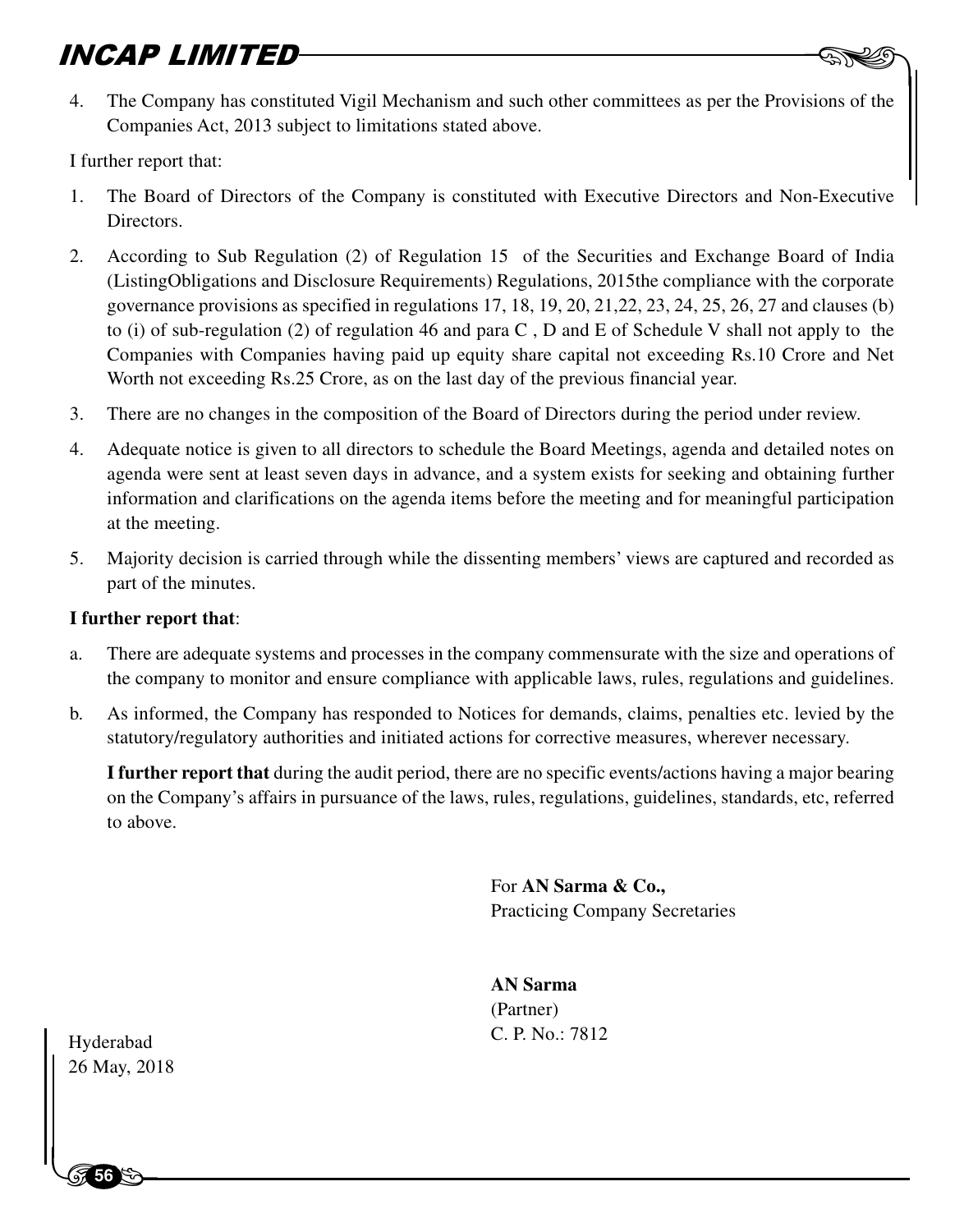### **ANNEXURE**

To The Members of M/s.Inap Limited Vijayawada

- 1. Maintenance of secretarial records is the responsibility of the management of the Company. Our responsibility is to express an opinion on these secretarial records based on our audit.
- 2. We have followed the audit practices and processes as were appropriate to obtain reasonable assurance about the correctness of the contents of the secretarial records. The verification was done on the random test basis to ensure that correct facts are reflected in secretarial records. We believe that the processes and practices, we followed provide a reasonable basis for our opinion
- 3. We have not verified the correctness and appropriateness of financial records and Books of Accounts of the Company
- 4. Wherever required, we have obtained the Management representation about the compliance of laws, rules and regulations and happening of events etc.
- 5. The compliance of the provisions of Corporate and other applicable laws, rules, regulations, standards is the responsibility of the Management. Our examination was limited to the verification of procedures on random test basis
- 6. The Secretarial Audit report is neither an assurance as to the future viability of the Company nor of the efficacy or effectiveness with which the management has conducted the affairs of the Company.

For *AN Sarma & Co.,* Practicing Company Secretaries  $-$  AND

*AN Sarma* (Partner) C. P. No.: 7812

Hyderabad<br>26 May, 201<br>| Hyderabad 26 May, 2018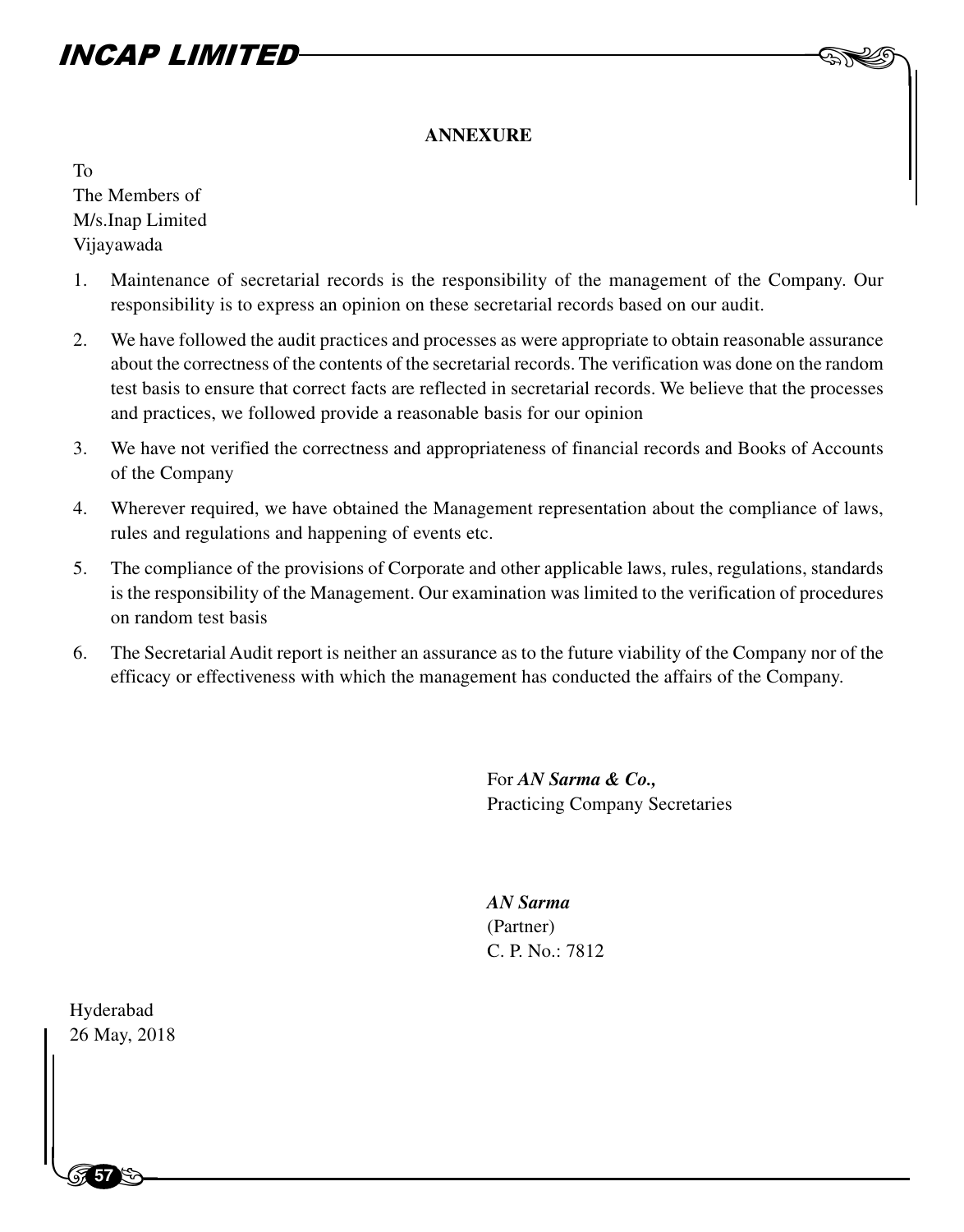

### **ANNEXURE – D**

### **CORPORATE GOVERNANCE REPORT**

#### **COMPANY'S PHILOSOPHY ON CODE OF CORPORATE GOVERNANCE:**

Corporate Governance refers to the combination of voluntary practices and compliance's with law and regulators leading to effective control and management of the organization. The fundamental objective of INCAP's Corporate Governance is "enhancement of the long-term shareholder value at the same time protecting the interests of other shareholder". Corporate Governance brings into focus the fiduciary and trusteeship role of the Board to align and direct the action of the organization towards creating a wealth and shareholder value.

### **1. BOARD OF DIRECTORS :**

#### **i) Composition:**

The present strength of the Board Directors is 4 and is responsible for the Management of the Company's business. The functions, responsibility, role and accountability of the Board are well defined. The Board in addition to monitoring corporate performance also carries out functions such as approving the business plan, reviewing and approving the annual budgets and borrowing limits and ensures that your company keeps shareholders informed about plans, strategies and performance. The detail report of the company's performance is periodically, placed before the Board. The Board consists of 2 Executive Directors and 2 Non-Executive Directors whose details are as follows:

| a. | Promoter / Executive Directors:        |                          |
|----|----------------------------------------|--------------------------|
|    | Sri C.BhagavanthaRao                   | <b>Managing Director</b> |
|    | SmtC.Neelima                           | Whole-time Director      |
|    | b. Promoter / Non-Executive Directors: |                          |
|    | Sri P.RamRao                           | Director                 |
|    | Smt. P.Himabindu                       | Director                 |
|    |                                        |                          |

#### **i) Board Meetings and Attendance at Board Meetings :**

a) During 2017-2018, the Board of Directors met 4 times on the following dates:

The relevant details are as under:

| S.No.          | Date                           | <b>Board Strength</b> | No. of Directors Present |
|----------------|--------------------------------|-----------------------|--------------------------|
|                | 29th May, 2017                 | 4                     | 4                        |
| $\overline{2}$ | 27th July, 2017                | 4                     | 3                        |
| 3              | 31th October, 2017             | 4                     | 3                        |
| 4              | 09 <sup>st</sup> January, 2018 | 4                     | 4                        |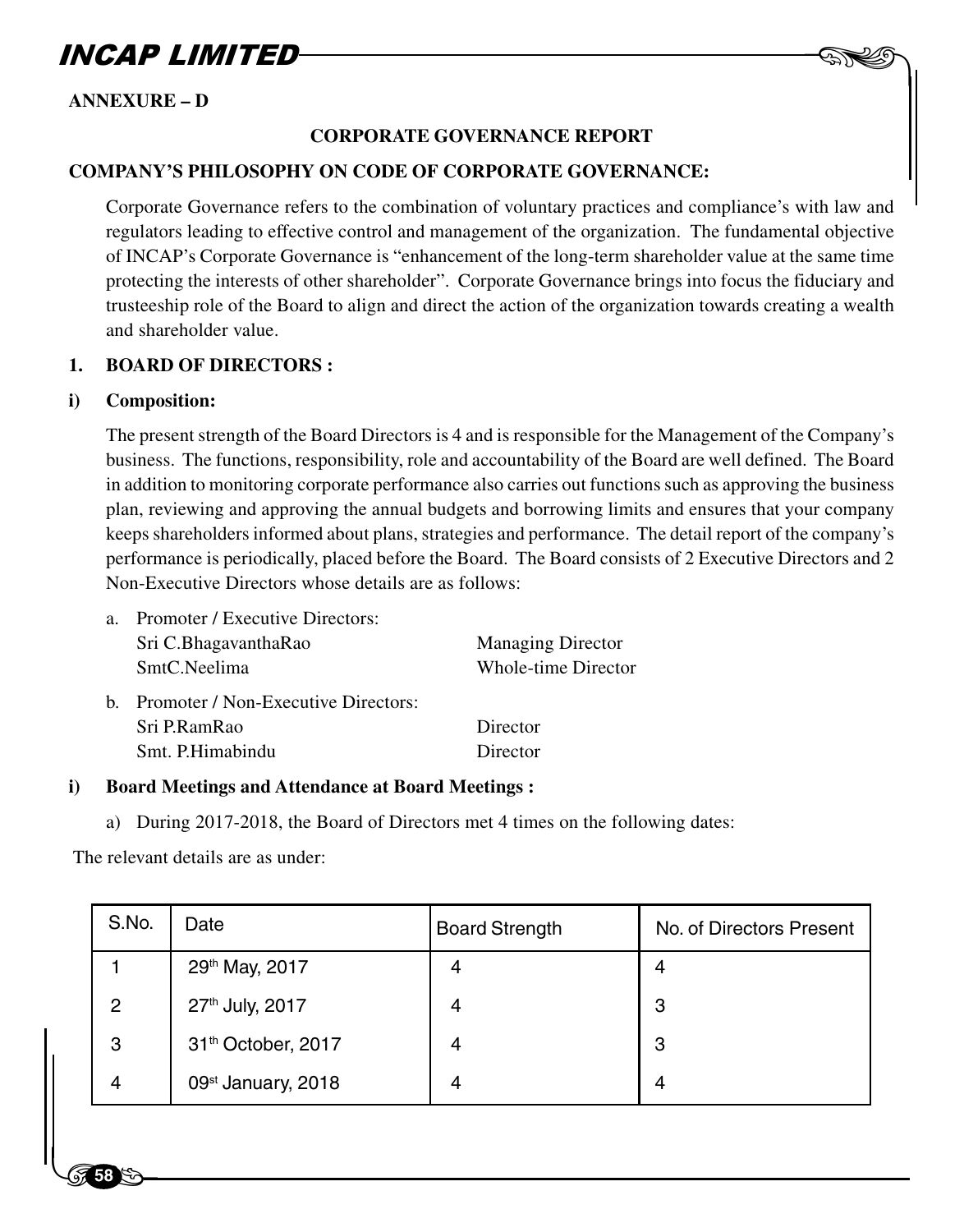**PLIMITED**<br>The company places before the Board all those details as required under to the listing regulation. The dates for the board meetings are fixed after taking into account the convenience of all the directors and sufficient notice is given to them. The company has video conferencing facilities to enable director's participation at board meetings. Detailed agenda notes are sent to the directors. All the information required for decision making are incorporated in the agenda. Those that cannot be included in the agenda are tabled at the meeting. The chairman and the managing director appraise the Board on the overall performance of the company at every board meeting. Legal issues, write-offs, provisions, purchase and disposal of capital assets are all brought to the notice of the Board. The Board reviews performance, approves capital expenditures, sets the strategy the company should follow and ensures financial stability. The Board takes on record the actions taken by the company on all its decisions periodically.

The Board also takes on record the declaration made by the company secretary, chairman and managing director and the chief financial officer regarding compliances of all laws on a quarterly basis.

| Name of the Director  | Category                  | <b>Attendance Particulars</b> |          |
|-----------------------|---------------------------|-------------------------------|----------|
|                       |                           | <b>Board Meeting</b>          | Last AGM |
| Sri C.Bhagavantha Rao | Non-Independent Executive | 4                             | Yes      |
| Sri P.Ram Rao         | Non-Independent           | 3                             | Yes      |
|                       | Non-Executive             |                               |          |
| Smt. C. Neelim        | Non-Independent Executive | 4                             | Yes      |
| Smt. P.Himabindu      | Non-Independent           | 3                             | Yes      |
|                       | Non-Executive             |                               |          |

b) The details of attendance of each Director at the Board Meetings, last Annual General Meeting and their composition, category and other Directorships as follows:

### **2. AUDIT COMMITTEE:**

**59**

#### **2.1 Brief description of terms and reference :**

The terms of reference as per clause 49 of the Listing regulation are as follows:

- a) To review the results announcement and the report and accounts at the end of quarter, half year and the full year before submission of the Board, focusing particularly on.
	- i) Any changes in accounting policies and practices.
	- ii) Compliance with accepted accounting standards.
	- iii) Major judgmental decisions etc.
- b) To consider appointment of Statutory Auditors, the Audit Fee, and any matter of resignation and dismissal.
- c) To discuss with the Statutory Auditors, the Audit commences the nature and scope of the Audit.
- b) To cons<br>c) To disc<br>d) To reviewith the d) To review the effectiveness of the system of internal financial controls and discuss the same periodically with the statutory auditors.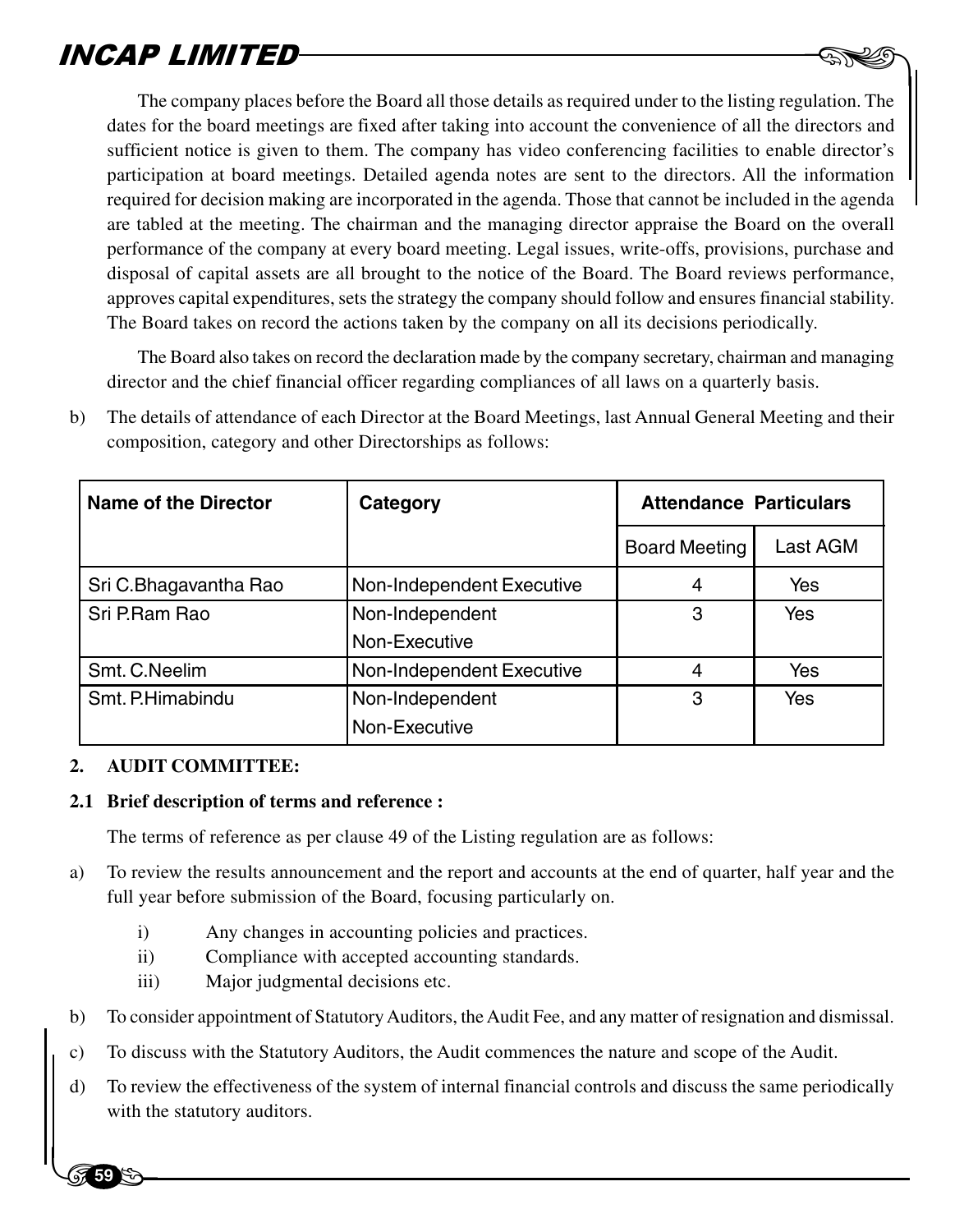- **SECONS AP LIMITED**<br>8. To discuss problems and reservations arising from the statutory audit and any matters the statutory auditor may wish to discuss.
- f) To consider other topics as may be delegated by the Board from time to time.
- g) The audit committee comprised of the following directors for the year ended 31st March 2016:

| Name of the Director | Category                      |
|----------------------|-------------------------------|
| Sri C.BhagavanthaRao | Non-Independent Executive     |
| Sri P.RamRao         | Non-Independent Non-Executive |
| Smt. C. Neelima      | Non-Independent Executive     |

The company undertakes to appoint the independent directors before the closure of the current financial year.

### **Meeting during the year:**

During the financial year 2017-2018, the Audit Committee met 4 times on following dates with full strength:

- 1.  $29^{th}$  May, 2017
- 2. 27<sup>th</sup>July, 2017
- 3. 31st October, 2017
- 4. 09st February, 2018

### **3. NOMINATION AND REMUNERATION COMMITTEE**

- (I) Brief description of terms of reference is for:
- (a) appointment of the directors, and key managerial personnel of the Company; and

(b) fixation of the remuneration of the directors, key managerial personnel and other employees of the Company.

### (II) **C***omposition of committee and attendance of members*

| S.No. | Name of the Director and Position                                                                                                                                                                              | Meeting / Attendance |   |                                  |  |
|-------|----------------------------------------------------------------------------------------------------------------------------------------------------------------------------------------------------------------|----------------------|---|----------------------------------|--|
|       |                                                                                                                                                                                                                | 29.05.2017           |   | 27.07.2017 31.10.2017 09.02.2018 |  |
| 1.    | Sri C.Bhagavantha Rao, Chairman                                                                                                                                                                                |                      |   |                                  |  |
| 2.    | Smt. C. Neelima, Member                                                                                                                                                                                        |                      |   | Υ                                |  |
| 3.    | Sri P.Ram Rao, Member                                                                                                                                                                                          |                      |   | N                                |  |
| 4.    | Smt. P.Himabindu, Member                                                                                                                                                                                       |                      | N | Υ                                |  |
|       | This committee recommends the appointment/reappointment of executive directors and the appointments<br>of employees from the level of vice-president and above along with the remuneration to be paid to them. |                      |   |                                  |  |

This committee recommends the appointment/reappointment of executive directors and the appointments of employees from the level of vice-president and above along with the remuneration to be paid to them. The remuneration is fixed keeping in mind the persons track record, his/her potential individual performance, the market trends and scales prevailing in the similar industry. The Remuneration Committee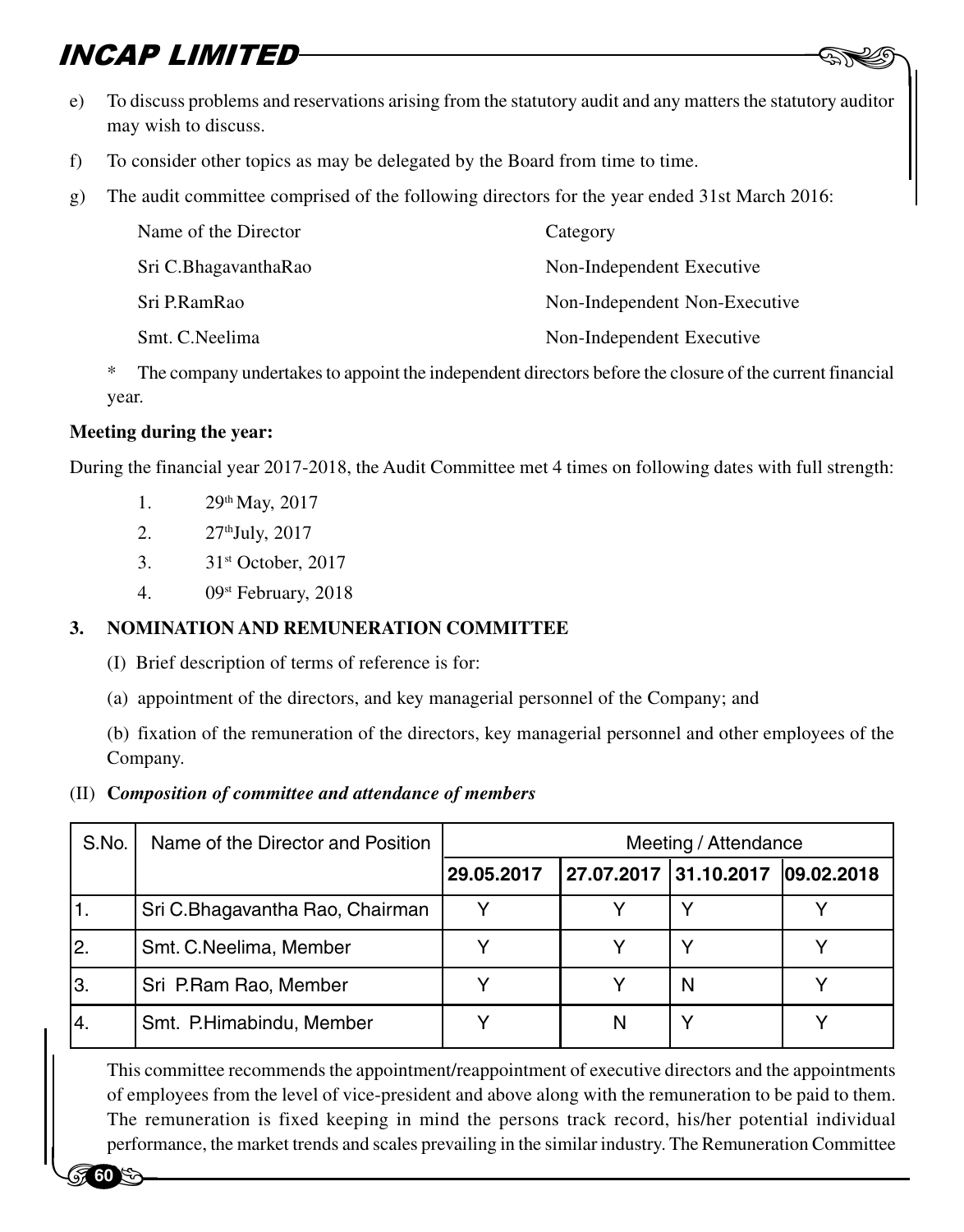$\begin{picture}(20,20) \put(0,0){\line(1,0){10}} \put(15,0){\line(1,0){10}} \put(15,0){\line(1,0){10}} \put(15,0){\line(1,0){10}} \put(15,0){\line(1,0){10}} \put(15,0){\line(1,0){10}} \put(15,0){\line(1,0){10}} \put(15,0){\line(1,0){10}} \put(15,0){\line(1,0){10}} \put(15,0){\line(1,0){10}} \put(15,0){\line(1,0){10}} \put(15,0){\line(1$ comprises of non-executive and independent directors. Mr.C.BhagavanthaRao, is the chairman of the committee. Mrs.C.Neelima and Mr.P.RamRao and Mrs.P.Himabindu are the other members. The Mrs.P.Himabindu is the secretary to the committee. During the financial year 2017-2018 the committee met on 31.01.2017.

### **4. INVESTORS AND SHAREHOLDER'S GRIEVANCE COMMITTEE:**

Brief description of terms of reference:

To look into various affairs relating to the shareholders with regard to redressal of complaints in relation to transfer of shares, non-receipt of share certificates, balance sheets, dividends etc.

The Committee comprises of three directors as composition of the committee.

Mr. C. BhagavanthaRao, is the chairman of the committee. Mrs.C.Neelima and Mr. P.Ram Rao are the other members.

The committee decided that a share transfer committee be constituted with Mr. Mrs.C.Neelima, Whole time Director and Mr.C.BhagavanthaRao, Managing Director as members to approve share transfer, transmissions, issue of duplicate share certificates, rematerialisation of shares etc. The actions of share transfer committee will be ratified in Stakeholders' Relationship Committee at its subsequent meeting.

### **5. MEETING OF INDEPENDENT DIRECTORS :**

No meeting of Independent Directors held during year. Since, Independent Director/s was not appointed. \*The company undertakes to appoint the independent directors before the closure of the current financial year.

### **6. REMUNERATION OF DIRECTORS :**

**61**

The Company does not remunerate the Non-Executive Directors of the Company except for the payment of sitting fees for attending each meeting of the Board of Committee thereof. Remuneration of Executive Directors is fixed by the Board and approved by shareholder at the Annual General Meeting. Particulars of their remuneration for the year ended  $31<sup>st</sup> March$ , 2018 are given below:

| Remuneration |         |         |             |           |
|--------------|---------|---------|-------------|-----------|
| Sitting Fee  | Salary  |         | Commission  | Total Rs. |
| Nil          | 1577400 | 9680000 | Nil         | 2400000   |
| Nil          | 822600  | 692000  | Nil         | 1514600   |
|              |         |         |             |           |
| 2000         | Nil     | Nil     | Nil         | 2000      |
| 4000         | Nil     | Nil     | Nil         | 4000      |
|              |         |         |             |           |
|              |         |         |             |           |
|              |         |         | Perquisites |           |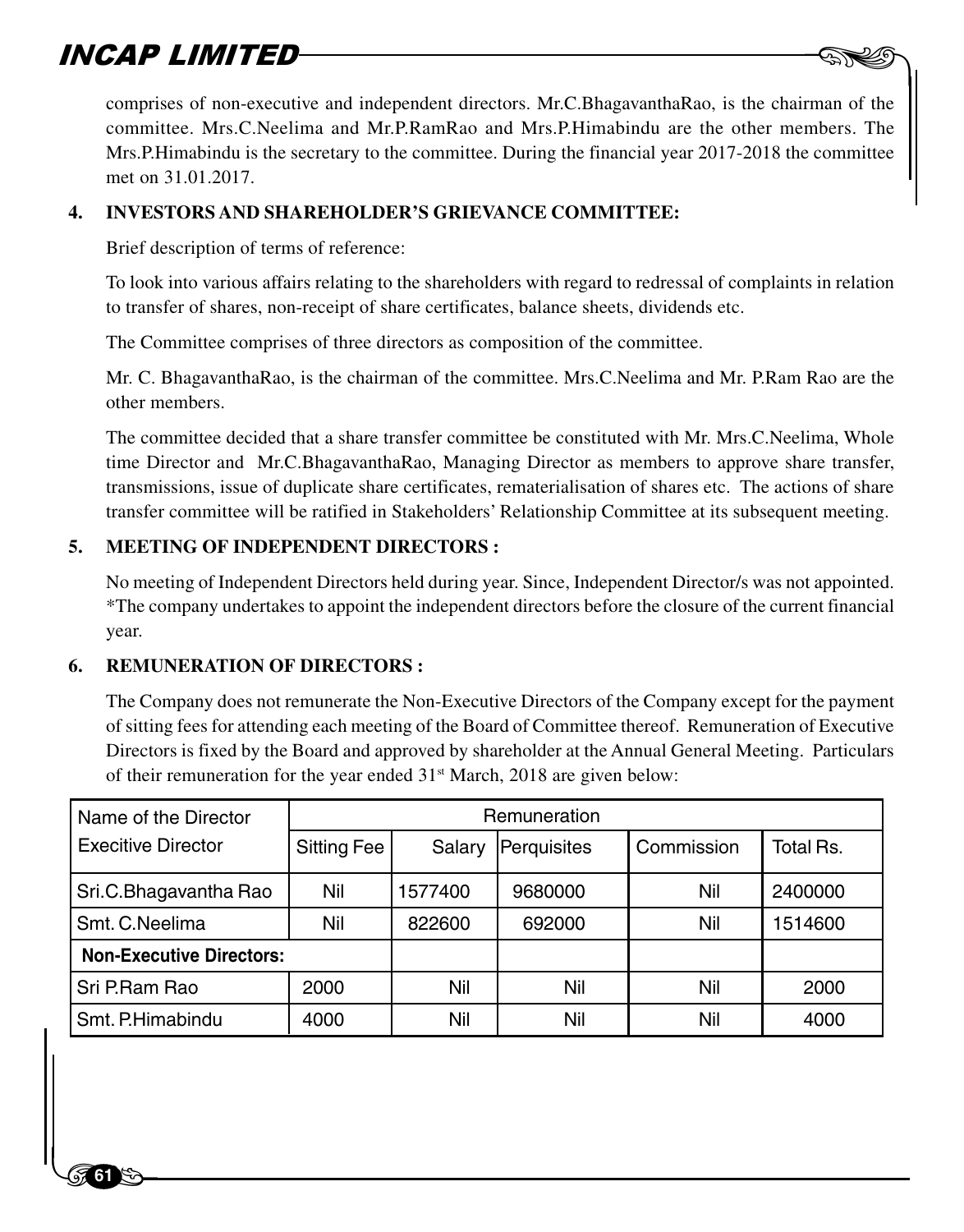### $-$  AND **1. ANNUAL GENERAL MEETINGS AND EXTRAORDINARY GENERAL MEETING:**

Details of venue and time of last 3 Annual General Meetings are as under:

| Financial Year        | 2014-2015                            |
|-----------------------|--------------------------------------|
| Venue                 | Registered Office, 1-58, Nidamanuru, |
|                       | Vijayawada $-521104$ .               |
| Date                  | 26-09-2015                           |
| Time                  | $12.00$ Noon                         |
| <b>Financial Year</b> | 2015-2016                            |
| Venue                 | Registered Office, 1-58, Nidamanuru, |
|                       | Vijayawada $-521104$ .               |
| Date                  | 24-09-2016                           |
| Time                  | $12.00$ Noon                         |
| <b>Financial Year</b> | 2016-2017                            |
| Venue                 | Registered Office, 1-58, Nidamanuru, |
|                       | Vijayawada $-521104$ .               |
| Date                  | 23-09-2017                           |
| Time                  | 12.00 Noon                           |

#### **8. SUBSIDIARY COMPANIES**

The company does not have any Subsidiary Company.

### **9. A) RISK MANAGEMENT**

Periodic assessments to identify the risk areas are carried out and management is briefed on the risks in advance to enable the company to control risk through a properly defined plan. The risks are classified as financial risks, operational risks and market risks. The risks are taken into account while preparing the annual business plan for the year. The Board is also periodically informed of the business risks and the actions taken to manage them. The Company has formulated a policy for Risk management with the following objectives:

- Provide an overview of the principles of risk management
- Explain approach adopted by the Company for risk management
- Define the organizational structure for effective risk management
- Develop a "risk" culture that encourages all employees to identify risks and associated opportunities and to respond to them with effective actions.
- and<br> **b**<br>
dist<br> **B**) RISK M • Identify, assess and manage existing and new risks in a planned and coordinated manner with minimum disruption and cost, to protect and preserve Company's human, physical and financial assets.

### **B) RISK MANAGEMENT COMMITTEE:**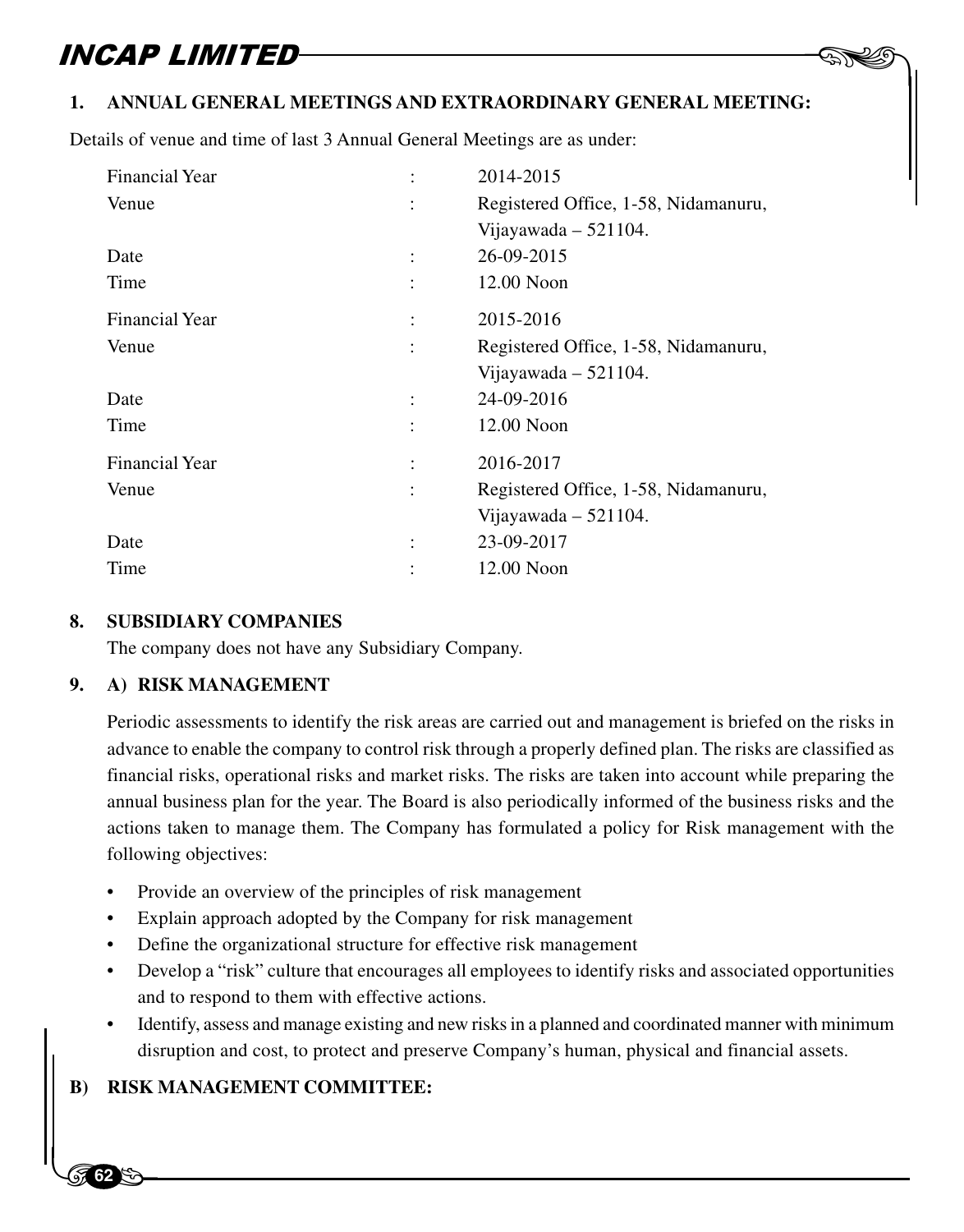The company has constituted a Risk Management company with the following directors:

 $-$  AND

- A. Mr.C.BhagavanthaRao
- B. Mrs.C.Neelima
- C. Mr.P.RamRao and
- D. Mrs.P.Himabindu

### **10. WHISTLE BLOWER POLICY**

The company has an established mechanism for Directors / Employees to report concerns about unethical behaviour, actual or suspected fraud, or violation of the code of conduct or ethics policy. It also provides for adequate safeguards against victimization of directors/ employees who avail of the mechanism. The company affirms that no personnel has been denied access to the audit committee. The Company has formulated a Policy of Vigil Mechanism and has established a mechanism that any ppersonnel may raise Reportable Matters within 60 days after becoming aware of the same. All suspected violations and Reportable Matters are reported to the Chairman of the Audit Committee. The key directions/actions will be informed to the Managing Director of the Company.

### **11. DISCLOSURES:**

### **RELATED PARTY TRANSACTION:**

There are no related party transactions made by the company with its promoters, directors or the management, their relative conflicting with company's interest.

No penalty or strictures have been imported on the company by stock exchange or SEBI or any statutory authority on any matter related to capital markets during the last three years.

### **12. ACCOUNTING TREATMENT:**

Disclosure required in case of difference in the treatment from that of annual accounts, the applicable accounting standards have been followed and that there are no material departures.

### **13 COMPLIANCES:**

**63**

There have been no instances of non-compliance by the company on any matters related to the capital markets, nor have any penalty/strictures been imposed on the company by the Stock Exchanges or SEBI or any other statutory authority on such matters.

### **14. MEANS OF COMMUNICATION:**

the follow<br>the follow<br>2. And<br> $\frac{1}{m}$ The quarterly, half yearly and annual results of the company in the prescribed Proforma are published in the following News Papers.

- 1. Business Lines (English)
- 2. Andhra Bhoomi (Regional Language)

There is no practice of sending half-yearly results to the household of shareholders.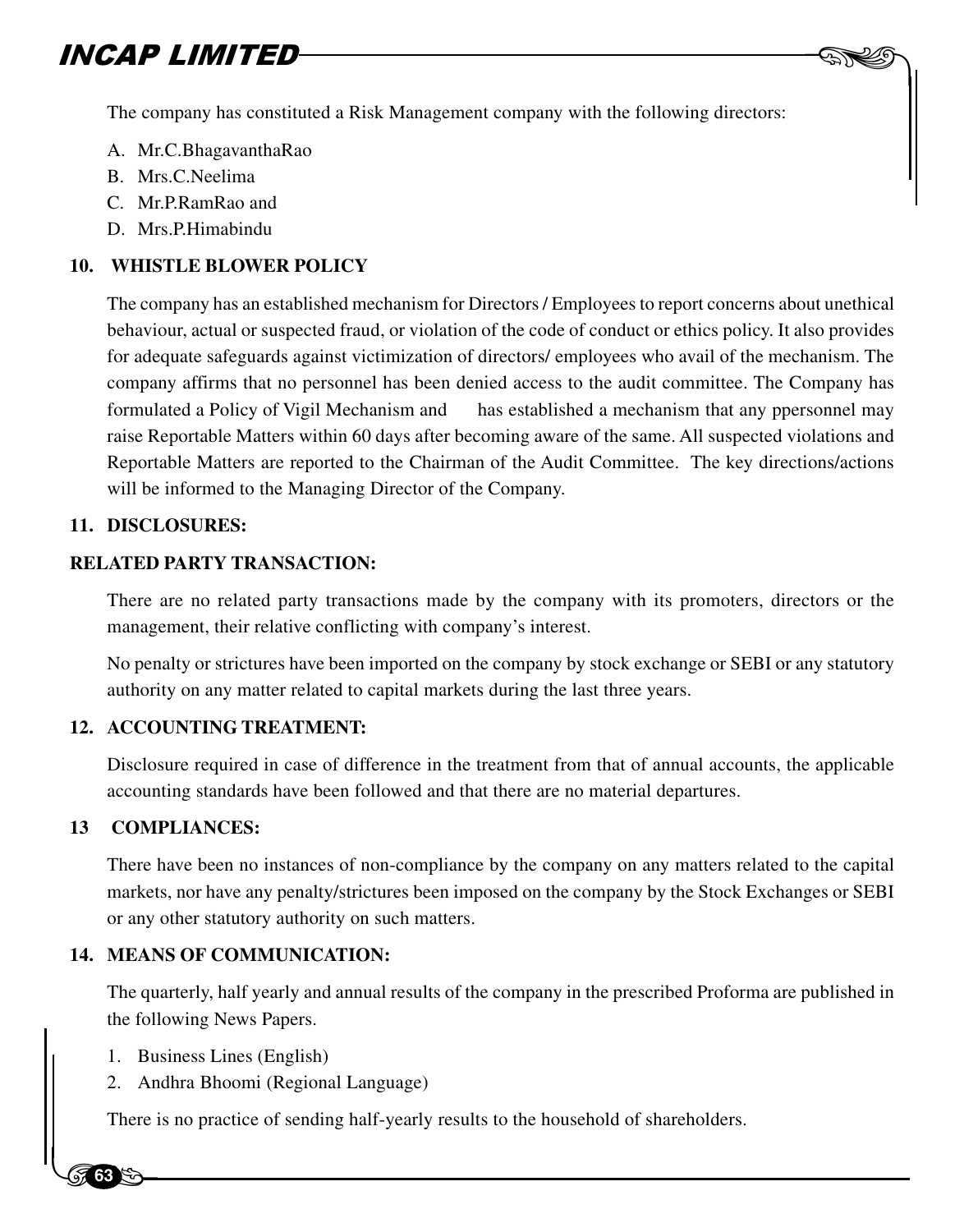# **INCAP LIMITED**<br>15 CODE OF CONDUCT FOR THE BOARD OF DIRECTORS AND THE SENIOR MANAGEMENT

### **I. Preface:**

Over the years, the Company has been conducting its business with very high ethical and moral standards. This has resulted in gaining reputation as a professionally managed company by all its members. As the Company grows and expands its wings globally, it is extremely important to continue to exhibit high levels of ethical standards and professional behavior in everything that the Company does.

This Model Code of Conduct for Directors & Senior Management personnel is a guide to help Senior Management team & Directors on the Board of Incap. Though it summarizes many of the laws that Incap, as a Company is required to follow, it also goes beyond the legal minimums by describing the ethical values we share at Incap.

The rules and principles set forth in this Code are general in nature and the compliance with the Code shall be ensured read with other applicable policies and procedures of the Company. The Directors and Senior Management personnel may contact the Compliance Officer for assistance in interpreting the requirement of this Code.

The Board of Directors of the Company adopted this Code of Conduct and Ethics as a testimony of its commitment to adhere to the standards of loyalty, honesty, integrity and the avoidance of conflicts of interest. This code is a capsule of the moral, legal and professional obligations of the Directors and all executives. The Specific provisions of law or rules or regulations or contract shall prevail over the general obligations.

This model code of conduct shall be reviewed by the Board from time to time so as to keep in pace with the regulatory environment and any amendments to this Code, shall be approved by the Board of Director.

### **11. Applicability:**

The Directors both executive and non executive, are obliged to carry out their duties in an honest, fair, diligent and ethical manner, within the scope of the authority conferred upon them and in accordance with the laws, rules, regulations, agreements, guidelines, standards and internal policies and procedures. The Board of Directors of the Company is entrusted with the fiduciary responsibility of oversight of the affairs of the Company. As Directors of the Company, they have a duty to make decisions and implement policies in the best interest of the Company and its members.

The Code of Conduct is applicable to:

The Directors, both executive and non-executive Directors.Senior Management team comprising members of Management one level below the Executive Directors, including all functional heads.

### **III. Honest & Ethical Conduct:**

**64**

of Man<br> **III. Honest**<br>
The Dir<br>
of person The Directors & Senior Management personnel are required to act in accordance with the highest standards of personal and professional integrity, honestly, ethical and legal conduct, when acting on behalf of the Company or in connection with the Company's business or operations and at social events.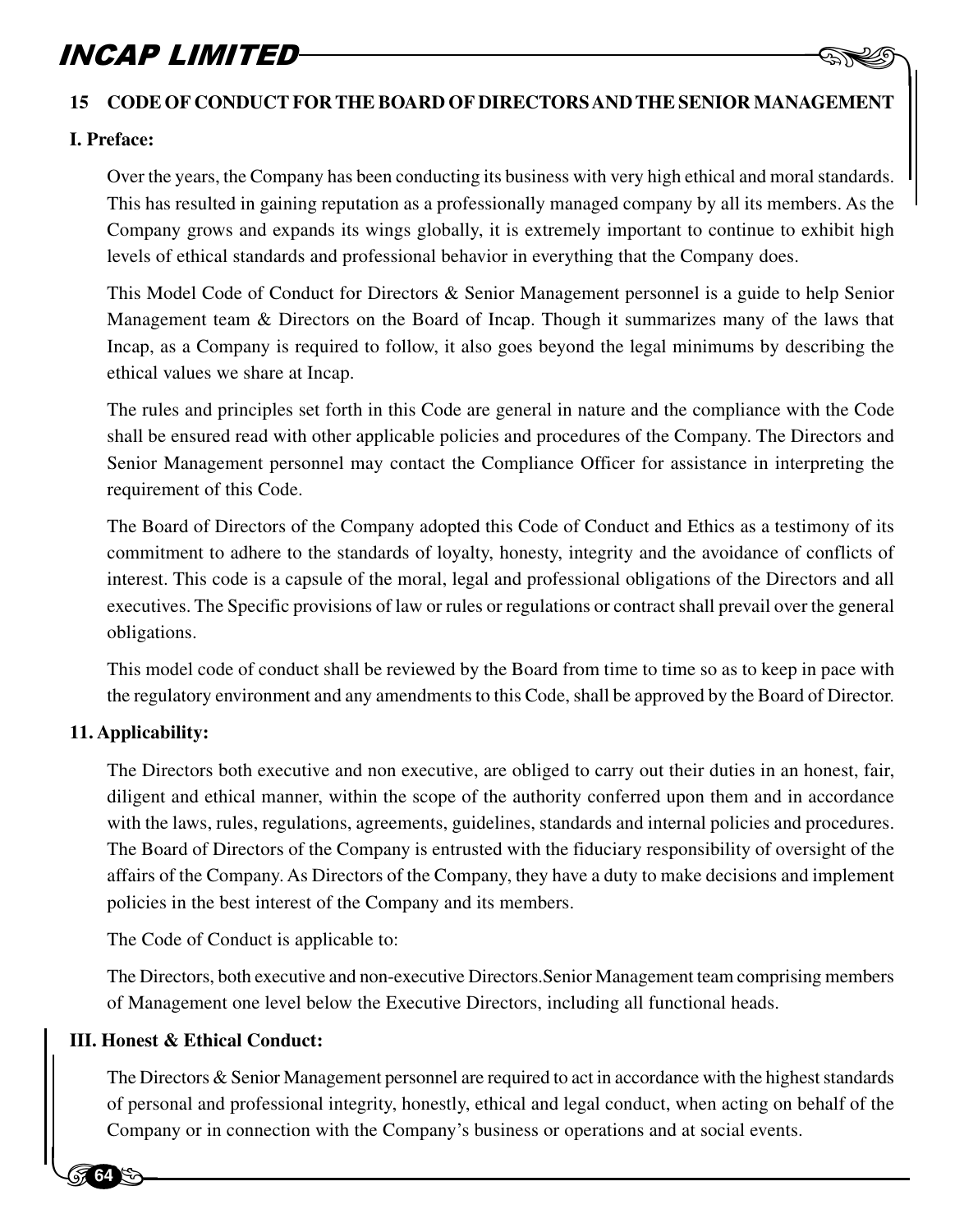$\begin{picture}(20,20) \put(0,0){\line(1,0){10}} \put(15,0){\line(1,0){10}} \put(15,0){\line(1,0){10}} \put(15,0){\line(1,0){10}} \put(15,0){\line(1,0){10}} \put(15,0){\line(1,0){10}} \put(15,0){\line(1,0){10}} \put(15,0){\line(1,0){10}} \put(15,0){\line(1,0){10}} \put(15,0){\line(1,0){10}} \put(15,0){\line(1,0){10}} \put(15,0){\line(1$ An honest conduct is considered as such when a conduct is free from fraud or deception. We consider ethical conduct to be conduct conforming to the accepted professional standards of conduct and include ethical handling of actual or apparent conflicts of interest between personal and professional relationships.

The Directors and the Senior Management personnel shall

Act honestly, fairly, ethically, with integrity and loyalty and conduct themselves in a professional, courteous and respectful manner;

Act in the best interest of the Company and in a manner to enhance and maintain the reputation of the Company, and fulfill their fiduciary duties to the members of the Company;

Act in good faith, with responsibility, due care, competence, diligence and independence;

Treat their colleagues and other associates of the Company with dignity and shall not harass any of them in any manner.

### **IV. Code of Interest:**

### **General Guidance**

The Directors and Senior Management personnel are expected to avoid and disclose any activity or association that creates or appears to create a conflict between the personal interests and the Company's business interests. A Conflict of interest exists where the interests or benefits of one person or entity conflict with the interest or benefits of the Company. Relationships with prospective or existing suppliers, contractors, customers, competitors or regulators must not affect the independent and sound judgment on behalf of the Company. General guidelines to better understand several of the most common examples of situations that may cause a conflict of interest are listed below. Directors and the senior management personnel are required to disclose to the Board any situation that may be, or appear to be, a conflict of interest. When in doubt, Disclose.

### **a. Outside Employment:**

Executive Directors and Senior Management personnel shall not work for or receive payments for services from any competitor, customer, distributor or supplier of Incap without approval of the Board. Any outside activity must be strictly separated from Incap employment and should not harm job performance at Incap. The Executive Directors and the Senior Management personnel shall devote themselves exclusively to the business of the Company and shall not accept any other work or assignment (part time or otherwise).

### **b. Board Memberships:**

**65**

Serving<br>
compar<br>
Directo<br>
of inter Serving on the Board of Directors or a similar body of any other company or organization other than this company or government agency requires the advance approval of the Board of Directors, Acceptance of Directorship on the Boards of other Companies, which compete, with the Company amounts to conflict of interest and hence should not be accepted. Helping the community by serving on Boards of nonprofit or welfare organizations is encouraged, and does not require prior approval.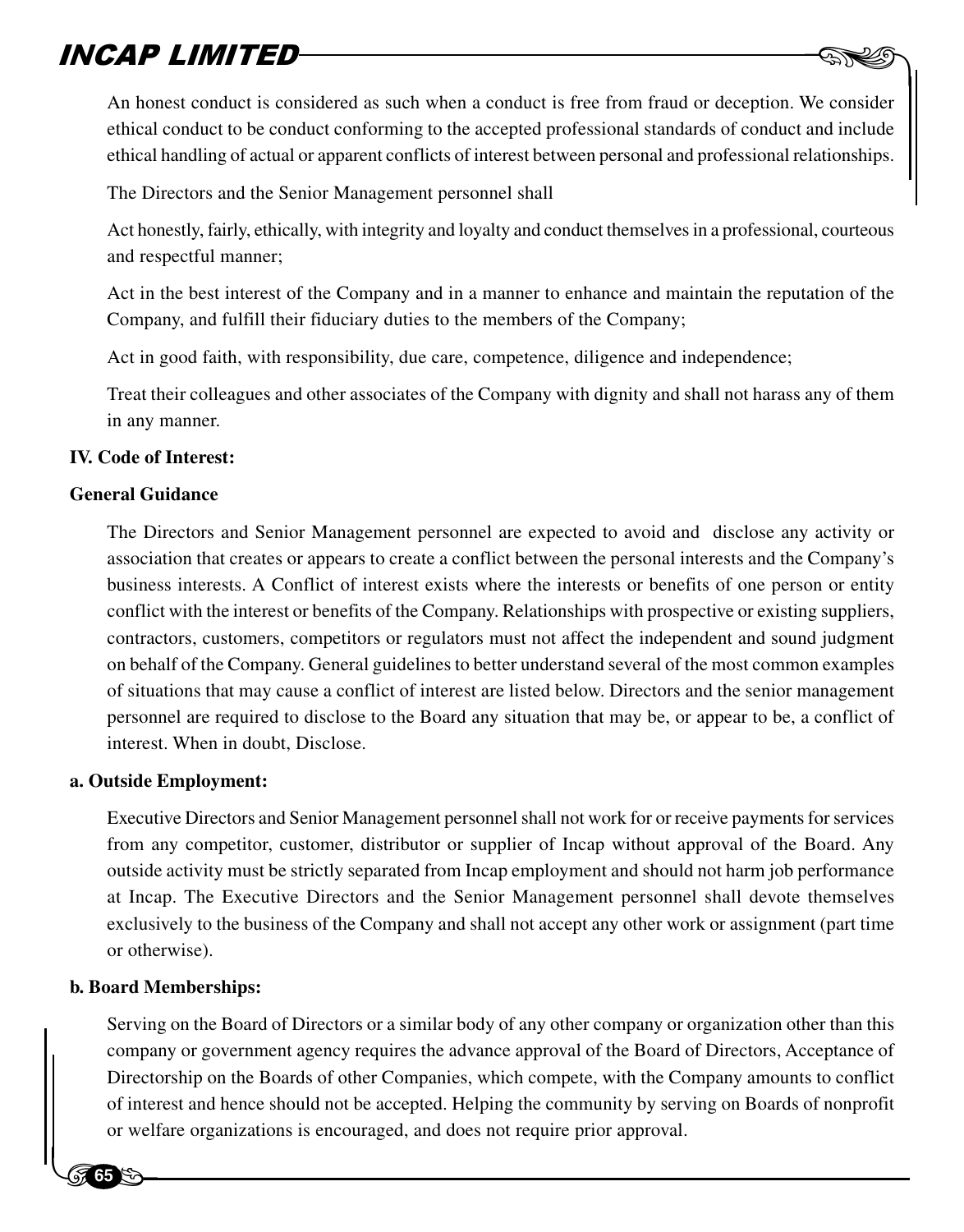

#### **c. Family Members and Close Personal Relationships:**

Directors and Senior Management personnel shall not use personal influence to make the Company do business with a company/ institution which do not belong to the same group in which his or her relatives are interested. As a general rule, Directors and Senior Management personnel shall avoid conducting Company's business with a relative or with an entity in which a relative is associated in any significant role. In case of conflicts, be it a Director or Senior Management cadre, disclosure shall be made to the Board of Directors and a prior approval shall be obtained.

**d. Gifts** (Gifts are not always physical objects they might also be services, favors or other items of value)

The Directors and Senior Management personnel shall not accept lavish gifts or gratuities or any offer, payment, promise to pay, or authorization to pay any money, or anything of value that could be interpreted to adversely affect business decisions or likely to compromise their personal or professional integrity. Gift items of nominal value, such as small promotional items bearing another company's name, business meals, gifts received because of personal relationships and not because of official position, mementos received because of attending a widely held gatherings as panelist/ speaker and other customary gifts are allowed. Gifts on behalf of the Company – Some business situations call for giving gifts. These gifts shall be legal and reasonable. Directors and Senior Management personnel shall not pay bribes. It is understood that gift-giving practices vary among cultures and countries. Directors and Senior Management personnel shall not provide any gift if law or the policy of the recipient's organization prohibits it. For example, the associates of many government entities around the world are prohibited from accepting gifts.

#### **e. Investments:**

Directors and Senior Management personnel may not allow their investments to influence, or appear to influence, their independent judgment on behalf of the Company. This could happen in many ways, but it is most likely to create the appearance of a conflict of interest if a Director or Senior Manager has a significant investment in a competitor, supplier, customer, or distributor and his decisions may have a business impact on this outside party. The Directors and Senior Management personnel shall seek prior consent of the Board before making any investments more than 5% of the paid up capital of the other entity.

#### **f. Diversion of Business:**

Exercise<br>
can pure<br>
decline<br>
g. Use of Co Directors and Senior Management personnel shall not divert business opportunities of the Company, by exploiting for their own personal gain, business opportunities that are discovered through the use of corporate propriety information or position. However the Directors and Senior Management personnel can pursue such business opportunities once they are fully disclosed to the company and the company declined to pursue such opportunities.

#### **g. Use of Company's Assets:**

The Assets of the Company shall be used for legitimate business purposes and shall not be used for personal purposes. Incidental personal use, if reasonable, does not amount to violation of the code.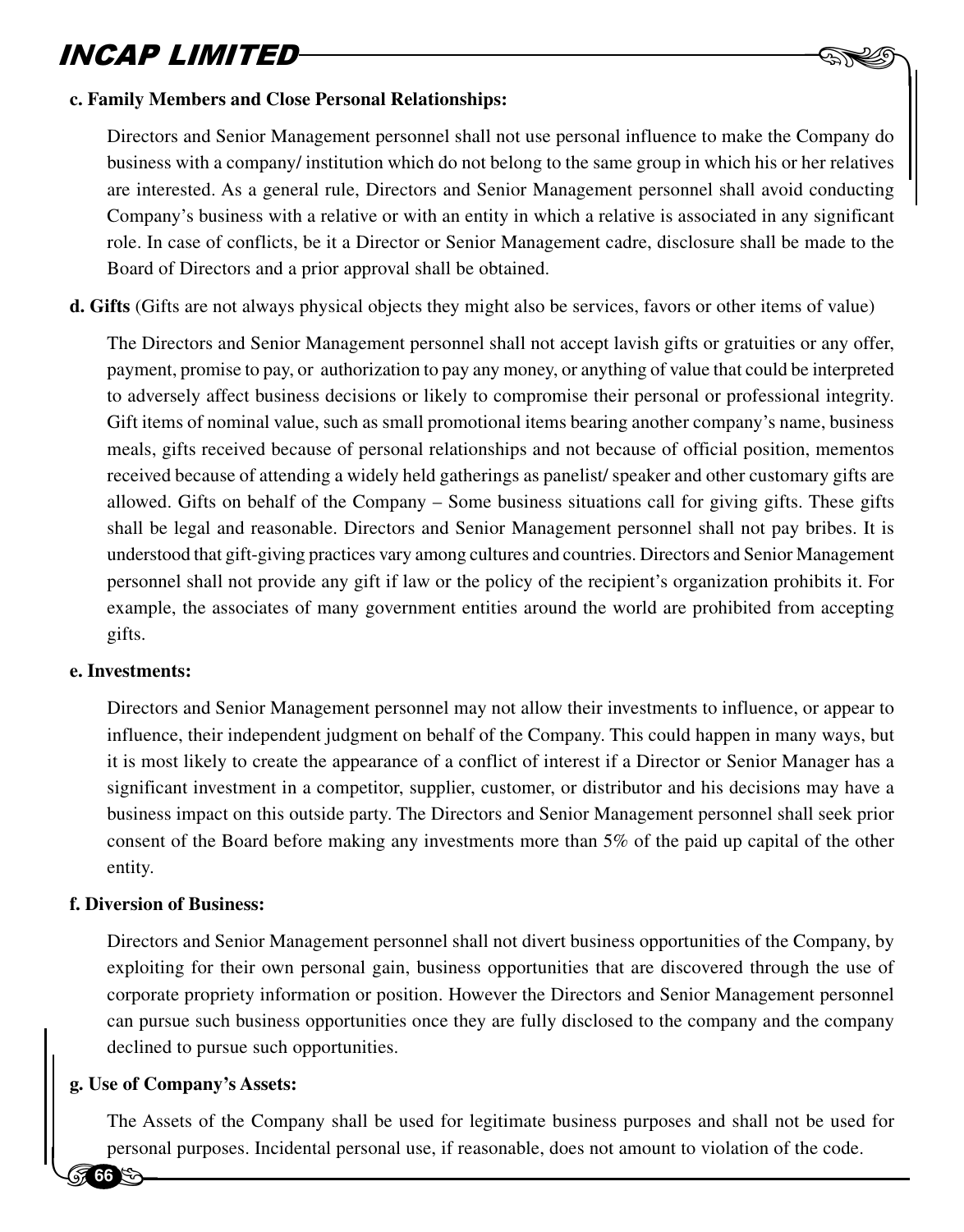#### **h. Others:**

It would be impracticable to attempt to list all possible conflict of interest's situations and it is possible that other such situations, which are not enumerated above, may arise

### **10. DECLARATION BY CHAIRMAN AND MANAGING DIRECTOR ON CODE OF CONDUCT UNDER THE SECURITIES AND EXCHANGE BOARD OF INDIA (LISTING OBLIGATIONS AND DISCLOSURE REQUIREMENTS) REGULATIONS, 2015 (LISTING REGULATIONS)**

To

The Members

I, hereby declare that to the best of my knowledge and information, all the Board Members and Senior Management Personnel have affirmed compliance with the code of conduct for the year ended March 31, 2018.

For and on behalf of the Board

VIJAYAWADA 26 May, 2018

 $\begin{bmatrix} 1 & 1 \\ 1 & 1 \end{bmatrix}$ 

**67**

**C.BHAGAVANTHA RAO MANAGING DIRECTOR DIN: 00218713**

 $-$  AND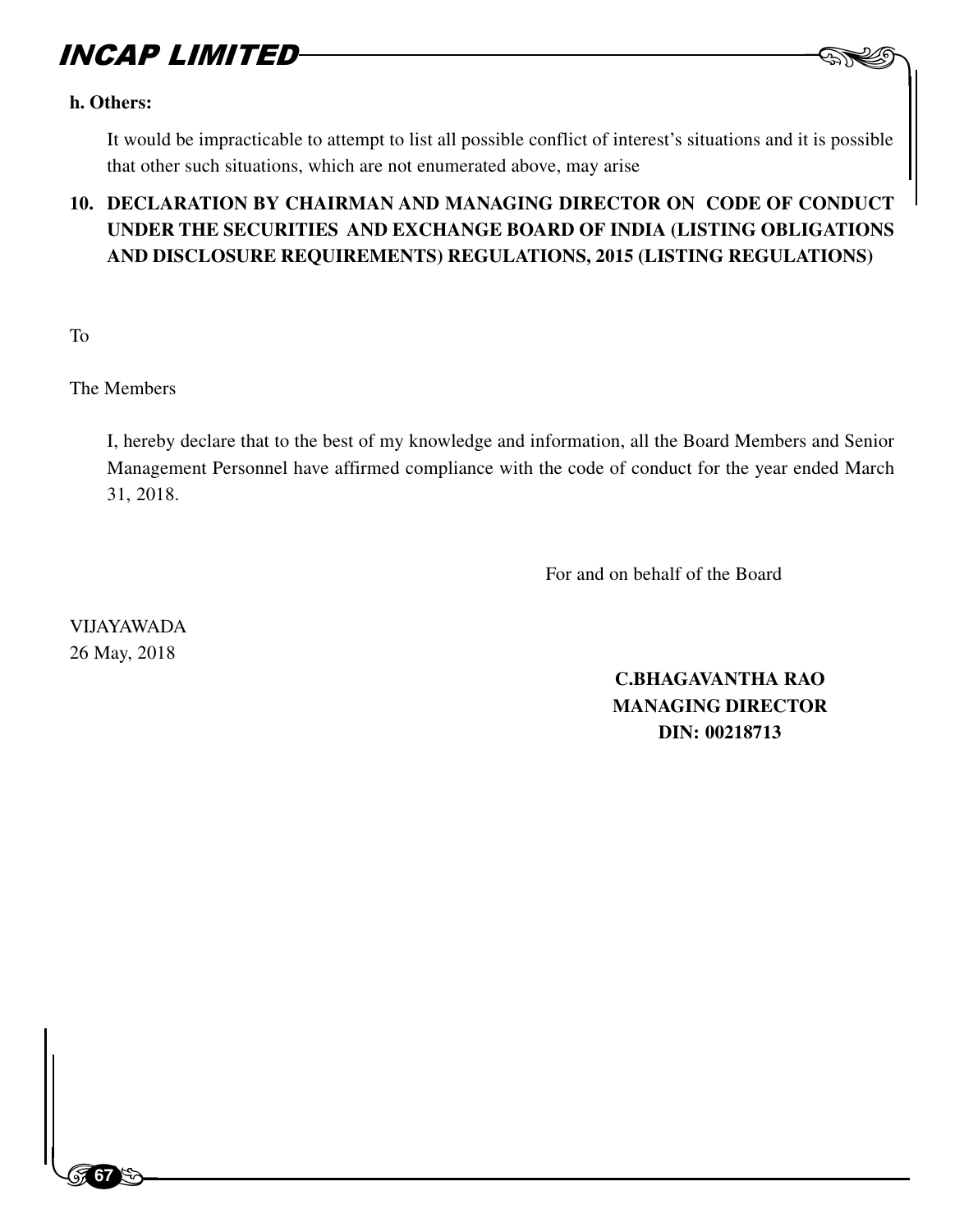### **CEO / CFO CERTIFICATION**

To The Board of Directors Incap Limited

> I had reviewed the financial statements, read with the cash flow statement of Incap Limited for the year ended 31st March, 2018 and that to the best of our knowledge and belief, we state that:

- a) These statements do not contain any materially untrue statement or omit any material fact or contain statements that might be misleading.
- b) These statements together present a true and fair view of the company's affairs and are in compliance with existing accounting standards, applicable laws and regulations.
- a) There are, to the best of their knowledge and belief, no transaction entered into by the company during the year which are fraudulent, illegal or violative of the company's code of conduct.
- b) They accept responsibility for establishing and maintaining internal controls for financial reporting and that they have evaluated the effectiveness of internal control systems of the company pertaining to financial reporting and they have disclosed to the auditors and the audit committee, deficiencies in the design or operation of such internal controls, if any, of which they are aware and the steps they have taken or propose to take to rectify these deficiencies.
- c) They have indicated to the auditors and the audit committee:-
- i. Significant changes, if any, in the accounting policies during the year and that the same have been disclosed in the notes to the financial statements; and
- ii. Instances of significant fraud of which they have become aware and the involvement therein, if any, of the management or an employee having a significant role in the company's internal control system over financial reporting.

For **INCAP LIMITED**

 $-$  AND

**C.BHAGAVANTHA RAO** MANGING DIRECTOR DIN: 00218713 VIJAYAWADA

VIJAYAWAI<br>26 May, 201<br>|<br>| 26 May, 2018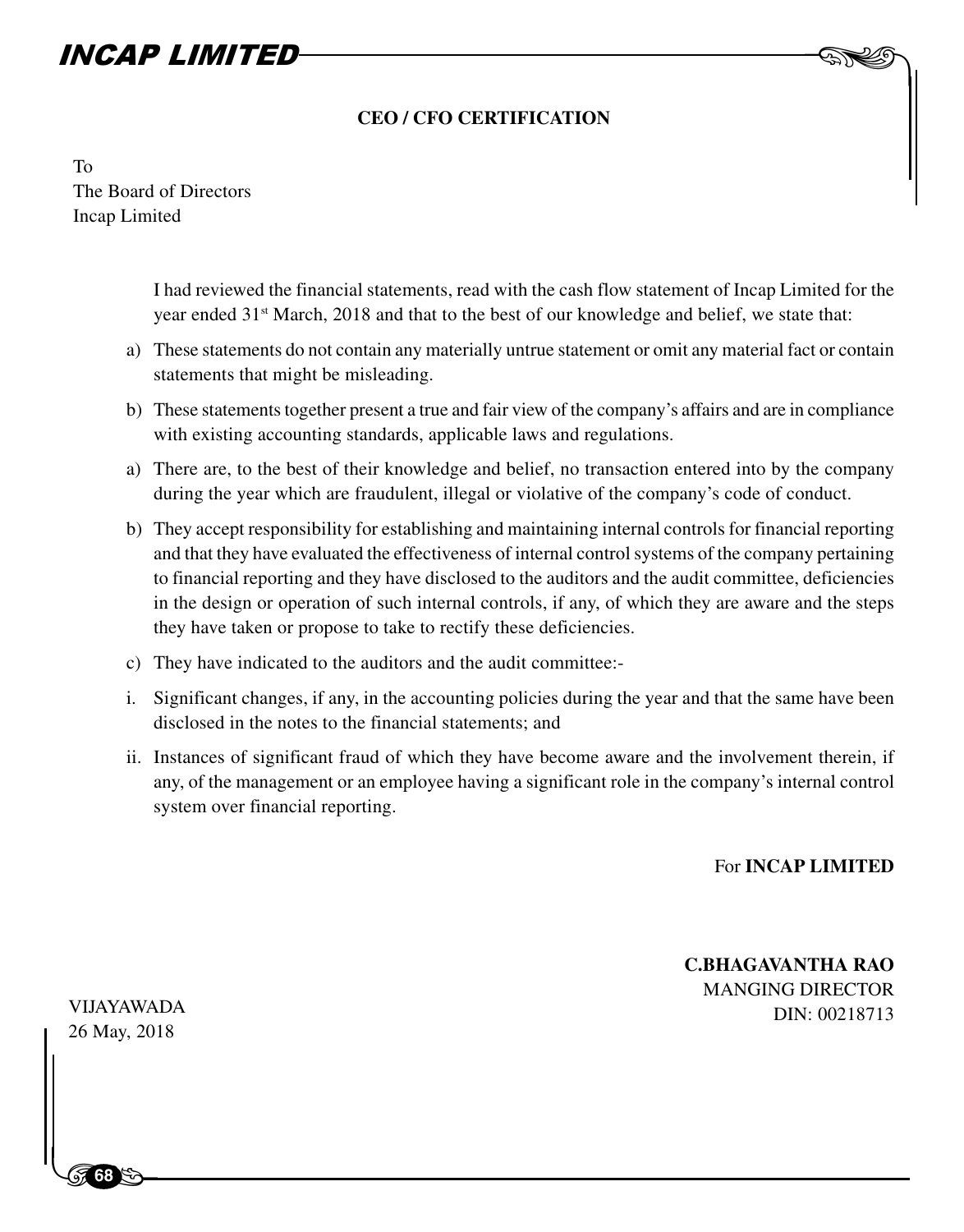**ANNEXURE – E**

### **AUDITORS CERTIFICATE ON CORPORATE GOVERNANCE**

To

The Members of **INCAP LIMITED**

> We have examined the compliance of conditions of corporate governance by INCAP LIMITED, for the year ended on 31<sup>st</sup> March, 2018 as stipulated in the Securities and Exchange Board of India (Listing Obligations and Disclosure requirements) Regulations, 2015 (' Listing Regulations) of the said company with stock exchange(s).

> The Compliance of conditions of corporate governance is the responsibility of the management. Our examination was limited to procedures and implementation thereof, adopted by the company for ensuring the compliance of the conditions of the Corporate Governance. It is neither an audit nor an expression of opinion on the financial statements of the company.

> In our opinion and to the best of our information and according to the explanations given to us, we certify that the company has complied with the conditions of Corporate Governance as stipulated in the above mentioned Listing Regulations.

> We further state that such compliance is neither an assurance as to the future viability of the company nor the efficiency or effectiveness with which the management has conducted to affairs of the company.

> > For **K.V.V.PRASAD & CO.,** Chartered Accountants, Firm Regn. No.002758S

 $-$  AND

 **(CA. K.V.V.PRASAD )** Proprietor M.No.026708

 $\frac{8}{3}$ VIJAYAWADA 26 May, 2018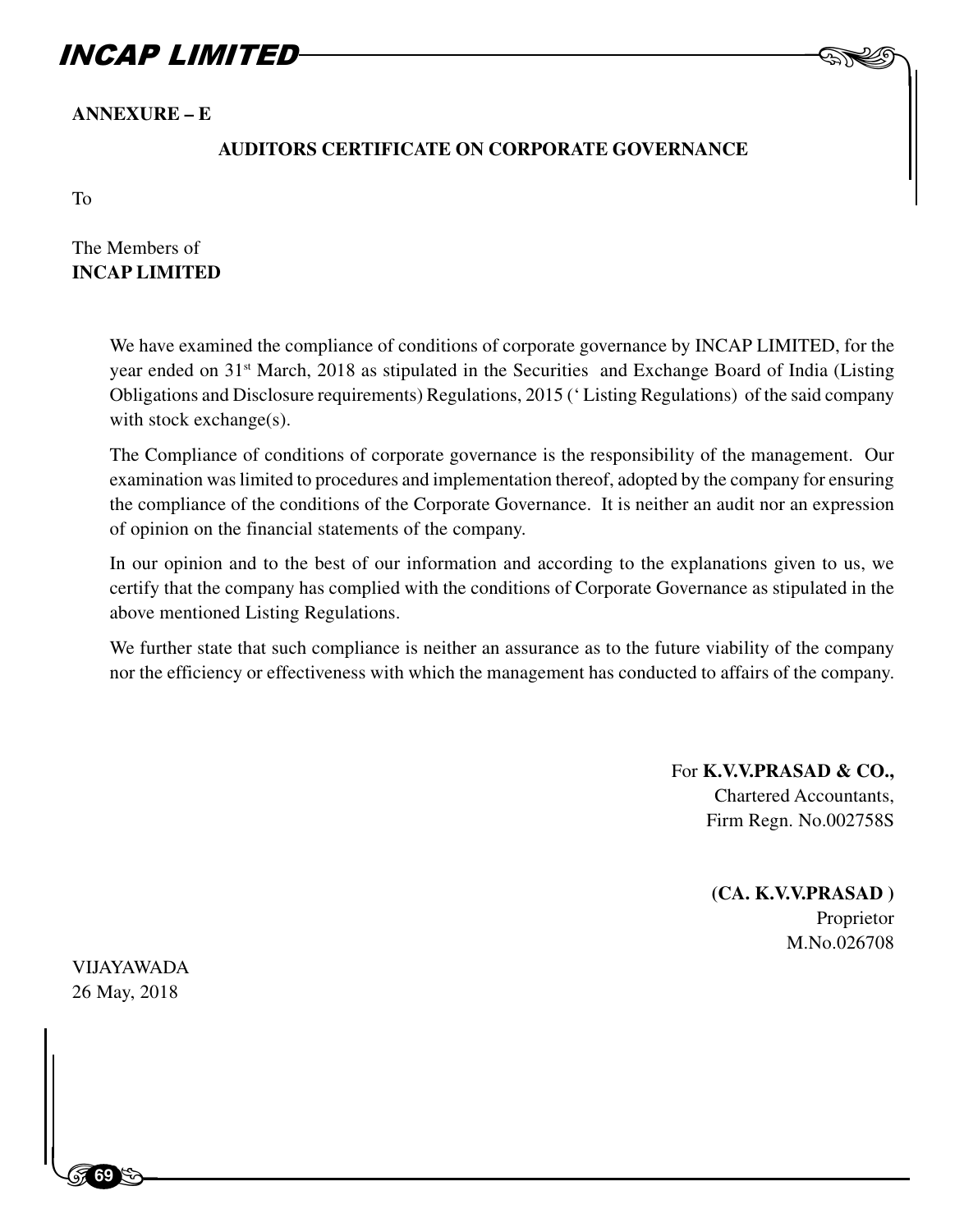# $-$  AND

### **ANNEXURE – F**

#### **MANAGEMENT DISCUSSION AND ANALYSIS**

The Management Discussion and Analysis presented in this Annual Report focuses on the theme of 'Faster, Higher and Stronger' which was the Company-wide initiative to continue on the path of profitable growth. The company has got the profit before tax Rs. 2.85 Crores during the year. The organization structure, various strategies followed and processes implemented, along with excellent team-work, a strong management and leadership has enabled the Company to move forward on the path of profitable growth.

#### **Overall Business Review**

Incap Limited is a 25-year-old focused Company, with interests in the Manufacturing and Production of Capacitors and Insulators. The costs of inputs in key raw materials continued to escalate, thereby affecting the material costs adversely. The industry witnessed intense competition for market share and significant pressures on margins and profits. The Company continued its focus on enhancing revenue growth. Various actions in terms of cost reduction, value engineering, competitive sourcing and improving credit discipline have been undertaken. There has been a significant progress in the Industry.

#### **Industry structure and developments:**

In India the demand for Electrolytic Capacitor is around 4 to 5 billion capacitors (approx) in all segments.

The total production in India for this component is negligible, since the market is either in the hands of Chinese or Japanese due to mass scale and quality product of Japanese. The output in the Indian Industry would be hardly 150 m pcs per annum.

The cost factor is also a major constraint in determining the sale since we are banking for all raw materials sources either from China or Japan and our raw materials are totally imported since there is hardly any supplier big enough to support even a small rubber bung in India. Backward Integration is negligible.

There is a hope that the Indian Industry has an upper hand to manufacture and support the local Industry and that too in segments like LED since this is going to have a market for the next, one decade is the analyst view further the cost of all things in China and Japan is likely to be high even the Labor. So India could be their next destination.

 Anyhow progress and growth would be not less than 10% since there is umpteen area of vacuum by which we can improve our sale.

The competition like any other Industry we will face tough times on pricing from the Chinese but everything can be overcome with quality and faster delivery. Presently anyhow Chinese and Japanese have the maximum share in the Electrolytic Capacitor market.

### **Opportunities and threats:**

have the<br>**Opportunit**<br>We have<br>amongs We have been focusing on the Business to Business oriented businesses. After having established ourselves amongst the top few companies in the entire market Endeavour to establish ourselves with more growth and performance.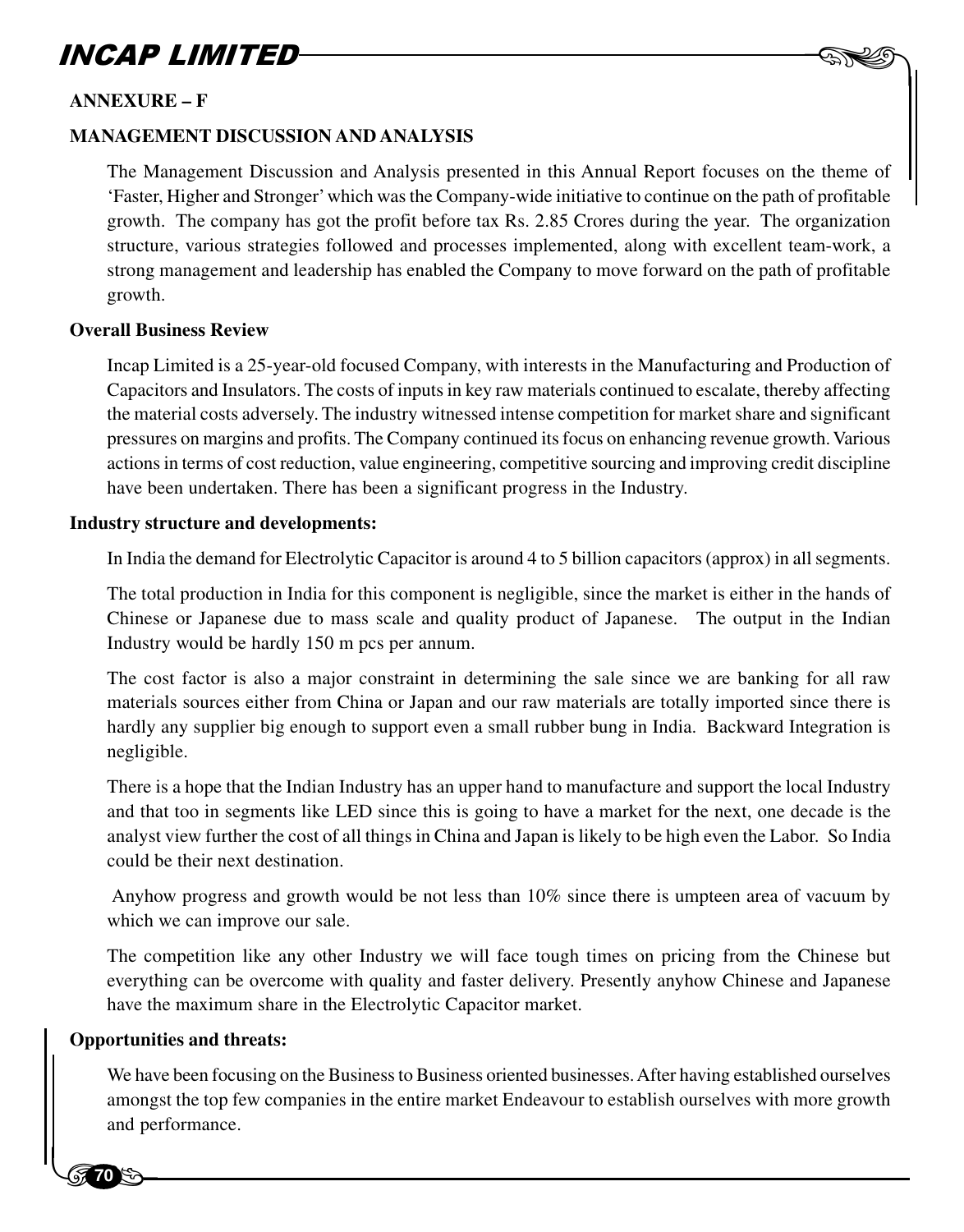Due to the strong linkage of the manufacturing industry to the economy, such an event would adversely impact growth in the short term for the Company.

 $-$  AND

Competition: Competition whether domestic is always a challenge and transforming challenges into opportunities has been a practice at Incap.

Cost of Raw material: Aluminum Foil, Aluminum Cans, Lead Tabs, Electrolyte being a major raw material to our business, its cost may affect our contribution margins. Company had adopted various measures to minimize the effect of escalating prices of raw material.

The new initiatives will bring new challenges in near future. We believe that we have sufficient management bandwidth to pass through these cycles with past experiences.

#### **Outlook:**

**71**

Domestic economic indicators are expected to improve, led by positive prospects in Government Spending and several government schemes. Indian economic activity is expected to improve modestly, driven by global economic revival and moderation in inflation. Upside pressures on inflation and consumption, hinge on the vagaries of the monsoon and the pace of revival of the investment climate will determine to a very large extent India's economic performance, going forward.

Manufacturing and Government spending are expected to grow, its' an opportunity for the Industry, in general and for your Company, in particular.

#### **Risks and areas of concern:**

Taking risk is an inherent part of entrepreneurial behavior. A structured risk management process encourages management to take risks in controlled manner. In order to provide a comprehensive view of business activities, risks are identified in a structured way combining elements of a top-down and bottomup approach. Risks are reported on a regular basis as part of the "Business Performance Management" process. All relevant risks and opportunities are prioritized in terms of impact and likelihood, considering quantitative and/ or qualitative aspects. The bottom-up identification and prioritization process is supported by conducting workshops with the respective management at Factory and Corporate function level. This top-down approach ensure that potential risks and opportunities are discussed on management level and are included in the subsequent reporting process, if found to be applicable.

Company has a structured risk management process to address different risk categories: Strategic, Operational, Compliance and Financial risks

rights,<br>creation<br>ambition<br>*Operation*<br>of customers *Strategic Risks*: As Company's business is completely domestic; its business environment is influenced by economic conditions. Factors like fluctuation of energy & raw material price, intellectual property rights, product awareness & brand recognition etc. are part of its strategic risk management. Product creation process and/ or increased speed in innovation to market is important for profitable and growth ambitions.

*Operational Risks***:** Ensuring timely delivery of new solutions and products at lower cost and upgrading of customer service levels to create sustainable competitive advantage and effective supply chain management is very much required amongst other things, to enhance time to market & product quality.